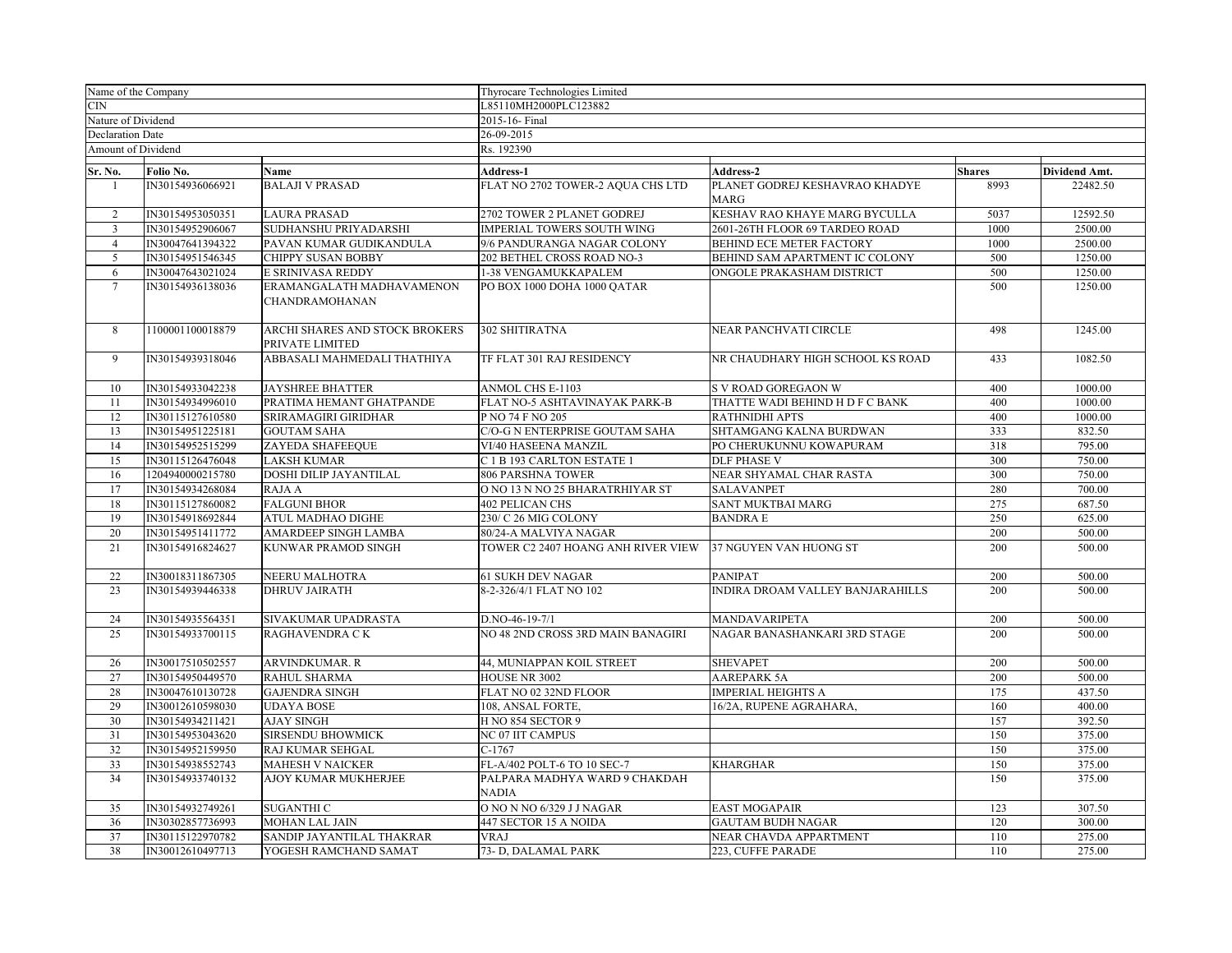| 39       | IN30154934444863                     | JAPA RANJITH KUMAR REDDY                          | $1-67$                                                           | ALUGUNOOR CHINNA PANADI                              | 101        | 252.50           |
|----------|--------------------------------------|---------------------------------------------------|------------------------------------------------------------------|------------------------------------------------------|------------|------------------|
| 40       | IN30154935668580                     | <b>RITESH DAMANI</b>                              | H N B-48 1ST FLOOR DERAWAL NAGAR                                 | <b>MODEL TOWN</b>                                    | 100        | 250.00           |
|          |                                      |                                                   |                                                                  |                                                      |            |                  |
| 41       | IN30154952637298                     | NIKAASH PURI                                      | 106 UTTARAKHAND                                                  | JAWAHAR LAL NERHU UNIVERSITY                         | 100        | 250.00           |
| 42       | IN30154952232145                     | <b>GAUTAM MANDAL</b>                              | 2803 ASHOKA ENCLAVE PLOT NO-8A                                   | SEC 11, DWARKA                                       | 100        | 250.00           |
| 43       | IN30154933155526                     | RAJIV MEHROTRA                                    | 57 FIRST FLOOR BLOCK 5                                           | EROSE GARDEN FARIDABAD HARYANA                       | 100        | 250.00           |
| 44       | 1203500001176205                     | <b>RENUKA SAPRA</b>                               | HOUSE NO 83 SECTOR 51 A                                          | CHANDIGARH SECTOR 47 PO                              | 100        | 250.00           |
| 45       | IN30154935148874                     | <b>ALMA KHATOON</b>                               | HOUSE NO-127/131 LEADER ROAD                                     | NEAR JHONSTON GANJ CROSSING                          | 100        | 250.00           |
| 46       | IN30105510523729                     | <b>ANIL KUMAR KAPOOR</b>                          | PANNA LAL KAPOOR AND CO.                                         | <b>6 HALWASIA MARKET</b>                             | 100        | 250.00           |
| 47       | IN30154936915230                     | <b>MAHESH PRITHIANI</b>                           | 14 PRATAP NAGAR TONK RD WARD 21                                  | TEH SANGANER                                         | 100        | 250.00           |
| 48       | IN30154932014154                     | RAM PRAKASH BHALA                                 | W NO 16 HNO 33                                                   | INDRA COLONY DEVIPURA                                | 100        | 250.00           |
| 49       | IN30034311198074                     | LEUVA NARENDRA SANKALCHAND                        | 170, CHOKSI NI CHALI,                                            | RAKHIAL ROAD,                                        | 100        | 250.00           |
|          |                                      |                                                   |                                                                  |                                                      |            |                  |
| 50       | IN30154950529623                     | LEEZA MANGALDAS                                   | 7B SEAFACE PARK THIRD FLOOR BLDG BA BHULABHAI DESAI ROAD         |                                                      | 100        | 250.00           |
|          |                                      |                                                   |                                                                  |                                                      |            |                  |
| 51       | IN30154951110445                     | <b>JEROME PATRICK MARTINS</b>                     | 201 CLEMENTIA 103 ST LEO ROAD                                    | NEAR DMONTE PARK BANDRA WEST                         | 100        | 250.00           |
| 52       | IN30115126186014                     | SRIDHAR SURYAPRAKASH KURPAD                       | FLAT NO 31 PARIJAT BUILDING UNION                                | <b>BANK OF INDIA QUARTER 3RD FLOOR</b>               | 100        | 250.00           |
|          |                                      |                                                   |                                                                  |                                                      | 100        |                  |
| 53       | IN30115123566425                     | <b>MANISH KEMBRAL</b><br>ANIRUDDHA GOVIND SHINGRE | 3 47 SAMRUDHI CO OP HSG SOC<br>FL 408 BLDG A OJAS CO OP HSG SOCY | SAMATA NAGAR KANDIVALI EAST<br>SN 132/2 PASHAN       | 100        | 250.00<br>250.00 |
| 54       | IN30154935015885                     |                                                   |                                                                  |                                                      |            |                  |
| 55<br>56 | IN30115128097105<br>IN30115125785276 | <b>SANJAY MAHESHWARI</b>                          | A 1/406 KUMAR PRASANNA<br>8 3 833/K/158/304                      | BEHIND TATYA TOPYE SOCIETY<br>FNO 304 KRISHNA MEDOWS | 100<br>100 | 250.00<br>250.00 |
|          |                                      | LANKA RAJARAM VENKATA                             |                                                                  |                                                      |            |                  |
| 57       | IN30154950408048                     | YARRAMREDDY VENU REDDY                            | 2ND FLOOR 3 SRINIVASA RESIDENCY                                  | BESIDE ACN OFFICE SARASWATHI NAGAR                   | 100        | 250.00           |
| 58       | IN30154936680172                     | <b>RISHI P BHAMMAR</b>                            | 504 F MITTAL TOWERS                                              | 6 M G ROAD OPP AJANTHA HOTEL                         | 100        | 250.00           |
| 59       | IN30154939497346                     | RAGHAVENDRA KINI K                                | NO 204 1ST FLOOR SAI SRINIVAS HOMES                              | ANANTHNAGAR HUSKUR GATE                              | 100        | 250.00           |
|          |                                      |                                                   |                                                                  |                                                      |            |                  |
| 60       | IN30115122744303                     | <b>SANTIAGO JESURAJ</b>                           | <b>106 CHAMIERS ROAD</b>                                         | <b>NANDANAM</b>                                      | 100        | 250.00           |
| 61       | IN30047642754926                     | KARUMUTHU T SUNDARAM                              | C/O HARI AUTOMOBILES                                             | SHOP NO 78 KMA COMPLEX                               | 100        | 250.00           |
| 62       | IN30154952462850                     | VINOD KUMAR CHOPPARA                              | POB BOX 17116                                                    |                                                      | 100        | 250.00           |
| 63       | IN30154931744427                     | CHANDRASEKARAN SUBRAMANIAM                        | PO BOX 5052                                                      |                                                      | 100        | 250.00           |
|          |                                      |                                                   |                                                                  |                                                      |            |                  |
| 64       | IN30154950580685                     | <b>M N AHAMED IMTHYAS</b>                         | OCCIDENTAL PETROLEUM P O BOX 22611                               | NAVIGATION PLAZA C RING ROAD                         | 92         | 230.00           |
|          |                                      |                                                   |                                                                  |                                                      |            |                  |
| 65       | IN30154952250724                     | <b>DILIP J MOGHARIYA</b>                          | A-17 SHYAM DARSHAN SOC                                           | <b>NAVA NARODA</b>                                   | 90         | 225.00           |
| 66       | IN30051310000578                     | <b>SHAREKHAN LIMITED</b>                          | LODHA I THINK TECHNO CAMPUS                                      | 10TH FLOOR BETA BUILDING                             | 87         | 217.50           |
| 67       | IN30154952372255                     | <b>MANOJ PILLAI</b>                               | C/O IMMERSION DESIGN LLC                                         | PO BOX 473827 DUBAI                                  | 87         | 217.50           |
| 68       | 1203320000485248                     | <b>ANSHUL JAIN</b>                                | 389 TILAK NAGAR                                                  | <b>MAIN INDORE</b>                                   | 86         | 215.00           |
| 69       | IN30115121922389                     | <b>VIKAS GUPTA</b>                                | <b>16 SURYAKIRAN APTS</b>                                        | <b>BLOCK D VIKAS PURI</b>                            | 85         | 212.50           |
| 70       | IN30154935333423                     | <b>DHARAM PAUL</b>                                | FLAT NO 64 PARK VIEW APPARTMENT                                  | PLOT NO SECTOR 12                                    | 85         | 212.50           |
| 71       | IN30023911475943                     | <b>GOKULA JK</b>                                  | <b>VINOBHA NAGAR</b>                                             | 2 ND STAGE 2 ND BLOCK                                | 83         | 207.50           |
| 72       | IN30154933615537                     | CHANDERKANT JAIN                                  | H NO 4016 MOH MAHANTAN JAGRAON                                   | DISTT LUDHIANA                                       | 80         | 200.00           |
| 73       | IN30154933521178                     | UDAWANT GANESH ASHOKRAO                           | INDIRANAGAR GALLI NO 1                                           | <b>SANGAMNER</b>                                     | 80         | 200.00           |
| 74       | IN30115127020176                     | LAJWANTI DINESH JHAMNANI                          | A 2701 RUNWAL PRIDE                                              | BEHIND R MALL LBS MARG                               | 75         | 187.50           |
| 75       | IN30133020771656                     | SIDDHI MEHRA                                      | H.NO. 1 CHAND BHAWAN                                             | <b>KALA BAGH</b>                                     | 74         | 185.00           |
| 76       | 1304140006639888                     | <b>KAMALA RAKESH</b>                              | NO 33 SYNDICATE BANK COLONY                                      | <b>GAILANA ROAD</b>                                  | 70         | 175.00           |
| 77       | 1204400000028121                     | REKHABEN BABUBHAI PRAJAPATI                       | NEAR TELEPHONE EXCHANGE,                                         | AT - TARSADI, TAL -MANGROL,                          | 70         | 175.00           |
| 78       | IN30154952017892                     | <b>DEBASIS PATRA</b>                              | SANTINAGAR GOILUNDI SQR                                          | BERHAMPUR-4                                          | 70         | 175.00           |
| 79       | IN30154932661890                     | <b>AMIT KUMAR ARORA</b>                           | <b>HNO 421</b>                                                   | <b>SECTOR 9</b>                                      | 66         | 165.00           |
| 80       | IN30154938335096                     | N SREE SABARI KUMARAN                             | C-O GOLDSTAR PAINTS TANZANIA LTD                                 | PO BOX 909 106 MWAKALINGA STREET                     | 66         | 165.00           |
| 81       | 1203350001397346                     | <b>JITENDER KUMAR</b>                             | $382-L$                                                          | <b>MODEL TOWN</b>                                    | 60         | 150.00           |
| 82       | IN30051313094339                     | PRABHU M BEELAGI                                  | ANRIYA ATRIEUS FLAT NO 2304                                      | 25TH CROSS 2ND MAIN                                  | 60         | 150.00           |
| 83       | IN30154951200037                     | <b>VIVEK LOHIA</b>                                | <b>JODHADIH MORE CHAS</b>                                        |                                                      | 60         | 150.00           |
|          |                                      |                                                   |                                                                  |                                                      |            |                  |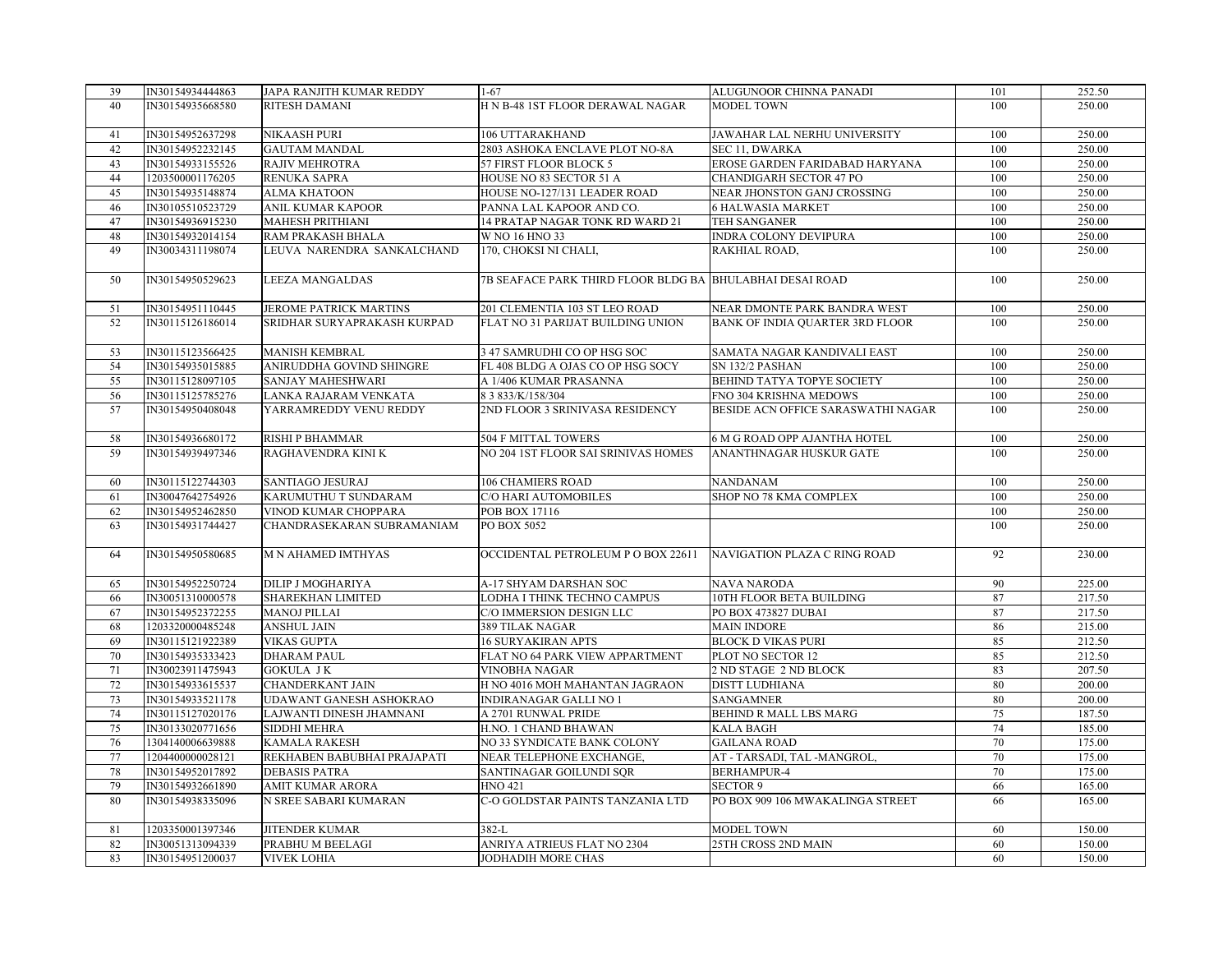| 84  | IN30154930922761 | SHANTADEVI RADHAKISAN RATHI                        | ALSI PLOT OPP NCC OFFICE                 |                                      | 58 | 145.00 |
|-----|------------------|----------------------------------------------------|------------------------------------------|--------------------------------------|----|--------|
| 85  | IN30051315980737 | <b>SUMIT KUMAR GITE</b>                            | HIG 7A SHARDA KUNJ                       | NERELA SHANKARI                      | 54 | 135.00 |
| 86  | IN30154952473219 | K V PRASAD                                         | PRASANTHAM FORT                          | MAVELIKKARA PO MAVELIKKARA           | 53 | 132.50 |
| 87  | IN30154935539137 | OZA SHRIKANT VIJAYKUMAR                            | OZA NIWAS OPPOSITE-SBI                   | NEW MONDHA                           | 52 | 130.00 |
| 88  | IN30154937986441 | NEERAJ KUMAR AGRAWAL                               | 149F/F DHAKKA VILL KW CAMP               |                                      | 50 | 125.00 |
| 89  | IN30154952932466 | VIDHEESH TYAGI                                     | 21C VIJAY MANDAL ENCLAVE HAUZ KHAS       |                                      | 50 | 125.00 |
| 90  | IN30047643143784 | RAMESH CHANDRA SAXENA                              | HOUSE NO 663                             | SECTOR-9                             | 50 | 125.00 |
| 91  | IN30154933233524 | RAJESH BANSAL                                      | H NO 460 SEC 9                           |                                      | 50 | 125.00 |
| 92  | IN30154952603475 | <b>SURESH KUMAR SAHNI</b>                          | S/O DEENANATH SAHANI H-1/19              | JINDAL LABOUR CLY JINDAL STRIPS LTD  | 50 | 125.00 |
| 93  | IN30047641064329 | SUNIL KUMAR SHARMA                                 | 4B/A2/109 SILVER CITY 2                  | <b>SECTOR PI1</b>                    | 50 | 125.00 |
| 94  | IN30154951371809 | ANIL PRAKASH GUPTA                                 | SEA COURT-3 PH-3                         | JAYPEE GREENS GR NOIDA               | 50 | 125.00 |
| 95  | IN30302857313114 | SHAILENDRA KUMAR SRIVASTAVA                        | 131 B BEHIND BALSHIKSHA NIKETAN KA       | HUSENABAD NEAR ANUPAM RESTAURANTS    | 50 | 125.00 |
| 96  | IN30154952783688 | <b>TUSHAR AGRAWAL</b>                              | 1140 AZAD ROAD BAHARAICH GULAMALI        | PURA BAHRAICH BAHRAICH               | 50 | 125.00 |
| 97  | IN30154917531623 | SANTOSH RANI GUPTA                                 | 6/287                                    | VIDHYADHAR NAGAR                     | 50 | 125.00 |
| 98  | IN30154952785340 | <b>RUCHI MADAN</b>                                 | WRD NO-7 NEW WARD NO 18 HARI PURA<br>RD. | SRI BIJEYNAGAR IJ SRIBIJAYNAGAR      | 50 | 125.00 |
| 99  | IN30154915432325 | SHASHIKANT P MEHTA                                 | OPP MILAN 2 TAGORE NAGAR                 | <b>NEAR SAU HIGH SCHOOL</b>          | 50 | 125.00 |
| 100 | IN30034310864892 | DESAI BHAVESH UMEDCHAND                            | 8, SAHKAR SOCIETY,                       | NR. STATION ROAD,                    | 50 | 125.00 |
| 101 | 1201330000497131 | NAZIMA ISMAILBHAI BHATIA                           | YUSUFI APPARTMENT                        | THAKKAR FALIA                        | 50 | 125.00 |
| 102 | IN30045013496492 | TASNEEM BABU SHAIKH                                | 10 SEAGREEN 7/15                         | WORLI SEAFACE NEAR DAIRY             | 50 | 125.00 |
| 103 | IN30154939297759 | <b>RANJIT PATIL</b>                                | A/503 VITHAL NAGAR BUILDING NO 1         | SANT GORA KUMBHAR ROAD               | 50 | 125.00 |
| 104 | IN30115113514120 | SOUMYA SUBRAMANIAN                                 | D-1502, RAHEJA HEIGHTS                   | FILM CITY ROAD                       | 50 | 125.00 |
| 105 | IN30154919667320 | YOGENDRA VISHWAS GODBOLE                           | F 405 SUMER CASTLE CASTLE MILL           | <b>SOLBS ROAD</b>                    | 50 | 125.00 |
| 106 | IN30154915491829 | JOSEPH SAMUEL VALLIKKALAYIL                        | A/202 CHAWLA PLAZA                       | PLOT NO 14 AND 15 SECTOR 11          | 50 | 125.00 |
| 107 | IN30154938590354 | KAWALKAR INVESTMENT<br>CONSULTANCY PRIVATE LIMITED | C/O K I CONSULTANCY P L BHOSARI          | SECNO 3 PLNO LC/1A SURYA AVENUE      | 50 | 125.00 |
| 108 | 1203000000616137 | SUPPRIYA CHANDRASHEKHAR<br>JOGLEKAR                | <b>10 GURUWAR PETH</b>                   | PALACE STREET                        | 50 | 125.00 |
| 109 | IN30154930925295 | <b>SAKET RAJENDRA RATHI</b>                        | ALSI PLOT OPP NCC OFFICE                 |                                      | 50 | 125.00 |
| 110 | IN30154931925402 | RAJENDRA RADHAKISAN RATHI                          | <b>ALSI PLOT</b>                         | <b>NEAR NCC OFFICE</b>               | 50 | 125.00 |
| 111 | IN30133017274330 | PRAHALAD DAD                                       | <b>19 PASHUPATI NAGAR</b>                | MOTI BANGLA                          | 50 | 125.00 |
| 112 | 1201330000966627 | MAKSOOD ALAM MALIK                                 | HOUSE NO 23 WARD NO 1                    | SALAIYA PATHAKHEDA                   | 50 | 125.00 |
| 113 | IN30154939731233 | SATENDRA BAREIYA                                   | 164 SUBHASH VARD N 8 JAYSTAMBH           | SE RAILWAY COLONY TAK SHEOPUR BAGH 1 | 50 | 125.00 |
| 114 | IN30023912183128 | <b>GIRDHARI SONI</b>                               | 14 - 5 - 291 F NO L3 7710                | LONG STREET CHUDI BAZAR              | 50 | 125.00 |
| 115 | IN30115122142406 | <b>SAMEER BHAWTANKAR</b>                           | 7110 JANAPRIYA NILE VALLEY               | ROAD NO 12 MADHAVPURI HILLS          | 50 | 125.00 |
| 116 | IN30115121901011 | <b>NAVEEN M</b>                                    | S/O MOHANKUMAR N V NO 151                | 1ST FLOOR ABOVE NAKODE FOOT          | 50 | 125.00 |
| 117 | IN30154950532454 | <b>S ABIRAMI</b>                                   | <b>B1 NAGAR VIKAS APARTMENTS</b>         | 68 ANNA STREET THIRUVANMIYUR         | 50 | 125.00 |
| 118 | IN30154937139299 | SARASWATHY S SHIVAN                                | O NO 4F/3 N NO                           | <b>4TH CROSS STREET</b>              | 50 | 125.00 |
| 119 | IN30311610697803 | K DHANDAPANI                                       | TR ART PHOTO STUDIO NO 1/1ST FLOOR       | PLAZA THEATRE COMPLEX                | 50 | 125.00 |
| 120 | IN30154939642364 | R SATHYA                                           | $S-6/1$                                  | R E QUARTERS                         | 50 | 125.00 |
| 121 | IN30154917809425 | SOUMYAJIT ROY                                      | 1, S R DAS ROAD,                         | 2ND FLOOR,                           | 50 | 125.00 |
| 122 | IN30154950318640 | <b>SAYANTAN DAS</b>                                | SHRIPUR ROAD 21 KULTI BURDWAN            |                                      | 50 | 125.00 |
| 123 | IN30154938875969 | <b>SURYANSH CHOUDHURY</b>                          | HIG-220 KANAN VIHAR BHUBANESWAR          | <b>KHURDA O</b>                      | 50 | 125.00 |
| 124 | IN30154951591300 | <b>JINIYA MAZUMDAR</b>                             | FATASIL G S COLONY PUKHURIPAR            | H NO-35 W NO-4 PS-BHARALUMUKH        | 50 | 125.00 |
| 125 | IN30115127392692 | PRAVIN KUMAR SINHA                                 | NHAI PIU SILCHAR SAN JEEVALAYA           | <b>1ST FLOOR HAILAKANDI RD SI</b>    | 50 | 125.00 |
| 126 | IN30210510324906 | <b>MALA VERMA</b>                                  | NAYA BAZAR WEST,                         | JUGSALAI,                            | 50 | 125.00 |
| 127 | IN30154939564844 | RAJEEV C S                                         | PO BOX 2403                              | <b>ABU DHABI</b>                     | 50 | 125.00 |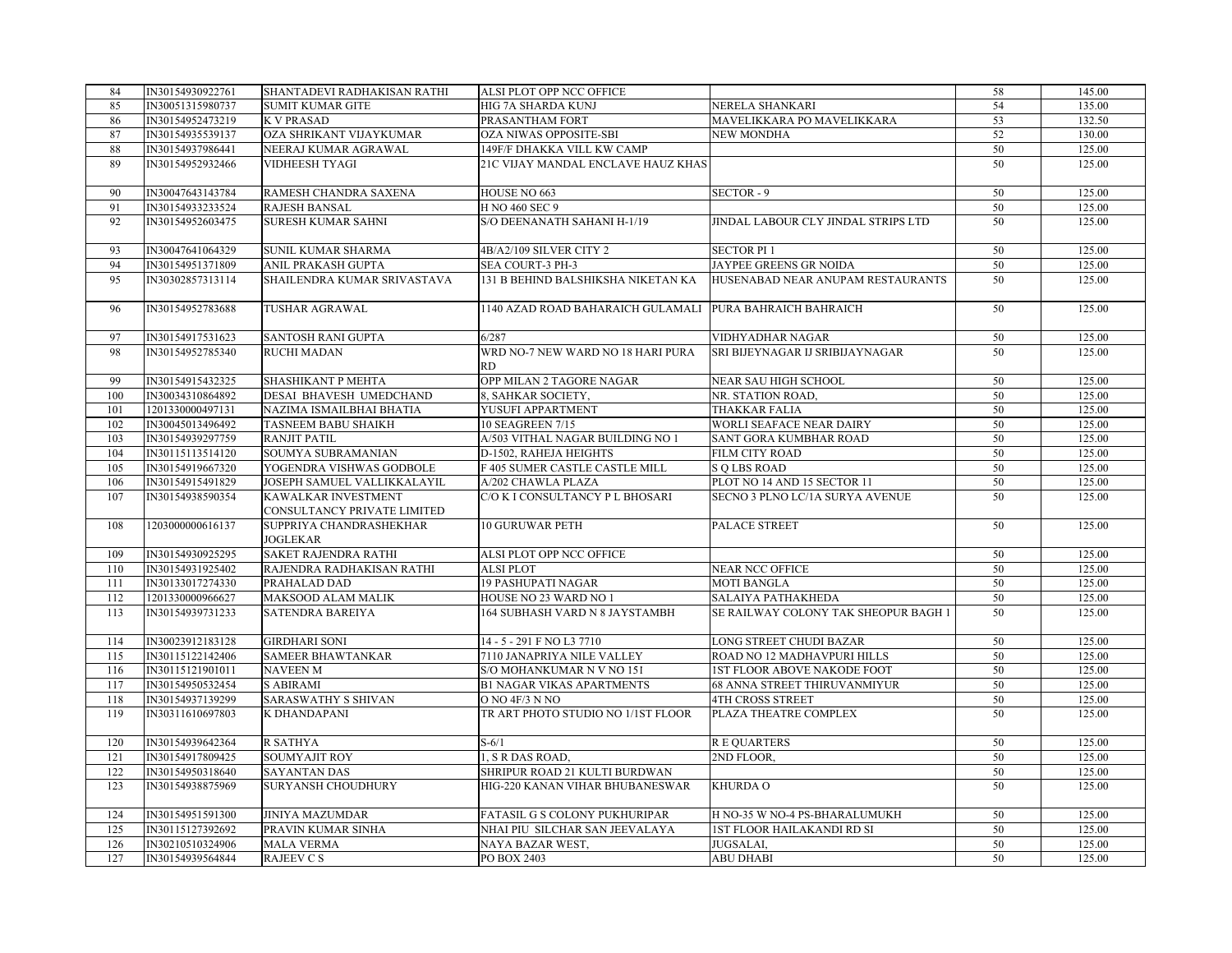| 128 | IN30154953077629 | RAJ KUMAR GANDHI                    | <b>BOROUGE PE PLANT</b>                                          | PO BOX 11764                     | 50              | 125.00 |
|-----|------------------|-------------------------------------|------------------------------------------------------------------|----------------------------------|-----------------|--------|
| 129 | IN30154933827087 | <b>SUNIL KUMAR</b>                  | <b>POST BOX 11764</b>                                            | RUWAISE ABU DHABI UAE            | 50              | 125.00 |
| 130 | IN30154938756832 | RODE ASHWINI VILASRAO               | S/O ARJUNRAO RODE VITHAI SWAMI                                   | SAMARTH MANDIRAJAVAL             | 46              | 115.00 |
| 131 | IN30051313032623 | <b>GOPAL KRISHNAN HARIHARAN</b>     | <b>B 12/323 SHRI NATH JI VIHAR</b>                               | <b>SITAPUR ROAD</b>              | 45              | 112.50 |
| 132 | 1201060001498231 | <b>BADRIVISHAL RATHI</b>            | $14-6-60.$                                                       | <b>NAGAR KHANA</b>               | 45              | 112.50 |
| 133 | IN30115126224605 | <b>SUNEEL D JOSHI</b>               | 169 6TH CROSS ROYAL HERMITAGE                                    | <b>LAYOUT GOTTIGERE POST</b>     | 45              | 112.50 |
| 134 | IN30311610667749 | <b>INBARAJ RAVEENDRAN</b>           | NO 19 V O C STREET                                               | <b>JAIN COLONY</b>               | 45              | 112.50 |
| 135 | IN30267931609978 | ARVIND KUMAR SINHA                  | FLAT NO. 4A SHIVANGI APARTMENT                                   | <b>HB ROAD</b>                   | 45              | 112.50 |
| 136 | IN30115126281275 | RAGHURAM PINNAMANENI                | 8 3 227/F/403 MADHURA NAGAR                                      | OPP BHARAT PETROL BUNK           | 43              | 107.50 |
| 137 | IN30047610163778 | DHARAM GOPAL SAXENA                 | <b>B</b> 80                                                      | <b>SECTOR 56</b>                 | 41              | 102.50 |
| 138 | IN30047640819680 | <b>SURENDER TIWARI</b>              | D 290/A GALI NO 11                                               | <b>LAXMI NAGAR</b>               | 40              | 100.00 |
| 139 | IN30154950143396 | <b>DINESH KUMAR ARYA</b>            | 4/44 SHIVAJI NAGAR                                               |                                  | 40              | 100.00 |
| 140 | IN30154935399517 | <b>RAVINDER KAUR</b>                | J-216/100 BRS NAGAR                                              |                                  | 40              | 100.00 |
| 141 | IN30154952566225 | <b>HEM RAJ</b>                      | S/O SHAM LAL NEAR DURGA MANDIR                                   | WARD NO 11 BARETA MANSA          | 40              | 100.00 |
| 142 | IN30154952793367 | <b>SACHIDA NAND ROY</b>             | SRA 43 B SHIPRA RIVIERA                                          | INDIRAPURAM SHIPRA SUN CITY      | 40              | 100.00 |
| 143 | IN30021415999625 | SITARAM NAMA                        | CHHIPA HOTEL DCM                                                 |                                  | 40              | 100.00 |
| 144 | 1201800000192168 | BHARATKUMAR PRABHUDAS SONEJI        | <b>KHATRIWAD</b>                                                 | <b>KABIR SERI</b>                | 40              | 100.00 |
|     |                  |                                     |                                                                  |                                  |                 |        |
| 145 | IN30154934643610 | RAJARSHI MAJI CHOWDHURY             | FLAT NO D2/706 SUNRISE APARTMENT                                 | EC P VASTU CAMPUS HANDEWADI ROAD | 40              | 100.00 |
|     |                  |                                     |                                                                  |                                  |                 |        |
| 146 | IN30154951693492 | PANANGAT SRUTHI MUKUNDAN            | D-103 SHREEKRUPA HOMES-1                                         | <b>HAJI MALANG ROAD</b>          | 40              | 100.00 |
| 147 | IN30154932546731 | <b>EXCLUSIVE SECURITIES LIMITED</b> | 113, B-BLOCK, SILVERMALL.                                        | 8-A, RNT MARG,                   | 40              | 100.00 |
| 148 | IN30154950315220 | SANTHOSH KUMAR KAMTALA              | $1 - 1 - 229$                                                    | WEEKLY BAZAR JAGTIAL             | 40              | 100.00 |
| 149 | IN30281410290537 | Kapil Agrawal                       | Siemens Informations Systems Ltd                                 | No 84 Keonics Electronic City    | 40              | 100.00 |
| 150 | IN30281411276467 | Mohan Lal Agarwal                   | H/O Shashikala Agarwal                                           | Umasankar Bazar                  | 40              | 100.00 |
| 151 | IN30098210699470 | CHHAYABEN HARISHKUMAR SHAH          | 110, DHOLI KUI                                                   |                                  | 38              | 95.00  |
| 152 | IN30045080336619 | DOSHI SUREKHA DILIP                 | 502 SADER BAZAR                                                  | <b>ASWINI</b>                    | 38              | 95.00  |
| 153 | IN30154932918045 | PRASHANT BALKRUSHNA SHETTY          | 285/3 RUKMINI APARTMENT MAHADIK                                  | <b>VASAHAT</b>                   | 38              | 95.00  |
| 154 | IN30154938353945 | VILAS ARJUNRAO RODE                 | NUTAN VASAHAT                                                    | NR VITHAL SWAMI SAMARTH MANDIR   | 37              | 92.50  |
|     |                  |                                     |                                                                  | <b>AMBAD</b>                     |                 |        |
| 155 | IN30154937928900 | <b>SUMIT KAUSHIK</b>                | <b>B-83 BINANIGRAM SIROHI</b>                                    | <b>RAJASTHAN INDIA</b>           | 35              | 87.50  |
| 156 | IN30115123713152 | DEEPAK JAYARAM                      | <b>B 207 208 RIVIERA TOWERS</b>                                  | LOKHANDWALATOWNSHIPAKURLI        | 35              | 87.50  |
| 157 | IN30154939717551 | <b>SAPNA JAIN</b>                   | D1 SAMPRITI NAGAR RING ROAD                                      | POWER GRID COLONY                | 35              | 87.50  |
| 158 | IN30154933989494 | <b>ANKUR GUPTA</b>                  | 2/7 ROOP NAGAR                                                   |                                  | 33              | 82.50  |
| 159 | IN30154950225880 | <b>HARSH GOGIA</b>                  | 2717 MUKHERJEE NAGAR                                             |                                  | 33              | 82.50  |
| 160 | IN30154950715714 | <b>SHANTA DATTA</b>                 | ED-10 BLOCK-ED INDER PURI                                        |                                  | 33              | 82.50  |
| 161 | IN30154938745009 | <b>VINEET HANDA</b>                 | <b>I-4 I-BLOCK KIRTI NAGAR</b>                                   |                                  | 33              | 82.50  |
| 162 | IN30154936591047 | <b>VIKRANT HANDA</b>                | $I-4$                                                            |                                  | 33              | 82.50  |
| 163 | IN30154933375689 | AMIT KUMAR BARDHAN                  | 5A/4B FIRST FLOOR SOUTH CAMPUS                                   | <b>SATYA NIKETAN</b>             | 33              | 82.50  |
| 164 | IN30154931909163 | <b>SHALINI BINDAL</b>               | C 94 UPKAR APPT M VIHAR PH I                                     | <b>EXTN MAYUR VIHAR</b>          | 33              | 82.50  |
| 165 | IN30154938894679 | NITISH KALRA                        | 1/9249 C WEST ROHTAS GALI                                        | <b>GALI 5 SHAHDRA</b>            | 33              | 82.50  |
| 166 | IN30310810017969 | DEEPAK KUMAR BANSAL                 | $B-54$                                                           | PUSHPANJALI ENCLAVE              | 33              | 82.50  |
| 167 | IN30310810017985 | <b>REKHA BANSAL</b>                 | $B-54$                                                           | PUSHPANJALI ENCLAVE              | 33              | 82.50  |
| 168 | IN30154952935401 | <b>SHRUTI MEHTA</b>                 | 169 ANAND VIHAR                                                  | NEAR RANI BAGH SARASWATI VIHAR   | 33              | 82.50  |
| 169 | IN30154932196061 | <b>LAKSHMI DEVI</b>                 | 113                                                              | PUNJABI COLONY NARELA            | 33              | 82.50  |
| 170 | 1204470004385022 | MANOJ KUMAR GUPTA                   | <b>46 RAJENDER PARK</b>                                          | <b>NANGLOI</b>                   | 33              | 82.50  |
| 171 | IN30154952766669 | <b>SUMIT GUPTA</b>                  | KHASRA NO 82 OPP DELHI TECHOLOGICAL UNIVERSITY SHAHBAD DAULATPUR |                                  | 33              | 82.50  |
|     |                  |                                     |                                                                  | PANSALI                          |                 |        |
| 172 | IN30154953168617 | MOHD JAVED KHAN                     | 35-BAGICHI BHARGAV LANE                                          | <b>BOULEVARD ROAD DELHI</b>      | 33              | 82.50  |
| 173 | IN30154937137051 | SARTHAK SHARMA                      | A-1/5, SECOND FLOOR                                              | <b>VASANT VIHAR</b>              | 33              | 82.50  |
| 174 | IN30086110097546 | HARISH KUMAR SEHGAL                 | WZ-609                                                           | Gali No-22                       | 33              | 82.50  |
| 175 | IN30154951700935 | <b>RAHUL JAIN</b>                   | WZ-148/A HASTSAL ROAD UTTAM NGR                                  | <b>NEW DELHI</b>                 | 33              | 82.50  |
| 176 | IN30154952545147 | <b>BHUVNESH KALRA</b>               | $B-1/215$                                                        | <b>PASCHIM VIHAR</b>             | $\overline{33}$ | 82.50  |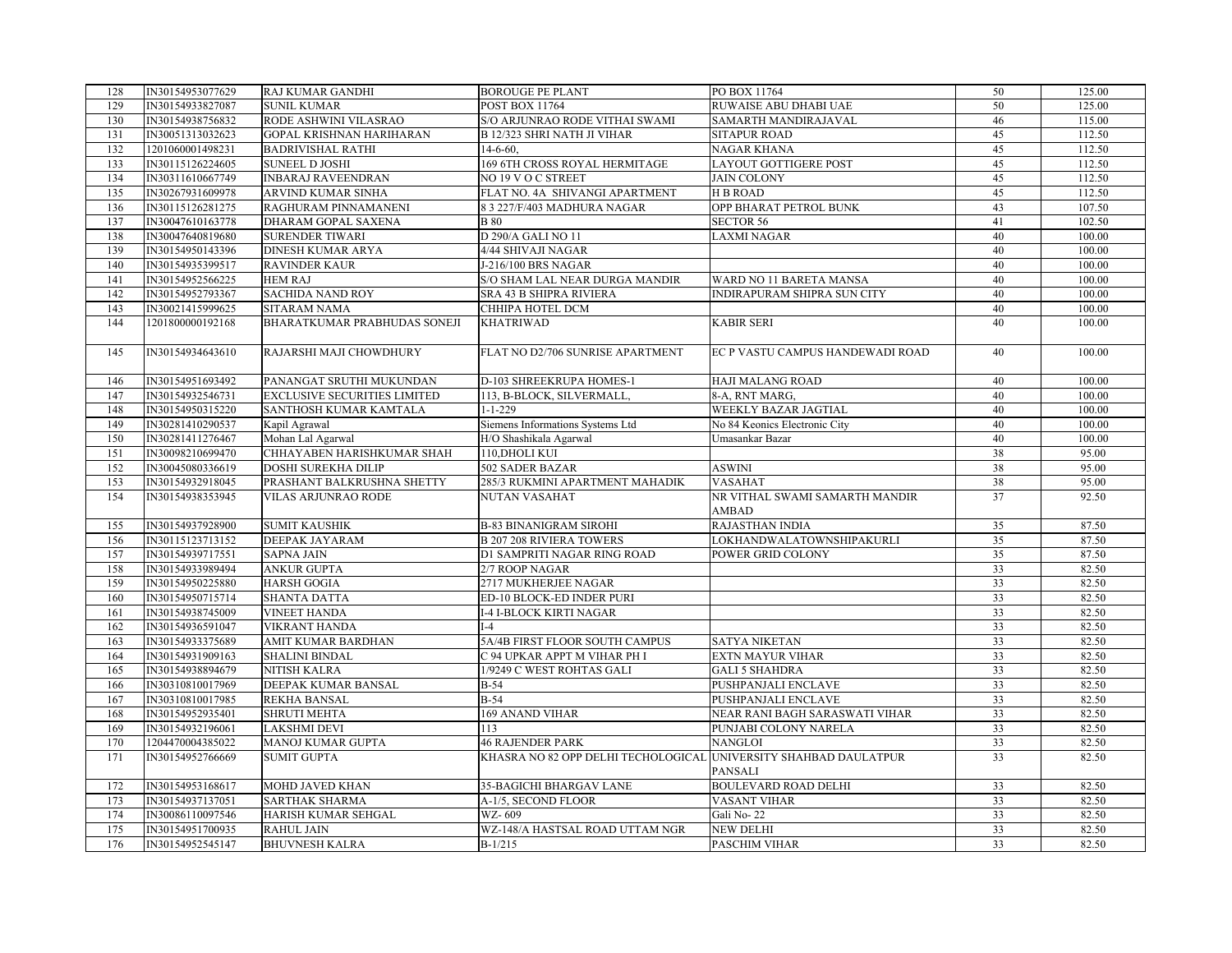| 177 | IN30154939473365 | <b>GOPAL VALECHA</b>      | 128 BLOCK EA MAYA ENCLAVE HARI     |                                      | 33 | 82.50 |
|-----|------------------|---------------------------|------------------------------------|--------------------------------------|----|-------|
|     |                  |                           | NAGAR                              |                                      |    |       |
| 178 | IN30143610387054 | <b>MANITA TULSIANI</b>    | F 18 D                             | MIG FLATS G 8 AREA                   | 33 | 82.50 |
| 179 | IN30154934819753 | YOGESH CHOPRA             | <b>B 3/3229 VASANT KUNJ</b>        |                                      | 33 | 82.50 |
| 180 | IN30154951469895 | LAKSHMI RAGHUTHAM RAO     | 5132 SECTOR B PKT-7 VASANT KUNJ    | BEHIND VASANT SQUARE MALL            | 33 | 82.50 |
| 181 | IN30154952502326 | <b>SANJAY TANEJA</b>      | FLAT NO-60 7TH FLOOR SHUBHLAXMI    | PLOT NO-13-B SEC-6 DWARKA NEW DELHI  | 33 | 82.50 |
|     |                  |                           | APTS                               |                                      |    |       |
| 182 | IN30154952693922 | RAGHVENDRA KUMAR GARG     | FLAT NO-139 SANSKRITI APARTMENT    | DDA MULTI STORY SECTOR-19 DWARKA     | 33 | 82.50 |
| 183 | IN30154951249814 | <b>DEEPA BHATT</b>        | B-820 SECTOR-1 ROHINI AVANTIKA     | ROHINI RAJAPUR KALAN ROHINI SECTOR-7 | 33 | 82.50 |
|     |                  |                           |                                    |                                      |    |       |
| 184 | IN30154953002212 | <b>VIKAS GARG</b>         | D-13/30 SEC-8 ROHINI               |                                      | 33 | 82.50 |
| 185 | IN30047643263933 | AMIT SINGH                | C/O SURESH KUMAR YADAV B 3/1       | GANGA TRIVEDI APARTMENTS             | 33 | 82.50 |
| 186 | IN30020610871294 | <b>JYOTI GUPTA</b>        | $F - 1/U$ 95                       | <b>PITAMPURA</b>                     | 33 | 82.50 |
| 187 | IN30281411398503 | Rakesh Bajaj              | BP/52                              | West Shalimar Bagh                   | 33 | 82.50 |
| 188 | IN30302859684516 | AMIT MEHTA                | 12 BLOCK BL WEST SHALIMAR BAGH     |                                      | 33 | 82.50 |
| 189 | IN30154952391211 | PRADEEP KUMAR             | 153-154 RESETTLEMENT COLONY        |                                      | 33 | 82.50 |
| 190 | IN30154951532496 | SHIVANIKA SONI            | 4-JAGRITI ENCLAVE PHASE-3          |                                      | 33 | 82.50 |
| 191 | IN30115126497043 | <b>S RAVINDRANATH</b>     | <b>B</b> 301                       | SARASWATI APPT 97 I P EXTN           | 33 | 82.50 |
| 192 | IN30047640588345 | <b>RAJAN CHAWLA</b>       | D 76 VIVEK VIHAR                   |                                      | 33 | 82.50 |
| 193 | IN30154953007511 | <b>SATISH KUMAR SINGH</b> | F NO 47 GHS-13A S-46               | <b>FARIDABAD HR IND</b>              | 33 | 82.50 |
| 194 | IN30154934526447 | <b>GOPAL AGRAWAL</b>      | O N 99 SECTOR-17                   |                                      | 33 | 82.50 |
| 195 | IN30154951979509 | NIKHIL GUPTA              | 511 C-2 CHARMWOOD VILLAGE          |                                      | 33 | 82.50 |
| 196 | IN30154934638331 | ASHISH CHOWDHARY          | H NO 539 SEC-5                     |                                      | 33 | 82.50 |
| 197 | IN30154917907233 | UJJWAL JYOTI RANG         | <b>H NO 986 SECTOR 15</b>          | PART II                              | 33 | 82.50 |
| 198 | IN30154952980060 | VAIBHAV JONEJA            | H NO-346 SECTOR-7 GURGAON          | TEH-GURGAON DISTT-GURGAON            | 33 | 82.50 |
| 199 | IN30195910045573 | RAHUL MAHESHWARI          | 892                                | SECTOR-15                            | 33 | 82.50 |
| 200 | IN30154937807670 | <b>RAMESHWAR</b>          | FLAT NO A-202 SUKRITI APARTMENT    | GH 58 SECTOR-56                      | 33 | 82.50 |
| 201 | IN30115125574989 | PRAVEEN KHAJURIA          | BHAGWANTI CO OP GROUP HGS          | SOCIETY LTD.GH 83 FLAT NO            | 33 | 82.50 |
| 202 | IN30047643203684 | <b>SAIBAL THAKUR</b>      | P 2 B-102, PRINCETON ESTATE        | DLT PHASE V,                         | 33 | 82.50 |
| 203 | IN30172310013161 | Sidharth Khandelwal       | Tower-4, Flat-901                  | Tulip Towers, Sushant Estate         | 33 | 82.50 |
| 204 | IN30154952379512 | NILESH NAVINCHANDRA BHATT | H NO 658/5 SECTOR 5 GURGAON        | TEH GURGAON                          | 33 | 82.50 |
| 205 | IN30154936486740 | <b>SOMDUTTA SEN</b>       | 416-B HAMILTON COURT DLF PH-4      |                                      | 33 | 82.50 |
| 206 | IN30154950767170 | SHILPI SINGH              | VALVOLINE CUMMINS LTD PLOT NO-278  | <b>UDYOG VIHAR PHASE II</b>          | 33 | 82.50 |
|     |                  |                           |                                    |                                      |    |       |
| 207 | IN30154917294384 | <b>VIKAS RAINA</b>        | <b>H C L TECHNOLOGIES</b>          | 244 PHASE I                          | 33 | 82.50 |
| 208 | IN30154950930070 | NEHA SARAF                | <b>FLAT H-1002</b>                 | SISPAL VIHAR AWHO                    | 33 | 82.50 |
| 209 | IN30154951262434 | <b>NITISH KUMAR</b>       | SUZUKI POWETRAIN INDIA LTD         | PLOT NO-1 PH-3A IMT MANESAR          | 33 | 82.50 |
| 210 | IN30011811032883 | SATYAWAN OHLAN            | HOUSE NO 2530                      |                                      | 33 | 82.50 |
| 211 | IN30094010367454 | <b>VIPIN JAIN</b>         | H.NO. 118 - R/1                    | MODEL TOWN                           | 33 | 82.50 |
| 212 | IN30154936937964 | <b>VIDHI JAIN</b>         | VIDHI JAIN W/O SANKALP GOEL        | NARAYAN NIWAS CIVIL ROAD             | 33 | 82.50 |
| 213 | IN30281410906584 | Swapnil Mehta             | Room No 85, B Block                | Doctors Hostel Pgims                 | 33 | 82.50 |
| 214 | IN30236510291643 | <b>DINESH</b>             | H.NO.805-A/24,                     | NETAJI NAGAR,                        | 33 | 82.50 |
| 215 | IN30236510442976 | <b>KRISHAN GOEL</b>       | H.N0-18.                           | OLD COLTH MARKET, MANDI SAMPLA,      | 33 | 82.50 |
| 216 | IN30236510271314 | ANJU SOMANI               | H.NO.7/114, MODEL TOWN,            | GALI NO.3, UTTAM NIWAS,              | 33 | 82.50 |
| 217 | IN30154953061245 | <b>SUNITA JAIN</b>        | W/O PRADEEP JAIN 393 3A WARD NO 18 | MODEL TOWN BAHADURGARH JHAJJAR       | 33 | 82.50 |
|     |                  |                           |                                    |                                      |    |       |
| 218 | IN30154953054801 | <b>VEENA JAIN</b>         | <b>W/O VED PRAKASH JAIN</b>        | 401 3A WARD NO 18 MODEL TOWN         | 33 | 82.50 |
| 219 | IN30236510390199 | <b>KAMAL SINGLA</b>       | H.NO.112, SAKET COLONY,            | BACK SIDE BHARTI VIDYA MANDIR SR.    | 33 | 82.50 |
| 220 | IN30236510402364 | <b>BALWANT JAIN</b>       | H.NO.38,                           | AUTO MARKET,                         | 33 | 82.50 |
| 221 | IN30236510223299 | <b>RAM AVTAR</b>          | HNO.-500,                          | PRITI NAGAR,                         | 33 | 82.50 |
| 222 | IN30220110522272 | <b>BINDIYA</b>            | <b>HOUSE NO. - 343</b>             | PATTANA MOHALLA                      | 33 | 82.50 |
| 223 | IN30236510733453 | <b>SEEMA MUNJAL</b>       | H.NO.-1588                         | $U.E.-II$                            | 33 | 82.50 |
| 224 | IN30236510805285 | OM PRAKASH JINDAL         | H.NO-576,                          | SECTOR-14,                           | 33 | 82.50 |
| 225 | IN30236510806825 | <b>SANDEEP JAIN</b>       | H.NO.-131                          | PLA NEAR GREEN PARK                  | 33 | 82.50 |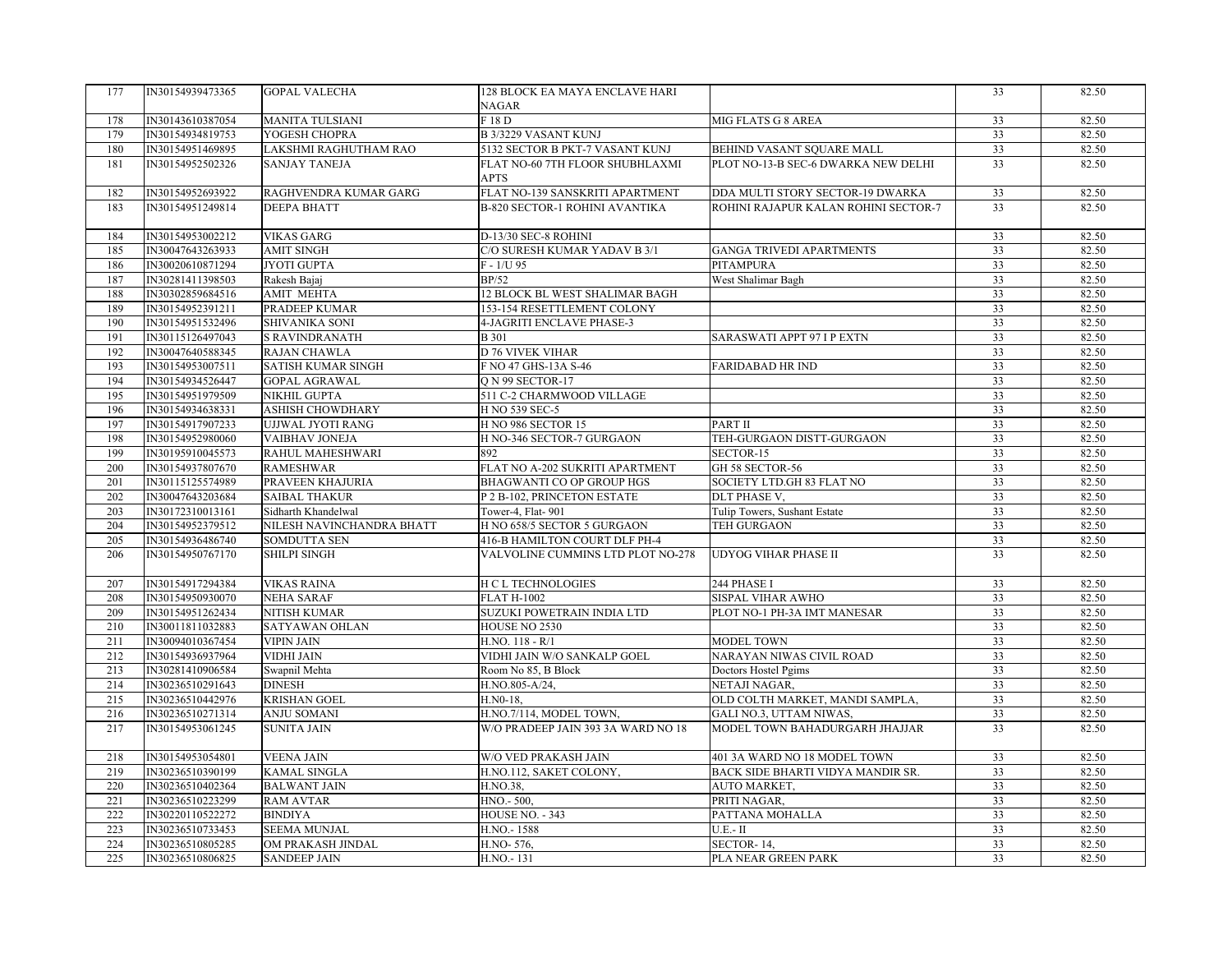| 226        | 1204470001479619 | <b>MANOJ PAHWA</b>                       | HOUSE NUMBER 31 E                                                | NEW MODEL TOWN EXTENSION                                      | 33       | 82.50          |
|------------|------------------|------------------------------------------|------------------------------------------------------------------|---------------------------------------------------------------|----------|----------------|
| 227        | 1203800300025325 | AKSHAY.                                  | HOUSE NO 803,                                                    | SECTOR-15                                                     | 33       | 82.50          |
| 228        | 1203800300027073 | <b>JAGAN SINGH</b>                       | 243/12, GALI NO 9,                                               | <b>12 QUARTER ROAD.</b>                                       | 33       | 82.50          |
| 229        | 1204230000047738 | <b>USHA BHUTANI</b>                      | HOUSE NO 1528                                                    | <b>URBEN ESTATE II</b>                                        | 33       | 82.50          |
| 230        | 1203720000016000 | SUNITA CHUTANI.                          | 209, AUTO MKT                                                    | $\Omega$                                                      | 33       | 82.50          |
| 231        | IN30094010170990 | VANDANA JINDAL                           | HOUSE NO.474                                                     | <b>WARD NO.8</b>                                              | 33       | 82.50          |
| 232        | 1204720011219581 | RAJESH KUMAR AHUJA                       | <b>NO 150 WARD NO-12</b>                                         | STREET CHRIST MISSION SCHOOL                                  | 33       | 82.50          |
| 233        | IN30154937240286 | <b>GOPAL KRISHAN KATARIA</b>             | S/O HIRA LAL H NO 367 WARD NO 8                                  | CHOUTALA ROAD DR KATARIA HOSPITAL                             | 33       | 82.50          |
|            |                  |                                          |                                                                  |                                                               |          |                |
| 234        | IN30294310060796 | NISCHAYA GUPTA                           | C/O NATHU RAM PARVEEN KUMAR                                      | <b>BICHLA BAZAR</b>                                           | 33       | 82.50          |
| 235        | IN30094010102043 | RAJENDER PARSHAD SHARMA                  | V.PO.NATHU WAS                                                   | DISTT-BHIWANI                                                 | 33       | 82.50          |
| 236        | IN30039415103027 | <b>CHANDRA MOHAN</b>                     | H NO-195/1                                                       | <b>WARD NO-4</b>                                              | 33       | 82.50          |
| 237        | IN30366310044561 | <b>AMIT KUMAR</b>                        | 294/1                                                            | <b>SHAHEED MARKET</b>                                         | 33       | 82.50          |
| 238        | IN30294310043236 | <b>SUMAN GUPTA</b>                       | <b>H.NO-11</b>                                                   | <b>MANGAL MARKET</b>                                          | 33       | 82.50          |
| 239        | IN30366310044310 | <b>AMIT KUMAR</b>                        | H.NO.-294/1                                                      | <b>SHAHEED MARKET</b>                                         | 33       | 82.50          |
| 240        | IN30051313835452 | <b>SAPNA MADAN</b>                       | 106/13 SIKKA COLONY                                              | <b>SONEPAT</b>                                                | 33       | 82.50          |
| 241        | IN30114310491837 | ANIL KUMAR GUPTA                         | H NO 10/199                                                      | MOHALLA FRASH KHANNA                                          | 33       | 82.50          |
| 242        | IN30114310589339 | <b>MANASI</b>                            | H <sub>NO1</sub>                                                 | MOH KALAN                                                     | 33       | 82.50          |
| 243        | 1204180000060528 | <b>KAMLESH JAIN</b>                      | HNO 4/323                                                        | <b>NARSINGH BHAWAN</b>                                        | 33       | 82.50          |
| 244        | 1204180000061312 | KRISHNA DEVI                             | H.NO. 1907                                                       | SECTOR-12                                                     | 33       | 82.50          |
| 245        | 1204180000061458 | MADHUSUDAN JINDAL                        | H.NO. 1907                                                       | SECTOR-12                                                     | 33       | 82.50          |
| 246        | IN30154934977773 | <b>RITU GOEL</b>                         | HNO-DC 175 WARD-3 MOHALLA PARAW                                  |                                                               | 33       | 82.50          |
|            |                  |                                          |                                                                  |                                                               |          |                |
| 247        | IN30154952401433 | SHIVAM DUHAN                             | 1807-P S BY HIGH SCHOOL SECTOR-21                                | PANCHKULA SECTOR-20 PANCHKULA                                 | 33       | 82.50          |
| 248        | 1204720010314025 | NIPUN ARORA                              | H NO 1218 SEC 5                                                  | <b>HUDA</b>                                                   | 33       | 82.50          |
| 249        | IN30154939469018 | <b>MANMEET SINGH</b>                     | H NO S-20/1207 KANAK MANDI AMRITSAR                              |                                                               | 33       | 82.50          |
|            |                  |                                          |                                                                  |                                                               |          |                |
| 250        | IN30047642309173 | <b>RAMESH KUMAR</b>                      | <b>VIJAY NAGAR</b>                                               | <b>BATALA ROAD</b>                                            | 33       | 82.50          |
| 251        | IN30047642158578 | ANJU GANDHI                              | 1 VIJAY NAGAR BATALA ROAD                                        |                                                               | 33       | 82.50          |
| 252        | IN30133017368377 | MONIKA SOOD                              | NEAR SHIMLA PAHARI CHOWK                                         | <b>MALL ROAD</b>                                              | 33       | 82.50          |
| 253        | IN30154939410753 | PROMILA DEVI                             | W/O PAWANKUMAR MITTAL STREET NO                                  | <b>BABA FARID NAGAR BATHINDA</b>                              | 33       | 82.50          |
|            |                  |                                          | 1/14                                                             |                                                               |          |                |
| 254        | IN30154952833111 | MAHINDER PAL VAIDYA                      | S/O CHARANJI LAL 29/10                                           | PO ROAD PO MANDI                                              | 33       | 82.50          |
| 255        | IN30154952004089 | <b>VINOD DHAR</b>                        | H NO 105 SECTOR 3 JDA HOUSING COLONY ROOP NAGAR JAMMU            |                                                               | 33       | 82.50          |
|            |                  |                                          |                                                                  |                                                               |          |                |
| 256        | IN30020610074518 | <b>SUSHMA NIGAM</b>                      | $R-40$                                                           | RAJKUNJ, RAJ NAGAR                                            | 33       | 82.50          |
| 257        | IN30045012367709 | <b>ABHISHEK GUPTA</b>                    | KL-13 KAVI NAGAR                                                 | <b>GHAZIABAD</b>                                              | 33       | 82.50          |
| 258        | IN30154932330617 | RITU VERMA ANTHONY                       | R 9/9 RAJ NAGAR NEAR ALT CENTRE                                  |                                                               | 33       | 82.50          |
| 259        | IN30154937343455 | <b>ROHIT KAPOOR</b>                      | D-87 SECTOR 41                                                   |                                                               | 33       | 82.50          |
| 260        | IN30154950078873 | <b>PARUL</b>                             | D-126 SECTOR 55 IST FLOOR                                        |                                                               | 33       | 82.50          |
| 261        | IN30112716209670 | KONARK GUPTA                             | C/O R.B.GUPTA                                                    | <b>FLAT NO-9</b>                                              | 33       | 82.50          |
| 262        | IN30154951708693 | NIDHI GOEL                               | L-701 RIVIERA ELDECO GREEN MEADOWS SECTOR-PI GREATER NOIDA       |                                                               | 33       | 82.50          |
|            |                  |                                          |                                                                  |                                                               |          |                |
| 263        | IN30154932229249 | <b>ANKIT GARG</b>                        | C 20 21 INDUSTRIAL AREA                                          |                                                               | 33       | 82.50          |
| 264        | IN30154936200389 | <b>SUJAY NAUTIYAL</b>                    | C/O BRIGADIER J S SAIGAL                                         | 7/43-B TILAK NAGAR                                            | 33       | 82.50          |
| 265        | IN30154939442865 | <b>AMAN NIJHAWAN</b>                     | 124 M/27 GOVIND NAGAR                                            |                                                               | 33       | 82.50          |
| 266        | IN30133017220962 | <b>BINA GARG</b>                         | 293-A, SHIV KATRA,                                               | G.T. ROAD                                                     | 33       | 82.50          |
| 267        | IN30154952050031 | FAISAL AHMAD KHAN                        | H NO 156 TAQI NAGAR                                              |                                                               | 33       | 82.50          |
|            |                  |                                          |                                                                  | HINDU VISHWA VIDHYALAYA VARANASI                              | 33       |                |
| 268        | IN30154952371008 | <b>RAM SAKAL SINGH</b>                   | FLAT NO-101 GPS TWR SANKAT MRG<br><b>LANKA</b>                   |                                                               |          | 82.50          |
|            |                  |                                          |                                                                  |                                                               |          |                |
| 269<br>270 | IN30302859530620 | ARCHANA GUPTA<br><b>ANCHAL BHATNAGAR</b> | 478 ABHISHEK ELDECO UDYAN II<br>S/O SUBODH KUMAR BHATNAGAR B-146 | <b>RAEBARELLY ROAD</b><br>SECTOR-1 DOORBHASH NAGAR RAE BARELI | 33<br>33 | 82.50<br>82.50 |
|            | IN30154951400934 |                                          |                                                                  |                                                               |          |                |
|            |                  |                                          |                                                                  |                                                               |          |                |
| 271        | IN30154933053658 | <b>ARPIT KAPOOR</b>                      | 155 MADARI GATE                                                  | <b>BAREILLY UP</b>                                            | 33       | 82.50          |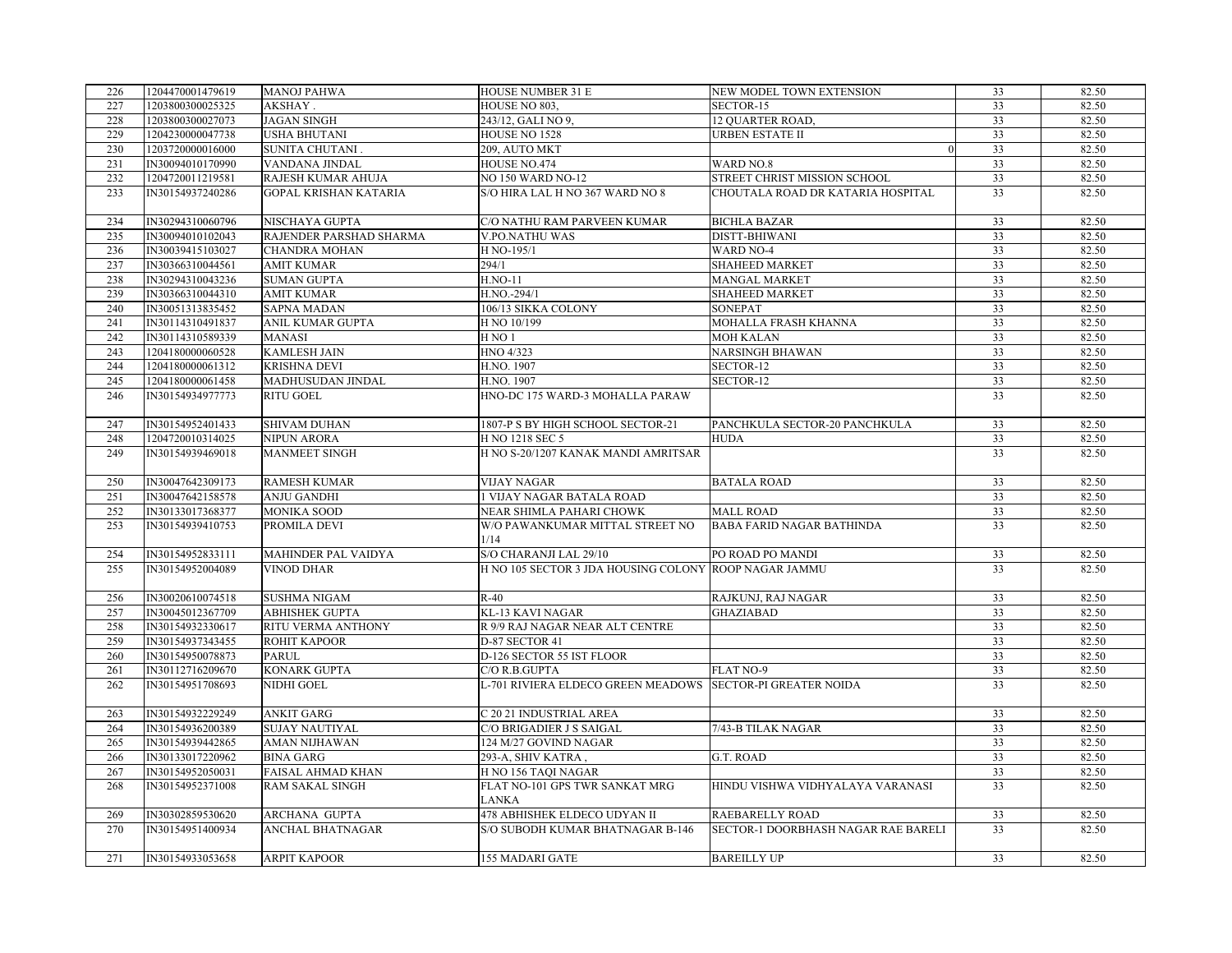| 272 | 1204720010102541 | RITU AGARWAL              | 7 14 837 GANDHI GUNJ OLD HOUSE                      | NO 41 MADHUBAN TAILOR             | 33 | 82.50 |
|-----|------------------|---------------------------|-----------------------------------------------------|-----------------------------------|----|-------|
| 273 | IN30115125507642 | <b>DEEPTI SAHNI</b>       | 913                                                 | PATELANAGAR 1                     | 33 | 82.50 |
| 274 | IN30154934013424 | ASHISH KUMAR GUPTA        | 11 B ANSARIYAN                                      | OON TEHSIL KAIRANA                | 33 | 82.50 |
| 275 | 1203350001450019 | PRAMILA MITTAL            | 180/7                                               | NALAPAR 1                         | 33 | 82.50 |
| 276 | IN30112716891794 | <b>DINESH KUMAR</b>       | 35.                                                 | SANJAY NAGAR,                     | 33 | 82.50 |
| 277 | 1201770100795691 | SHILPI KHANDELWAL         | 99, ALKA PURI                                       |                                   | 33 | 82.50 |
| 278 | 1201770100795706 | SUVIDHYA KHANDELWAL       | 99, ALKA PURI                                       |                                   | 33 | 82.50 |
| 279 | 1201770100795725 | NARESH CHAND GUPTA HUF    | 99, ALKA PURI                                       |                                   | 33 | 82.50 |
| 280 | IN30220111535789 | <b>SANJAY GHIYA</b>       | 86, LAJPAT NAGAR                                    |                                   | 33 | 82.50 |
| 281 | IN30133020708988 | MINAKSHI GUPTA            | PLOT NO. 344                                        | <b>SCHEME NO. 2</b>               | 33 | 82.50 |
| 282 | IN30154951363833 | HARSHITA MITTAL           | <b>A-98 DHULESHWAR GARDEN</b>                       | <b>C-SCHEME</b>                   | 33 | 82.50 |
| 283 | IN30116030092615 | <b>SITARAM</b>            | H NO. 927,                                          | <b>BABA HARISHCHAND MARG</b>      | 33 | 82.50 |
| 284 | IN30047642922482 | <b>MANJU KHUNTETA</b>     | HOUSE 763                                           | JAT KE KUEWA KA RASTA             | 33 | 82.50 |
| 285 | 1201770100044399 | <b>MANOJ KUMAR SIRSWA</b> | 3449, NINDAR RAO JI KA RASTA,                       | 1 ST CROSSING CHANDPOLE BAZAR,    | 33 | 82.50 |
| 286 | 1201060500478549 | SATYA NARAIN SINGH        | 214                                                 | GANGAPOL GOVIND NAGAR             | 33 | 82.50 |
| 287 | IN30116010060588 | <b>ASHOK JAIN</b>         | 607                                                 | BORDI KA RASTA KI SHANPOLE        | 33 | 82.50 |
| 288 | IN30154934051535 | SANGHAMITRA DUTTA BHASIN  | 301 GOLDEN RAMA COTTAGE B-82 RAMAN MARG TILAK NAGAR |                                   | 33 | 82.50 |
|     |                  |                           |                                                     |                                   |    |       |
| 289 | IN30088813121851 | <b>AMITA FATEHPURIA</b>   | 411-412                                             | THE GRAND GEEJGARH                | 33 | 82.50 |
| 290 | IN30154951832363 | DEEPAK KHANDELWAL         | S/O MAHAN LAL RAWAT PLOT NO 314 F-1                 | KRISHNA RESI-11 MATHUR FARM HOUSE | 33 | 82.50 |
|     |                  |                           |                                                     |                                   |    |       |
| 291 | 1301760000150277 | <b>SUNIL MAHARWAL</b>     | $S-42$                                              | AMBA BARI                         | 33 | 82.50 |
| 292 | IN30115122951346 | RAVINDRA KUMAR SHARMA     | D 302                                               | S D M HOSPITAL CAMPUS             | 33 | 82.50 |
| 293 | 1203660000021462 | KAMLA DEVI AGARWAL        | <b>B-7, SUBHASH NAGAR</b>                           | <b>SHASTRI NAGAR</b>              | 33 | 82.50 |
| 294 | IN30116030046657 | RAMJI LAL AGARWAL         | $B-7$                                               | <b>MANDIR MARG</b>                | 33 | 82.50 |
| 295 | 1204470001410560 | <b>ANITA JAIN</b>         | D-268, SARWANAND MARG.                              | MALVIYA NAGAR                     | 33 | 82.50 |
| 296 | IN30045013812182 | <b>DINESH KUMAR GUPTA</b> | E-12 AMBA BARI                                      | <b>JHOTWARA ROAD</b>              | 33 | 82.50 |
| 297 | IN30047640535610 | NAVARATNA MAL SINGHVI     | III/3RD H C M R I P A                               | O T S                             | 33 | 82.50 |
| 298 | 1203460000059512 | ANJU GUPTA                | SECTOR 9,                                           | <b>FLAT NO. 310,</b>              | 33 | 82.50 |
| 299 | IN30154914514409 | <b>SUJASH RAHA</b>        | F/220 SHYAM NAGAR                                   | JAN PATH SODALA                   | 33 | 82.50 |
| 300 | IN30115122584678 | TARACHAND SWAMI           | <b>B 20 MANGAL VIHAR</b>                            | <b>MURLIPURA</b>                  | 33 | 82.50 |
| 301 | 1202470000031429 | RAM MANOHAR AKAR          | AKAR SADAN SAITHAL MODE                             | <b>JAIPUR ROAD</b>                | 33 | 82.50 |
| 302 | 1202470000395596 | RAM KRISHN SHARMA         | <b>SHIV COLONY</b>                                  |                                   | 33 | 82.50 |
| 303 | IN30116030413190 | KAMALESH KUMAR GUPTA      | POST OFFICE KAI NEAR                                | KOTHUN ROAD                       | 33 | 82.50 |
| 304 | IN30045011133255 | <b>SARITA SARDA</b>       | A-9 TILAK NAGAR                                     | <b>JAIPUR ROAD</b>                | 33 | 82.50 |
| 305 | 1301760000728981 | KAMLESH SANKHLA.          | C/O SOHAN LAL SANKHLA                               | H NO 9 GALI NO 3 OUT SIDENEHRU    | 33 | 82.50 |
| 306 | IN30154950586704 | APOORVA JAIN              | 17 GOPAL JI                                         | MOHALLA BEAWAR                    | 33 | 82.50 |
| 307 | IN30305210110664 | ASHOKKUMAR TALESARA       | 1, SETHON KA BAS                                    | PALI                              | 33 | 82.50 |
| 308 | 1301760000625785 | URMILA AGARWAL            | 248 SUBHASH NAGAR                                   | OPP. POST OFFICE                  | 33 | 82.50 |
| 309 | IN30198310667440 | CHANDRA KANTA PATNI       | 6 AND 7, BANK NAGAR,                                | MADHUVAN,                         | 33 | 82.50 |
| 310 | 1301760000386641 | YOGESH BATRA              | BHAGAT SINGH COLONY BEHIND BHI                      | MANDI POLICE STATION              | 33 | 82.50 |
| 311 | 1301760000153259 | KAILASH CHAND JAIN        | O.O F-02                                            | <b>JAY KAY NAGAR</b>              | 33 | 82.50 |
| 312 | IN30105510271852 | RISHABH CHAND JAIN        | 3 E 29, MAHAVEER NAGAR III                          |                                   | 33 | 82.50 |
| 313 | IN30105510591786 | <b>MANJU JAIN</b>         | 71                                                  | TILAK NAGAR                       | 33 | 82.50 |
| 314 | IN30611420058504 | OM PRAKASH JAIN           | 6-C-11 MAHAVEER NAGAR EXTN.                         |                                   | 33 | 82.50 |
| 315 | IN30112715839089 | <b>KALPNA RATHI</b>       | W/O JAGDISH PRASAD RATHI                            | <b>BANK OF BARODA</b>             | 33 | 82.50 |
| 316 | 1301760000677743 | <b>SUSHILA JAIN</b>       | <b>MPJAIN</b>                                       | OPP JAIN SCHOOL                   | 33 | 82.50 |
| 317 | 1201770100602993 | VISHNU KUMAR NAREDI       | 751, MOHALLA MONON KA                               | SHRIMADHOPUR                      | 33 | 82.50 |
| 318 | 1201210100448142 | <b>ANURAG DWIVEDI</b>     | $G - 67$                                            | <b>INDIRA NAGAR</b>               | 33 | 82.50 |
| 319 | 1204490000011242 | DAULAT RAM CHANDAK        | S/O MEGH RAJ CHANDAK                                | 777, BEHIND 15 NO SCHOOL O/S      | 33 | 82.50 |
| 320 | 1204490000011014 | LALITA DEVI CHANDAK       | C/O MEGH RAJ CHANDAK                                | 778, BEHIND 15 NO. SCHOOL         | 33 | 82.50 |
| 321 | 1201770100708392 | RANJAN KHAJANCHI          | C/O MANIK CHAND KESRI CHAND                         | MUKIM BOTHRA KA MOHALLA           | 33 | 82.50 |
| 322 | IN30088814638147 | NAVRATAN KHAJANCHI        | ARIHANT PAPAD UDYOG,                                | MUKIM BOTHRA KA MOHALLA           | 33 | 82.50 |
| 323 | IN30114310860960 | <b>SUMITRA DEVI</b>       | $4-E-34$                                            | <b>JAWAHAR NAGAR</b>              | 33 | 82.50 |
|     |                  |                           |                                                     |                                   |    |       |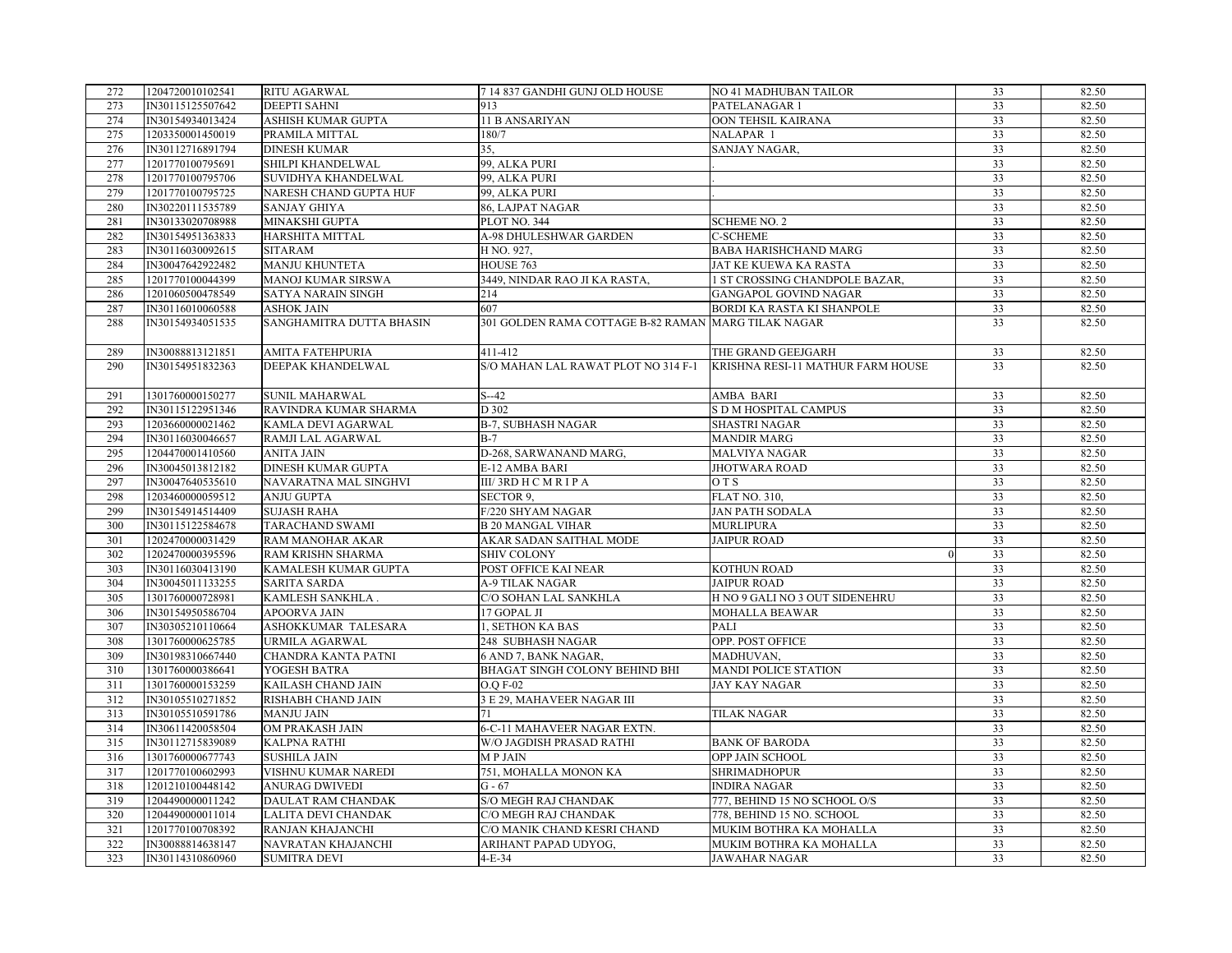| 324 | IN30133020749001 | <b>MOHIT GUPTA</b>            | 46 MODEL COLONY SEC NO. 5         |                                  | 33              | 82.50 |
|-----|------------------|-------------------------------|-----------------------------------|----------------------------------|-----------------|-------|
| 325 | 1205820000015517 | MOHINI DEVI                   | H.NO. 131                         | ARYA SAMAJ MANDIR ROAD           | 33              | 82.50 |
| 326 | IN30116030313911 | <b>MANAN</b>                  | <b>MEVLIYA BAR</b>                | <b>GULZARPURA</b>                | 33              | 82.50 |
| 327 | 1201210100414522 | <b>SAURABH BHANDARI</b>       | <b>BHANDARIO KI POLE</b>          | <b>GUNDI MOHALLA</b>             | 33              | 82.50 |
| 328 | 1201210100234182 | <b>SEEMA LOONKER</b>          | 83, JAIN STREET                   | <b>SARAFA BAZAR</b>              | 33              | 82.50 |
| 329 | 1203440000305441 | <b>RAM BILAS SONI</b>         | <b>STATION ROAD</b>               | <b>OSIAN</b>                     | 33              | 82.50 |
| 330 | 1203440000305492 | <b>ASHOK SONI</b>             | <b>STATION ROAD</b>               | <b>OSIYAN</b>                    | 33              | 82.50 |
| 331 | IN30045011271570 | <b>SWATI SAMUEL</b>           | <b>IDBI BANK LTD</b>              | <b>DHANLAXMI TOWERS</b>          | 33              | 82.50 |
| 332 | 1201210100038945 | <b>INDU GROVER</b>            | A-275, SHASTRI NAGAR              |                                  | 33              | 82.50 |
| 333 | 1203350001098708 | LATA LALWANI                  | 17 E 710                          | CHOPASANI HOUSING BOARD          | 33              | 82.50 |
| 334 | IN30311610182013 | MADAN LAL SONI                | <b>NEAR NARGASAR</b>              | <b>BARMER</b>                    | 33              | 82.50 |
| 335 | IN30311610375283 | <b>MAMTA</b>                  | <b>S/O PURSHOTAM DASS</b>         | NEAR OLD POWER HOUSE             | 33              | 82.50 |
| 336 | IN30097410615787 | KANUBHAI MAGANLAL CHATVANI    | SHINGALA AND CO.,                 | 208, MADHAV COMPLEX,             | 33              | 82.50 |
| 337 | 1201980000054071 | LALJI B KATARIYA              | RAVECHI ASHISH,                   | 12 POPAT PARA,                   | 33              | 82.50 |
| 338 | IN30154939570783 | AMIT GAMBHIRBHAI SHAH         | B-3 OMAN BHAVAN 16 JAGNATH PLOT   | DR YAGNIK ROAD                   | 33              | 82.50 |
| 339 | IN30097411481851 | DINESH VELJIBHAI CHAUHAN      | NEW KHODIYAR SOCIETY,             | OPP. RAMESH KUNJ.                | 33              | 82.50 |
| 340 | 1301990000170828 | ASHISH RAJESHBHAI THUMMAR     | 3 RANCHOD NAGAR SOC               | <b>JALARAM</b>                   | 33              | 82.50 |
| 341 | 1201800000327171 | PRABHABEN BHAGWANJIBHAI       | <b>SITA RAM</b>                   | 1 - RANCHHOD NAGAR               | 33              | 82.50 |
|     |                  | VEKARIA                       |                                   |                                  |                 |       |
| 342 | 1201980000075051 | RAMESHKUMAR JADAVBHAI         | KHETIWADI BAZAR SAMITI,           | SHOP NO D/49,                    | 33              | 82.50 |
|     |                  | VEKARIYA                      |                                   |                                  |                 |       |
| 343 | 1301990000203905 | BINAL MANSUKHLAL PAUN         | RADHE, 5-RAMDHAM,                 | KALAWAD ROAD,                    | 33              | 82.50 |
| 344 | 1301990000225866 | PRAKASHBHAI VRUJLAL THAKER    | VATSAL, VIVEK SCHOOL STREET,      | 01 TIRUPATI NAGAR,               | 33              | 82.50 |
| 345 | 1201800000063642 | NATHAVANI MEHULKUMAR          | BLOCK NO 4 JAY COMPLEX            | BEHIND PANCHAYAT BUS STOP        | 33              | 82.50 |
|     |                  | ARVINDBHAI                    |                                   |                                  |                 |       |
| 346 | IN30097410964425 | REKHABEN KHANDHADIA           | <b>NANI BAZAR,</b>                | KHIJDA STREET,                   | 33              | 82.50 |
| 347 | 1202990005676428 | PRATAPRAI SHANTILAL PATTANI   | Jawahar Society                   | Upleta Dist Rajkot               | $\overline{33}$ | 82.50 |
| 348 | IN30103924291452 | VRAJLAL MAGANLAL MAKADIA      | NEAR GAYATRI TEMPLE               | NATIONAL MACHINERY STORE         | 33              | 82.50 |
| 349 | IN30154939416902 | RAJESH NEMIDAS DHULIA         | <b>ASHIRVAD COMPLEX A 103-104</b> | NR GURUDWARA CRKT BNG            | 33              | 82.50 |
| 350 | IN30154936498460 | PATEL KHYATI DHIRAJLAL        | R AND B PLOT NO 10                | <b>ROAD NO 2</b>                 | 33              | 82.50 |
| 351 | IN30154933412184 | <b>BHAVEN S THAKKAR</b>       | <b>ASHUTOSH APPT 6</b>            | <b>GURUDWARA</b>                 | 33              | 82.50 |
| 352 | IN30127630687072 | DARSHNABEN HIMANSHUBHAI DOSHI | PRATIKSHA APPT FLAT NO-301,       | <b>CHANDI BAZAR</b>              | 33              | 82.50 |
| 353 | 1203320001511363 | KIRAN KUMAR I OZA             | VAJUKANDOI DELO                   | <b>ANANDABAVA</b>                | 33              | 82.50 |
| 354 | 1201800000112505 | NEMISH JITENDRAKUMAR DOSHI    | <b>GAJAR FALI</b>                 | OPP RAM KUVA                     | 33              | 82.50 |
| 355 | IN30115127558165 | PAREKH KUMUD AMRITLAL         | <b>SHAH NIVAS</b>                 | NR TALUKA SCHOOL                 | $\overline{33}$ | 82.50 |
| 356 | IN30103924017224 | KEYUR VINAYCHANDRA ZAVERI     | KEYUR AUTO CENTRE                 | <b>RANJIT ROAD</b>               | 33              | 82.50 |
| 357 | IN30097410151572 | SHAH PRADIPKUMAR HIMATLAL     | I, AADINATH APPARTMENT,           | B/H. D.K.V. COLLEGE,             | 33              | 82.50 |
| 358 | IN30097411396617 | <b>GOKANI ASHUTOSH P.</b>     | PANCHVATE GAUSHALA,               | OPP. KACHHI BHANUSHALI BOARDING, | 33              | 82.50 |
| 359 | 1203320001011831 | PRATIBHA NAVINCHANDRA MEHTA   | <b>ARIHANT</b>                    | 57/6 DIGVIJAY                    | 33              | 82.50 |
|     |                  |                               |                                   |                                  |                 |       |
| 360 | IN30154933549462 | <b>BHAVNA B LIYA</b>          | MADHAV BAUGH ARYA SAMAJ ROAD      |                                  | 33              | 82.50 |
| 361 | IN30047641431742 | PRAVINBHAI SAVJIBHAI PARMAR   | <b>B/H KAILAS TIMBER</b>          | NR KHODIYAR TEMPLE               | 33              | 82.50 |
| 362 | IN30039416199027 | DIPALI SANJIV CHAG            | 301 LABH APPARTMENT               | PARK COLONY MAIN ROAD            | 33              | 82.50 |
| 363 | IN30039412696706 | <b>AMIT MEHTA</b>             | ARIHANT KRUPA OPP SATYA SAI       | <b>SCHOOL PALACE ROAD</b>        | 33              | 82.50 |
| 364 | IN30097411256853 | MEHTA URMIBEN BHAVESHKUMAR    | ARIHANT,                          | 3/1. PATEL COLONY,               | 33              | 82.50 |
| 365 | IN30103924138509 | JAWAHAR J SHETH               | DARSHAN 202 2ND FLOOR             | <b>NEAR VIRAL BAUG</b>           | 33              | 82.50 |
| 366 | IN30097410416841 | PALLAVI AJAY MAKIM            | SHANTI NIKETAN,                   | NR. JOGER'S PARK,                | 33              | 82.50 |
| 367 | IN30097410217653 | ASHA PRAVINCHANDRA GANDHI     | 101, PARSHWANATH APPARTMENT,      | NR. GURU DATTATRY MANDIR,        | $\overline{33}$ | 82.50 |
| 368 | IN30115123663596 | MANISH HASMUKHRAI TRIVEDI     | SMANGAL SOCIETY                   | <b>BEHIND MOTOR HOUSE</b>        | 33              | 82.50 |
| 369 | IN30154938781226 | AMLANI RUCHIT BHARATKUMAR     | 202 GULAB AVENUE PARK             | OPP JOGGERS PARK                 | 33              | 82.50 |
| 370 | IN30097410811150 | ASHVINBHAI RAMJIBHAI RAMOLIYA | KHUBHNATH PARA STREET NO. 1,      | DIST. JAMNAGAR,                  | 33              | 82.50 |
|     |                  |                               |                                   |                                  |                 |       |
| 371 | 1201980000187026 | <b>ILABEN HITESHBHAI VORA</b> | NR.OLD TELE.EXGE                  | <b>DIST-JAMNAGAR</b>             | 33              | 82.50 |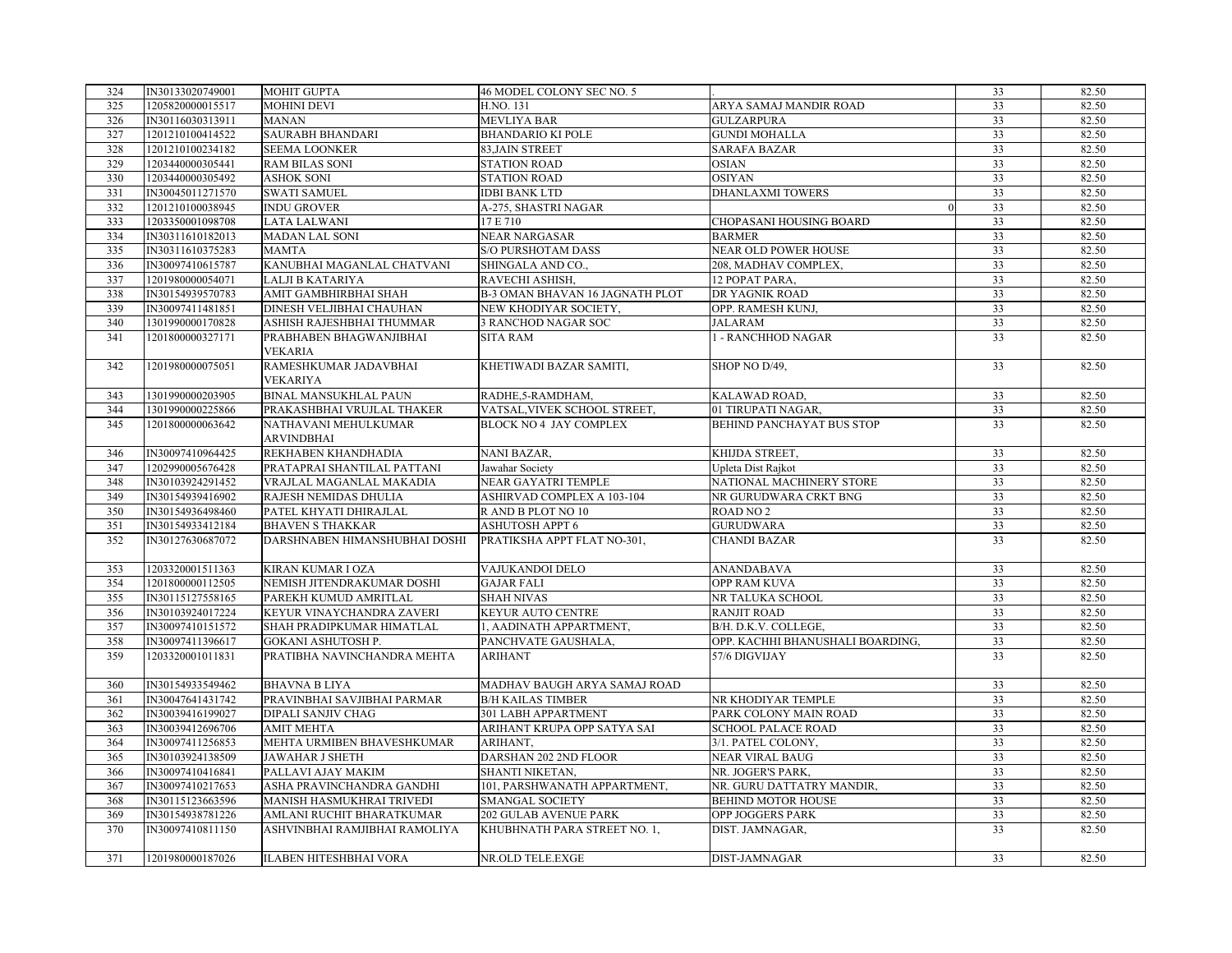| 372 | 1202670000021941 | SAROJBEN PARSHOTTAM GHUNJARIA              | TIRTH-B                           | <b>BLOCK NO.803</b>                 | 33              | 82.50 |
|-----|------------------|--------------------------------------------|-----------------------------------|-------------------------------------|-----------------|-------|
|     |                  |                                            |                                   |                                     |                 |       |
| 373 | IN30039414909486 | RAJUBHAI JADAVJI KAKKAD                    | <b>MADH STREET</b>                | RAM NIVAS NR YOGI APPT              | 33              | 82.50 |
| 374 | IN30154930702251 | PRAVINCHANDRA VELJIBHAI<br><b>GOTHALIA</b> | NR RAJ CINEMA                     |                                     | 33              | 82.50 |
| 375 | IN30097410738353 | DILIPKUMAR GIRDHARLAL NAKUM                | C/O. NAKUM BROTHERS,              | OPP. VEGITABLE MARKET,              | 33              | 82.50 |
| 376 | IN30097411112321 | RATILAL P. PATEL                           | VIVEKANAND SOCIETY,               | AREA NO - 4,                        | 33              | 82.50 |
| 377 | IN30097410600963 | KALPANA NAYANBHAI SHAH                     | FULDIWA,                          | 33, JAWAHAR SOCIETY,                | 33              | 82.50 |
| 378 | IN30097411619627 | NIMISHA D SHAH                             | FIRST FLOR, ANAND MANGAL FLAT,    | OPP. APANA BAJAR,                   | 33              | 82.50 |
| 379 | IN30097411635955 | <b>SWEETY N SHAH</b>                       | 1, PANSHIL SOCIETY,               |                                     | 33              | 82.50 |
| 380 | 1201090002778951 | JIGNABEN KRISHNAKANT THAKER                | TRIDEV BLOCK NO.A/24              | NIRMALNAGAR SOCIETY, DALL MILL      | 33              | 82.50 |
| 381 | IN30220110140472 | MEHULBHAI NAVINCHANDRA SOMANI              | <b>20 C VIMALNATH SOCIETY</b>     | NR GOKUL PARK HOTEL                 | 33              | 82.50 |
| 382 | IN30199110898108 | DOSHI JIGISHA SUNILKUMAR                   | 3, SARVA MANGAL APPARTMENT        | NR. SHRADDHA APPARTMENT             | 33              | 82.50 |
| 383 | IN30199110567391 | RAMESHKUMAR NANDLAL<br>MAHESHWARI          | <b>GAYTRA PARK NO.5,</b>          | NEAR JAKAT NAKA                     | 33              | 82.50 |
| 384 | IN30154937809825 | CHIRAG B DAXINI                            | THE 18 VAISHALI SOCIETY           | <b>BUS STAND PACHAL</b>             | 33              | 82.50 |
| 385 | IN30097410633199 | PATEL TUSHAR M.                            | TALAV STREET,                     | NR. SITA GATE,                      | 33              | 82.50 |
| 386 | IN30097411608891 | SHETH DISHA HARISHBHAI                     | DIWAN PARA,                       | PANJARA POL STREET,                 | 33              | 82.50 |
| 387 | 1204470004763312 | <b>BECHARBHAI D PATEL</b>                  | PRAYAG TOWER-401, NARSANG SOC,    | RAVAPAR ROAD BEFORE UMIYA,          | 33              | 82.50 |
| 388 | IN30199110113212 | <b>TULASI KHASIYA</b>                      | 15-A, NUTANBHARTIYA SOCIETY       | OPP. MERUBAG                        | 33              | 82.50 |
| 389 | IN30199110083965 | MEENABEN B. SHAH                           | <b>LAXMI APPTARTMENT</b>          | NR. SWAMINARAYAN GURUKOOL           | 33              | 82.50 |
| 390 | IN30199110761399 | SHAH HASMUKHRAY TRIBHOVAN                  | VADVA CHORA                       | <b>BHAVSAR STREET</b>               | 33              | 82.50 |
| 391 | IN30199110781880 | GIRISHKKUMAR GANESHBHAI PATEL              | A/9, 2ND FLOOR, AAVKAR APPARTMENT | <b>DAIRY ROAD</b>                   | 33              | 82.50 |
| 392 | IN30154935505046 | FALGUNI J SHRIMANKAR                       | HILLDRIVE PLOT NO 2264/F-1        | TA BHAVNAGAR ZONAL 2                | 33              | 82.50 |
| 393 | IN30097411672124 | MIHIRKUMAR HARSHADRAI DOSHI                | 514 VIJAYRAJ NAGAR,               | OPP SHASTRI NAGAR BUS STAND,        | 33              | 82.50 |
| 394 | IN30097410471062 | SAILESH NARSHIBHAI PATEL                   | LAVINGYA CHAKDA STREET,           | MAMAKOTHA ROAD,                     | 33              | 82.50 |
| 395 | IN30097410023452 | TRIVEDI MANISH M.                          | MAHAVIR, PLOT NO. 64/3,           | SANTOSH PARK,                       | 33              | 82.50 |
| 396 | IN30097411571930 | HARDISH DIVYANSHUBHAI TRIVEDI              | PLOT NO 2059/A-1/B-3,             | SANSKAR MANDAL,                     | 33              | 82.50 |
| 397 | 1202890000864870 | ANIL NANUBHAI CHAUHAN                      | <b>BLOCL NO 99</b>                | <b>JUNA SINGALIYA</b>               | $\overline{33}$ | 82.50 |
| 398 | IN30199110509533 | <b>BHAYANI LATABEN</b>                     | PLOT NO. 1,                       | <b>BHAYANIS WADI</b>                | 33              | 82.50 |
| 399 | IN30199110401897 | <b>BHAVNABEN H. RAVAL</b>                  | PLOT NO. 20/B                     | OAM NAMAH SHIVAY SOCIETY            | 33              | 82.50 |
| 400 | IN30199110423121 | TUSHAR GOVINDBHAI DONDA                    | AT. NARI                          | VIA. CHITRA                         | 33              | 82.50 |
| 401 | IN30199110368561 | SUTARIYA VANABHAI KALUBHAI                 | AT. NATHUGADH                     | TA. GHOGHA                          | 33              | 82.50 |
| 402 | IN30154951780952 | MEHTA REKHABEN DHANAVANTRAI                | 5 5 583 MEINBJAR JUNISHAKMARKET   | TALAJA TA TALAJA D BHAVNAGAR TALAJA | $\overline{33}$ | 82.50 |
| 403 | IN30220111457182 | SHARAD INDULAL BHUTA                       | <b>KANSARA BAZAR</b>              | NR GARASIYA SHERI                   | 33              | 82.50 |
| 404 | IN30097411607239 | DHOLAKIYA RADHIKA NALINBHAI                | SANJIVANI HOSPITAL,               | OPP. TALUKA PANCHAYAT,              | 33              | 82.50 |
| 405 | 1201800000110166 | SHETH RAKESH AMRUTLAL                      | PARESH SWEET MART                 | PANJARA POLE                        | 33              | 82.50 |
| 406 | 1204920000111392 | SUDHABEN KIRTIBHAI SHAH                    | <b>HANUMANT PURI</b>              | PALIYAD ROAD                        | 33              | 82.50 |
| 407 | IN30034310080441 | <b>JIGNESH A. SHETH</b>                    | C/O,PARESH SWEET MART,            | PANJARA POLE ROAD,                  | 33              | 82.50 |
| 408 | IN30115124825785 | PANDYA NISHA SNEHALBHAI                    | NEW PANCHVATI KERIA ROAD          |                                     | 33              | 82.50 |
| 409 | 1204840000110791 | CHAMANLAL MANILAL BHABHERA                 | 214, DIVYA DARSHAN APPT,          | <b>CHHATI BARI</b>                  | 33              | 82.50 |
| 410 | IN30097411407037 | FIROZ AHEMADBHAI CHHIPA                    | JAMALPUR, SINDHIWAD,              | OPP. DURVESH MASJID,                | 33              | 82.50 |
| 411 | 1206300000018698 | HETAL JIGNESHKUMAR SHETH                   | 47 PREM RAS SOC                   | <b>SABAR HOTEL</b>                  | 33              | 82.50 |
| 412 | 1301760000415889 | VEDRAJ SHANKARLAL HUF                      | E-10, SUNRISE PARK                | <b>GIRDHAR NAGAR</b>                | 33              | 82.50 |
| 413 | IN30065210251428 | RUCHIKA SAMPAT KOTHARI                     | 201, PARASNATH SOC.               | <b>GIRDHARNAGAR</b>                 | 33              | 82.50 |
| 414 | IN30307710626060 | SUMANBEN RAJKUMAR SHAH                     | 202 KALASAGAR ANEXIE              | NR PATEL COLONY SHAHIBAUG           | 33              | 82.50 |
| 415 | IN30154939646912 | SHAH MONALI BHARATKUMAR                    | 102 HEMRATNA APPTS                | SIDDHACHALVATIKA SABARMATI          | 33              | 82.50 |
| 416 | IN30034310895815 | SAILJA SACHIN BAYOND                       | A/7, MAITRI ASHOKA BUNGLOWS,      | PHASE-3,                            | 33              | 82.50 |
| 417 | IN30034310833463 | SHETH SHRUTIBEN SUDHIRBHAI                 | E-15, NIL-HARSH FLAT,             | NR. SWAMINARAYAN AVENUE,            | 33              | 82.50 |
| 418 | IN30154939506158 | ANAL HARSHVADEN DAVE                       | 4 DAMUBHAI SHUKLA COLONY          | OPP ANJALI CINEMA                   | 33              | 82.50 |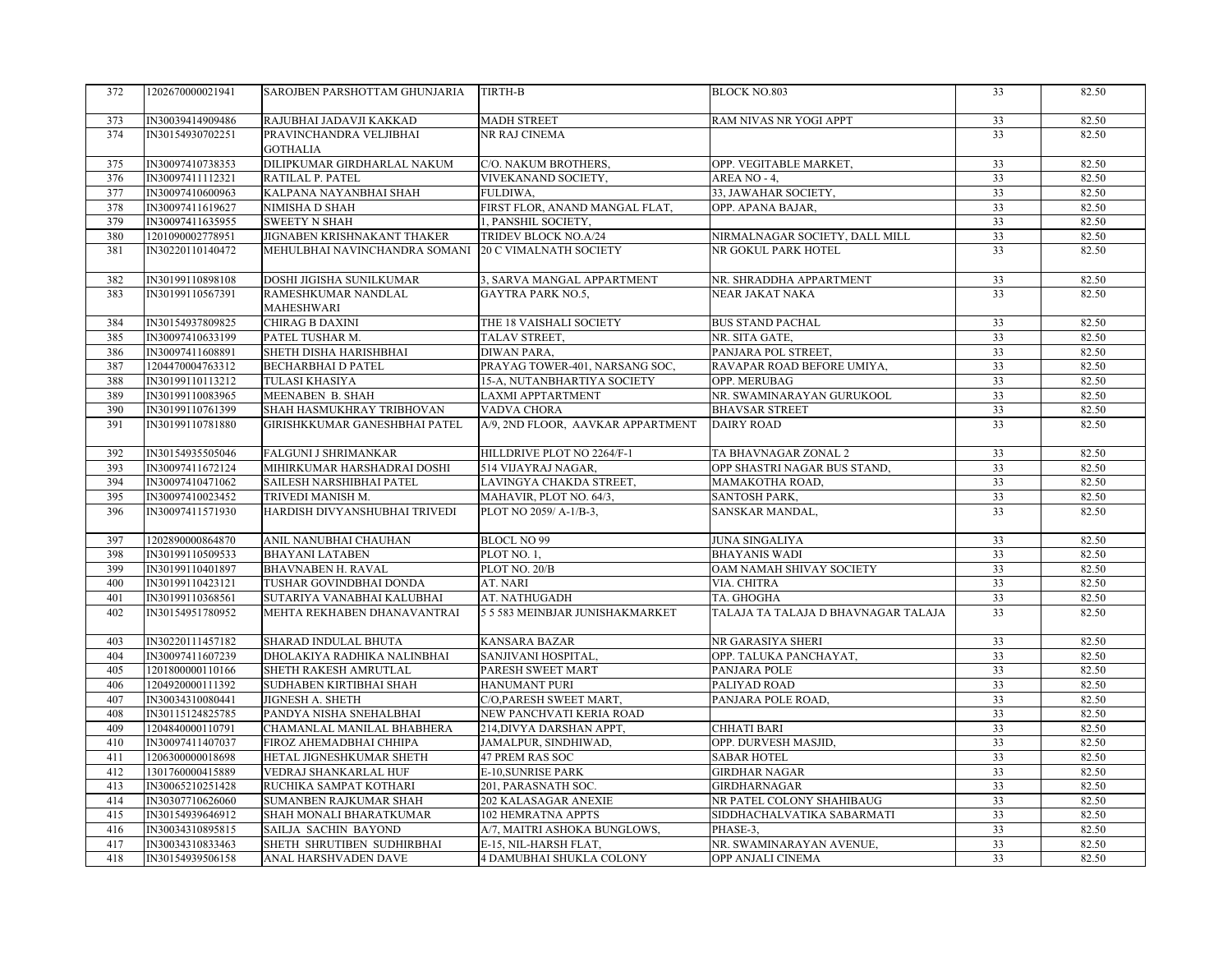| 419 | IN30154936424753 | ANAL HARSHVADEN DAVE                                            | 4, DAMUBHAI SHUKLA COLONY,          | OPP-ANJALI CINEMA PALDI                 | 33              | 82.50 |
|-----|------------------|-----------------------------------------------------------------|-------------------------------------|-----------------------------------------|-----------------|-------|
| 420 | IN30164510247122 | PRAGNESH B. SHAH                                                | 2, KALASH FLAT, AMUL SOCIETY,       | SHUKHIPURA ROAD,                        | 33              | 82.50 |
| 421 | IN30065210240725 | SUVARNA ACHRATLAL PARIKH                                        | 3, JALARAM APARTMENT                | <b>B/H. JAIN DERASAR</b>                | 33              | 82.50 |
| 422 | IN30115128063725 | SANTABEN ARVIND DAMANI                                          | 301 HARI LATA HOME                  | NR LADIES HOSTEL                        | 33              | 82.50 |
| 423 | IN30148510622681 | RAJNIKANT R MAGIAWALA                                           | NO. 3, RACHNA RUM CO OP SOCIET      | NR. PROFESSORS COLONY                   | 33              | 82.50 |
| 424 | IN30233210038955 | NILIMA BIPIN PATEL                                              | A/4 GREEN VILLEY                    | OFF C G ROAD                            | 33              | 82.50 |
| 425 | IN30154939801790 | BHAVANABEN RAUNIK BHAGAT                                        | <b>14 ARUNESH SOCIETY</b>           | NEAR PALIYAD BUS STAND                  | 33              | 82.50 |
| 426 | IN30154938964134 | MEHTA OM PRADHYUMANBHAI                                         | <b>3-A KAPILKUNJ SOC</b>            | BESIDE SANDHVI SCHOOL NARANPURA         | 33              | 82.50 |
| 427 | IN30132110717017 | <b>VIDHI SAURABH SHAH</b>                                       | A/303, VASUPUJYA APPARTMENT         | NEAR ST.XAVIERS, LOYALA SCHOOL          | 33              | 82.50 |
| 428 | 1204210000005336 | SANGTIA RONAKKUMAR SHAH                                         | 503, 5TH FLOOR                      | AANGI 1, 12 NALANDA SOCIETY             | 33              | 82.50 |
| 429 | IN30115112463862 | TEJALBEN MINESHBHAI OZA                                         | 10 SHREE GANESH KUTIR               | <b>RUPAK SOCIETY</b>                    | 33              | 82.50 |
| 430 | IN30154931923786 | SHIVANGI J VACHHARAJANI                                         | E 10 BIMAL FLATS                    | <b>BANKIM SOCIETY</b>                   | 33              | 82.50 |
| 431 | 1203330000368321 | JIGNASHA BHARATKUMAR DARJI                                      | 38 ABHISHEK SOCIETY                 | MEGHANINAGAR                            | 33              | 82.50 |
| 432 | IN30154936531643 | PREMARAM RAGHUNATHPRASAD                                        | 82 HARINAGAR SOC MELOHANI NAGAR     | BHARGAV ROAD RAMESHWAR FORTH ROAD       | 33              | 82.50 |
| 433 | IN30305210024456 | RAJESHKUMAR R PATEL                                             | A/4, PARNKUNJ FLATS PART-2          | MEGHANINAGAR                            | 33              | 82.50 |
| 434 | IN30154932885951 | SALOMI JAFARBHAI PANJVANI                                       | A 1 NAVROZ APPT 7 KHOJA SOCIETY VED | <b>MANDIR ROAD KANKARIA</b>             | $\overline{33}$ | 82.50 |
| 435 | IN30132110092908 | SHANKARLAL JEPAJI PRAJAPATI                                     | 7/B, AKHILESH SOCIETY               | NR MONA PARK SOCIETY                    | 33              | 82.50 |
| 436 | IN30115125043315 | KAVITA VIPUL SHAH                                               | C 402 SUKIRTI PARK BIH KANAKKALA    | 1 AND 2ND 100FT ROAD                    | 33              | 82.50 |
| 437 | IN30148510431147 | MANJULABEN M BARBHAYA                                           | <b>B-203, NEHDEEP AVENUE</b>        | <b>BODAKDEV</b>                         | 33              | 82.50 |
| 438 | IN30154936554352 | RAYKA REKHABEN SNEHALKUMAR                                      | 3 ARMAN BUNGLOWS BODAKDEV           | TAL-DASKROI                             | 33              | 82.50 |
|     |                  |                                                                 |                                     |                                         |                 |       |
| 439 | IN30154953046996 | PRITI PANDAY                                                    | B-3/103 GOYAL INTERCITY             | DRIVE IN ROAD THALTEJ                   | 33              | 82.50 |
| 440 | IN30154934421961 | KRISHANKUMAR BADRIPRASAD DEORA F 84 GALAXY TOWER                |                                     | <b>BODAKDEV</b>                         | 33              | 82.50 |
| 441 | IN30154937648558 | BEENA SHAMIK BRAHMBHATT                                         | 100 SHIVGANESH BUNGLOW              | <b>THALTEJ</b>                          | 33              | 82.50 |
| 442 | 1204370000034210 | Mahendrasinh Mahipatsinh Waghela                                | PO-Pethapur                         | Shrinath Society,                       | 33              | 82.50 |
| 443 | IN30098210801933 | JAYKISHAN DINESHKUMAR RAMI                                      | 92-249, GHAYAJA VAS                 |                                         | 33              | 82.50 |
| 444 | IN30132110555512 | DHARAMDAS HARIRAM RANGWANI                                      | <b>B-204, SATKAR AVENUE</b>         | NR.RAILWAY CROSSING                     | 33              | 82.50 |
| 445 | IN30034310909277 | GHANSHYAM SHIVARAM MORIYA                                       | 93-C, SWASTIK NAGAR,                | NR. DIAMOND MILLS,                      | 33              | 82.50 |
| 446 | IN30034310311400 | DASHRATHBHAI K. PATEL                                           | 17, SUROHI PARK PART-1              | <b>B/H, BALAJI RESIDENCY</b>            | 33              | 82.50 |
| 447 | 1301520000007165 | SHAILESHKUMAR JIVANLAL PRAJAPATI OPP ADC BANK NR GUJARATISCHOOL |                                     | <b>BHAGAT NI CHALI</b>                  | 33              | 82.50 |
| 448 | IN30098210329424 | DINESHBHAI CHANDULAL MISTRY                                     | A-20, GALAXY CORAL BANGLOW          | OPP.RAF 100 COLONY, S.P.RING ROAD       | 33              | 82.50 |
| 449 | IN30154934717327 | PARMAR JYOTSNABEN HIMMATBHAI                                    | 13 UTSAV BUNGLOWS NR AMC OFFICE     | NEW C G ROAD TP 22 CHANDKHEDA           | 33              | 82.50 |
|     |                  |                                                                 |                                     |                                         |                 |       |
| 450 | IN30036022419855 | REKHABEN HARSHADRAI MASHRU                                      | <b>24 SIDDHI BUNGLOWS</b>           | <b>NEAR ALOK PUSHPAK</b>                | 33              | 82.50 |
| 451 | 1206320000027164 | VINOD MURLIDHAR MAHESHWARI                                      | 21 ANAND TENAMENT                   | <b>ISANPUR</b>                          | 33              | 82.50 |
| 452 | IN30034310586915 | PATEL SACHINKUMAR<br>SHASHIKANTBHAI                             | 4, KASHIVISHVANATH SOCIETY,         | NR. BALKRISHNA TEMPLE,                  | 33              | 82.50 |
| 453 | 1203320004068598 | NEHABEN DIPAKBHAI PATEL                                         | 8 GAYATRI NAGAR SOCIETY             | <b>OPP TALAV</b>                        | 33              | 82.50 |
| 454 | IN30154914465577 | SHARMISHTHA KIRITKUMAR TRIVEDI                                  | <b>B 15 KANAL TENAMENT</b>          | BEHIND DHANJIBHAI KUVA                  | 33              | 82.50 |
|     |                  |                                                                 |                                     |                                         |                 |       |
| 455 | IN30154917823705 | NAGARBHAI CHATURBHAI PATEL                                      | 29 UMIYA SOCIETY                    | <b>B/H SHEFALI CINEMA</b>               | 33              | 82.50 |
| 456 | IN30154933297150 | <b>NAYANABEN P PUVAR</b>                                        | <b>ARADHANA SOCIETY</b>             | MALPUR ROAD TA MODASA DI<br>SABARKANTHA | 33              | 82.50 |
| 457 | IN30048412286683 | PATEL SUSHILABEN AMRUTLAL                                       | <b>7 JIVDAYA SOCIETY</b>            | RADHANPUR ROAD                          | 33              | 82.50 |
| 458 | 1204440000125639 | RACHANABEN MAHENDRASINH SOKAR G/10, KRISHNADHAM FLATS           |                                     | NR, OM BUNGLOWS                         | 33              | 82.50 |
| 459 | IN30246110332313 | NAVINCHANDRA VIRCHANDBHAI SHAH 9, KAMBOI NAGAR SOCIETY,         |                                     | PRASHANT CINEMA ROAD,                   | 33              | 82.50 |
| 460 | IN30246110340990 | PARAG NAVINCHANDRA SHAH                                         | 9, KAMBOINAGAR SOCIETY              | NR PRASHANT CINEMA ROAD                 | 33              | 82.50 |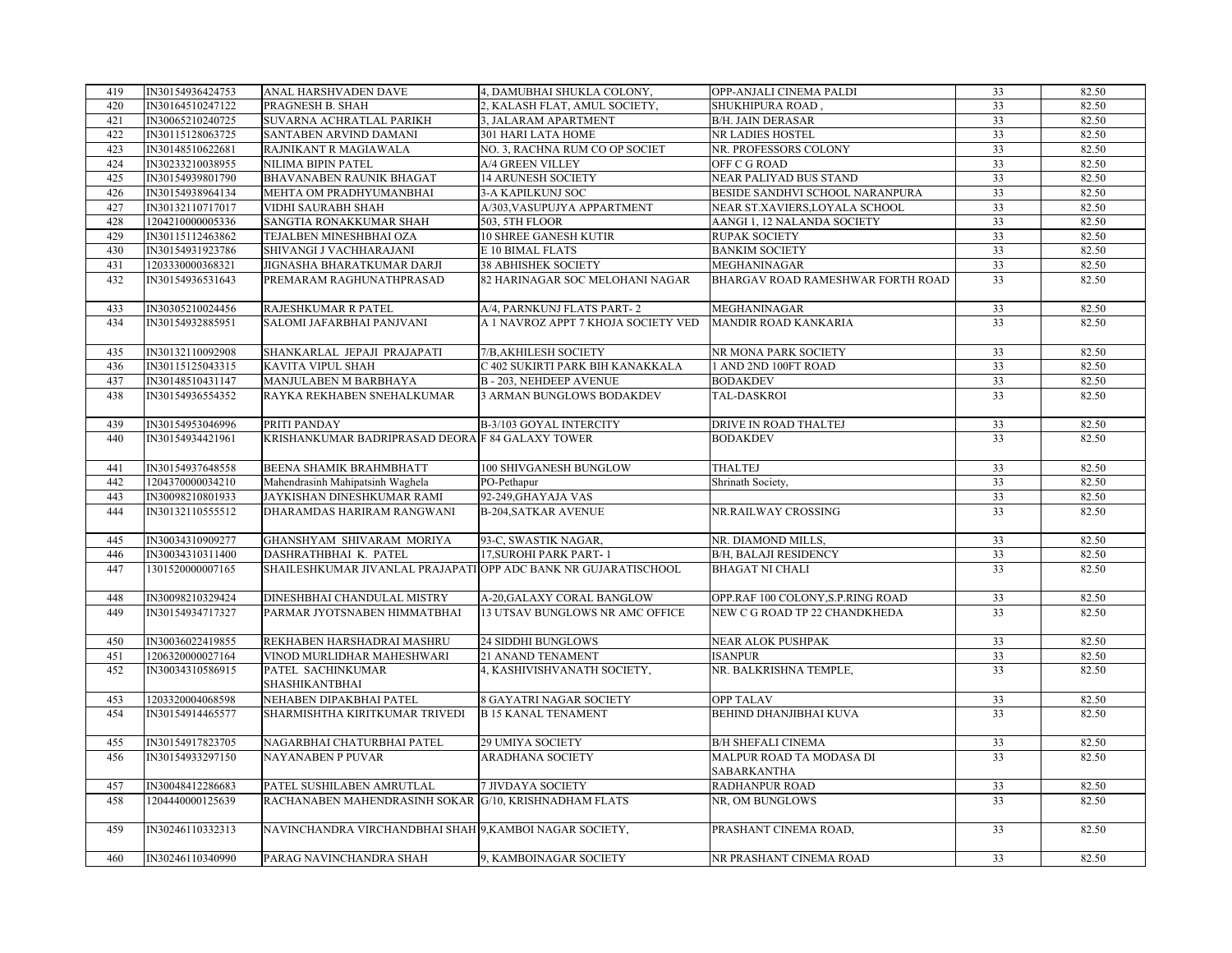| 461 | IN30246110331642 | PRITI NAVINCHANDRA SHAH     | 9- KAMBOI NAGAR SOCIETY            |                                     | 33              | 82.50 |
|-----|------------------|-----------------------------|------------------------------------|-------------------------------------|-----------------|-------|
| 462 | IN30047641591069 | MAHESHKUMAR MOTIBHAI PATEL  | C/O M/S MOTIBHAI JOITARAM          | 37 NEW GUNJ BAZAR                   | 33              | 82.50 |
| 463 | 1201330000429271 | SAVITABEN NAVINBHAI PATEL   | VISHWAKARMA SOCIETY                | UNJHA CITY                          | 33              | 82.50 |
| 464 | IN30302860270024 | PATEL ANKIT AMRUTLAL        | 13 AVADHPURI SOCIETY               | PATAN ROAD UNJHA                    | 33              | 82.50 |
| 465 | IN30047640994706 | JIGARKUMAR CHATURBHAI PATEL | ALKAPURI SOCIETY                   | NR MH HIGH SCHOOL                   | 33              | 82.50 |
| 466 | IN30148510013355 | MANJULABEN KANTILAL THAKKAR | <b>GAYATRI SOCIETY - 1</b>         |                                     | 33              | 82.50 |
|     |                  |                             |                                    |                                     |                 |       |
| 467 | IN30034311037554 | SEJALBEN JAGDISKUMAR PATEL  | 120, SAIBABA NAGAR,                | PADAMNATH ROAD,                     | 33              | 82.50 |
| 468 | 1201910100605697 | LEELABEN BHOGILAL MODI      | $6 - 6 - 55$                       | <b>BALIA PADO PATAN-35</b>          | 33              | 82.50 |
| 469 | 1202890000464503 | MANILAL MADHAVLAL PATEL     | $3 - 16 - 98$                      | RAMCHAND PATEL NO MADH              | $\overline{33}$ | 82.50 |
| 470 | 1204130000002421 | YOGESHKUMAR NAVNITLAL SHAH  | <b>DARBAR ROAD</b>                 | <b>VISNAGAR</b>                     | 33              | 82.50 |
| 471 | IN30305210777850 | MAHESHKUMAR SHANTILAL VYAS  | <b>VILL-BHADRADA</b>               | TA-SAMI                             | 33              | 82.50 |
|     |                  |                             |                                    |                                     |                 |       |
| 472 | IN30154931712344 | HITESH KARSANBHAI AMBANI    | <b>AT SARIPADA</b>                 | TA PALANPUR DIST B K                | 33              | 82.50 |
| 473 | IN30034310932766 | BABULAL JETHALAL PRAJAPATI  | AT AND POST NAVA NESDA             | TA-DEESA                            | 33              | 82.50 |
| 474 | IN30097411217482 | ALPESH JIVATLAL MEHTA       | SAMRUDDHI APARTMENT                |                                     | 33              | 82.50 |
| 475 | IN30305210296546 | RIKENKUMAR ARUNBHAI PATEL   | AT-MAHIJ                           | <b>BAREJA BHAG</b>                  | 33              | 82.50 |
| 476 | 1201090002376152 | JAIMIKABEN RAKESHBHAI PATEL | NAGARWADA, DHOLKA                  |                                     | 33              | 82.50 |
| 477 | IN30199110112133 | NAVINCHANDRA AMBALAL PANDYA | 18. RAYANWADI SOCIETY-1            | 1ST FLOOR, "SWASHRAY"               | 33              | 82.50 |
|     |                  |                             |                                    |                                     |                 |       |
| 478 | IN30154933174980 | RAJESH S BHANDARI           | 38/202 GAUTAM NAGAR                | <b>RACE COURSE</b>                  | 33              | 82.50 |
| 479 | IN30154951233246 | YASH ANIL MEHTA             | 3 SHIVALI SOC                      | NR UTKARSH PETROL PUMP              | 33              | 82.50 |
| 480 | IN30154951473640 | ABHI ANIL MEHTA             | <b>3 SHIVALI SOCIETY</b>           | NEAR UTHARSH PETROL PUMP            | 33              | 82.50 |
| 481 | 1203320000658644 | ASHOK SHYAMSUNDER SHAH      | 301-7 PAWAN FLATE ANAND NAGAR      | SOCIETY 7 ZETALAPUR ROAD            | 33              | 82.50 |
| 482 | 1201090003361937 | CHETAN KISHORBHAI BODA      | A-42, MAHESHWARI SOCIETY           | NR. PRATHAM COMPLEX                 | 33              | 82.50 |
| 483 | 1301670000606509 | PATEL SNEHABEN K            | AT & PO-KARMAL                     | <b>TA-DABHOI</b>                    | $\overline{33}$ | 82.50 |
| 484 | IN30021411542405 | HETAL TRIPATHI              | C 2/14 GOKULDHAM FLATS             | <b>DAHEJ BYPASS ROAD</b>            | 33              | 82.50 |
| 485 | IN30115121721660 | DANI KULIN INDRAVADAN       | 107 GIDC PLOT NO-801-802           | SHRUSHTI CO-OP HOUSING SOCIETY      | 33              | 82.50 |
| 486 | IN30154951427164 | KARANSINH D CHHASATIA       | 10 SARVODAY SOCIETY OPP AMROLI CLG | <b>AMROLI</b>                       | $\overline{33}$ | 82.50 |
|     |                  |                             |                                    |                                     |                 |       |
| 487 | 1203320000718895 | SHILPI SURESH BANSAL        | E 107 - 108                        | NEW T T MKT                         | 33              | 82.50 |
| 488 | 1204150000128692 | JIGNESH DHIRAJLAL MEHTA.    | 403, GOPINATH APP,                 | <b>MAIN ROAD</b>                    | 33              | 82.50 |
| 489 | 1204150000077570 | JYOTSNABEN VAGHJBHAI VORA.  | B-167, PARAS SOCIETY-2,            | KATARGAM, GOTALAWADI,               | 33              | 82.50 |
| 490 | 1204150000029623 | ARPITA PRAFULKUMAR SHETH.   | 407, DIVYA KRANTI COMPLEX.         | PARLE POINT,                        | 33              | 82.50 |
| 491 | IN30047640276109 | AJAYKUMAR BHAGUBHAI CHAUHAN | 44, SHRIDHAR SOC                   | <b>JAHANGIRPURA</b>                 | 33              | 82.50 |
|     |                  |                             |                                    |                                     |                 |       |
| 492 | 1204150000069975 | JAYSHREE BHARATBHAI PATEL.  | A-302 SWASTI APPT,                 | SANSKAR PARK,                       | 33              | 82.50 |
| 493 | 1201320000204131 | RAKESHBHAI MOHANBHAI JAIN   | <b>B-4 MAHAVIR APT</b>             | SOLSUMBA UMBERGAON                  | 33              | 82.50 |
| 494 | IN30115120737286 | PRADEEP GUPTA               | A - 8, PRAMUKH VATIKA              | <b>BAVISA FALIA ROAD</b>            | 33              | 82.50 |
| 495 | IN30154950030642 | <b>DESAI JEYUR P</b>        | 214 PATEL FALIYA SCHOOL FALIYA     | KALVACH KALVACH TAL-GANDEVI         | 33              | 82.50 |
| 496 | IN30199110451370 | DESAI NARESH SHANTILAL      | 15/B, GREENPARK SOCIETY            | <b>GRID ROAD</b>                    | 33              | 82.50 |
| 497 | 1201260000120526 | PERCY RUSI HARVER           | A-4, 1ST FLOOR,                    | NEW SITARAM BLDG,                   | $\overline{33}$ | 82.50 |
| 498 | IN30135610074312 | JAYESH YUVRAJ ATHAVIA       | CANARA BANK, S.S. (O), C.O.,       | MAKER TOWER,                        | 33              | 82.50 |
| 499 | IN30154950262745 | SUNITA MAHESHWARI           | 602 PRESIDENT HOUSE 83/85          | WODE HOUSE ROAD OPP SASOON DOCK     | 33              | 82.50 |
| 500 | 1202890000112561 | <b>SURESH KUMAR JAIN</b>    | 87/89, MANAJI RAJUJI ROAD          | 5TH LANE                            | 33              | 82.50 |
| 501 | IN30047640664154 | PRAKASH RAM VASWANI         | 5002 LODHA PRIMERO                 | N M JOSHI MARG APOLLO MILL COMPOUND | 33              | 82.50 |
|     |                  |                             |                                    |                                     |                 |       |
| 502 | IN30154950561499 | SANJNA PRASHANT KAMAT       | 768 KRISHNA NIWAS DR GHANTI ROAD   | PARSI COLONY DADAR                  | 33              | 82.50 |
|     |                  |                             |                                    |                                     |                 |       |
| 503 | IN30154918042174 | MANJULA SUNDARJI VICHHIVORA | 1601 - C, ASHOK GARDENS            | <b>TJ ROAD</b>                      | 33              | 82.50 |
| 504 | IN30311610614192 | VISHAL G PUNJABI            | 10/16 MAHALAXMI SOC                | MANMALA TANK ROAD                   | 33              | 82.50 |
| 505 | IN30154952923002 | RUTWIJ UDAY BRAHME          | <b>FLAT NO 7</b>                   | <b>TAMBE BLDG</b>                   | 33              | 82.50 |
| 506 | 1201070000024781 | SHARMILA SWAMINATHAN IYER   | NEW SUNITA APARTMENTS              | 169B/8B,                            | 33              | 82.50 |
| 507 | IN30115113019019 | ANKUSH VINOD PITALE         | <b>85 WORLI SEAFACE</b>            | PITALE PRASAD                       | 33              | 82.50 |
|     |                  |                             |                                    |                                     |                 |       |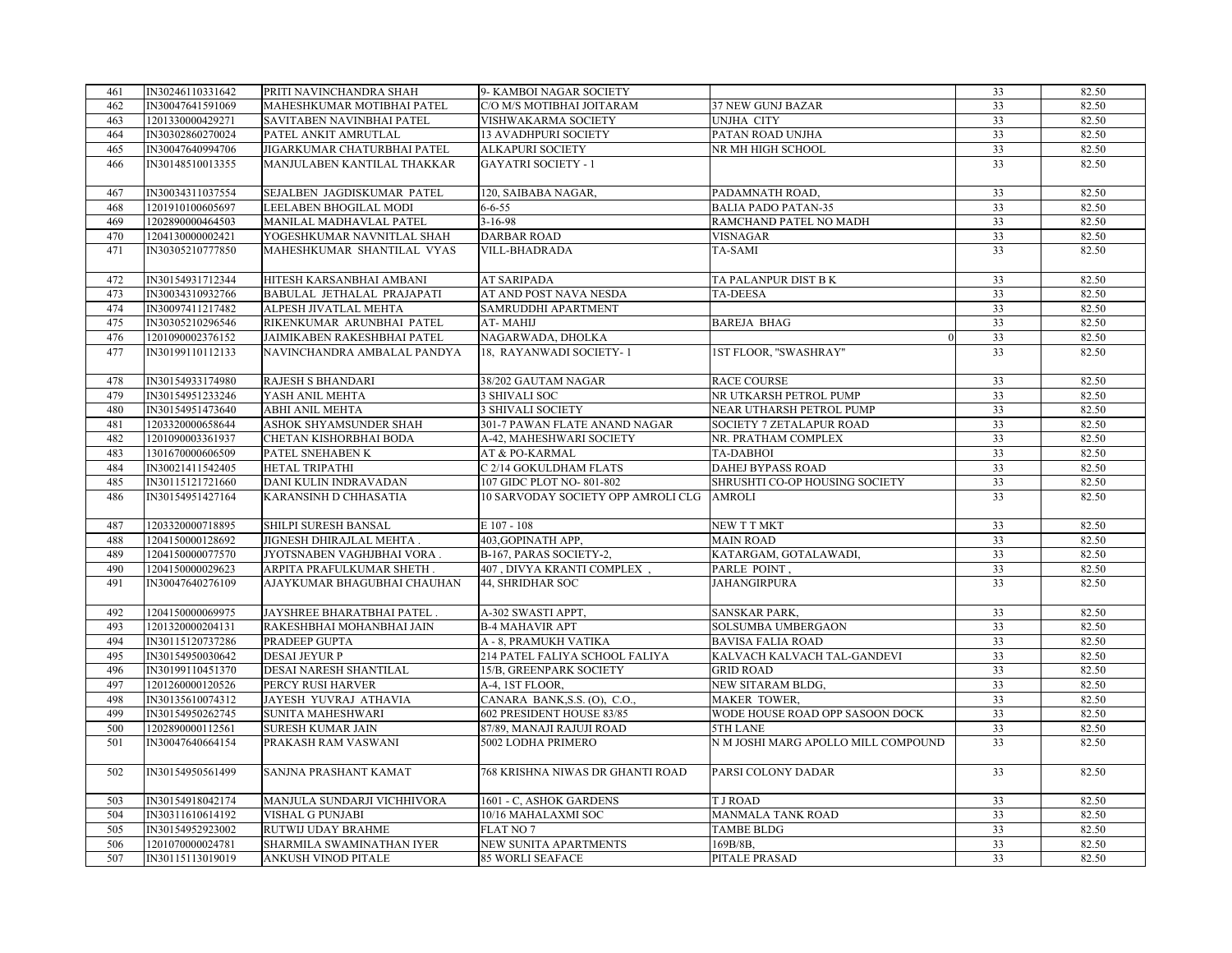| 508 | IN30154950446287 | ANKIT ATUL SHAH              | FLAT NO-34 PRABHAT BLDG 7TH FLR 76             | BHULABHAI DESAI ROAD NR OLD AMERICAN           | 33              | 82.50 |
|-----|------------------|------------------------------|------------------------------------------------|------------------------------------------------|-----------------|-------|
| 509 | IN30047643202157 | <b>NEHA JAIN</b>             | 1302 OMEGA LUXURIA                             | MTNL LANE OFF CADELL ROAD                      | 33              | 82.50 |
| 510 | IN30154936266345 | DARSHAN DILIP BHINGARDE      | 502/5 RAM NIWAS RAM MARUTI ROAD                | <b>DADAR WEST</b>                              | 33              | 82.50 |
| 511 | IN30154952915640 | <b>SWATI TIWARY</b>          | 414/DAFFODIL C-WING DOSTI ACRES                | <b>WADALA EAST</b>                             | 33              | 82.50 |
| 512 | IN30115124028103 | <b>SANDEEP KISAN SHINDE</b>  | POLLY D MELLO CHAWL NO 2 3                     | KANJURGAON NEAR DAMLE COLONY                   | 33              | 82.50 |
| 513 | IN30154952392550 | RICHARD CHAPMAN              | FLAT NO 701/801 SATGURU KALYAN                 | PLOT NO 481 CORNER OF 13TH AND                 | 33              | 82.50 |
| 514 | IN30115127606444 | SANDEEP PHUTARMAL JAIN       | 35 A/301 SHEETAL SWAMI SAMARTH<br><b>NAGAR</b> | <b>ANDHERI W</b>                               | 33              | 82.50 |
| 515 | IN30154915071210 | <b>BABURAO SHANKAR CHARI</b> | C/111 SOHINI APTS DATTAMANDIR ROAD             | VAKOLA SANTACRUZ EAST                          | 33              | 82.50 |
| 516 | IN30154938636192 | SANGEETA SARDESAI            | 304 SAI-KRIPA SOCIETY                          | HANUMAN CROSS ROAD 2                           | 33              | 82.50 |
| 517 | IN30154939020846 | SHABBIR ISMAIL VAKIL         | MANSOOR CHAMBERS FLAT-NO-208                   | 2ND FLR CHURCH RD SAIFEE PARK MAROL            | $\overline{33}$ | 82.50 |
| 518 | IN30154938968166 | WARREN PETER MARK HOMEM      | B-305/306 BLUE MONARCH                         | OFF MILITARY ROAD ANDHERI E                    | 33              | 82.50 |
| 519 | IN30115127459484 | SWAMINATHAN ARUNACHALAM      | F 1507, OBERAI SPLENDOUR                       | <b>JVLR LINK ROAD</b>                          | $\overline{33}$ | 82.50 |
| 520 | IN30185410076657 | ANITA SANJEEVA SUVARNA       | 1/16, BANSRAJ SINGH CHAWL                      | PRATAP NAGAR                                   | $\overline{33}$ | 82.50 |
| 521 | IN30154952388709 | ANINDYA SENGUPTA             | 7TH FLR SILVER METROPOLIS AFTER                | STANDARD CHART JAICOACH CMPD                   | 33              | 82.50 |
| 522 | IN30115121075649 | AMIT KUMAR CHAWLA            | <b>B 303 304 AHIMSA ENCLAVE</b>                | LINK ROAD MALAD WEST                           | 33              | 82.50 |
| 523 | IN30154933794368 | <b>MANAS VINOD NAIK</b>      | 702 SHRI GANESH                                | CHS VEER SAVARKAR MARG BORIVALI E              | 33              | 82.50 |
| 524 | IN30047640096472 | DIPANKAR MUKHOPADHYAY        | <b>B 501, DHEERAJ HILL VIEW TOWER</b>          | NEAR KHATAU MILL COMPOUND                      | 33              | 82.50 |
| 525 | IN30154950885368 | <b>KRUPA BABU</b>            | A/401 MADHUBAN APT OPP DEV NAGAR               | NEW SAIBABA NGR NR PAWAR PUBLIC SCHL           | 33              | 82.50 |
|     |                  |                              |                                                |                                                |                 |       |
| 526 | IN30154933795385 | ALPA SUDHIR MONPARA          | 201 RAJNIGANDHI APT SHANKAR LANE               | <b>KANDIVALI WEST</b>                          | 33              | 82.50 |
| 527 | IN30154935953398 | <b>SWETA KALPESH VORA</b>    | UDAY APARTMENT KAMLA NEHRU X<br><b>ROAD</b>    | <b>NO-2 KANDIVALI W</b>                        | $\overline{33}$ | 82.50 |
| 528 | 1201690000001174 | RITA BHUPENDRA SANGHAVI      | C/603, OM YOGESHWAR                            | I.C.COLONY,LINK ROAD,                          | 33              | 82.50 |
| 529 | IN30047643331747 | TEJASWINI SHEKAR HEGDE       | 14/B SHANTIKUNJ                                | OPP BHUTA SCHOOL OFF OLD NAGARDAS RD           | 33              | 82.50 |
| 530 | IN30154937150676 | <b>ILESH S SAVLA</b>         | RM NO 702/703 7TH FLOOR NANDANVAN              | 157 GAOTHAN                                    | $\overline{33}$ | 82.50 |
| 531 | IN30048410054090 | SUNITA KANAIYALAL VORA       | FLAT NO 704, ANAND LOK, PLOT NO 313            | PANT NAGAR, R N NARKAR MARG                    | 33              | 82.50 |
| 532 | IN30311611934522 | LIIPL IPO ESCROW ACCOUNT     | M/S. LINK INTIME INDIA PVT. LTD                | 13, PANNALAL SILK MILLS COMPOUND               | 33              | 82.50 |
| 533 | IN30047641577716 | PREMAKUMARI SUBRAMANIAN      | M201 MAYURESH SRISHTI                          | <b>LBS MARG</b>                                | 33              | 82.50 |
| 534 | 1202970000093890 | Kunal Manilal Gada           | 201, Mahadev Appartment,                       | J M Road, S P Marg,                            | 33              | 82.50 |
| 535 | IN30154937090894 | <b>VIJETHA BHAT</b>          | P/1401 SRISHTI HEIGHTS                         | MAYURESH SRISHTI COMPLEX LBS MARG              | 33              | 82.50 |
| 536 | IN30302859922561 | SHETTY SIDDARTH              | 6 OSWAL NIWAS SAROJINI NAIDU ROAD              | NEAR RATION OFFICE MUMBAI MULUND               | 33              | 82.50 |
| 537 | IN30154917885599 | NIDHI SURENDRA SHETTY        | 401 OM PRIYANKA CHS                            | NEELAM NGR PHASE II RD                         | 33              | 82.50 |
| 538 | IN30154937770339 | <b>RAJASHREE R MORE</b>      | 115/T JEROM BAUG SHIV PREMI NAGAR              | ASALPHA SHIV PREMI MITRA MANDAL                | 33              | 82.50 |
| 539 | IN30154937381087 | <b>BHUPENDAR SODHI</b>       | FLAT NO 4 12 FLOOR BUILDING 6D                 | DAMODAR PARK LBS MARG GHATKOPAR<br><b>WEST</b> | 33              | 82.50 |
| 540 | IN30154951251665 | <b>SWETANK CHOUBEY</b>       | <b>I/945 SAGAR PARK</b>                        | <b>AMRUT NGR</b>                               | 33              | 82.50 |
| 541 | IN30154917715697 | KANCHANA MANYAM              | 505/6 JASMINE BUILDING                         | NEELKANTH GARDENS HSG SOC, GOVANDI E           | 33              | 82.50 |
| 542 | IN30154918028071 | <b>SUMIT YAGNICK</b>         | <b>B 1201 SAI SANSKAR SOCIETY</b>              | SION TROMBAY ROAD                              | 33              | 82.50 |
| 543 | IN30154937926129 | <b>GAURAV JANG</b>           | A-603 6TH FLOOR GARDEN ESTATE                  | LAXMI NAGAR LINK ROAD GOREGAON-W               | $\overline{33}$ | 82.50 |
| 544 | IN30154938180400 | SHETH VARSHA SANJAY          | A/502 5TH FLOOR                                | VRINDAVAN TOWER CHSL CHIKU WADI                | 33              | 82.50 |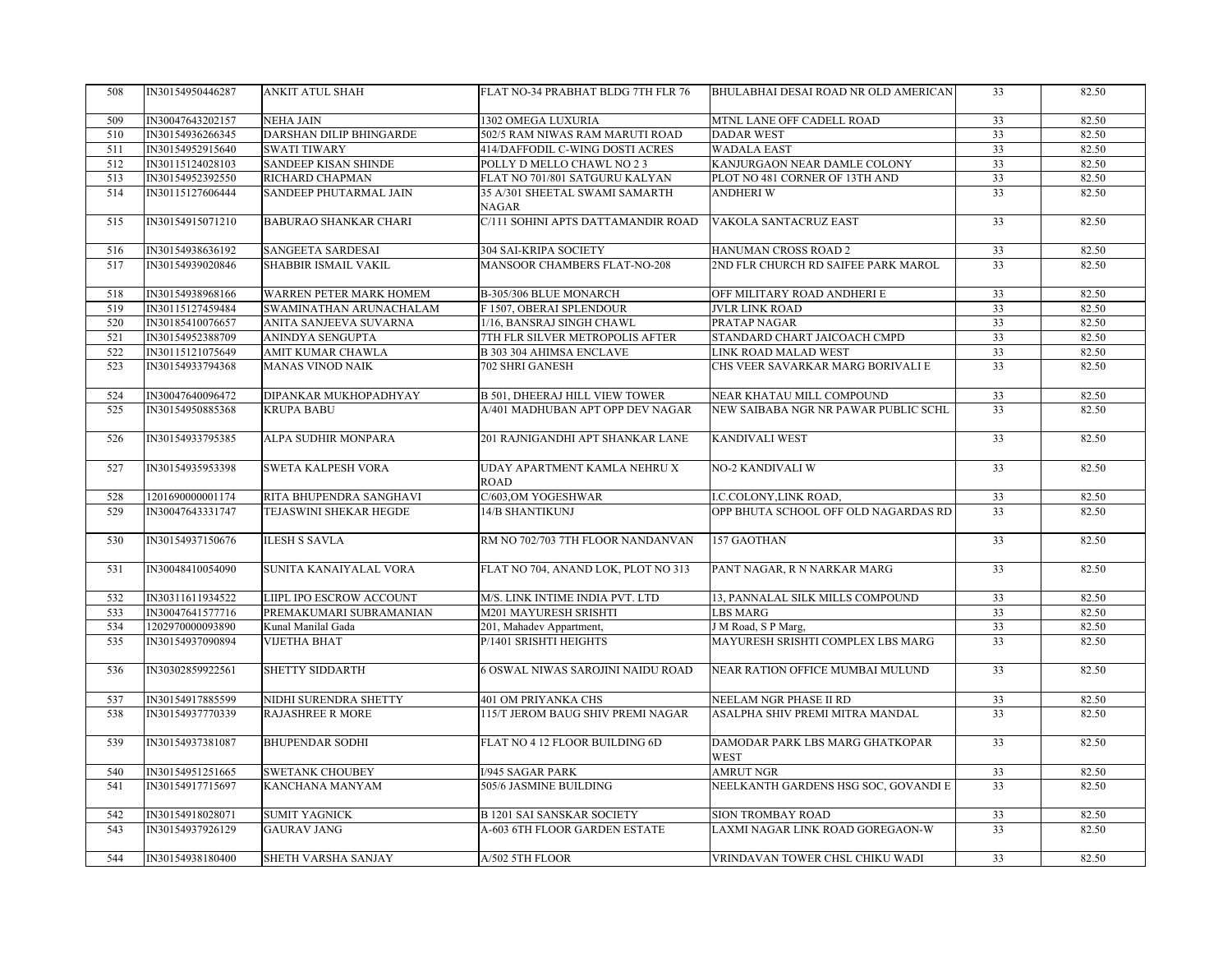| 545 | IN30154952945190 | PIYUSH VASANTRAI PAREKH                          | 503 PARK VIEW                                        | NATAKWALA LANE                          | 33              | 82.50 |
|-----|------------------|--------------------------------------------------|------------------------------------------------------|-----------------------------------------|-----------------|-------|
| 546 | 1205480000027225 | SHEELA HEMANSHU RAICHURA                         | 1/155, 14TH FLR, GANJAWALA APT                       | MANDPESHWAR ROAD,                       | 33              | 82.50 |
| 547 | IN30154951297792 | RAMESH AMBIKA MISHRA                             | ROOM NO 1/2 MUNICIPAL COLONY                         | MULGAON NANU CHAITY MANDE ROAD NO<br>19 | 33              | 82.50 |
| 548 | IN30154939801931 | <b>SAMIT SUBHASH SARAF</b>                       | FLAT NO 602 K WING MAHESHWARI NGR                    | BLDG KLL CHS MAROL MIDC ANDHERI E       | 33              | 82.50 |
| 549 | IN30305210167940 | BAKULA PRAVINCHANDRA DAGLI                       | A-8, NIVETIA BUILDING                                | NIVETIA ROAD, NR RANI SATI MANDIR       | 33              | 82.50 |
| 550 | IN30154934830255 | <b>JYOTI KISHOR JHALA</b>                        | FLAT NO 504 PANCHSHEEL NO-3 WING-A                   | <b>RAHEJA TOWNSHIP</b>                  | 33              | 82.50 |
| 551 | IN30154951969358 | KANCHI PUNEET CHADHA                             | A/5 HARISHCHANDRA                                    | RAHEJA TOWNSHIP                         | 33              | 82.50 |
| 552 | IN30115128159650 | VIRAL S GANDHI                                   | 11 OM NIWAS DATTA MANDIR RD,                         | <b>BEHIND SANGITA TALKIES</b>           | 33              | 82.50 |
| 553 | IN30154932944297 | MADHUSMITA SAHU                                  | <b>B 401 GOKUL PARADISE THAKUR</b><br><b>COMPLEX</b> | KANDIVALI EAST NR TERAPANTH BHAWAN      | $\overline{33}$ | 82.50 |
| 554 | IN30154918062298 | SUMNESH KHANDELWAL                               | 1504 SATYAM TOWER                                    | 90 FEET ROAD                            | 33              | 82.50 |
| 555 | IN30115121833360 | JITENDRA P LALWANI                               | <b>G 604 GOKUL HEAVEN THAKUR</b>                     | <b>COMPLEX KANDIVALI EAST</b>           | 33              | 82.50 |
| 556 | 1205150000144359 | JAY VRAJLAL SHARMA                               | 31,2ND FLR, NARAYAN SMRUTI BLDG                      | SHIVAJI NAGAR,                          | 33              | 82.50 |
| 557 | IN30154919658279 | YOGESH PRAKASH LAD                               | A-1/604 , RANA TOWER                                 | NEAR GAODEVI TEMPLE, CHINCHPADA         | 33              | 82.50 |
| 558 | IN30154952722379 | PRAGYA SINGH                                     | 1203 BURLINGTON HIRANANDANI ESTATE                   |                                         | 33              | 82.50 |
| 559 | IN30154939194200 | <b>SAMSHER SINGH DHILLON</b>                     | B-10-14 ROOM NO-3 1 SECTOR-04                        | CBDBELAPUR NAVI MUMBAI                  | 33              | 82.50 |
| 560 | 1100001000018357 | ISE SECURITIES & SERVICES LTD.                   | DAKSHNA BLDG, 6TH FLOOR, 601,                        | NEXT TO RAIGAD BHAWAN,                  | 33              | 82.50 |
| 561 | IN30154938270175 | <b>ABHISHEK DOON</b>                             | A-203 NILKAMAL CHS PLOT NO-17                        | <b>SECTOR-05 GHANSOLI</b>               | $\overline{33}$ | 82.50 |
| 562 | IN30115122490172 | AARTI R MEHTA                                    | H 4 O 4 SECTOR 7                                     | <b>SANPADA</b>                          | 33              | 82.50 |
| 563 | IN30154918906067 | SHASHIKANT KAMALAKAR INGALE                      | LAKE VIEW CHS PH NO 03                               | PLOT 36 SECTOR 17                       | 33              | 82.50 |
| 564 | IN30154919057289 | <b>B SURESH IYENGAR</b>                          | FLAT NO 13 TARANG CHSL                               | PLOT NO 20 4TH FLOOR SECTOR 29          | 33              | 82.50 |
| 565 | IN30154917394371 | <b>V JAMBUNATHAN</b>                             | 1902, GURUMAHIMA                                     | PLOT NO 12, SECTOR 14                   | 33              | 82.50 |
| 566 | IN30154915128609 | <b>BINOY YOHANNAN</b>                            | MONARCH GALAXY, FLAT NO 301                          | 3RD FLOOR, PLOT NO 503, SECTOR 36       | $\overline{33}$ | 82.50 |
| 567 | IN30047641302522 | R I MEHTA                                        | $H - 4 / 0 - 4$                                      | <b>SECTOR 7</b>                         | 33              | 82.50 |
| 568 | IN30012610037780 | SHYAMENDRA NARAIN                                | 26/302, SEAWOODS ESTATES                             | NRI COMPLEX, NERUL                      | 33              | 82.50 |
| 569 | IN30115127476352 | <b>RAHUL ATHARVA</b>                             | 2ND FLR SANTA DURGA CHS LTD                          | PLOT NO 166 SECTOR 17                   | 33              | 82.50 |
| 570 | IN30047642024942 | ANAND PAUL EDDY                                  | 303 A SUNSAND APTS                                   | PLOT NO 186 197                         | 33              | 82.50 |
| 571 | IN30154935472421 | NIRMALA GARODIA                                  | <b>BLOCK NO 5 R R NEW BANGLOW</b>                    | STN ROAD BHAYANDER WEST                 | $\overline{33}$ | 82.50 |
| 572 | 1205150000005996 | RAMILABEN P. SHAH                                | B/208, TRISHUL APPT,                                 | DEVCHAND NAGAR ROAD,                    | 33              | 82.50 |
| 573 | IN30154950145888 | <b>SACHEET THOMAS DABRE</b>                      | 99/4 GOLDEN DREAM DOLBHAT WADI                       | BIBLE CROSS ROAD DOLBHAT SALOLI         | 33              | 82.50 |
| 574 | IN30115123546516 | DEEPALI SANTOSH GAVANKAR                         | ROW HOUSE NO 5 NEMINATH NAGAR                        | ACHOLE ROAD NEAR HOTEL JAYA PALACE      | 33              | 82.50 |
| 575 | IN30154932925778 | SUSHAMA JAYAWANT KAVALI                          | AGASHI KAWALI ALI POST AGASHI                        | TAL VASAI DIST THANE                    | 33              | 82.50 |
| 576 | IN30115125594283 | <b>HARDIK J FURIYA</b>                           | AT CHINCHANI MAIN ROAD IN                            | FRONT OF SAMUDRIMATA TEMPLE             | 33              | 82.50 |
| 577 | IN30154931830274 | HEMA PRALHAD NAIK                                | <b>H.NO.16</b>                                       | <b>COSTI KALAY</b>                      | 33              | 82.50 |
| 578 | IN30115121542636 | <b>GURNISH KAUR WALIA</b>                        | $499 - C$                                            | NOFRA - I                               | 33              | 82.50 |
| 579 | IN30047641361362 | VINOD KUMAR SINGH                                | 1201/1202/1203, SYMPHONY                             | KESAR HARMONY, PL 11 & 12               | 33              | 82.50 |
| 580 | IN30115121879446 | SHANKARA LAKSHMI NARASIMHA<br><b>REDDY TELLA</b> | FLAT NO 17 AND 18 K/3 BLOCK                          | SPAGETTI SECTOR NO 15                   | $\overline{33}$ | 82.50 |
| 581 | IN30154952873721 | PALAK BUTALA                                     | A/1302 ARIHANT ARADHANA PL N-253/254 SEC-10 KHARGHAR |                                         | 33              | 82.50 |
| 582 | IN30154914253046 | SURYAKANT SHIVAJI JADHAV                         | D/904, CITADEL EMPRESS                               | <b>BT KAWADE ROAD</b>                   | 33              | 82.50 |
| 583 | IN30154952251508 | <b>SUNIL MAV</b>                                 | FL NO-A2/108                                         | AMRAPALI SUYASH SRUSHTI 204 TUKAI       | 33              | 82.50 |
| 584 | IN30115128301473 | PRAFULLA PRABHAKAR KHEDEKAR                      | 127/3 K ASAWARI SOCIETY                              | <b>KOTHRUD</b>                          | 33              | 82.50 |
| 585 | IN30154934692185 | SUDHANSHU RAWLANI                                | F-1104, BLD-A1                                       | GANGA OSIAN MEADOWS THERGAON            | 33              | 82.50 |
| 586 | IN30154937972578 | <b>KAUSHAL KISHOR</b>                            | D 804, QUEENS TOWN                                   | UDYOG NAGAR CHINCHWAD                   | 33              | 82.50 |
| 587 | IN30154952318146 | <b>SUHAS KESHAV BAPAT</b>                        | <b>87 GANESHDEEP APTS</b>                            | OPP JOG SCHOOL                          | 33              | 82.50 |
| 588 | IN30154952246007 | NIRAJ KUMAR                                      | FLAT NO C 304 SHREE RAM HILL VIEW                    | S NO 287/2A 2B/2 SATHE WASTI            | $\overline{33}$ | 82.50 |
| 589 | IN30154952687379 | <b>DOLLY SRIRAM</b>                              | <b>B-303 MONT VERT TROPEZ</b>                        | <b>WAKAD</b>                            | 33              | 82.50 |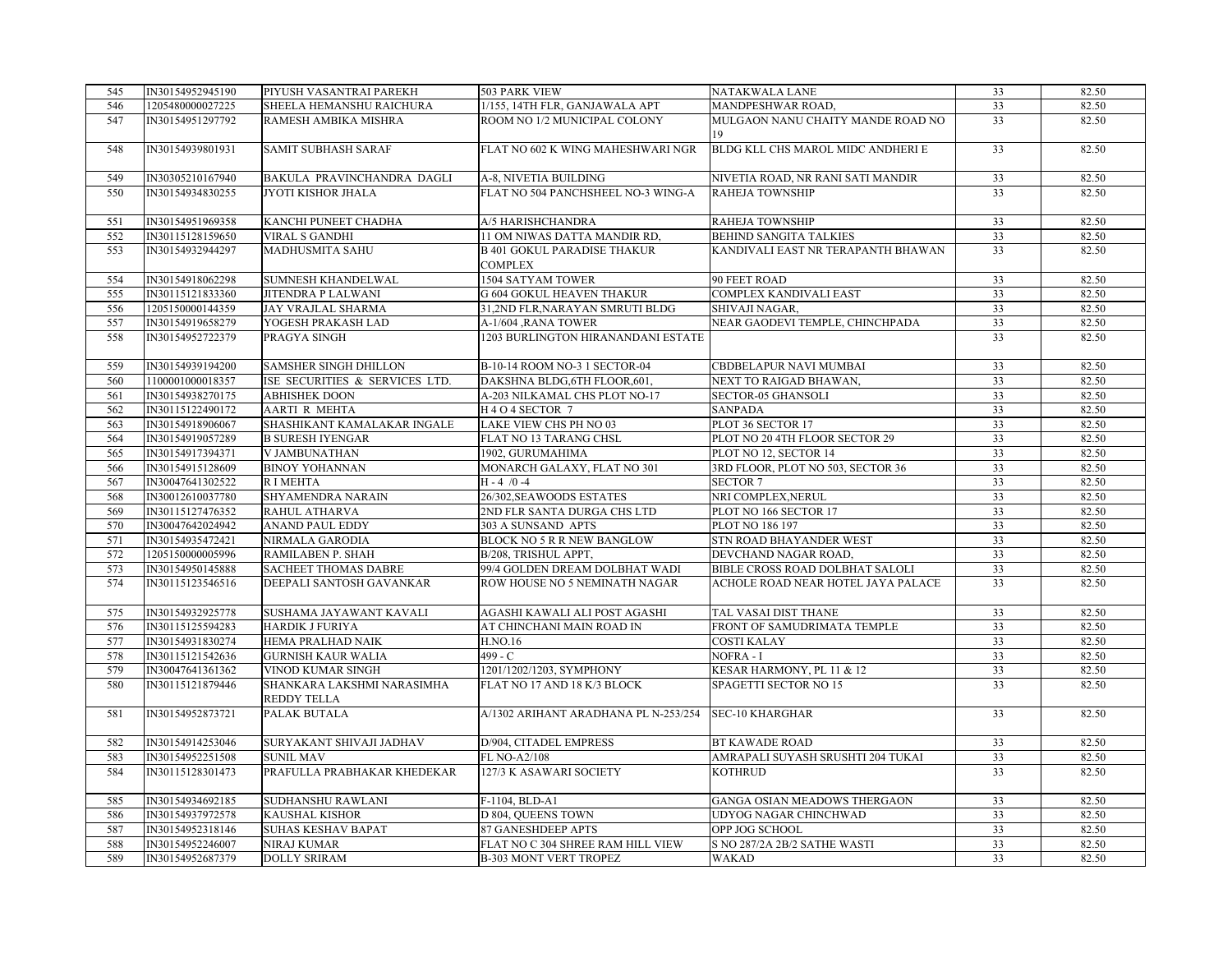| 590 | IN30115125497781 | BHAGIRATHIBAI SHANTAYYAPPA<br>SWAMI | MU PO K SANGAVI NEAR LATUR                     | DIST NR CENTRAL CO OPERATIVE           | 33              | 82.50 |
|-----|------------------|-------------------------------------|------------------------------------------------|----------------------------------------|-----------------|-------|
| 591 | IN30154939675032 | MRUDULA SANJAY INGALE               | 35 AMAR HSG SOCAITY GOPALWADI<br><b>ROAD</b>   | <b>DAUND PUNE</b>                      | 33              | 82.50 |
| 592 | IN30154950414243 | GIRDHAR RAMNARAYAN JHAWAR           | CANTONMENT PANYACHYA TAKI JAVAL                | GHAR-469-A-MAHATMA GANDHI ROAD         | 33              | 82.50 |
| 593 | IN30154953083081 | SUPRIYA ABHIJEET KONDUSKAR          | PLOT NO 10 517 E WARD                          | FRIENDS COLONY SHIVAJI PARK KOLHAPUR   | $\overline{33}$ | 82.50 |
| 594 | IN30154933982909 | SHRISHAIL SHRIKANT KORE             | 7526 VITHOBA GALLI ASHTA                       | ASHTA TEHSIL VALAVA                    | 33              | 82.50 |
| 595 | IN30047642199239 | <b>SACHIN SADASHIV SHETE</b>        | OPP MUNCIPAL CORPORATION                       |                                        | 33              | 82.50 |
| 596 | 1201210000064137 | SAROJ DEVI LALCHAND CHANDAK         | AMBAJI TOWER B/WING,                           | FLAT NO 402 4TH FLOOR AMBAMATA         | 33              | 82.50 |
| 597 | IN30154938303954 | SHINDE RAMDAS DEORAM                | <b>S S A 79 SHRAVAN SECTOR</b>                 | <b>CIDCO</b>                           | $\overline{33}$ | 82.50 |
| 598 | IN30154932147704 | LAHOTI SEEMA SHRIKANT               | 1153 SHRUNGAR G STORES MAIN ROAD               | SANGAMNER A NAGAR SANGAMNER            | 33              | 82.50 |
| 599 | IN30154938673332 | ASHISHKUMAR A VAIDYA                | CL-2/10/1 12 VI YOJNA CIDCO                    | SHIVAJI NAGAR GARKHEDA KRANTI CHOWK    | 33              | 82.50 |
| 600 | IN30154952654524 | PRAVIN BHOPLE                       | S/O KASHIRAM BHOPLE                            | NIMGAON BULDHANA NIMGAON               | 33              | 82.50 |
| 601 | IN30154952835086 | YOGESH N SABE                       | S/O NARAYAN SHRIKRISHNA SABE                   | NIMGAON BULDANA                        | 33              | 82.50 |
|     |                  |                                     | <b>NANDURA</b>                                 |                                        |                 |       |
| 602 | 1302310000011958 | ROHITKUMAR LALCHAND DOSHI           | C/O ARIHANT SALES AGENCY                       | OLD COTTON MARKET                      | 33              | 82.50 |
| 603 | 1303580000019581 | SUDHIR DNYANESHWAR MIRGE            | SHRIKRUPA, NEAR BUS STAND,                     | BABU TANK PLOT.WARD NO-14              | 33              | 82.50 |
| 604 | IN30154932046001 | SARITA ASHOK AGRAWAL                | WARD-21, NR SITLA MATA MANDIRA-                | JAWAL SHEGAON, 26 L B SHASTRI MARG     | $\overline{33}$ | 82.50 |
| 605 | IN30154952841550 | HEMANTKUMAR CHANDAK                 | S/O SHIVNARAYAN CHANDAK                        |                                        | 33              | 82.50 |
| 606 | IN30154951941887 | <b>WATANE GAURAV</b>                | <b>RATHI NAGAR</b>                             | VMV ROAD                               | 33              | 82.50 |
| 607 | IN30154938761250 | <b>DARSHAN KHARE</b>                | BEHIND BONDE HOSPITAL DANDE PLOT               | <b>RUKHMINI NAGAR</b>                  | 33              | 82.50 |
| 608 | IN30154950541772 | MITESH RAJESH AGRAWAL               | SATYASHANTI HOSPITAL                           | IN FRONT OF BUS STAND PUSAD            | $\overline{33}$ | 82.50 |
| 609 | IN30154933216280 | NIMISHA GOEL                        | HNO.64 JE LIG SECTOR JE                        | BEHIND MIG POLICE STATION INDORE       | 33              | 82.50 |
| 610 | IN30076510025884 | DR. ANIL BHARANI                    | 119, RAVINDRA NAGAR.                           |                                        | 33              | 82.50 |
| 611 | IN30045011812138 | <b>MANOHAR LAL JAIN</b>             | 12/1-E SOUTH TUKOGANG                          | <b>INDORE</b>                          | 33              | 82.50 |
| 612 | IN30154935893094 | <b>VARUN JOSHI</b>                  | 87, DWARKADHISH COLONY                         | <b>AERODRUM ROAD</b>                   | 33              | 82.50 |
| 613 | IN30198310868139 | SURYA PRAKASH JHAWAR                | 4 GUMASHTA NAGAR,                              | MAIN ROAD,                             | 33              | 82.50 |
| 614 | IN30109810166123 | VIPIN KUMAR CHOUDHARY               | <b>15-E RAJENDRA NAGAR</b>                     |                                        | 33              | 82.50 |
| 615 | IN30154932122465 | <b>AMIT KUMAR PAWAR</b>             | 207/1 TAIGOR NAGAR VARD KRAMANK 21             | BAITUL TEHSIL BETUL DISTT BETUL        | 33              | 82.50 |
| 616 | IN30154932151022 | SUNITA GUPTA                        | A 45 RBI STAFF                                 | <b>QUARTERS CHAR IMLI</b>              | 33              | 82.50 |
| 617 | IN30302858434662 | KSHITIJ CHOUDHARY                   | A 29 SHAHPURA                                  | NEAR MANISHA MARKET                    | $\overline{33}$ | 82.50 |
| 618 | IN30154936073558 | <b>LOHIT VERMA</b>                  | 58 ADARSH NAGAR COLONY                         |                                        | 33              | 82.50 |
| 619 | IN30154935763273 | SAAHIL SHARMA                       | 185/B                                          | RUABANDHA SEC                          | 33              | 82.50 |
| 620 | IN30051314780453 | SATYA NARAYAN SAH                   | <b>B 464 ST 24 SMIRITI NAGAR</b>               | BEHIND BHILAI                          | 33              | 82.50 |
| 621 | IN30045014018567 | <b>GULSHAN KUMAR SARWA</b>          | <b>INFRONT OF DR BAGHEL</b>                    | SANTOSHI CHOWK                         | 33              | 82.50 |
| 622 | IN30154936051317 | SANGEETA NEEMA                      | 2361                                           | <b>TIPHARA</b>                         | 33              | 82.50 |
| 623 | IN30154952388081 | K M KAREEMUDDIN                     | 23-1-496/1/B BIBI BAZAR                        | KOTLA ALI JAH                          | $\overline{33}$ | 82.50 |
| 624 | IN30115126885431 | SRILALITHA K V                      | PLOT NO 52 DWARAKA NAGAR COLONY                | ROAD NO 6 SHAIKPET NEAR<br>NARAYANAMMA | 33              | 82.50 |
| 625 | IN30047643382520 | SREEDHAR NAIDU M                    | $1-10-184/A/1$                                 | <b>BHARATHI NAGAR COLONY</b>           | 33              | 82.50 |
| 626 | IN30115123023616 | ARSHAD ALI KHAN                     | 164361                                         | CHANCHALGUDA                           | 33              | 82.50 |
| 627 | IN30154917354671 | NAMDHARI SHYAM SUNDER               | FLAT 201 JANYA APTS                            | H NO 6/1/283/4 MAIN ROAD               | $\overline{33}$ | 82.50 |
| 628 | IN30154934680949 | KODUKULLA VENKATA SANJU             | B2 PRIMROSE FLAT NO 46 L AND T                 | SERENE COUNTY GACHIBOWLI               | 33              | 82.50 |
| 629 | IN30154932711433 | <b>B PRANEETH REDDY</b>             | H 15 MADHURANAGAR                              | SANJEEVAREDDY NAGAR PO                 | 33              | 82.50 |
| 630 | IN30154951159845 | TUSHAR KRISHNA YARATHA              | NO 405 BLOCK 4 RAJAPUSHPA<br><b>APARTMENTS</b> | <b>ATTAPUR</b>                         | 33              | 82.50 |
|     |                  | <b>V S PRASAD</b>                   | HOUSE NO 2/114                                 | <b>ENGINEERS ENCLAVE</b>               | 33              | 82.50 |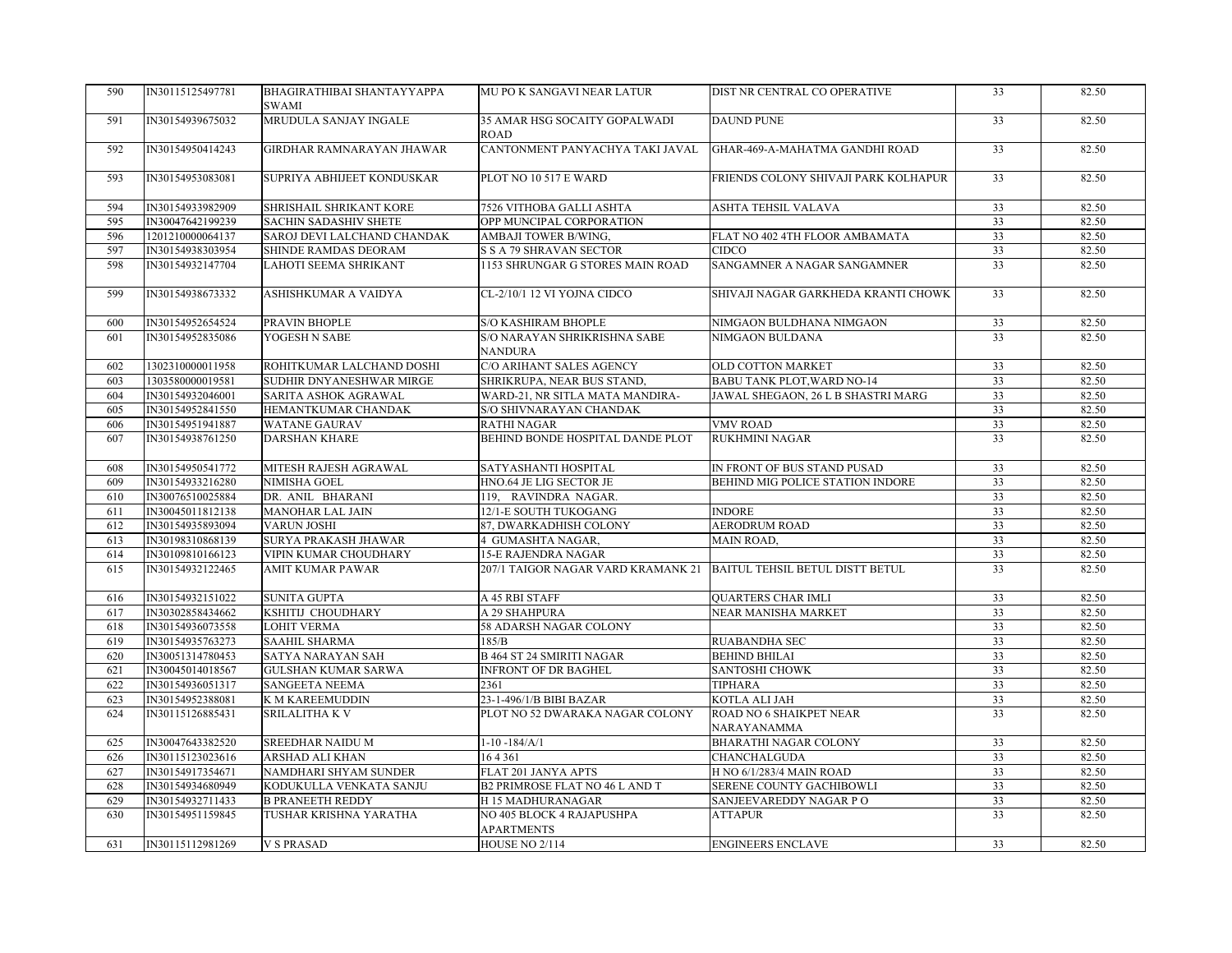| 632 | IN30154933135240 | <b>SRINIVAS GULLAPALLI</b>                 | FT.202, PT.190, H.30/1602/3/1                     | SWATHINILAYAM EASTCHANDRAGIRI CLNY            | 33              | 82.50 |
|-----|------------------|--------------------------------------------|---------------------------------------------------|-----------------------------------------------|-----------------|-------|
| 633 | IN30047641721485 | MADHAVARAM BHASKAR RAO                     | 7/2/7/P 62 W                                      | <b>DURGANAGAR</b>                             | 33              | 82.50 |
| 634 | 1304080000041204 | <b>JEETENDRA YADAV</b>                     | ANDHRA BANK, DATA CENTRE                          | 3RD FLOOR, D BLOCK, CYBER GATE                | 33              | 82.50 |
| 635 | IN30115121245154 | HITENDRA MUNJAMPALLY                       | 1 55 12 AH 2 APT 505                              | <b>APARNA HIGHTS 2</b>                        | 33              | 82.50 |
| 636 | IN30154933618804 | <b>CHITRA BHASKAR</b>                      | 3 1 7 7                                           | <b>SAINIKPURI</b>                             | 33              | 82.50 |
| 637 | IN30154950318385 | KOTHA SANTOSH REDDY                        | Q NO 10/17 TECHNICIAN COLONY                      | MAHINDRA NAGAR ZAHIRABAD                      | 33              | 82.50 |
| 638 | IN30154932637946 | N PRABHAVATHI                              | O NO SPL C 45                                     | <b>B ZONE RAMAKRISHNAPUR</b>                  | 33              | 82.50 |
| 639 | IN30102221489600 | YARAM SHANKAR REDDY                        | QNO C 138 BUNGLOWS AREA                           | P V COLONY                                    | 33              | 82.50 |
| 640 | IN30154933155108 | <b>GURURAJ R DESHPANDE</b>                 | KIMS STAFF QRTRS                                  | <b>D IV II NARKETPALLY</b>                    | 33              | 82.50 |
| 641 | IN30154934061350 | VINODH KUMAR NAINAPPAREDDY                 | 1-78 VENGALLATHURU                                | <b>PITCHATUR</b>                              | 33              | 82.50 |
| 642 | IN30039412318410 | ADDAGALLA VENKATA AJAY KUMAR               | NEAR NARASIMHASWAMY TEMPLE                        |                                               | $\overline{33}$ | 82.50 |
| 643 | IN30115124428239 | <b>ANIL KUMAR JAIN</b>                     | 25 16 217                                         | NEAR MOHANLAL MAHENDRA KUMAR AND<br>$\rm{CO}$ | 33              | 82.50 |
| 644 | IN30115123703960 | <b>RAJESH BAGRI</b>                        | HOUSE NO 50 58 4                                  | RAJENDRA NAGAR                                | 33              | 82.50 |
| 645 | IN30154938001804 | <b>K GOWTAM</b>                            | $29 - 58/B$                                       | MASEED STREET KRISHNA BAZAR C                 | 33              | 82.50 |
| 646 | IN30154952557923 | PRITHIVI RAJ KOTA                          | FLAT 503 VIJAYALAKSHMI RESIDENCY                  | KASTURI VARI STREET                           | $\overline{33}$ | 82.50 |
|     |                  |                                            |                                                   |                                               |                 |       |
| 647 | IN30154932921635 | ALLADA SIVA SRINIVAS PAVAN<br><b>KUMAR</b> | PLOT NO 61                                        | <b>M S N COLONY</b>                           | 33              | 82.50 |
| 648 | IN30154935102531 | <b>BHAVYANG</b>                            | NO 75/1 D V G ROAD CROSS                          | <b>BASAVANAGUDI</b>                           | 33              | 82.50 |
| 649 | IN30154932571549 | SRIHARSHA                                  | NO 40 RANGAPPA STREET CHIKKA                      |                                               | 33              | 82.50 |
|     |                  |                                            | MAVALLI                                           |                                               |                 |       |
| 650 | IN30154952833710 | <b>ANKIT KUMAR</b>                         | C 308 PLATINUM CITY HMT MAIN ROAD                 | <b>YESHWANTHPUR</b>                           | 33              | 82.50 |
| 651 | IN30115124614556 | PRASANNA SANTHANAM SRIDHAR                 | C 201 WILSON MANOR APARTMENT                      | 2ND FLOOR 13TH CROSS                          | 33              | 82.50 |
| 652 | IN30115126145733 | LEELA KUMARASWAMY LAKKANA                  | ORACLE INDIA PVT LTD                              | EMP NO 23264 PRESTIGE BLUE CHIP 1             | 33              | 82.50 |
| 653 | IN30154939610778 | <b>BALLA MURALI KRISHNA</b>                | NO C1-703 SHRIRAM WHITE HOUSE                     | 6TH MAIN 15TH CROSS RT NAGAR                  | $\overline{33}$ | 82.50 |
| 654 | IN30154938239611 | SAINARAYANAN K S                           | <b>C-003 MANTRI SAROVAR</b>                       | NEAR BTS BUS DIPO AGARA                       | 33              | 82.50 |
| 655 | IN30154950829894 | SWATI SITARAM SOMANI                       | <b>I-306 ROHAN VASANTHA</b>                       | NR MARATHALLI BRIDGE                          | 33              | 82.50 |
| 656 | IN30047643304777 | <b>SUPRIYO GHOSH</b>                       | E 001 ADARSH PALACE                               | 47TH CROSS JAYANAGAR                          | 33              | 82.50 |
| 657 | IN30154937993768 | <b>AMIT MAINI</b>                          | 23074 WELLINGTON PLACE PRESTIGE                   | SHANTINIKETAN MAHADEVPURA                     | 33              | 82.50 |
| 658 | IN30154939719528 | RADHIKA KHANNA BHARDWAJ                    | NO 109 LAUGHING WATERS 12TH MAIN                  | 3RD CROSS R G HALLI WHITEFIELD                | 33              | 82.50 |
| 659 | IN30154939233146 | KRISHNA KUMARI M R                         | NO FLAT NO 303 JAYA SAPHIRE 5TH MAIN MALLESHPALYA |                                               | 33              | 82.50 |
| 660 | IN30154939658431 | <b>MANASDEEP</b>                           | <b>S 002 MANTRI PARADISE</b>                      | AREKERE BANNERGHATTA ROAD                     | 33              | 82.50 |
| 661 | IN30302858971468 | VENKATARAMANA BHAT                         | 309 GREEN WOODS APT HOSUR RD OPP                  | BEARING FACTORY BOMMASANDRA                   | $\overline{33}$ | 82.50 |
|     |                  |                                            | <b>SKF</b>                                        |                                               |                 |       |
| 662 | IN30115123883200 | <b>SURESH E</b>                            | 107, FIRST FLOOR, SHEBANG                         | HOSA ROAD, ELECTRONIC CITY POST               | 33              | 82.50 |
| 663 | IN30154952425133 | <b>SWATI LADDHA</b>                        | D-5 LISHA VISTARA GREEN GLEN                      | LAYOUT BELLANDUR OPPOSITE HAPPY               | 33              | 82.50 |
| 664 | IN30154934862353 | DODDALAPPA NARASAPPA                       | NO 225 S I T EXTENSION                            | <b>TUMKUR</b>                                 | 33              | 82.50 |
| 665 | 1201060000767544 | <b>VINAY S JAIN</b>                        | FLAT NO- 3, 1ST FLOOR                             | <b>BHAWAL APT</b>                             | 33              | 82.50 |
| 666 | IN30154952632355 | SONIYA NETALKAR                            | SRINIVAS 6 CR RADHAKRISHNA MARG                   | <b>HINDWADI BELGAUM</b>                       | 33              | 82.50 |
|     |                  |                                            |                                                   |                                               |                 |       |
| 667 | IN30226910480745 | <b>NAREN RAVISHANKAR</b>                   | 3-B, OLIVER SQUARE,                               | 69, OLIVER ROAD,                              | 33              | 82.50 |
| 668 | IN30302860253933 | KALAISELVAN SUKUMARAN                      | NEW NO 96 OLD NO 105 RAMAN STREET                 | <b>ROYAPURAM</b>                              | 33              | 82.50 |
| 669 | IN30047643431179 | NATARAJAN LAXSMANAN                        | FLAT G, 3RD FLOOR                                 | DOLLYS CASTLE, 1ST CROSS ROAD                 | 33              | 82.50 |
| 670 | IN30154936507129 | <b>NAGARAJAN S</b>                         | 74 ATHREYA BPCL STAFF QTRS                        | 11 MAIN ROAD                                  | 33              | 82.50 |
| 671 | IN30154935067533 | <b>AJITH THOMAS JOSEPH</b>                 | AD 73 SHANTHI COLONY                              | ANNA NAGAR                                    | 33              | 82.50 |
| 672 | IN30047640748238 | <b>S CHANDRA</b>                           | 184/4 KURINJI COLONY                              | 4TH AVENUE ANNA NAGAR                         | 33              | 82.50 |
| 673 | IN30154938099155 | ANAND PARTHASARATHY                        | 5/100 RAJA NAGAR NEELANGARAI                      |                                               | 33              | 82.50 |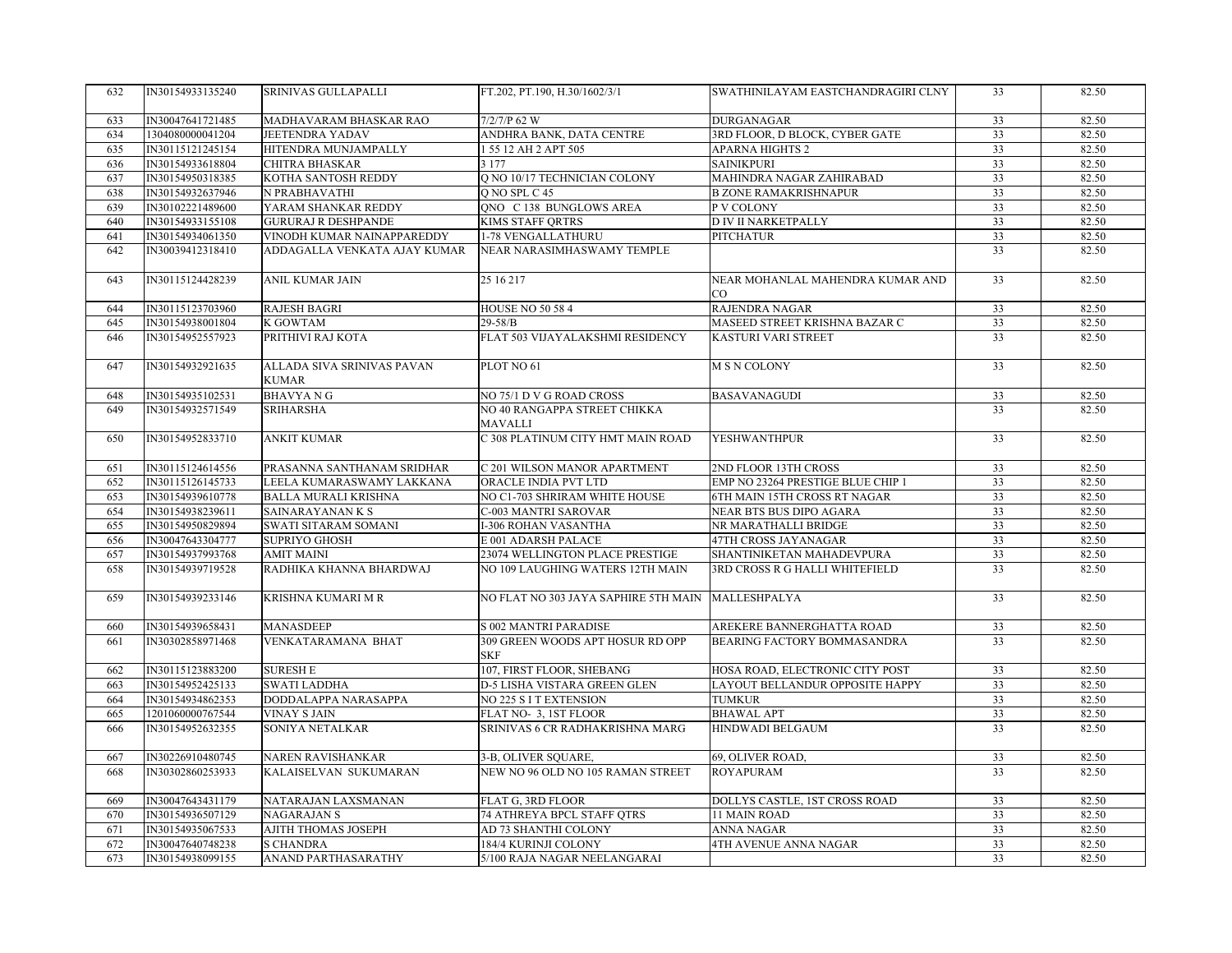| 674 | IN30154952794533 | <b>VENKATRAMANK</b>        | 55 VENKATARAM NAGAR 1ST STREET                           |                                   | 33              | 82.50 |
|-----|------------------|----------------------------|----------------------------------------------------------|-----------------------------------|-----------------|-------|
| 675 | IN30154933335329 | <b>B VIJAY ANAND</b>       | O NO 150 N NO 17 30TH STREET                             | O BLOCK GANAPATHY COLONY          | 33              | 82.50 |
| 676 | IN30154952505640 | P VINOS                    | PLOT NO 2 A AMBEDKAR SALAI                               | 2ND STREET NANMANGALAM            | 33              | 82.50 |
| 677 | IN30154951843780 | <b>K RAJESWARI</b>         | NO 52/B GOVINDASWAMY STREET                              | <b>POLUR</b>                      | 33              | 82.50 |
| 678 | IN30177416801565 | N JANANI                   | 734 NACKEERAN STREET                                     | PHASE III                         | 33              | 82.50 |
| 679 | IN30154934175200 | M BALAJI MANI KHUMARAN     | 6/276/1 MANICKAVASAGAR STREET                            | <b>KENNADY NAGAR</b>              | 33              | 82.50 |
| 680 | IN30163741208097 | <b>RAMASAMY B</b>          | N NO 19                                                  | O NO 15                           | 33              | 82.50 |
| 681 | IN30154932179495 | <b>KRISHNAN</b>            | 5 6 KALAVAR QUATERS NEW VELUSAMY                         | <b>LAYOUT POLLACHI</b>            | 33              | 82.50 |
|     |                  |                            |                                                          |                                   |                 |       |
| 682 | IN30154951768743 | <b>KISHAN RAJ</b>          | 6/192-SOWMYA APPARTMENT                                  | CHEMBUKAVU                        | 33              | 82.50 |
| 683 | IN30210510011273 | SUBHASH KUMAR SOMANI       | 36C B.T ROAD                                             | OM TOWER FLAT NO 10E 10TH FLOOR   | 33              | 82.50 |
| 684 | IN30154938173556 | <b>SAMBIT SAHA</b>         | 646 RABINDRA SARANI P O-BAGHBAZAR                        |                                   | $\overline{33}$ | 82.50 |
|     |                  |                            |                                                          |                                   |                 |       |
| 685 | IN30154916132113 | DR RADHA DAMANI            | C/O M/S JAGANNATH DAMMANI                                | <b>16 PAGEYA PUTTY STREET</b>     | 33              | 82.50 |
| 686 | IN30154914347469 | RAJ RATAN KOTHARI          | 15/B RATAN SARKAR                                        | <b>GARDEN STREET</b>              | 33              | 82.50 |
| 687 | IN30154933897647 | ADITYA SHARMA              | 45B ADYA SRADHYA GHAT ROAD                               | PAUL MANSION HOUSE 3RD FLOOR      | 33              | 82.50 |
| 688 | IN30154914505955 | <b>SANGITA KANODIA</b>     | E C 250 SECTOR I                                         | <b>SALTLAKE CITY</b>              | 33              | 82.50 |
| 689 | IN30115121946835 | ANIL KUMAR KANODIA         | EC 250 SECTOR 1                                          | <b>SALT LAKE CITY</b>             | 33              | 82.50 |
|     |                  |                            |                                                          |                                   | 33              |       |
| 690 | IN30154934951137 | <b>DEBASIS DAS</b>         | TOWER 2 21C 375 PRINCE ANWAR SHAH                        | <b>ROAD</b>                       |                 | 82.50 |
|     |                  |                            |                                                          |                                   |                 |       |
| 691 | IN30154936289904 | <b>BODHISATYA SARKER</b>   | 6/D SIDDHANTPARA MAIN ROAD 3                             | TITAGARH NORTH 24 PARGANAS        | 33              | 82.50 |
| 692 | IN30085310107023 | <b>SURAJIT BISWAS</b>      | SHANTINAGAR, OPP. SHANTINAGAR HIGH P.O. NONACHANDANPUKUR |                                   | 33              | 82.50 |
|     |                  |                            |                                                          |                                   |                 |       |
| 693 | IN30085310029529 | <b>GOVIND RAM AGARWALA</b> | 80/1, JOY NARAYAN SANTRA LANE                            | <b>HOWRAH</b>                     | 33              | 82.50 |
| 694 | 1203450000671380 | <b>HARI PRASAD PAREEK</b>  | 35/1B, NARSINGH DUTTA ROAD                               | KADAMTOLLA                        | 33              | 82.50 |
| 695 | IN30154937107390 | <b>MALAY LAHA</b>          | 333/1 NETAJI SUBHASH ROAD                                |                                   | 33              | 82.50 |
| 696 | IN30115112129494 | VISHNU KANT SARDA          | 3RD FR                                                   | 49 DR ABANI DUTTA ROAD            | $\overline{33}$ | 82.50 |
| 697 | IN30372710017288 | VIJAY MADHOGARIA           | <b>RAGHAV RIVER VIEW</b>                                 | 4/B/1, SALKIA SCHOOL ROAD         | 33              | 82.50 |
| 698 | IN30115123113492 | PUSPA MANDAL               | <b>GOLAHAT ROAD</b>                                      | PO SRIPALLY                       | 33              | 82.50 |
| 699 | IN30154952705503 | <b>CHAMELI BANERJEE</b>    | BRAHMAN PARA NIMCHA RANIGANJ                             | <b>BURDWAN</b>                    | 33              | 82.50 |
| 700 | IN30077310172570 | <b>INDRAJIT SAMANTA</b>    | RLY.QR.NO-462/UNIT-1, SOUTHSIDE                          | <b>P.O-KHARAGPUR</b>              | 33              | 82.50 |
| 701 | IN30302859930416 | MANJARI KUMARI             | PO MTPS MTPS COLONY GANGAJALGHATI BANKIRA RANIGANJ       |                                   | 33              | 82.50 |
|     |                  |                            |                                                          |                                   |                 |       |
| 702 | IN30154951121953 | DIPANWITA AGARWAL          | SRINIKETAN ROAD DAKSHIN PARA                             | <b>BANDHGORA BOLPUR BOLPUR</b>    | 33              | 82.50 |
| 703 | IN30154937587339 | ARUN KUMAR SINGH           | 55 N S PATH P O-KANCHRAPARA                              | 24 PGS N                          | 33              | 82.50 |
| 704 | IN30154932752755 | SANJEEV BALDEVSAHAI GOEL   | <b>304 SUDERSHAN TOWERS</b>                              | <b>SHAHID NAGAR</b>               | 33              | 82.50 |
| 705 | IN30115126472052 | SANTOSH KUMAR SAHU         | <b>HINJILICUT</b>                                        | <b>BLOCK STREET</b>               | 33              | 82.50 |
| 706 | IN30047642481007 | RAHUL DAYAL                | C/O N DAYAL                                              | SOUTH OF PATLIPUTRA SCHOOL        | 33              | 82.50 |
| 707 | IN30154950360894 | NILESH KUMAR               | C/O BIDHU SHEKHAR JHA NAYATOLA                           | <b>NATHNAGAR</b>                  | 33              | 82.50 |
| 708 | IN30154950933800 | PRADEEP KUMAR MODI         | H NO 28 WARD NO 10 SC MUKHREJEE RD                       | MADHUPUR MADHUPUR DEOGHAR         | 33              | 82.50 |
|     |                  |                            |                                                          | <b>JHARKHAND</b>                  |                 |       |
| 709 | IN30154937053647 | <b>SUJATA MUKHERJEE</b>    | <b>SALUK CHAPRA NIRSHA</b>                               | VIA BALIAPUR ROAD PO SALUK CHAPRA | $\overline{33}$ | 82.50 |
|     |                  |                            |                                                          |                                   |                 |       |
| 710 | IN30045013891642 | <b>BRAJESH KUMAR SINHA</b> | <b>105 NEW BARADWARI</b>                                 | <b>SAKCHI</b>                     | 33              | 82.50 |
| 711 | IN30210510399211 | KAILASH CHANDRA SINGHANIA  | 3RD FLOOR, MUNESHWARI BHAWAN,                            | ROAD - N, CONTRACTORS AREA,       | 33              | 82.50 |
| 712 | IN30051315844168 | <b>AJOYENDU DAS</b>        | 465B KADMA FARM AREA                                     | <b>ULIYAN FLATS</b>               | 33              | 82.50 |
| 713 | IN30045010284118 | KISHAN KUMAR AGARWAL       | C/O USHA MARTIN INDUSTRIESA LTD                          | PO GAMARIA                        | $\overline{33}$ | 82.50 |
| 714 | IN30210510537155 | <b>KAVITA MODI</b>         | MODI HOUSE,                                              | KANKE DAM SIDE ROAD,              | 33              | 82.50 |
| 715 | IN30154952048975 | <b>SHASHANK SHEKHAR</b>    | PROFESSOR COLONY                                         | <b>GALLI NO 1</b>                 | 33              | 82.50 |
| 716 | IN30154917856067 | NARAYAN KARWA              | <b>KAGZIA PATTY ROAD</b>                                 |                                   | 33              | 82.50 |
| 717 | IN30115121378550 | <b>S VILVANATHAN</b>       | <b>BOULEVARD PLAZA 2</b>                                 | 12TH FLOOR PO BOX 25353           | 33              | 82.50 |
| 718 | IN30154950288106 | PARIPURNACHARI VADDIPATI   | AFRICAN COMMODITIES                                      | PO BOX 113709                     | 33              | 82.50 |
| 719 | IN30154952525127 | <b>SHAMMI S RANJAN</b>     | CITY MAHBOULA BLOCK 2                                    | STREET NO.266 BUILDING NO 5137    | $\overline{33}$ | 82.50 |
| 720 | IN30154952536990 | VIPUL RAMESHCHANDRA SHAH   | <b>GULF PETROCHEMICAL INDUSTRIES</b>                     | COMPANY PO BOX 26730              | 33              | 82.50 |
|     |                  |                            |                                                          |                                   |                 |       |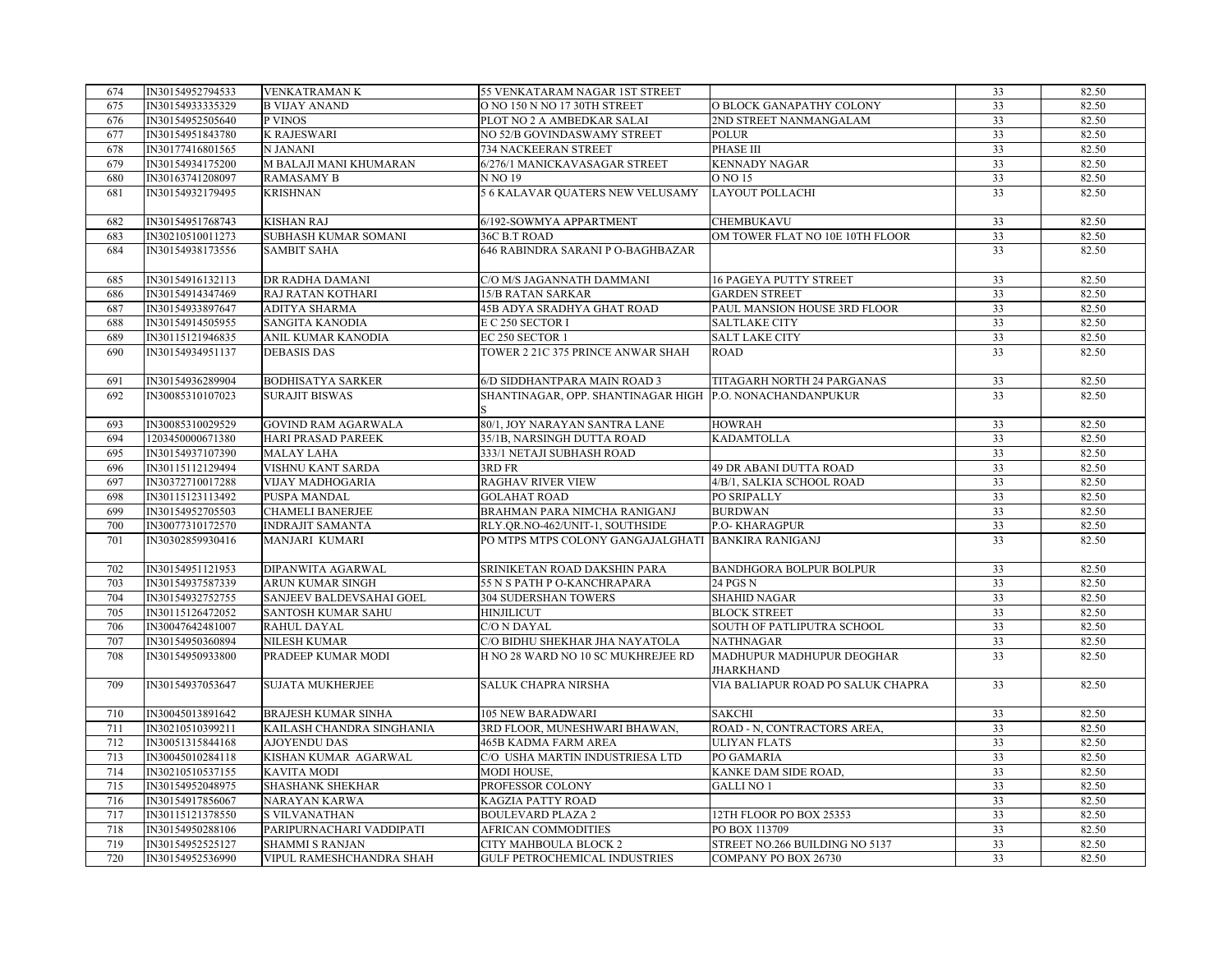| 721 | IN30154932309819 | <b>AMIT JESWANI</b>           | PETROFAC INTERNATIONAL LTD            | P O BOX NO 23467                    | 33              | 82.50 |
|-----|------------------|-------------------------------|---------------------------------------|-------------------------------------|-----------------|-------|
| 722 | IN30154952869035 | <b>BALKRISHNA DAMLE</b>       | 204 A BLK RADIANT JASMINE GARDEN      | JAKKUR RD SHIVANAHALLI YELAHANKA    | 32              | 80.00 |
|     |                  |                               |                                       |                                     |                 |       |
| 723 | IN30294310106061 | <b>ASHISH KUMAR</b>           | C/O SUSHIL SARAF & SONS               | <b>BHAGAN PURI</b>                  | 31              | 77.50 |
| 724 | IN30115127039533 | RAJENDRA SINGH KARWAL         | MU E S COLONY RAHADI                  | TH MOUDA DT NAGAR NEAR CENT         | 31              | 77.50 |
| 725 | IN30154951518363 | <b>DHEERAJ TALWAR</b>         | $S-502$                               |                                     | 30              | 75.00 |
| 726 | IN30047640961074 | MEENU CHOUDHARY               | 557                                   | <b>SECTOR 37</b>                    | 30              | 75.00 |
| 727 | IN30154952652274 | <b>AMULYA KALIA</b>           | <b>H NO-203</b>                       | SECTOR-19 A                         | 30              | 75.00 |
| 728 | IN30155710198287 | <b>AMIT KUMAR GHOSH</b>       | <b>SRD-508</b>                        | <b>SHIPRA RIVERA</b>                | 30              | 75.00 |
| 729 | IN30302857486623 | RITESH BANSAL                 | 307 AVJ HOMES SOCIETY BETA 2 OPP      | MOTHER DAIRY GREATER NOIDA          | 30              | 75.00 |
| 730 | 1201210100519540 | HEMANT MEHTA                  | BEHIND SUBODH MODEL SCHOOL            | <b>SUBHASH PURA</b>                 | 30              | 75.00 |
| 731 | IN30154933453187 | VADGAMA KOMAL KISHORKANT      | <b>B 101 PREMIER APPTS</b>            | <b>VASTRAPUR</b>                    | 30              | 75.00 |
| 732 | IN30154936270480 | PATEL GOVINDBHAI B            | 32 JUNU GAUM TATHA PARA               | VISTAR LINDIA TAL-UNJHA             | 30              | 75.00 |
| 733 | IN30154950678054 | MOHAMMAD AASIM AAFAQUE ANSARI | NR KURLA STN S G BARVE MARG CST       | SHOP NO-26 149/A FEETWALA COMPOUND  | 30              | 75.00 |
|     |                  |                               | <b>ROAD</b>                           |                                     |                 |       |
| 734 | IN30021416116643 | SIDDHARTH DILIP BHATEVARA     | E 104, IMPERIAL RESIDENCE YERWADA,    | NEAR AGAKHAN PALACE                 | 30              | 75.00 |
|     |                  |                               |                                       |                                     |                 |       |
| 735 | IN30154950195215 | <b>TUSHAR PRAKASH JOSHI</b>   | D-101 VISHVANATH NAGAR GANDHI         | KULGAON BADLAPUR EAST               | 30              | 75.00 |
|     |                  |                               | <b>CHOWK</b>                          |                                     |                 |       |
| 736 | 1201350000041283 | K.B.R. SANKARAM               | Q.NO.IV/144,                          | ITC LIMITED-PSPD                    | 30              | 75.00 |
| 737 | IN30154952059447 | <b>K RAVI</b>                 | 4/701 VIJAYAMMAL LAYOUT               | PEDHAPPAMPATTI UDUMALPET TK         | 30              | 75.00 |
| 738 | IN30154932288506 | <b>MONA DHAR</b>              | P 212 LAKE TOWN BLOCK A OPPOSITE      | RADHA KRISHNA MANDIR                | 30              | 75.00 |
| 739 | IN30154952432690 | <b>SHERLY TOM MATHEW</b>      | FLAT NO D4 SRI RAM NIWAS              | VEER KUNWAR SINGH NAGAR             | 30              | 75.00 |
| 740 | IN30198310765952 | SURENDRA KUMAR MALHOTRA       | SINDHE COLONY,                        |                                     | 29              | 72.50 |
| 741 | 1203720000040796 | SATISH JAIN.                  | SEWAK SABHA HOSPITAL                  |                                     | 28              | 70.00 |
| 742 | IN30154951381873 | RUDRA MOHIT SHUKLA            | MIG A 305 BARRA-8                     |                                     | 28              | 70.00 |
| 743 | IN30051318469890 | <b>K S KARTHIK</b>            | 3 4 112 F LANE 2 SAI CHITRA NAGAR     | RAMANTHAPUR UPPAL                   | 28              | 70.00 |
| 744 | IN30311610019554 | A MANIVEL                     | <b>NO 496</b>                         | <b>SALEM MAIN ROAD</b>              | 28              | 70.00 |
| 745 | IN30154952439702 | <b>VIKRANT SINGH</b>          | PR-8, MLB MEDICAL COLLEGE             | <b>JHANSI</b>                       | 27              | 67.50 |
| 746 | IN30154933918942 | ASHOK KUMAR KAUSHAL           | 10C (1ST FLOOR)                       | <b>N BLOCK</b>                      | 25              | 62.50 |
| 747 | IN30154952791461 | ROSHAN THAKUR                 | 5/2 REFAL TEHSIL-SADAR MANDI          | DISTT MANDI H P                     | 25              | 62.50 |
| 748 | IN30115121907523 | KAMAL KUMAR AGARWAL           | <b>FLAT NO F 6</b>                    | $10/1$ , SECTOR - 3                 | 25              | 62.50 |
| 749 | IN30133021115118 | NEETA KATYAL                  | 23C/4                                 |                                     | 25              | 62.50 |
| 750 | IN30154938058376 | SHAGUFTA AFREEN FAROOQI       | 83 SAYED WARHA SADAR                  |                                     | 25              | 62.50 |
| 751 | IN30133017924530 | DR. ROOHI AGHA                | 555/1, STREET NO. 6                   | RAJENDRA NAGAR                      | 25              | 62.50 |
| 752 | 1203320007327203 | <b>ARUN KUMAR</b>             | II 547 OPP SUBHASH HOSTEL             | PANTNAGAR U S NAGAR                 | 25              | 62.50 |
| 753 | IN30097410760167 | SHANTILAL J. GANGAJALIA       | 1, RAMESWARNAGAR,                     | NEAR MOMAI PAN DEPOT,               | 25              | 62.50 |
| 754 | 1202970000100102 | Kamal H Gokani                | Nilkanth Chowk,                       |                                     | 25              | 62.50 |
| 755 | IN30226911448584 | VIMALKUMAR JASHWANTBHAI PATEL | KADADARWAJA,                          | DARBAR ROAD,                        | 25              | 62.50 |
|     |                  |                               |                                       |                                     |                 |       |
| 756 | IN30154951269753 | JIGNESH RAMESHCHANDRA RANA    | 42                                    | SHRI JAI AMBE SOCIETY               | 25              | 62.50 |
| 757 | IN30154935862186 | KARWA VIDHI VISHNUPRASAD      | 19/703 INDRA DARSHAN NEW LINK ROAD    | LOKHANDWALA ANDHERI WEST            | $\overline{25}$ | 62.50 |
|     |                  |                               |                                       |                                     |                 |       |
| 758 | IN30047643300187 | SOMA MUKHOPADHYAY             | <b>B 501, DHEERAJ HILL VIEW TOWER</b> | NEAR KHATAU MILL COMPOUND           | 25              | 62.50 |
| 759 | IN30154953015152 | <b>IMRAN R SHAIKH</b>         | 37 YASHODEEP CHSL GAIKWAD NAGAR       | SHAHID ABDUL HAMEED ROAD MALWANI-8  | 25              | 62.50 |
|     |                  |                               |                                       |                                     |                 |       |
| 760 | IN30115123311510 | <b>RAJESH B WAGH</b>          | FLAT NO 1203 12TH FLOOR               | A WING RAHEJA RESIDENCY SECT14      | 25              | 62.50 |
| 761 | IN30154918064945 | ATUL CHINTAMANI CHOUTHAI      | 303 B SHREE GANESH CO H SOC           | PLOT NO 18 A+B PALM BEACH ROAD      | 25              | 62.50 |
| 762 | IN30154952795577 | SAMIKSHA PRABHUDESAI          | SUN VALLEY RESIDENCY                  |                                     | 25              | 62.50 |
| 763 | IN30154952388311 | HINGE KALPANA RAMESH          | SR NO 185/3/1/3                       | SERENE SCAPES BLDG NO E FLAT NO 104 | 25              | 62.50 |
| 764 | IN30154918998090 | HEMANT VASANT BHAGAT          | 258 PLOT 6/7 BUTY LAY OUT             | <b>SHIVAJI NAGAR</b>                | 25              | 62.50 |
| 765 | IN30012610727730 | KISHORE R MANGALVEDHE         | 2 1 514/D/2 NALLAKUNTA                | <b>HYDERABAD</b>                    | 25              | 62.50 |
| 766 | IN30115122464350 | MUKKARAPU CHANDRA SEKHAR      | <b>DUPLEX 57</b>                      | NAVYA NAGAR COLONY, BEERUMGUDA      | $\overline{25}$ | 62.50 |
|     |                  | <b>REDDY</b>                  |                                       |                                     |                 |       |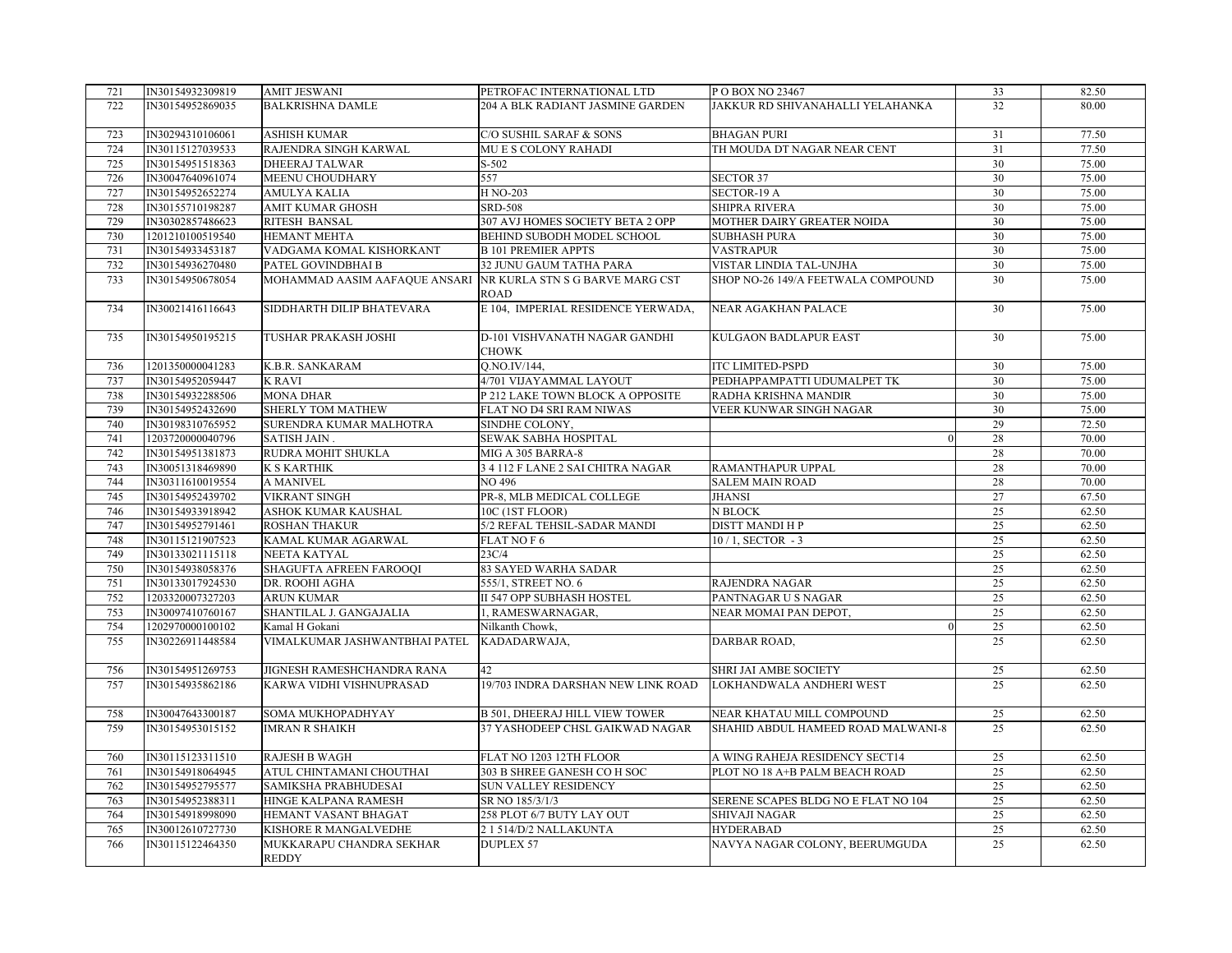| 767 | IN30154952380477 | NRIPA KRISHNA MADIREDDY       | 1-8-59 MITHILA NAGAR                                    | BALASAMUDRAM HANAMKONDA            | 25              | 62.50 |
|-----|------------------|-------------------------------|---------------------------------------------------------|------------------------------------|-----------------|-------|
| 768 | IN30154952497029 | PRAVEEN H NAGARAJ             | A 305 MANTRI ELEGANCE                                   | <b>BANERGHATTA ROAD</b>            | 25              | 62.50 |
| 769 | 1201060000456736 | MELKUNDI SATEESH              | PLOT NO. 95                                             | PAJAKA, SRINAGAR                   | 25              | 62.50 |
| 770 | IN30154916051967 | S GEETHA LAKSHMI              | <b>GF 4, DALMIA BLOCK</b>                               | THATHA CHARIAR GARDEN              | 25              | 62.50 |
| 771 | IN30154950101640 | <b>RV MADHU</b>               | O NO 74A1 N NO 133/1 MOOLA PALYAM                       | <b>VINAYAGAR KOVIL VEETHI-2</b>    | 25              | 62.50 |
|     |                  |                               |                                                         |                                    |                 |       |
| 772 | IN30089610445390 | KRISHNAPRASAD CR              | PRANAVAM(CHITTAZHI)                                     | NELLAYA PO                         | 25              | 62.50 |
| 773 | IN30302859869387 | PRASHANT PRABHAKAR            | 2A1 KESTON RISE KESTON ROAD                             | <b>BOARD JUNCTION KOWDIAR</b>      | 25              | 62.50 |
|     |                  |                               | <b>DEVASOM</b>                                          |                                    |                 |       |
| 774 | IN30077310008189 | KIRAN PRAKASH SARAF           | 23, CANAL STREET                                        | 5TH FLOOR, FLAT NO.- 511           | 25              | 62.50 |
| 775 | IN30154937401537 | RANDOLPH WINSTON MENDONCA     | P O BOX 2803 PC 112 RUWI X 112 OMAN                     |                                    | 25              | 62.50 |
| 776 | IN30154932235443 | NARENDER KUMAR KHANDELWAL     | 867 JOSHI ROAD FAIZ ROAD KAROL BAGH                     |                                    | 24              | 60.00 |
|     |                  |                               |                                                         |                                    |                 |       |
| 777 | IN30154950186101 | <b>ALOK KHANNA</b>            | B-15/324/6 MALL ROAD MANAV SADAN                        | <b>HSP</b>                         | 24              | 60.00 |
| 778 | IN30302859575823 | TULASABAI                     | 579 10TH MAIN ISRO LAYOUT JP                            | NAGAR POST                         | 24              | 60.00 |
| 779 | 1203320007401802 | S CHRISTHURAJ                 | <b>2A VETIVILLAI ROAD</b>                               | TISIAYNVILAI                       | 24              | 60.00 |
| 780 | IN30294310133482 | <b>BIHARI SINGH</b>           | <b>S/O HARNATH SINGH</b>                                | VILLAGE BELNI, P.O. JONICHAKALAN   | 23              | 57.50 |
| 781 | IN30133020970852 | RAKSHA MITTAL                 | 94/81 A                                                 | PRATAP NAGAR                       | 23              | 57.50 |
| 782 | IN30097411297384 | TRIVEDI SUNIL A.              | H. NO. A/1P QUARTER,                                    | NR. HOSPITAL,                      | 23              | 57.50 |
| 783 | IN30123310190108 | TARACHAND KAPOORCHAND JAIN    | 44, SHIVAJINAGAR                                        |                                    | 23              | 57.50 |
| 784 | IN30154950438965 | ANKITKUMAR J PATEL            | <b>B-203 VIRVILLA APT</b>                               | HONEY PARK ROAD ADAJAN             | 23              | 57.50 |
| 785 | IN30154950113410 | ANKITA HEMAL GHELANI          | <b>B 105 GODS GIFT ADARSH COMPLEX OFF</b>               | MORVE ROAD MALAD W                 | 23              | 57.50 |
|     |                  |                               |                                                         |                                    |                 |       |
| 786 | IN30154938907783 | <b>NILESH KALOJI PATIL</b>    | ROOM NO C-104                                           | MAYUR NAGAR CO-OP HSG VIRAR EAST   | 23              | 57.50 |
| 787 | IN30154953086025 | NINAD NANDKUMAR PHADE         | MALASHI 21 MALASHIRAS ROAD                              | SANGRAMNAGAR AKLUJ                 | 23              | 57.50 |
| 788 | 1203500000263835 | TAMMANA N V. ESWARA PRASAD    | D.NO-3-239-4, BANTOMILLI ROAD.                          |                                    | 23              | 57.50 |
| 789 | IN30154932075133 | R N S JAGANNADH GRANDHI       | 4 18 16/1 NR DS TANK                                    | <b>SUBBARAOPETA</b>                | 23              | 57.50 |
| 790 | IN30154934825594 | <b>BIPASHA MOHAPATRA</b>      | D 402                                                   | SALARPURIA SYNPHONY HOSUR ROAD     | 23              | 57.50 |
| 791 | IN30115121342101 | <b>LAXMAN GOVIND BARVE</b>    | BLDG NO 3 BLK NO 44                                     | KANNAMWAR NAGAR                    | 21              | 52.50 |
| 792 | IN30094010192125 | SHARDA KATHURIA               | $G-19$                                                  | <b>BALI NAGAR</b>                  | 20              | 50.00 |
| 793 | IN30154938691817 | PARU SHARDUL MEHTA            | 10/7 NEHRU ENCL EAST                                    |                                    | 20              | 50.00 |
| 794 | IN30154939232990 | SURENDRA PRAKASH MITTAL       | H NO B 2/391 YAMUNA VIHAR                               | <b>DELHI NORTH EAST</b>            | 20              | 50.00 |
| 795 | IN30302859640337 | PRANDEEP GOGOI                | HOUSE NO 304 BLOCK A ARDEE CITY THE RESIDENCY SECTOR 52 |                                    | 20              | 50.00 |
|     |                  |                               |                                                         |                                    |                 |       |
| 796 | IN30047643093716 | RAJIV KHURANA                 | H NO 710                                                | <b>SECTOR 15 A</b>                 | 20              | 50.00 |
| 797 | IN30154951336372 | <b>BINDU GOEL</b>             | ANAND DEV NO DF 303/5                                   | WARD NO 6 PATRAM NAGAR NARWANA     | 20              | 50.00 |
| 798 | IN30154934355250 | N RANADE                      | BEHIND PETROL PUMP COLLEGE ROAD                         | NEAR HOTEL HEAVNVEIW               | 20              | 50.00 |
|     |                  |                               |                                                         |                                    |                 |       |
| 799 | IN30001110766360 | <b>GURPREET ARORA</b>         | H <sub>NO</sub> 9A                                      | SECTOR-44A                         | 20              | 50.00 |
| 800 | IN30154953035767 | <b>LAXMI NEGI</b>             | <b>B-42 S 3 DLF BHOPURA SAHIBABAD</b>                   | <b>GHAZIABAD</b>                   | 20              | 50.00 |
| 801 | IN30154933665933 | PRADIP KUMAR BISWAS           | FLAT NO 505 GAUR RESIDENCY                              | PLOT NO 1 CHANDER NAGAR            | 20              | 50.00 |
| 802 | IN30154933895524 | <b>SANJEEV KUMAR</b>          | 733 DAVRALAMILSA BAJAR DAURALA                          | DEHAT TEHSIL SARDHANA DISTT MEERUT | 20              | 50.00 |
|     |                  |                               |                                                         |                                    |                 |       |
| 803 | IN30154936874380 | RISHI RAI                     | C-5/4 ADITYA CEMENT ADITYA                              |                                    | 20              | 50.00 |
|     |                  |                               | PURAMSAWA                                               |                                    |                 |       |
| 804 | 1204370000048255 | Uma Maroo                     | Ward No. - 28,                                          | Bharech Marg,                      | 20              | 50.00 |
| 805 | IN30154950267284 | <b>SATISH KUMAR BISHNOI</b>   | VILL-DULPURA PO-DHARMSINGHWALA                          | TEH-SADULSHAHAR                    | 20              | 50.00 |
|     |                  |                               |                                                         |                                    |                 |       |
| 806 | IN30154951731993 | SAMEER CHARANJEET AASHT       | D-5/2 PARTH INDRAPRASTH                                 | <b>B/H GURUKUL VASTRAPUR</b>       | 20              | 50.00 |
| 807 | 1204470006327579 | NIRUBEN PRAKASHBHAI PRAJAPATI | 4-101-1 RAMJI MANTHIRA ADILINE                          | AMBALIYASAN AMBLIYASAN CT          | 20              | 50.00 |
|     |                  |                               |                                                         |                                    |                 |       |
| 808 | IN30051319065448 | <b>INDIRA NITIN SHAH</b>      | 2/A SARABHAI SOCIETY                                    | <b>WADI WADI</b>                   | 20              | 50.00 |
| 809 | IN30154939722581 | JANI PARAG MATISHKUMAR        | 23/C DHANLAXMI SOC                                      | <b>KARELI BAUG</b>                 | $\overline{20}$ | 50.00 |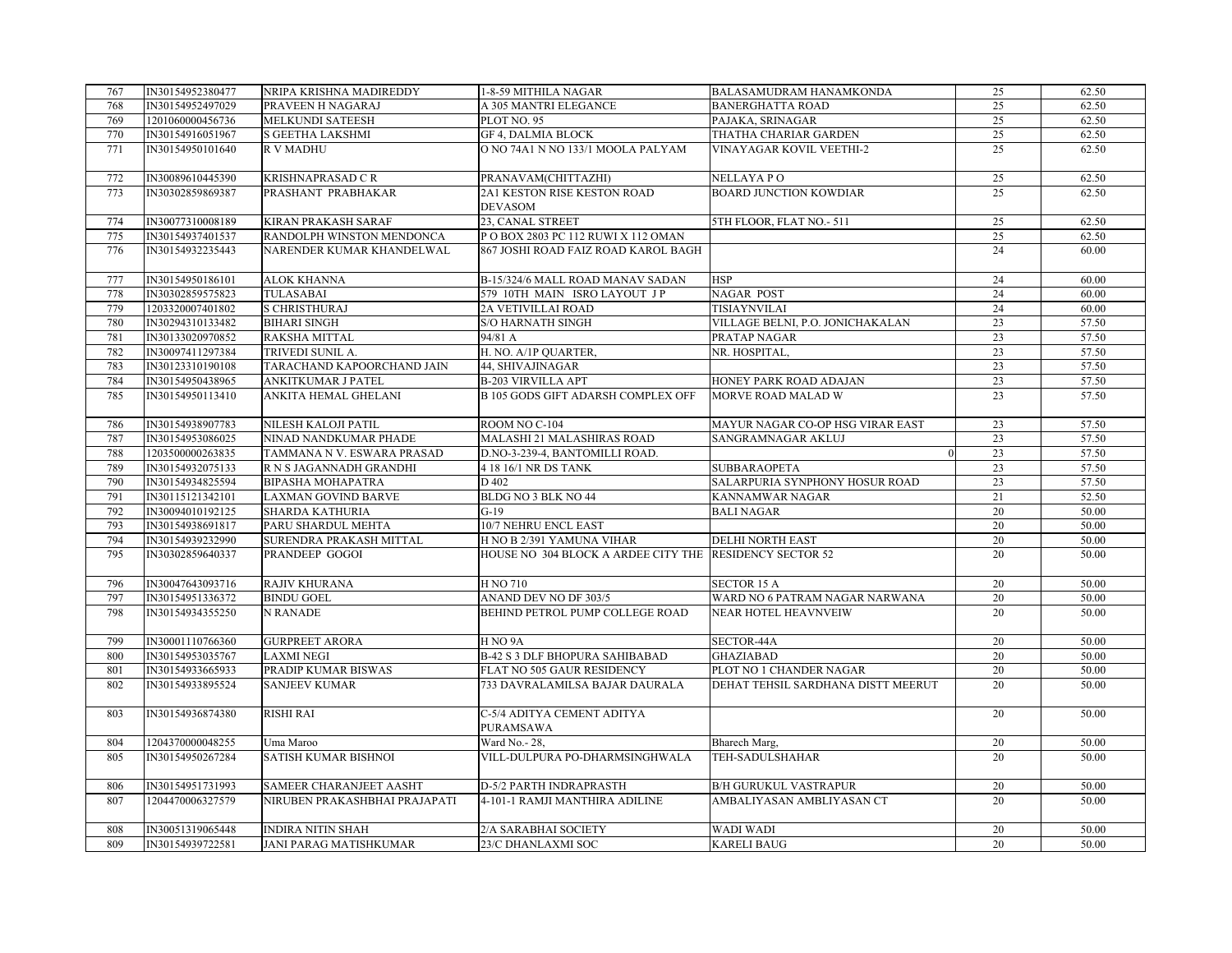| 810 | IN30012610746536 | SANJIVBHAI MAHENDRABHAI SHAH | <b>1 SHALIMAR BUNGLOW</b>                                          | BEHIND RAMVATIKA SOCIETY            | 20              | 50.00 |
|-----|------------------|------------------------------|--------------------------------------------------------------------|-------------------------------------|-----------------|-------|
| 811 | IN30154934469871 | <b>SHAILESH M KOTIAN</b>     | C-603 BHAKTI PALACE NEW LINK ROAD                                  | NEAR DMART KANDARPADA DAHISAR WEST  | 20              | 50.00 |
| 812 | IN30154952074382 | SUVIDHA SANJEEVA PUJARI      | ROOM NO-85 POOMTHENARUVI CHAWL                                     | NEAR JOSE NAGAR SAKINAKA PIPE LINE  | 20              | 50.00 |
| 813 | IN30154938918953 | RAHUL ARVIND KAVTHANKAR      | 12 SAMATA CHS                                                      | <b>NAVGHAR ROAD</b>                 | $\overline{20}$ | 50.00 |
| 814 | IN30154934870185 | SHEETAL PRABHU               | H NO 222                                                           | VALPOI SATTARI GOA                  | 20              | 50.00 |
| 815 | IN30154952378501 | ROGER C A FERRAO             | <b>BLOCK A F-2 GRACELAND</b>                                       | BEHIND ASHWIN GARAGE                | $\overline{20}$ | 50.00 |
| 816 | IN30154938200593 | <b>MANISH DEVIJA</b>         | <b>C-203 SILVER SKYSCAPES</b>                                      | <b>SURVEY NO-127/175</b>            | 20              | 50.00 |
| 817 | IN30115124006038 | <b>VINAYAK V KORE</b>        | NEAR VITHOBA ROAD                                                  | NEAR MUNCIPAL CORPORATION           | 20              | 50.00 |
| 818 | IN30154939539238 | SURESH BALKRUSHNA SONAVANE   | C/O SURESH BALKRUSHNA SONAVANE                                     | C-3 YASH HEIGHT MUMBAI AGRA ROAD    | 20              | 50.00 |
| 819 | IN30154950146991 | ARUNA KUMARKANT SHARMA       | ROW HOUSE NO 106 PRIDE MONARCH                                     | JAYABAI COLONY NR MASOBA MANDIR     | 20              | 50.00 |
| 820 | IN30154932213441 | <b>MAYUR D MOHITE</b>        | 772 NAIK VADAYA SAMORIL BHAG NAIK                                  | ROD MAHAL NAGAPUR NAIK ROD          | 20              | 50.00 |
| 821 | 1204370000017412 | Sarla Mohta                  | G-12, Kanchan Vihar                                                | 45-Kanchan Bagh                     | 20              | 50.00 |
| 822 | IN30154934846136 | KANDEDATH SREEJITH           | FIRST FLOOR PORTION NO 4 PLOT NO 55                                | SURAJ KUNJ CHANDULAL BOWLI SIKH     | 20              | 50.00 |
| 823 | IN30115127106068 | RAMPRASAD REDDY KOTTA        | FLAT NO 207, BLOCK II WEST WING                                    | R V MAANYATHA APTS, SURVEY NO 100   | 20              | 50.00 |
| 824 | IN30047641330192 | <b>HARISH AGARWAL</b>        | 33 96/B R K PURAM                                                  | RR DISTRICT                         | 20              | 50.00 |
| 825 | IN30154932635123 | <b>GUGGILLA RAGHAVENDER</b>  | PL NO 40 VIJAYA HOMES LALITHA NAGAR COLONY JILLELAGUDA SAROORNAGAR |                                     | $\overline{20}$ | 50.00 |
| 826 | IN30154934774851 | K ADINARAYANA                | <b>NO 12-2-963 USTAIRS</b>                                         | SAI NAGAR 2ND CROSS                 | 20              | 50.00 |
| 827 | IN30154936070651 | <b>SREEVIDYA INENI</b>       | H NO 201 VKB ENCLAVE B-BLOCK                                       | SUJATHA NAGAR TALUK POLICESTATION   | 20              | 50.00 |
| 828 | IN30115123534073 | PRASADA BABA KASINATH        | 275                                                                | KRISHNA RAYA PURA                   | 20              | 50.00 |
| 829 | IN30154936429758 | AKHILESH MALLADI             | 3-18-B5/A RD NO-4 AYODHYA NAGAR                                    | <b>KAKINADA</b>                     | 20              | 50.00 |
| 830 | IN30232410267132 | KOMMANA VEERA RAGHAVA SWAMY  | D NO 25-8-10, 3RD PORTION                                          | CHALLA RAOS BUILDINGS, GROUND FLOOR | 20              | 50.00 |
| 831 | IN30154952606244 | R V RANGADHITHYA             | OLD NO 23 NEW NO 5 CHAUDHARY VILLA                                 | CANAL BANK ROAD RA PURAM            | 20              | 50.00 |
| 832 | IN30154918061890 | <b>GAJENDRAN EKAMBARAM</b>   | PLOT NO 1, Q & B HOMES                                             | KURINJI STREET, VIGNESHWARA NAGAR   | 20              | 50.00 |
| 833 | IN30154935697096 | PAILA SREEHARI               | SECOND FLOOR PLOT NO 1                                             | <b>FIRST STREET</b>                 | 20              | 50.00 |
| 834 | IN30154932533616 | <b>SUPRIYA RAVI FRANCIS</b>  | ASHIRWAD HOUSE MASTER PARA                                         | <b>UPPER CHELLIDANGA</b>            | $\overline{20}$ | 50.00 |
| 835 | IN30154933177556 | <b>UMESH ROY</b>             | PAIRA SIMLABANDH                                                   | <b>BANKURA</b>                      | 20              | 50.00 |
| 836 | IN30154950499388 | SHWETA JHA                   | W/O DR GOURI SHANKAR JHA NEW                                       | BAL BHADRPUR RAMANAND PATH          | 20              | 50.00 |
| 837 | IN30154936554264 | <b>SUNIL MIDHA</b>           | P-11/1 KLP AREA                                                    | ZONE-12                             | 20              | 50.00 |
| 838 | IN30154931890444 | <b>SACHIN TEWARI</b>         | FLAT NO 102 FIRST FLOOR SRIMITRA                                   | SIGNATURE CHIKKA BANASWADI CLOSE TO | 19              | 47.50 |
| 839 | 1204470002572983 | K SARAVANAKUMAR              | 11/149 P N STREET                                                  | <b>SAMATHUR</b>                     | 19              | 47.50 |
| 840 | 1201910101843145 | <b>SARITA SHARMA</b>         | HOUSEN O. B-90A                                                    | PARYAVARAN COMPLEX                  | 18              | 45.00 |
| 841 | IN30310810087120 | <b>SAURABH MALHOTRA</b>      | HOUSE NO. 29                                                       | OLD GEETA COLONY                    | 18              | 45.00 |
| 842 | IN30047640581999 | BIRENDRA KUMAR OJHA          | <b>CB 15/C</b>                                                     | <b>JANTA FLATS</b>                  | 18              | 45.00 |
| 843 | IN30154932254984 | <b>AJAY KUMAR CHAUHAN</b>    | FLAT NO 572 RADHIKA APPTS                                          | PKT 1 SECTOR 14 DWARKA              | 18              | 45.00 |
| 844 | IN30154934996366 | PRADIP KUMAR LAL SINGH HANDA | H NO-1310 SECTOR-15                                                |                                     | 18              | 45.00 |
| 845 | IN30154932897704 | VISHAL GOEL                  | H NO 538/2 NEAR PNB PARAW MOHALLA                                  | SAMALKHA DISTT PANIPAT              | 18              | 45.00 |
| 846 | 1204720010352876 | VIDHI M KANSARA              | A 303 KANCHANBHUMI APP BHE                                         | KNAK KALA 100 FT ROAD               | 18              | 45.00 |
| 847 | 1204150000180865 | CHETANBHAI KIRTIKUMAR ADANI. | S.NO-A,74/503 SUMERU RESIDENCY                                     | B/H.MANIBHADRA RESIDENCY,           | 18              | 45.00 |
| 848 | IN30154951907773 | <b>AMIT SHINDE</b>           | <b>C-5 ATHARV CLASSIC SOCIETY</b>                                  | <b>BEED BYPASS ROAD</b>             | 18              | 45.00 |
| 849 | IN30115125225533 | SATYAJIT SENGUPTA            | FLAT NO 18 ADHARSHILA                                              | APARTMENT 120A/1 NSC BOSE           | 18              | 45.00 |
| 850 | IN30154932015430 | YADIP ADLAKHA                | 209                                                                | JWAHAR COLONYFBD FARIDABAD          | $\overline{17}$ | 42.50 |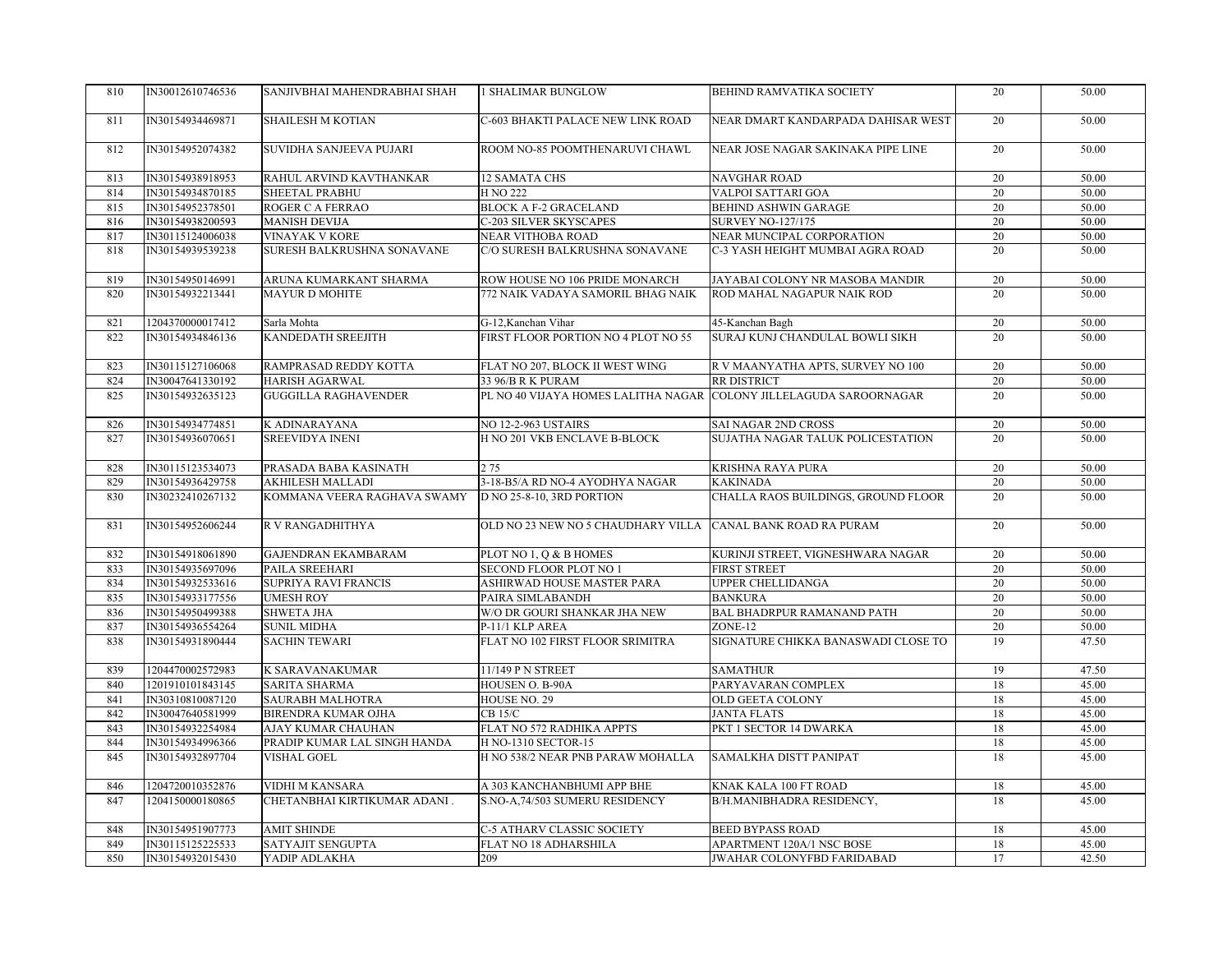| 851 | IN30154951769772 | <b>MANISHA WANI</b>                        | A/2003 RUSHI HEIGHTS BLDG NO 3           | RIDDHI GARDEN OFF FILM CITY RD       | 17              | 42.50 |
|-----|------------------|--------------------------------------------|------------------------------------------|--------------------------------------|-----------------|-------|
| 852 | IN30257410008413 | ANIL KUMAR MITTAL                          | E-2/12, 1ST FLOOR                        | POCKET-3                             | 16              | 40.00 |
| 853 | IN30154950780472 | KIRAN BALA                                 | H NO 92 KALI SADAK NEW ANAND PURI        | WARD NO 6 LUDHIANA TEH-LUDHIANA EAST | 16              | 40.00 |
| 854 | IN30154952878821 | <b>GAGIYA NILA</b>                         | VANDI FALI                               |                                      | 16              | 40.00 |
| 855 | IN30154953213229 | <b>SACHIN SANJAY P</b>                     | 86 5TH CROSS HAL 2ND STAGE               | <b>BINNAMANGALA</b>                  | 16              | 40.00 |
| 856 | IN30154951440338 | MANOJ KUMAR SINGHAL                        | H NO 112 2ND FLOOR GATE NO 1             | DEEPALI ENCLAVE PITAMPURA NEW DELHI  | 15              | 37.50 |
| 857 | IN30154936518390 | <b>RAHUL DUBEY</b>                         | 492 IIIRD FLR TYPE-II SECT-II            | <b>SADIO NGR</b>                     | 15              | 37.50 |
| 858 | IN30154939540086 | KULDEEP SINGH BHANDARI                     | <b>H NO-294 WARD NO-15</b>               | VISTAR VILL SEHATPUR                 | 15              | 37.50 |
| 859 | IN30154951887320 | <b>ASHU ARORA</b>                          | H NO 71-L MODEL TOWN REWARI              |                                      | 15              | 37.50 |
| 860 | IN30302859534840 | <b>ANKIT TANDON</b>                        | <b>3 CH 22 JAWAHAR NAGAR JAIPUR NEAR</b> | <b>MPS</b>                           | 15              | 37.50 |
| 861 | IN30105510655230 | <b>MAHESH KUMAR</b>                        | HOUSE NO-74 A                            | <b>SECTOR-A</b>                      | 15              | 37.50 |
| 862 | 1201210100467993 | <b>MAHESH ARORA</b>                        | WARD NO.17.                              | 21-C-BLOCK.                          | 15              | 37.50 |
| 863 | IN30034320045136 | RAMESHKUMAR K.GHANCHI                      | PINDARIA VADO                            | <b>HAZAM VADO</b>                    | 15              | 37.50 |
| 864 | IN30047642294092 | MAHERUNNISHA MOHAMMAD PATEL                | <b>B17 BIJLINAGAR</b>                    | <b>BH SANTOSHI VASAHAT</b>           | 15              | 37.50 |
| 865 | IN30047640784877 | RAJANI SANJEEV MENON                       | 5 D EVEREST                              | ANUSHAKTI NAGAR                      | 15              | 37.50 |
| 866 | IN30115127611380 | PADMAJA A GANPATYE                         | C 504 AANGAN THAKUR VILLAGE              | <b>KANDIVALI E</b>                   | 15              | 37.50 |
| 867 | IN30154951723768 | <b>SHREENIWAS BHIDE</b>                    | <b>B-401 LAXMIBHAKTI APARTMENT</b>       | RAHATNI CHAUK                        | 15              | 37.50 |
| 868 | 1203160000094615 | NOORJAHAN QURESHI                          | HOUSE NO. 2                              | NEMATPURA                            | 15              | 37.50 |
| 869 | IN30154938699758 | KUSHAL CHITTAM                             | H NO 13 6 939 BANJAWADI                  | <b>KARWAN</b>                        | 15              | 37.50 |
| 870 | IN30115128259865 | PREETHAMA RAO AKULA                        | PLOT NO 11 FLAT NO 302 EAST              | HOME VIVEKANANDA NGR HABSIGUDA       | 15              | 37.50 |
| 871 | IN30115121817142 | SUBBA LAKSHMI NANDYALA                     | PLOT NO 191                              | ROAD NO <sub>27</sub>                | 15              | 37.50 |
| 872 | 1202230000057021 | KANAMARLAPUDI VIJAYA BHARGAVA H NO. 23-255 |                                          | <b>SALIPETA</b>                      | 15              | 37.50 |
| 873 | IN30154951072719 | ARUNKUMAR T M N                            | ALL STATE SOLUTIONS PVT LTD              | RMZ ECOWORLD 7TH FLR BUILDING NO 1   | 15              | 37.50 |
| 874 | 1203840001024704 | <b>MANORANJAN SHEE</b>                     | VILL & PS-BHABANIPUR, PO-DEBHOG          | NIBABITA NAGAR, PLT NO-2/66          | 15              | 37.50 |
| 875 | IN30115126707416 | <b>SUJIT KUMAR RAY</b>                     | BILPARA MADHUGACHHIPARA                  | CHAKRABORTY BAJAR BBI 2 SAMPURNA     | 15              | 37.50 |
| 876 | IN30177413770153 | PRATEEK GUPTA                              | 118/291                                  | <b>MANSAROVER</b>                    | 14              | 35.00 |
| 877 | IN30154935903260 | N KRISHNACHANDRAN                          | NO 66 13TH STREET                        | SENTHIL NAGAR KOLATHUR DRJ HOSPITAL  | 14              | 35.00 |
| 878 | IN30294310083213 | DEEPA AGGARWAL                             | $F-78$                                   | PRASHANT VIHAR                       | 13              | 32.50 |
| 879 | IN30154952581492 | CHANDAN KALRA                              | H NO-297 SEC-7 URBEN GURGAON             |                                      | 13              | 32.50 |
| 880 | IN30047640775352 | <b>HARMEET SINGH</b>                       | H NO 90, SECTOR 40,                      | <b>SOUTH CITY</b>                    | 13              | 32.50 |
| 881 | IN30282210017725 | MADHU SUDAN WADHWA                         | $C-1/85$                                 | SECTOR-31                            | 13              | 32.50 |
| 882 | IN30154952307919 | <b>VANIKA KAPOOR</b>                       | 128/91 K-BLOCK KIDWAI NAGAR              |                                      | 13              | 32.50 |
| 883 | IN30116030301962 | KANTA DHANWANI                             | 2/27                                     |                                      | 13              | 32.50 |
| 884 | IN30154951240479 | SIDDHARTH PEMAWAT                          | 6 A 23 N H B SHASTRI NAGAR               |                                      | 13              | 32.50 |
| 885 | IN30133017472177 | <b>USHA JAIN</b>                           | $1-DHA-7$                                | VIGYAN NAGAR                         | $\overline{13}$ | 32.50 |
| 886 | IN30097410469975 | ARVINDABEN D. SHAH                         | B/H. VANDANA SOCIETY,                    | OPP. PARSHAV,                        | 13              | 32.50 |
| 887 | IN30373510024515 | MANDALIA URVASHI CHANDULAL                 | PRAYAG PLOT NO D.M/175                   | OP LAKHUBHA HALL                     | 13              | 32.50 |
| 888 | 1301520000175902 | VINIT SHUKLA                               | 68, DHARMNAGAR SABARMATI,                | NR DHARMANANGAR BUS STOP,            | 13              | 32.50 |
| 889 | IN30115121709749 | NILIMA CHANDRAKANT SHAH                    | A 2 TIRTHANKAR APTS                      | 26 GUJARAT BRAHMSHATRIYA SOC         | 13              | 32.50 |
| 890 | IN30154935036798 | PRASOON GUPTA                              | A/6 AASHRAY SOC                          | VADSAR FATAK                         | 13              | 32.50 |
| 891 | IN30154952889349 | <b>DILIP VASANT KARNIK</b>                 | C-105 SAGITTARIUS DIVYA PARK             | NEAR JANKALYAN NAGAR                 | 13              | 32.50 |
| 892 | IN30154950254770 | KIRANDEVI JHUNJHUNWALA                     | A-1/6 AGRASEN NAGAR                      | UPPER GOVIND NAGAR CHINCHOLI MALAD E | 13              | 32.50 |
| 893 | IN30154938286329 | PRIYANKA PRADIP MUNOT                      | ROSE ICON H-2 FL NO 706                  | S NO 71 73 144 PIMPLE SAUDAGAR       | 13              | 32.50 |
| 894 | IN30302859868466 | <b>ADITYAM</b>                             | ASST GOVT QR NO 154 400 RAJWANSI         | NAGAR BAILEY RD PATNA                | 13              | 32.50 |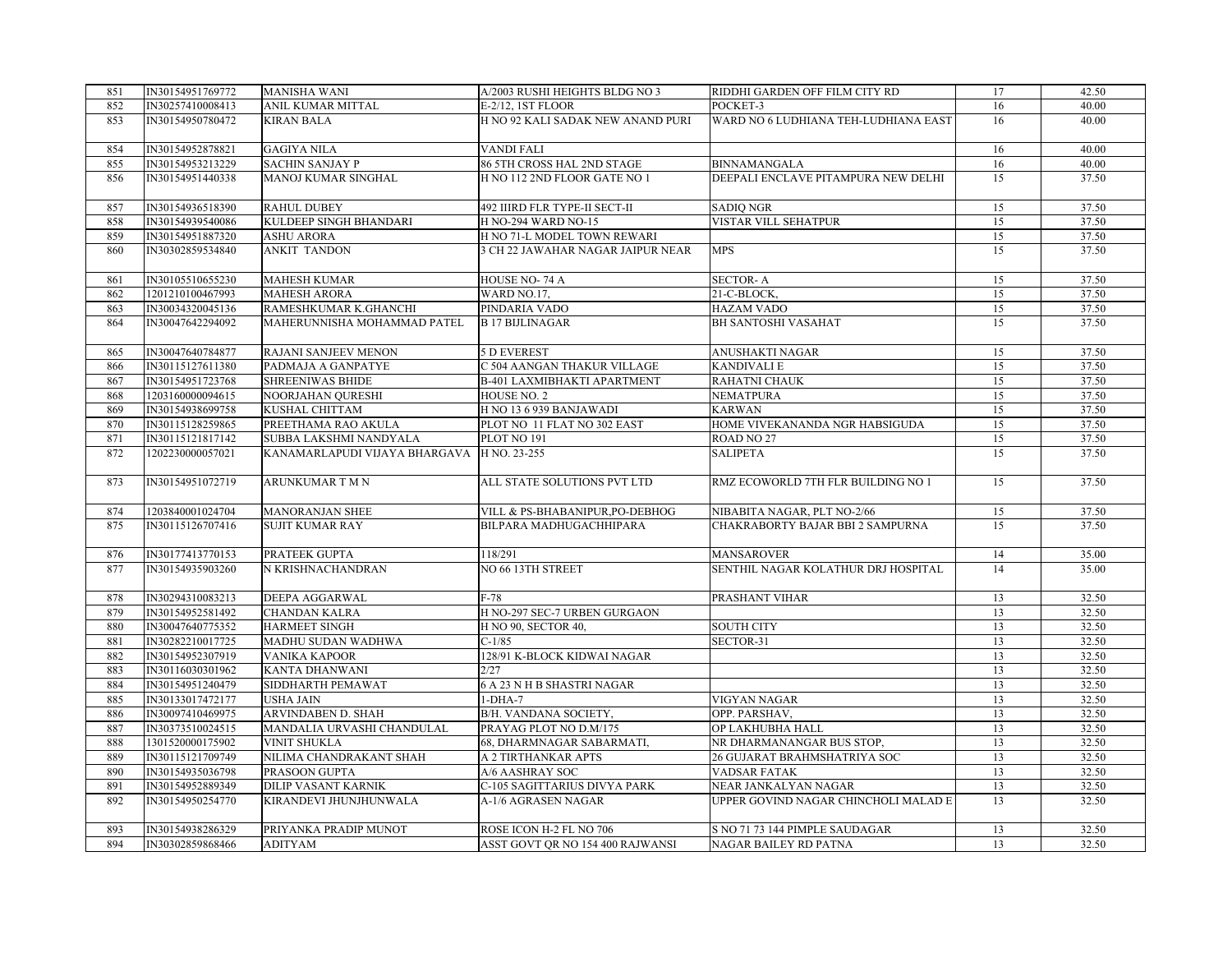| 895        | IN30154950980664                     | NITU BHARTI                                 | ABHIYANTA NAGAR ASHIYAN ROAD             |                                                | 13       | 32.50          |
|------------|--------------------------------------|---------------------------------------------|------------------------------------------|------------------------------------------------|----------|----------------|
|            |                                      |                                             | <b>PATNA</b>                             |                                                |          |                |
| 896        | 1203460000218718                     | MADHU SRIVASTAVA                            | W/O MR. RAVINDRA BAHADUR SRIVA           | NAUVAGADHI ,NEAR RAVINDRA                      | 12       | 30.00          |
| 897        | IN30154950689930                     | <b>ROHAN JAIN</b>                           | TRANSPARENT VALUE PVT LTD                | NO-206/207 PARADIGM-B BUILDING                 | 12       | 30.00          |
| 898        | IN30154934563888                     | <b>ABHISHEK PATEL</b>                       | 226 LIFT NO 12 MANSAROVAR HEIGHTS        | PHASE 1 RTC COLONY THRIMULGHERRY               | 12       | 30.00          |
|            |                                      |                                             |                                          |                                                |          |                |
| 899        | 1203720000140881                     | GAJENDER KUMAR HUF.                         | H.NO-685                                 | <b>RISHI NAGAR</b>                             | 11       | 27.50          |
| 900        | IN30115127801079                     | <b>AKSHAY BHARGAVA</b>                      | <b>S 51 ARVIND MARG</b>                  | <b>C SCHEME</b>                                | 11       | 27.50          |
| 901        | IN30154952395431                     | RAMA KANT CHOUDHARY                         | S/O TULAKRISHNA CHOUDHARY D-29           | DVC BOKARO THERMAL GOVINDPUR                   | 11       | 27.50          |
|            |                                      |                                             |                                          | <b>BOKARO</b>                                  |          |                |
| 902        | 1202650000027677                     | <b>RUMA SARKHEL</b>                         | CONTRACTOR PARA                          | <b>BIRMITRAPUR</b>                             | 10       | 25.00          |
| 903        | IN30154951504266                     | ANUBHA AGRAWAL                              | H NO 82 3RD FLR VIKRAM SHEELA APTS       | <b>IIT CAMPUS HAUZKHAZ</b>                     | 10       | 25.00          |
|            |                                      |                                             |                                          |                                                |          |                |
| 904        | IN30154951718855                     | ROHIT CHAWLA                                | <b>B-14 SECOND FLOOR EAST</b>            | <b>KRISHNA NAGAR</b>                           | 10       | 25.00          |
| 905        | IN30115128106350                     | <b>AKHIL SAXENA</b>                         | C <sub>506</sub>                         | GALI NO 25                                     | 10       | 25.00          |
| 906        | IN30154939293388                     | <b>SUSHILA DEVI MITTAL</b>                  | H NO-B-2/391                             | YAMUNA VIHAR DELHI NORTH EAST                  | 10       | 25.00          |
| 907        | IN30154950836616                     | <b>VINOD RAINA</b>                          | 54-C POCKET-B SFS FLATS                  | <b>MAYUR VIHAR PHASE-3</b>                     | 10       | 25.00          |
| 908        | IN30154951715459                     | SRISHTI CHHABRA                             | H NO-31 SEC-31                           |                                                | 10       | 25.00          |
| 909        | IN30115120432798                     | <b>RENU GUPTA</b>                           | <b>H NO 319 WARD NO 13</b>               | <b>NEAR RISHI BHAWAN</b>                       | 10       | 25.00          |
| 910        | IN30366310033502                     | <b>AJAY KUMAR</b>                           | SUNIL KIRYANA STORE                      | <b>CINEMA ROAD</b>                             | 10       | 25.00          |
| 911        | IN30154937470601                     | <b>RAHUL KUMAR</b>                          | <b>RAHUL KUMAR</b>                       | S/O NAR SINGH SURYA NARAYAN PANDIT             | 10       | 25.00          |
|            |                                      |                                             |                                          |                                                |          |                |
| 912        | 1301440001266558                     | <b>GURPREET KAUR.</b>                       | <b>HNO 261</b>                           | <b>MOTA SINGH NAGAR</b>                        | 10       | 25.00          |
| 913        | IN30154935736342                     | <b>VIKRAM SINGH</b>                         | H NO 53 SECTOR 6                         |                                                | 10       | 25.00          |
| 914        | IN30045010347137                     | <b>ATUL KHANNA</b>                          | 256-A SHIPRA SUN CITY                    | <b>INDIRA PURAM</b>                            | 10       | 25.00          |
| 915<br>916 | IN30154952473026<br>IN30290242545254 | <b>MANISHA MITTAL</b><br><b>KASHIF KHAN</b> | W/O SHARAD MITTAL 312-A REGAL<br>182 A/5 | SHIPRA SUNCITY INDIRAPURAM<br><b>GREENLAND</b> | 10<br>10 | 25.00<br>25.00 |
| 917        |                                      |                                             |                                          |                                                | 10       |                |
| 918        | IN30154936117802<br>IN30154933115478 | MOHIT KESARWANI<br>DHANANJAY VISHAWAKARMA   | 144 BAHADURAGANJ<br>379/4 SHAKTI NAGAR   |                                                | 10       | 25.00<br>25.00 |
| 919        | 1203460000205413                     | <b>ATUL CHAUDHARY</b>                       | H. NO. 476                               | <b>GHASIYAREEPURA-4</b>                        | 10       | 25.00          |
| 920        | IN30154939235377                     | <b>BILLU YADAV</b>                          | C/O RAMAVATAR YADAV                      | VILL-BUDHWAL TEH BEHROR ALWAR RAJ              | 10       | 25.00          |
|            |                                      |                                             |                                          |                                                |          |                |
| 921        | 1202890000401797                     | SHASHI KALA GOKHRU                          | K-11                                     | <b>BAPU NAGAR</b>                              | 10       | 25.00          |
| 922        | IN30097410653959                     | <b>KISHOR GANGANI</b>                       | LAKSHMI KRUPA.                           | GAYTRINAGAR STREET NO. 11,                     | 10       | 25.00          |
| 923        | 1204720000138996                     | YASHODHAR P PATHAK                          | A/3 PALLAV APPART NEAR                   | <b>RUBBER FACTORY</b>                          | 10       | 25.00          |
| 924        | IN30154938150534                     | RAMESH KANJI ZALA                           | AT-B/H GEB COLONY 1-VIJAY NAGAR          | <b>MANDVI KUTCH</b>                            | 10       | 25.00          |
| 925        | IN30164510095859                     | KHUSHAL TOLARAM BINDRANI                    | E/4, ASHA PARK SOCIETY                   | <b>B/H VASNA TELEPHONE EXCHANGE</b>            | 10       | 25.00          |
| 926        | IN30098210776277                     | ANANT CHANDULAL PATEL                       | E/12, SHAYONA PARK                       |                                                | 10       | 25.00          |
| 927        | 1204780000086077                     | PRATAPSINH ARJUNSINH JADAV                  | PLOT NO-35, SURYA RETREAT                | PRAMUKHNAGAR ROAD                              | 10       | 25.00          |
| 928        | IN30115122512399                     | KUSUM GIRISH DHANVANI                       | <b>GOBINDI NIVAS</b>                     | <b>NEAR BLOCK 30</b>                           | 10       | 25.00          |
| 929        | IN30305210172099                     | MAHESHKUMAR LILACHAND PATEL                 | NR. BHOJAK SHERI                         | TA-VADNAGAR                                    | 10       | 25.00          |
|            |                                      |                                             |                                          |                                                |          |                |
| 930        | IN30115121679463                     | <b>TAILOR NILAY KAUSHIK</b>                 | <b>OPP MOSOUE</b>                        | NR GOLWAD                                      | 10       | 25.00          |
| 931        | IN30154937007984                     | <b>NOOPUR SHARMA</b>                        | 269 SAHKAR NAGAR                         | NEW SAMA ROAD OPP SWATI SOC                    | 10       | 25.00          |
| 932        | 1201080000056443                     | HOMI MINOCHER HOMAWALA                      | ROTHFELD STREET                          | <b>FORT PARSIWAD</b>                           | 10       | 25.00          |
| 933        | IN30154939594417                     | <b>SHAH RAMILABEN DINESH</b>                | <b>B 703 LIFE STYLE ROYALE</b>           | VAPI DAMAN ROAD CHALA                          | 10       | 25.00          |
| 934        | IN30154951868385                     | <b>SAUMYA BORAR</b>                         | C-1003/4 CHAITANYA TOWER APPASAHEB       | MARATHE MARG PRABHADEVI                        | 10       | 25.00          |
| 935        | IN30154934672965                     | SADANAND SUDHAKAR DESHPANDE                 | 3/42, CHEMPAZHANTI SOCIETY               | P L LOKHANDE MARG, SHIVAJI NAGA                | 10       | 25.00          |
|            |                                      |                                             |                                          |                                                |          |                |
| 936        | IN30154953107461                     | PARTHIV MEHTA                               | 202 ROYAL PALACE                         | <b>SHASTRI NAGAR</b>                           | 10       | 25.00          |
| 937        | IN30154951784751                     | NEHA GALA                                   | 101 SUKH APARTMENT JAY PRAKASH           | OPP MATRU MANDIR                               | 10       | 25.00          |
|            |                                      |                                             | <b>NAGAR</b>                             |                                                |          |                |
| 938        | IN30154951986981                     | RAJESH BABAN LONDHE                         | DEVJI BHIKHA CHAWL                       | <b>CARTAR ROAD NO 2</b>                        | 10       | 25.00          |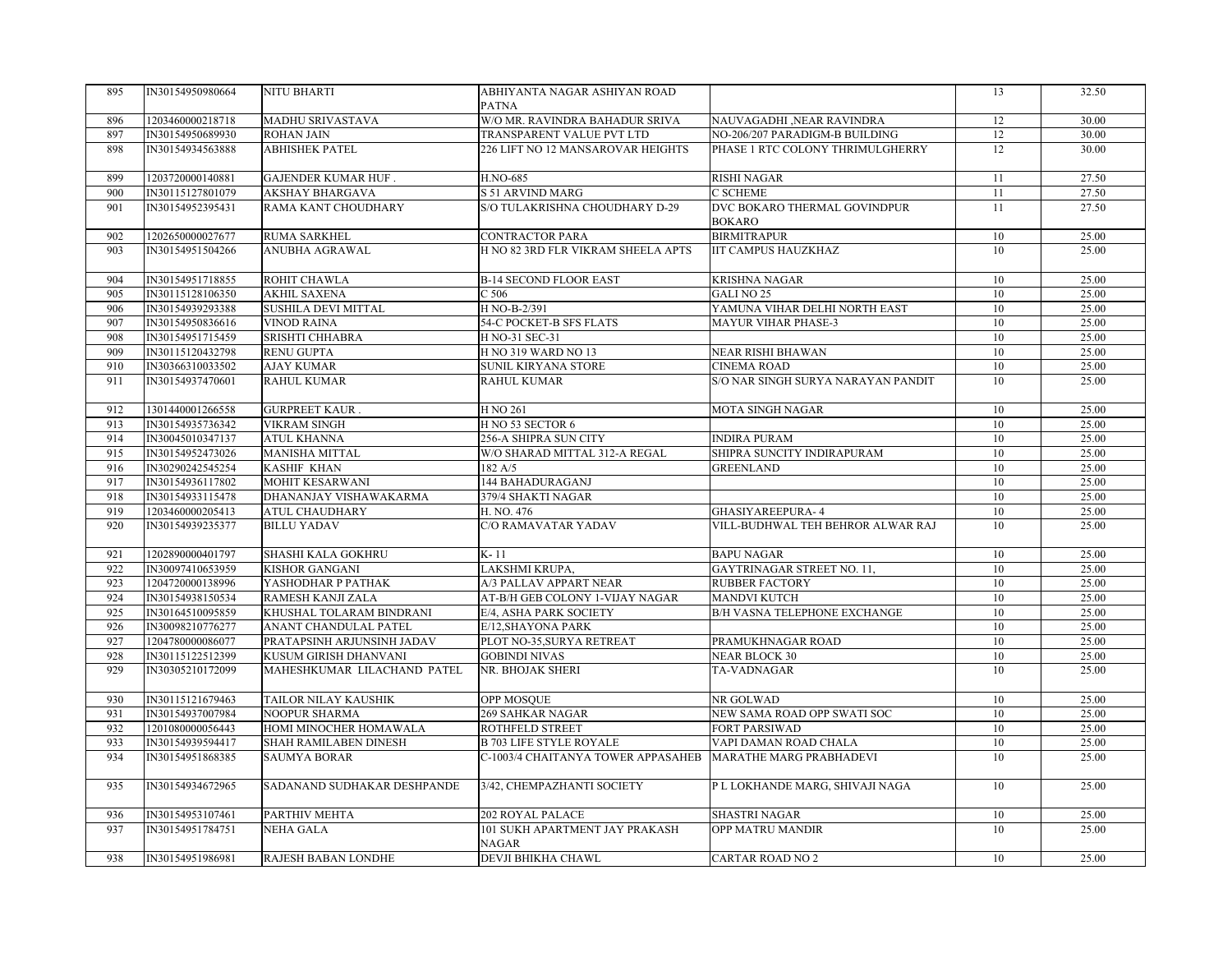| 939 | IN30154953011203 | <b>ALOK SRIVASTAVA</b>                    | A602 MAPLE LEAF CHS LTD RAHEJA                                  | OFF CHANDIVALI ROAD ANDHERI EAST   | 10 | 25.00 |
|-----|------------------|-------------------------------------------|-----------------------------------------------------------------|------------------------------------|----|-------|
|     |                  |                                           | <b>VIHAR</b>                                                    |                                    |    |       |
| 940 | IN30051319540035 | SHUBHAM AGNIHOTRI                         | FLAT NO 1302 13TH FLR                                           | JUPITER COMPLEX SUN CITY           | 10 | 25.00 |
| 941 | IN30154917949934 | RAHUL PRAKASH SOMANI                      | D/714 AAKASH                                                    | INDRAPRASTHA SATYA NAGAR           | 10 | 25.00 |
| 942 | IN30036021123045 | MADHU PRAKASH SOMANI                      | D/714 INDRAPRASTHA                                              | SATYA NAGAR NEXT TO SAIBABA NAGAR  | 10 | 25.00 |
|     |                  |                                           |                                                                 |                                    |    |       |
| 943 | IN30047641299807 | PRAKASH CHANDRA SOMANI                    | D/714 INDRAPRASTH                                               | <b>SATYA NAGAR</b>                 | 10 | 25.00 |
| 944 | IN30154937878754 | VINOD HAWALDAR YADAV                      | RM NO 19 POONWASI YADAV CHAWL                                   | JIJAMATA ROAD PUMP HOUSE ANDHERI E | 10 | 25.00 |
| 945 | IN30154935410307 | <b>KARTHIK SRINIVASAN</b>                 | FLAT 602 AVRORA BUILDING                                        | RAHEJA ACROPOLIS DEONAR PADA ROAD  | 10 | 25.00 |
|     |                  |                                           |                                                                 |                                    |    |       |
| 946 | IN30154952826448 | <b>DHVANIL RAVAL</b>                      | RELIANCE INDUSRIES LTD                                          | TC-23 A BLOCK 8TH FLR RCP          | 10 | 25.00 |
| 947 | IN30115126196686 | YALLA MAHESH                              | FLAT NO 2 7TH FLOOR BLDG NO A 8                                 | MILLENNIUM TOWER                   | 10 | 25.00 |
| 948 | IN30154938876958 | PRAFUL GUPTA                              | <b>MZSK AND ASSOCIATES</b>                                      | CHARTERED ACCOUNTANTS LEVEL 3      | 10 | 25.00 |
| 949 | IN30154951141571 | ROHAN GANESH KAMBLE                       | SATAPIR BABA MANDEER JAVAL ASHRAM SHALAMISHAN KAPOND PARTH JUNA |                                    | 10 | 25.00 |
|     |                  |                                           |                                                                 | <b>RAHURI</b>                      |    |       |
| 950 | IN30045080504254 | DOSHI SHRUTI ASHISH                       | 502 SADAR BAZAR                                                 |                                    | 10 | 25.00 |
| 951 | IN30045080336602 | <b>DOSHI ASHISH DILIP</b>                 | 502 SADAR BAZAR                                                 | <b>ASWINI</b>                      | 10 | 25.00 |
| 952 | IN30154951723741 | KUNAL BADRINARAYAN MANTRI                 | 11 ABHISHEKH-YOG                                                | PARIJAT NAGAR                      | 10 | 25.00 |
| 953 | IN30051313528323 | UTTAM BORSARE                             | 92 THE MALL ROAD KAMPTEE                                        |                                    | 10 | 25.00 |
| 954 | IN30154919254644 | RAMESHCHANDRA BHALERAO                    | WARD NO 5, PLOT NO 08, CHAITANYA                                | PO GADCHANDUR                      | 10 | 25.00 |
| 955 | IN30154934914633 | ARCHANA AGRAWAL                           | NEHRU WARD AGRAWAL NURSING HOME NEAR SHIV MANDIR PIPARIYA       |                                    | 10 | 25.00 |
|     |                  |                                           |                                                                 |                                    |    |       |
| 956 | IN30045014064144 | KETANKUMAR ARVINDKUMAR<br><b>KANDHWAY</b> | TELGHANI NAKA LAND MARK B 13                                    | KAMLA SUPER MARKET                 | 10 | 25.00 |
| 957 | IN30051316010307 | VAMSI KRISHNA VEMURI                      | 1 2 666 NEAR CSI CHRUCH BHEEUNIGUTA                             | ROAD RAKASIPET BODHAN              | 10 | 25.00 |
| 958 | 1204470000205880 | <b>GOPI KRISHNA ESARAPU</b>               | H NO 25-5-141                                                   | <b>VISHNUPURI</b>                  | 10 | 25.00 |
| 959 | 1201060001746994 | <b>SHAIK NOORJAHAN</b>                    | H NO 86 / 466 FCI II COLONY                                     | KALLUR MANDAL                      | 10 | 25.00 |
| 960 | IN30131321273878 | MUKKALA KESAVULU CHETTY                   | NO 3-544                                                        | LAKSHMIPURAM                       | 10 | 25.00 |
| 961 | IN30154950766538 | <b>ANJURI SRINIVASU</b>                   | 17-1-186 NARSAPUR                                               | 17-7-131 TO 17-2-56                | 10 | 25.00 |
| 962 | IN30154932514791 | <b>SURESH KUMAR S</b>                     | NO 33 TAGORE STREET UDAYA NAGAR                                 | <b>BEHIND TIN FACTORY</b>          | 10 | 25.00 |
|     |                  |                                           |                                                                 |                                    |    |       |
| 963 | IN30154936861944 | <b>GEETHA PATCHARU</b>                    | FLAT 103 AMBER WOODS                                            | 6TH CROSS VENKATADRI LAYOUT        | 10 | 25.00 |
| 964 | IN30154952773635 | <b>SUMEETA NAGARAJ</b>                    | B1002 TOWER-3 ADARSH PALM RETREAT                               | DAFFODILS DEVARABISANAHALLI        | 10 | 25.00 |
|     |                  |                                           |                                                                 |                                    |    |       |
| 965 | IN30154950983329 | <b>VEERENDRAS</b>                         | NO 2-753                                                        | <b>BASAVAKALYAN</b>                | 10 | 25.00 |
| 966 | IN30154950528807 | SAHIL SUDESH LACHURIYE                    | S/O SUDESH KUMAR 19-4-406/5                                     | SHIV NAGAR NORTH BIDAR             | 10 | 25.00 |
| 967 | IN30012610911921 | A J MAHENDRAN                             | 3D, SHREEROSH SILVER STONE APTS                                 | 24/26 LAKSHMI STREET               | 10 | 25.00 |
| 968 | IN30039416343467 | <b>ANANTHARAMAN</b>                       | <b>NO 18</b>                                                    | <b>MARIAM NAGAR</b>                | 10 | 25.00 |
| 969 | IN30163740852175 | MOHAN A                                   | 3/1971, PLOT NO 39                                              | BHARATHIDASAN NAGAR                | 10 | 25.00 |
| 970 | IN30154951444245 | MANICKAM RAMESHWAR                        | NO 1 KAMARAJAR THENVADAL STREET                                 | <b>KKNAGAR</b>                     | 10 | 25.00 |
| 971 | IN30154951375537 | <b>JAYALAKSHMI V</b>                      | 146 PANAGAL ST                                                  | KAVERIPATTINAM KRISHNAGIRI TK      | 10 | 25.00 |
| 972 | IN30047643337367 | ASHISH RATNAKAR NANDAGAWALI               | <b>TCS TECHNOPARK</b>                                           | T 08 TRIVANDRUM                    | 10 | 25.00 |
|     |                  |                                           |                                                                 |                                    |    |       |
| 973 | IN30163740486906 | MEENA PARAMESWARAN                        | 13/419, JANANI                                                  | <b>NEW COLONY</b>                  | 10 | 25.00 |
| 974 | IN30154950876684 | <b>MRIDULA M</b>                          | 7 320 KARTHIKA MANNADIAR LANE                                   | CHITTUR P O CHITTUR PALAKKAD       | 10 | 25.00 |
| 975 | IN30154951331376 | <b>VIKASH JAIN</b>                        | <b>4 B DIAMOND HEIGHTS 20/1 CHETLA ROAD ALIPORE</b>             |                                    | 10 | 25.00 |
| 976 | IN30154950439040 | <b>T S SUBHASHINI</b>                     | 99 RASH BEHARI AVENUE FLAT NO-B-3                               |                                    | 10 | 25.00 |
| 977 | IN30012610786560 | DEEP CHAND PATNI                          | W2B 21/6 PHASE III                                              | <b>GOLF GREEN</b>                  | 10 | 25.00 |
| 978 | IN30154952852177 | HASMUKH DULERAY BHUPTA                    | B/307 BHOOMI HILLS                                              | NEAR N G SUNCITY THAKUR VILLAGE    | 10 | 25.00 |
|     |                  |                                           |                                                                 |                                    |    |       |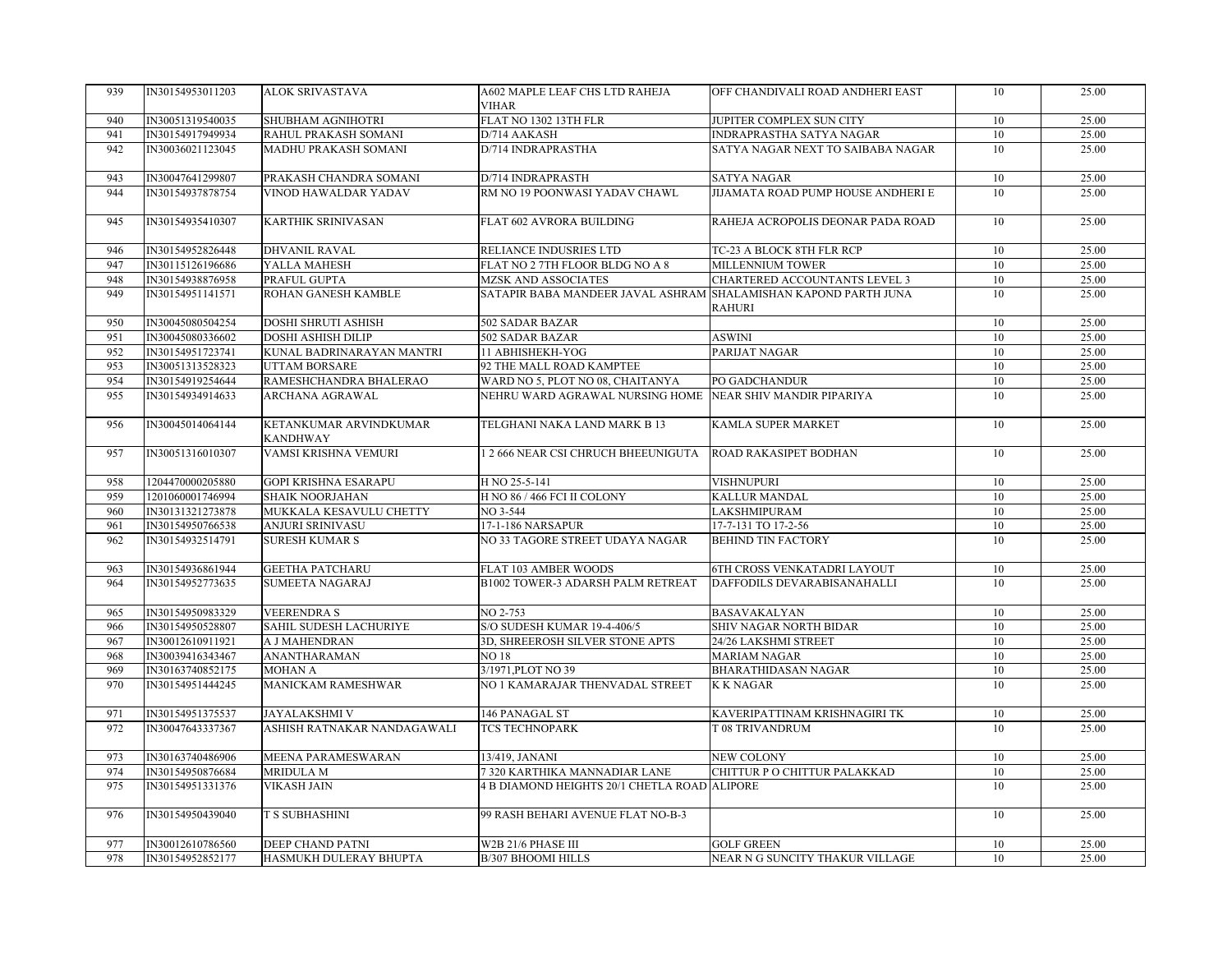| 979  | 0000002          | <b>ARPITA DAS</b>             | C/O HIMANSHU DAS                                                     | VILL KHASERACHAK PO             | 10             | 25.00 |
|------|------------------|-------------------------------|----------------------------------------------------------------------|---------------------------------|----------------|-------|
| 980  | IN30045013988553 | SUDIPTA CHATTERJEE            | 3/2 SRINAGAR PALLY                                                   | <b>BENACHITY</b>                | 10             | 25.00 |
| 981  | IN30154951840832 | <b>ATANU GHOSH</b>            | SCHOOL PARA PO ANDAL                                                 | PS ANDAL DIST BURDWAN           | 10             | 25.00 |
| 982  | IN30154952116947 | <b>TANMAY RAY</b>             | OPPOSITE J Y C C PLAY GROUND                                         | ASHRAM PARA,                    | 10             | 25.00 |
| 983  | 1202890000348993 | <b>JAYA PAUL</b>              | RAJEN CHAWPATHI                                                      | NILKUTHI BABURHAT               | 10             | 25.00 |
| 984  | IN30133019943324 | <b>VISHAL SHANKAR</b>         | C/O T.P. SINGH (DAROGAJI)                                            | NEAR RAJDHANI GAS GODOWN        | 10             | 25.00 |
| 985  | 1203450000146619 | <b>JAWED ANWER</b>            | QR. NO.- B-2509, SECTOR-2,                                           | DHURWA,                         | 10             | 25.00 |
| 986  | IN30154952844097 | <b>SHELLY SHOKEEN</b>         | 476-ASHOK MAHOLLA GALI NO-7                                          |                                 | 9              | 22.50 |
|      |                  |                               | <b>NANGLOI</b>                                                       |                                 |                |       |
| 987  | IN30154952520106 | KINNARI JATIN BALSARA         | B/24 KRISHNA BLDG DWARKESH PARK                                      | <b>POISAR</b>                   | 9              | 22.50 |
|      |                  |                               | <b>LANE</b>                                                          |                                 |                |       |
| 988  | IN30047642935180 | <b>CHANDRA BHUSHAN</b>        | <b>604 B KRISHNA PALACE</b>                                          | <b>THAKUR COMPLEX</b>           | 9              | 22.50 |
| 989  | IN30154950135562 | PREMCHAND BHASKAR FIRAKE      | RAILWAY QTR RBI 21C SAVDA STATION                                    | <b>SAVDA</b>                    | 9              | 22.50 |
|      |                  |                               |                                                                      |                                 |                |       |
| 990  | IN30154939373144 | CHUNDURI RAJESWARAROHIT       | H NO 1-6-39/100/1                                                    | VENKATA SAI NAGAR COLONY        | 9              | 22.50 |
| 991  | IN30154952376764 | <b>SANGEETA GILDA</b>         | 11-1-939/5/B/4 PORTION 2 2ND FLOOR                                   | SITARAM BAGH ASIF NAGAR SONY    | 9              | 22.50 |
|      |                  |                               |                                                                      | <b>COMPLEX</b>                  |                |       |
| 992  | IN30154939258535 | <b>NIRAJ KUMAR</b>            | NO 19 NISHANT VIHAR ADITYAPUR 1                                      | ASHIANA TRADE CENTRE            | 9              | 22.50 |
| 993  | IN30133020173862 | NEETA AGARWAL                 | 95 GYAN VIHAR COLONY                                                 | <b>B.K. KAUL NAGAR</b>          | 8              | 20.00 |
| 994  | 1201910101287044 | PARAMJEET SINGH               | <b>G.&amp; PO. BAHADURWAS</b>                                        | VIA-MANDAWA                     | 8              | 20.00 |
| 995  | IN30154951684282 | SAYANI PAREETA VIMAL          | <b>B/H RAJIV NAGAR VRAJ</b>                                          | JALARAM NAGAR I DHARAMPUR       | 8              | 20.00 |
| 996  | IN30305210609229 | MARGI AJAYKUMAR SHAH          | <b>16- NIYATI RAJVILAS BUNGLOWS</b>                                  | OPP. PRAHLADNAGAR               | 8              | 20.00 |
| 997  | IN30154952011588 | SONIA CHOUDHARY               | <b>B WING FLAT NO 701 VASANT VALLEY 2</b>                            | FILM CITY ROAD MALAD E          | 8              | 20.00 |
|      |                  |                               |                                                                      |                                 |                |       |
| 998  | IN30154936918247 | DATTAKUMAR BABU REDKAR        | NO 14-17 IST FLOOR VIRGINGER BHAWAN MARTINHO MENEZES ROAD            |                                 | 8              | 20.00 |
|      |                  |                               |                                                                      |                                 |                |       |
| 999  | IN30048410849124 | SHIRISH MAHADEORAO MESHRAM    | FLAT NO 402                                                          | A 1 SAMRUDHI SANKUL             | 8              | 20.00 |
| 1000 | IN30060110285357 | <b>SHASHI SONI</b>            | 21 BHAGWANDEEN NAGAR                                                 | NEAR SAPNA SANGEETA TALKIES     | 8              | 20.00 |
| 1001 | IN30154951531573 | <b>GAURAV NAPIT</b>           | WARD NO 15 MADHAV NAGAR FATEHPUR                                     | NR MAHADEV MANDIR               | 8              | 20.00 |
|      |                  |                               | <b>RD</b>                                                            |                                 |                |       |
| 1002 | IN30154953204948 | AANCHAL KHANDELWAL            | NAYA PARA                                                            | <b>JAGDALPUR</b>                | 8              | 20.00 |
| 1003 | IN30051310851492 | <b>UMA BAIROLIYA</b>          | C/O RAJ KUMAR BAIROLIYA                                              | 76 NARMADA APPARTMENT           | 8              | 20.00 |
| 1004 | 1203320009386687 | SONAL JEETENDRAKUMAR AMIN     | <b>B-1 AMARDIP APARTMENT</b>                                         | OPP CIVIL HOSPITAL SAHAHIBAG    | 7              | 17.50 |
| 1005 | IN30154950109007 | PRAMOD B PAWAR                | S NO 1/2 TATHASTU LANE NO 4                                          | NEW LAXMI NAGAR                 | $\overline{7}$ | 17.50 |
| 1006 | IN30114310705669 | <b>SURINDER KUMAR</b>         | 1821/10 A MOTI BAGH                                                  | <b>JAGRAON</b>                  | 6              | 15.00 |
| 1007 | IN30154933324937 | <b>ROHIT BANG</b>             | OPP SHIP HOUSE                                                       | TEJA MANDIR ROAD                |                | 15.00 |
| 1008 |                  |                               |                                                                      |                                 | 6              |       |
|      | IN30097410173059 | DEVAYANI VIPINCHANDRA ANJARIA | NAVAPURA.                                                            |                                 | 6              | 15.00 |
|      |                  |                               |                                                                      |                                 |                |       |
| 1009 | IN30154951906483 | PATEL SAGAR MAHESHBHAI        | 194-KAMALA PARK CO OP H SOCIETY                                      | NR CADILA LABORATORIES GHODASAR | 6              | 15.00 |
| 1010 | IN30199110842287 | <b>TARLIKA N. PATEL</b>       | 3, ARCHANA SOCIETY                                                   | <b>B/H. GANDHI BAUG</b>         | 6              | 15.00 |
| 1011 | IN30115127077397 | L N SASTRY SRIPADA            | PLOT NO 85                                                           | MOTHEY RAJ KUMAR NAGAR          | 6              | 15.00 |
| 1012 | IN30154937095229 | <b>SOURAV MODI</b>            | KUNDU BANGLOW                                                        | <b>SC MUKHERJEE ROAD</b>        | 6              | 15.00 |
| 1013 | IN30115126165749 | <b>ANKIT KOHLI</b>            | C 82. C BLOCK                                                        | ASHOK VIHAR PH I                | $\overline{5}$ | 12.50 |
| 1014 | IN30154939439298 | VARTTIKA GOYAL                | H NO-KA-79B KAVINAGAR                                                |                                 | 5              | 12.50 |
| 1015 | IN30154953066546 | <b>GURKIRPAL SINGH BAJAJ</b>  | HOUSE NO-96 SECTOR-28                                                | <b>ARUN VIHAR</b>               | $\overline{5}$ | 12.50 |
| 1016 | IN30202534026953 | <b>JAIDEEP SINGH</b>          | C/O DR JUNEJA CLINIC                                                 | 118/267                         | 5              | 12.50 |
| 1017 | IN30302860049698 | RANNA YOGENDRABHAI PANDYA     | 900/B/1 KAUSTUBH OPP SAVINAY SOCIETY OPP MADHVANAND ASHRAM B/H PATEL |                                 | $\overline{5}$ | 12.50 |
|      |                  |                               |                                                                      | PARK                            |                |       |
| 1018 | IN30154933283277 | DARJI DARSHAN DINESHCHANDRA   | PAREKH VAS NR SHAK MARKET MANSA                                      |                                 | 5              | 12.50 |
|      |                  |                               |                                                                      |                                 |                |       |
| 1019 | IN30115127984069 | VISHAL SHANKAR MHATRE         | <b>B 604 MAHAVIR GAURAV</b>                                          | NR KAMAL SAGAR MD KENI MARG     | 5              | 12.50 |
| 1020 | 1202060000950945 | KARTIK KANTILAL GALA          | ROOM NO 7 ZARIYAL CHAWL                                              | SAHAR ROAD KOLDONGRI            | 5              | 12.50 |
| 1021 | IN30115123055019 | VAISHALI GOWRI SHANKAR        | FLAT NO 906 1 A TOWERS DHEERAJ                                       | <b>ENCLAVE BORIVALI E</b>       | $\overline{5}$ | 12.50 |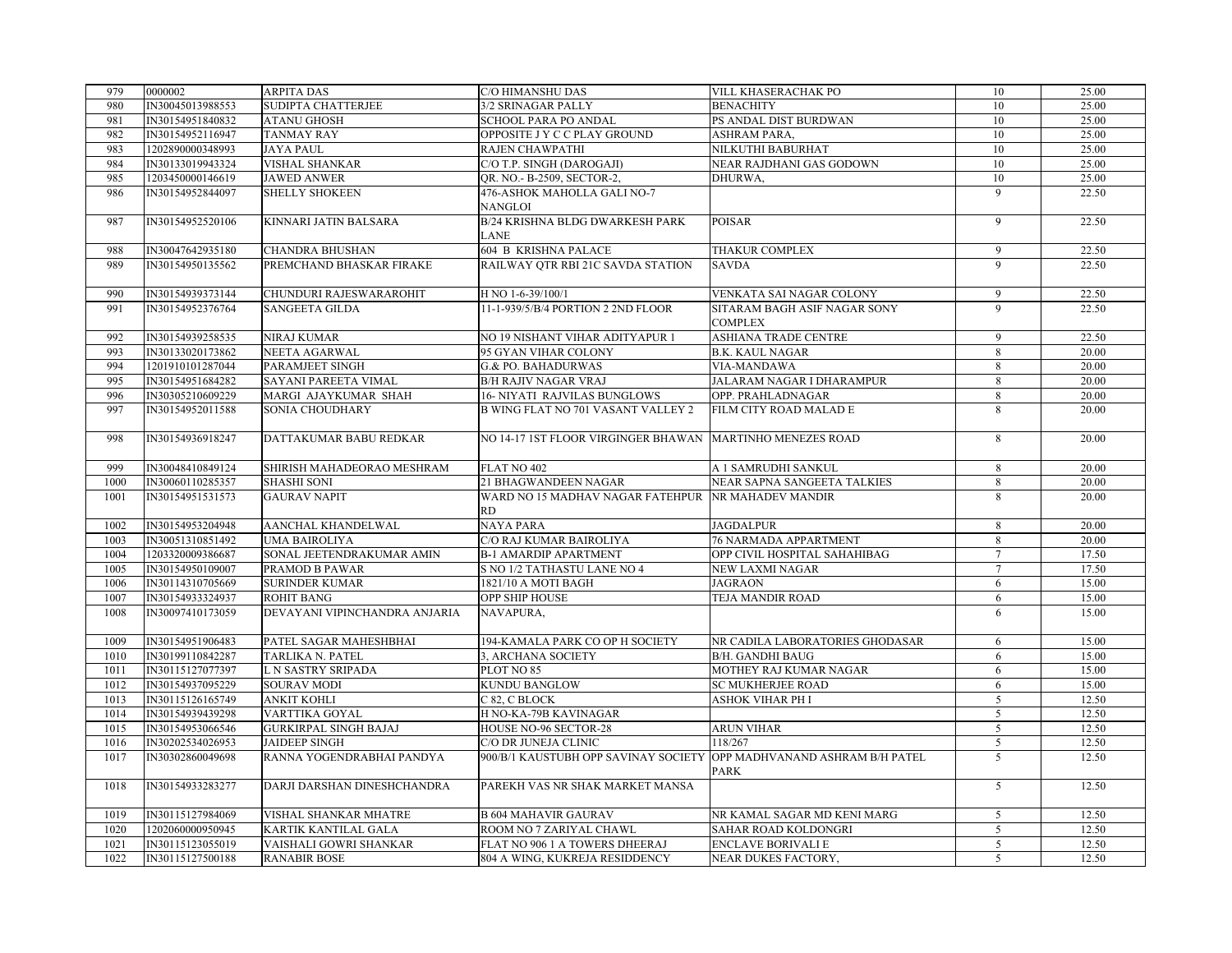| 1023 | IN30154939590430 | <b>KAMLESH S PAZARE</b>         | C 5 1711 SECTOR NO-4 CBD BELAPUR    | <b>CBD BELAPUR</b>                   | 5                       | 12.50 |
|------|------------------|---------------------------------|-------------------------------------|--------------------------------------|-------------------------|-------|
| 1024 | IN30154952233636 | <b>SHARINA BHANDARY</b>         | CHAMUNDA CLASSIC BUILDING 2         | FLAT NO 1102 PANDURANG WADI          | 5                       | 12.50 |
| 1025 | IN30154952127011 | <b>GIRISH SURI</b>              | FLAT NO-B 103 CENTRAL PARK RESIDENC | <b>BORHADEWADI GATE NO-37</b>        | $\overline{5}$          | 12.50 |
| 1026 | IN30154937977660 | VADAKKETHU CHERIAN VARGHESE     | YASH ENCLAVE PRIME CITY G-167A      | NEAR JANTA GARDEN STUDEO SUKHLIYA    | 5                       | 12.50 |
| 1027 | IN30154952194319 | APOORV MOHAN SHRIVASTAV         | E 7/656 ARERA COLONY BHOPAL         |                                      | 5                       | 12.50 |
| 1028 | IN30115121536525 | PRAVEEN THOGETI                 | FLAT NO 1 2 33 5 INDIRA             | RESIDENCY GAGAN MAHAL DOMALAGUDA     | 5                       | 12.50 |
|      |                  |                                 |                                     |                                      |                         |       |
| 1029 | IN30154937184306 | K NAGAPHANEENDRA REDDY          | H NO FLAT NO 103 PLOT NO B 44 AND   | <b>B50 PARIMALA PRABHAT APTS</b>     | 5                       | 12.50 |
| 1030 | IN30220111268458 | NAGENDRA NATH TAGORE TAYI       | 17 - 1 - 388 / 6, SRI SAI RESIDENCY | LAKSHMI NAGAR COLONY                 | $\mathfrak{S}$          | 12.50 |
| 1031 | IN30115127498625 | VAIDHIYANAATHAN L               | DOOR NO 109 TEAM ENIGMA             | 5A 4TH CROSS B BLOCK                 | $\overline{5}$          | 12.50 |
|      |                  |                                 | <b>APARTMENTS</b>                   |                                      |                         |       |
| 1032 | IN30302857610287 | P V SUMANTH                     | NO 794 2ND FLR 2ND CRS              | CHOWDESHWARI LAYOUT                  | 5                       | 12.50 |
| 1033 | IN30154938319676 | <b>SUJATA JOSHI</b>             | FLAT NO 102 CITRUS COURT 82         | 15TH CROSS EASWARA LAYOUT INDIRA NGR | 5                       | 12.50 |
| 1034 | IN30154936796301 | <b>VATEDKA GANESHA</b>          | 347 ROOPA NAGAR 4TH CROSS           |                                      | $\overline{5}$          | 12.50 |
| 1035 | IN30154935504104 | <b>BASRUR GANAPA SHRINIVASA</b> | MATHASHREE PANAKADKATTE POST        | NEAR SHARADHA COLLEGE BASRUR         | 5                       | 12.50 |
|      |                  |                                 | <b>BALKUR</b>                       |                                      |                         |       |
| 1036 | IN30163741483477 | ALWAR S                         | OLD NO 84/C 1                       | <b>SUNDARAR STREET</b>               | 5                       | 12.50 |
| 1037 | IN30163740028112 | <b>SANTHA ANTONY</b>            | 21 PRIYADARSINI NAGAR               | <b>THRISSUR</b>                      | $5\overline{)}$         | 12.50 |
| 1038 | IN30154935232948 | <b>ALOK NANDA</b>               | PO BOX O SHARJAH UAE                | FLAT NO 801                          | 5                       | 12.50 |
| 1039 | IN30154951373040 | <b>OMEY SURESH PARIT</b>        | RELIGARE HEALTH INSURANCE CO LTD    | D3 P3 B DIST CENTRE SAKET NEW DELHI  | $\overline{4}$          | 10.00 |
| 1040 | IN30154937578211 | <b>SUMEET CHOPRA</b>            | C-404 BPTP FREEDOM PARK LIFE        | SECTOR-57                            | $\overline{4}$          | 10.00 |
| 1041 | IN30154952724452 | DAKSHESH DOLATRAI PATEL         | <b>40 VD TOWNSHIP</b>               | <b>DAHEJ BY PASS ROAD</b>            | $\overline{4}$          | 10.00 |
| 1042 | IN30154951677907 | <b>A SOUNDER</b>                | <b>NO 13 VANIYAR STREET</b>         | VILLUPURAM TK                        | $\overline{4}$          | 10.00 |
| 1043 | IN30154930853210 | CHANDRAN LOGANATHAN             | OLD NO 28 NEW NO 68 INDRAGHANDHI    | STREET CHINNASWAMY NAGAR             | $\overline{4}$          | 10.00 |
| 1044 | IN30154939505639 | DAYA NAND SINGH                 | JINDAL RECTIFIERS PLOT NO 195       | <b>SEC-24</b>                        | $\overline{\mathbf{3}}$ | 7.50  |
| 1045 | 1201130000431727 | SHAMBHU DAYAL AGARWAL (HUF)     | G-399                               | PAREEK COLLEGE ROAD                  | $\mathbf{3}$            | 7.50  |
| 1046 | 1301760000612588 | DILIP KUMAR KRISHNIA            | <b>INSIDE CHARAN SINGH GATE</b>     | <b>NAWALGARH ROAD</b>                | $\overline{\mathbf{3}}$ | 7.50  |
| 1047 | IN30115112758762 | NARENDRANATH G THAKER           | PRAKRUTI APARTMENTS                 | ANNEX B FLAT NO 204                  | $\overline{\mathbf{3}}$ | 7.50  |
| 1048 | IN30034320027492 | THAVARDAS CHHUGOMAL THAKKAR     | PARESH REDIMED STORES               | NR. SARKARI HOSPITAL                 | $\overline{3}$          | 7.50  |
| 1049 | IN30302858171074 | <b>GAURANG KIRITBHAI PATEL</b>  | <b>GAYATRI BANGLOW MOTHI</b>        | KHADKI VASAD                         | $\overline{3}$          | 7.50  |
| 1050 | 1301670000710928 | ARCHANABEN G SHAH               | A-71 ADHAR SOCIETY                  | <b>WAGHODIA ROAD</b>                 | $\mathfrak{Z}$          | 7.50  |
| 1051 | 1205090000013327 | <b>LEENA NAGAR</b>              | 23, PATEL NAGAR                     | <b>AERO DRUM ROAD</b>                | $\overline{3}$          | 7.50  |
| 1052 | IN30051312056983 | ANISHA SAJI JACOB               | NO 5 3RD CROSS                      | VIVEKANANDANAGAR                     | $\mathbf{3}$            | 7.50  |
| 1053 | IN30163741276036 | CHENNA KESAVALU A               | NO.19, NEHRUJI NINAIVU NAGAR        | <b>6 TH STREET</b>                   | $\overline{3}$          | 7.50  |
| 1054 | IN30163740384452 | <b>SUBHASH CHAND N</b>          | 25/55                               | KALATHIAPPA ST CHOOLAI               | $\overline{3}$          | 7.50  |
| 1055 | IN30311610694909 | RAJA S                          | <b>DOOR NO 567/5</b>                | SENRAYANPALAYAM                      | $\overline{\mathbf{3}}$ | 7.50  |
| 1056 | IN30154952198383 | <b>HIRAL BUBNA</b>              | <b>BAJORIA HOUSE 49</b>             | MADAN MOHAN BURMAN STREET            | $\overline{\mathbf{3}}$ | 7.50  |
| 1057 | IN30154938427699 | <b>AVIJIT SARKAR</b>            | DEBIGARH ROAD NO 2 PO               |                                      | $\overline{3}$          | 7.50  |
|      |                  |                                 | MADHYAMGRAM                         |                                      |                         |       |
| 1058 | IN30265410018408 | Bhagya Dhar Manna               | Ananda Nagar, Bhirangi,             | 14 Durgapur,                         | $\mathfrak{Z}$          | 7.50  |
| 1059 | 1204470002253353 | AJAYKUMAR P VAGADIYA            | M G ROAD                            | <b>BHAVNAGAR</b>                     | $\overline{2}$          | 5.00  |
| 1060 | IN30154951999530 | NEEL MUKESH PARIKH              | 303, RIYA RESIDENCY-2,              | NR NARMADA GUEST HOUSE ELLORA PARK   | 2                       | 5.00  |
| 1061 | 1100001100018830 | NJ INDIA INVEST PVT LTD         | NJ CENTER B TOWER UDHNA UDYOG       | NAGAR SANGH COMMERCIAL COMPLEX       | 2                       | 5.00  |
| 1062 | IN30154938842590 | MANALI A PARULEKAR              | FLAT NO-6 JAI SUDHARMA CHS          | NESTER DSOUZA COMPD                  | 2                       | 5.00  |
| 1063 | IN30154939507710 | RICHARD ANDREW JAMES            | FLAT-1403-4A, WHISPERING PALMS,     | LOKHANDWALA TOWNSHIP, AKURLI ROAD,   | 2                       | 5.00  |
| 1064 | 1201090700105557 | CHANDRAKANT SUKDEO SHIMPI       | 53 RAMNAGAR,                        | <b>DEOPUR</b>                        | 2                       | 5.00  |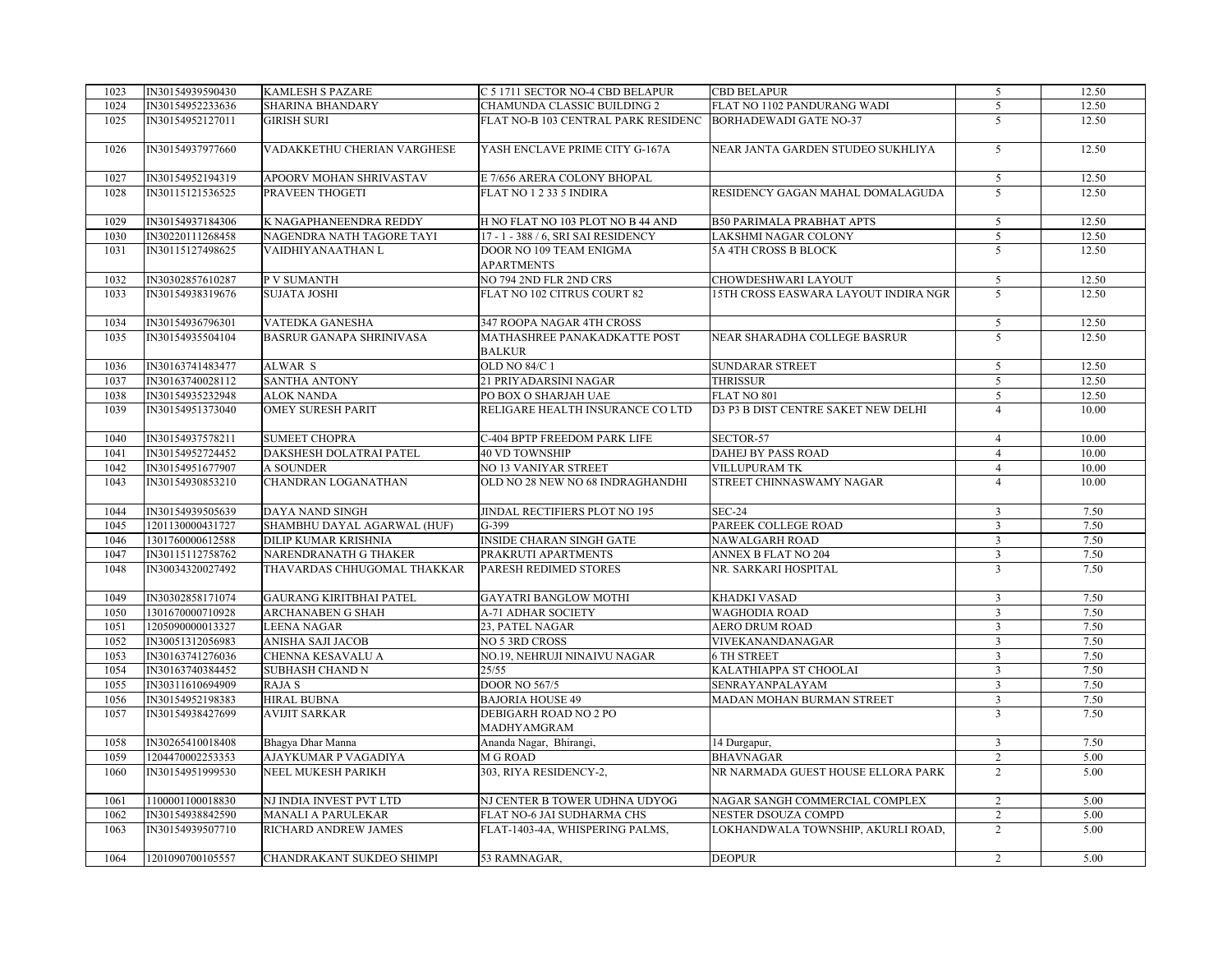| 1065 | IN30177416398250 | <b>AMIT CHITKARA</b>       | NO 284 2ND FLR 3RD CROSS                                           | 1ST A MAIN JAKKASANDRA NEW EXTN                             | $\overline{2}$  | 5.00   |
|------|------------------|----------------------------|--------------------------------------------------------------------|-------------------------------------------------------------|-----------------|--------|
| 1066 | IN30021410860764 | K SATYA KUMAR              | NO 133 3RD MAIN RMV 2ND STAGE                                      | <b>1ST BLOCK DOLLARS COLONY</b>                             | 2               | 5.00   |
| 1067 | IN30039411362998 | P N MANI                   | NO 1 GOPALA KRISHNAN ROAD                                          | <b>FLAT FE 1ST FLOOR</b>                                    | $\overline{2}$  | 5.00   |
| 1068 | IN30154931883313 | <b>G RENGARAJAN</b>        | 20 GOPALAKRISHNAN ST                                               | <b>GANESH NAGAR</b>                                         | 2               | 5.00   |
| 1069 | 1206700000006737 | SULOCHANA.                 | HOUSE NO 25 A                                                      | <b>CHAMAN GARDEN</b>                                        | -1              | 2.50   |
| 1070 | IN30060110176194 | PARDEEP SINGH ARORA        | <b>4 B, NEW RAJGURU NAGAR</b>                                      | <b>BEHIND ROYAL RESORTS</b>                                 | -1              | 2.50   |
| 1071 | IN30302860307576 | SURENDRA KUMAR GARG        | <b>B 84 FLAT NO 2 GAUTAM MARG SHYAM</b>                            | NAGAR NEAR DANA PANI                                        | -1              | 2.50   |
|      |                  |                            |                                                                    |                                                             |                 |        |
| 1072 | IN30154932067035 | JAY BHARATBHAI DATTANI     | AUM APPARTMENT 301 ASOPALAV MARG PALACE ROAD                       |                                                             | $\mathbf{1}$    | 2.50   |
|      |                  |                            |                                                                    |                                                             |                 |        |
| 1073 | IN30154936581628 | HINGU ASHISH HASMUKHBHAI   | <b>D 21 MARUTI NAGAR SOCIETY</b>                                   | PADRA TC NO 30 PAORA                                        | -1              | 2.50   |
| 1074 | IN30154916812407 | KALPRAJ DAMJI DHARAMSHI    | QUEST 1073, RAJABHAU DESAI MARG                                    | BEHIND BEAU MONDE TOWERS                                    | $\overline{1}$  | 2.50   |
| 1075 | IN30154914185320 | <b>RAJIV R KHURANA</b>     | 9 OM SHIVA CO OP HSG SOC                                           | <b>DATAR COLONY</b>                                         | $\mathbf{1}$    | 2.50   |
| 1076 | IN30154953010438 | <b>NEHA BEHANI</b>         | <b>B-803 RUSTOMJEE ELANZA</b>                                      | BEHIND INORBIT MALL                                         | $\overline{1}$  | 2.50   |
| 1077 | IN30154950995437 | <b>MAHESH RAGHU KUNDER</b> | CHARKOP INDU SAGAR CHS LTD A-601                                   | PLOT NO-5 SECTOR 7 DR B A MARG                              | 1               | 2.50   |
|      |                  |                            |                                                                    |                                                             |                 |        |
| 1078 | IN30154950187944 | <b>ARKAJIT MANDAL</b>      | 603 B BUILDING 76 SHIVAM VASTU                                     | TILAKNAGAR CHEMBUR                                          | $\overline{1}$  | 2.50   |
| 1079 | IN30115112698167 | K VEERABHADRARAO           | 3 A, VAJRA NEST                                                    | HUDA MAIN RD, B/S HUDA CHURCH                               | $\mathbf{1}$    | 2.50   |
| 1080 | IN30154952598950 | SRINIVAS VALLABHANENI      | D NO 198 PORANKI KRISHNA DIST                                      |                                                             | -1              | 2.50   |
| 1081 | IN30154937139161 | V RAJESWARAN               | F2, FIRST FLOOR, B BLOCK                                           | SIVAMS PADMALAYA 28/25                                      | $\overline{1}$  | 2.50   |
| 1082 | IN30154952980596 | <b>JAYASHREE S</b>         | 163 2ND FLOOR KRISHNALAYAILLAM                                     | SASTHA NAGAR OPP IYEPPANKOIL                                | $\overline{1}$  | 2.50   |
| 1083 | IN30302859543787 | PRAKRITI RANJAN SARKAR     | 7A BAMAN PARA LANE GROUND FLOOR                                    | SOUTH BALLYGUNGE KOLKATA                                    | 1               | 2.50   |
|      |                  |                            |                                                                    |                                                             |                 |        |
| 1084 | IN30154951674377 | <b>ADITYA KOTHARI</b>      | RABINDRAPALLY UTTARPARA ANSHA 17                                   | RAJARHAT NORTH 24 PARGANAS                                  | $\overline{1}$  | 2.50   |
|      |                  |                            |                                                                    |                                                             |                 |        |
| 1085 | 1201910102185501 | <b>BIBHA KUMARI</b>        | D/O MITHILESH KUMAR SINHA                                          | S M HOUSE NORTH OF SARADA                                   | $\mathbf{1}$    | 2.50   |
| 1086 | 1201770100324731 | SUNIL KUMAR GUPTA          | 53 MAHARAJA COLONYTEEN DUKAN                                       | <b>SIKRAR ROADJAIPUR2</b>                                   | 33              | 82.50  |
|      |                  |                            | DHER KAS BALAJI                                                    |                                                             |                 |        |
| 1087 | IN30011811177893 | <b>KHAJANI</b>             | G-9ASHOKA CHURCH                                                   | GOLE MARKETNEW DELHI110001                                  |                 | 82.50  |
| 1088 | IN30011811184237 | <b>ASHISH SHARMA</b>       | 9954\ASTREET NO 5                                                  | SARAI ROHILLA NEW ROHTAK ROADNEW                            | 33<br>33        | 82.50  |
|      |                  |                            |                                                                    | DELHI110005                                                 |                 |        |
| 1089 | IN30011810206947 | PANKAJ MALHOTRA            | 3809GALI BURNA BARA TOOTI                                          |                                                             |                 | 82.50  |
|      | 1202060000111809 |                            | 1/31ROOP NAGAR                                                     | SADAR BAZARDELHI110006<br>NEAR MANN HOSPITALNEW DELHI110007 | 33<br>15        |        |
| 1090 |                  | SANGEETA D BANSAL          |                                                                    |                                                             |                 | 37.50  |
|      |                  |                            |                                                                    |                                                             |                 |        |
| 1091 | IN30209210027046 | <b>REKHA JAIN</b>          | 2/80ROOP NAGAR                                                     | DELHIDELHI110007                                            | 18              | 45.00  |
| 1092 | IN30011810364567 | <b>JATINDER KHURANA</b>    | 24 SOUTH PATEL NAGARGROUND FLOOR                                   | MAIN MATEL ROADNEW DELHI110008                              | 33              | 82.50  |
|      |                  |                            |                                                                    |                                                             |                 |        |
| 1093 | IN30156510063759 | AARTI SARDANA              | <b>B 68WEST PATEL NAGAR</b>                                        | NEW DELHINEW DELHI110008                                    | 33<br>33        | 82.50  |
| 1094 | IN30135630014103 | ANIL KR ARYA               | A-48 DOUBLE STOREYRAMESH NAGAR NEW DELHINEW DELHI110015            |                                                             |                 | 82.50  |
| 1095 | IN30070810158456 | <b>RAJEEV KUMAR</b>        |                                                                    | NEW DELHINEW DELHI110019                                    |                 |        |
|      |                  |                            | B-27/BKALKAJI                                                      |                                                             | 33              | 82.50  |
| 1096 | IN30020610919741 | ASHA SINDHWANI             | A - 44DEFENCE COLONY                                               | NEW DELHINEW DELHI110024                                    | 40              | 100.00 |
| 1097 | IN30236510434152 | AMIT DALMIA                | H.NO.FF-102, GEETA BHAWAN, 15-A NORTH PUNABI BAGH, NEW DELHI110026 |                                                             | $\overline{33}$ | 82.50  |
|      |                  |                            | WEST AVENUE,                                                       |                                                             |                 |        |
| 1098 | IN30011810618060 | <b>MEENA ARYA</b>          | CU 104VISHAKHA ENCLAVE                                             | PITAMPURADELHI110034                                        | 23              | 57.50  |
| 1099 | IN30133020921709 | <b>SMT SUNEEL MAHAJAN</b>  | 134SURAKSHA ENCLAVE                                                | PITAM PURADELHI110034                                       | 6               | 15.00  |
| 1100 | IN30070810030895 | <b>SUNIL KUMAR</b>         | KD-277PITAM PURA                                                   | DELHI110034                                                 | 33              | 82.50  |
| 1101 | IN30256610008358 | RUKMA DEVI JAJU            | ND 24PITAMPURA                                                     | DELHIDELHI110034                                            | 33              | 82.50  |
| 1102 | IN30120910005223 | BRAHMA PRIYA ARYA          | 4350/7 SARUP NAGARTRI NAGAR                                        | DELHIDELHI110035                                            | 33              | 82.50  |
| 1103 | IN30159010031628 | <b>SAROJ BALA SINGHAL</b>  | C - 60NAYA BAZAR                                                   | NAJAFGARHNEW DELHI110043                                    | 33              | 82.50  |
| 1104 | IN30120910041565 | NARENDRA KUMAR BAJPAI      | H-4/1BENGALI COLONY                                                | MAHAVIR ENCLAVENEW DELHI110045                              | 33              | 82.50  |
| 1105 | IN30294310017060 | VED PRAKASH BANSAL         | E-268SHASTRI NAGAR                                                 | DELHIDELHI110052                                            | 33              | 82.50  |
| 1106 | IN30299410037863 | SANTOSH KUMAR KEJARIWAL    | KC-14 AASHOK VIHAR                                                 | PHASE-IDELHI110052                                          | 18              | 45.00  |
| 1107 | IN30282210371153 | PREETI GUPTA               | C-120 ANEW NC-129, GALI NO.5                                       | BHAJANPURA, SHAHDARADELHI110053                             | $\overline{1}$  | 2.50   |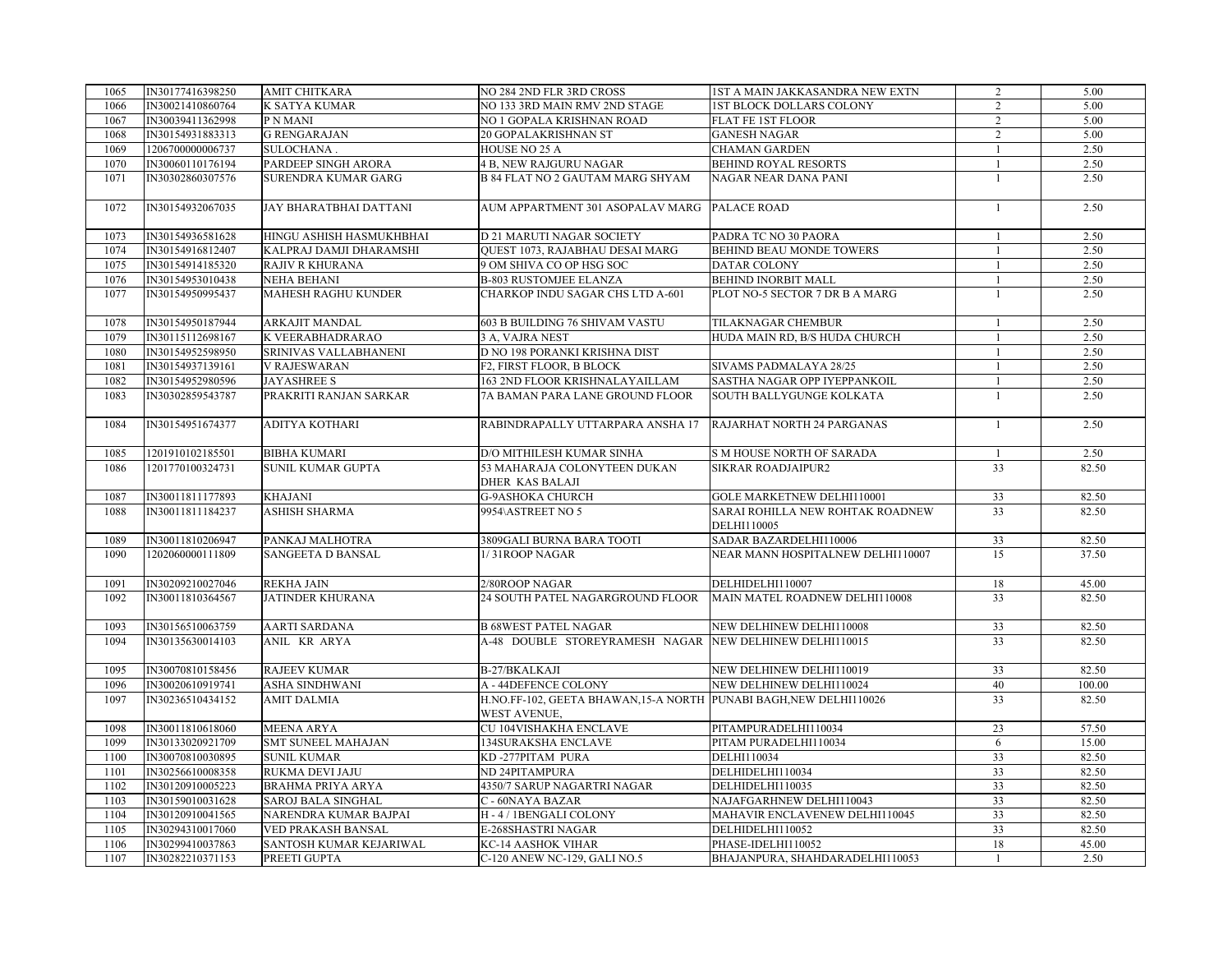| 1108 | IN30039413216945 | SANDEEP KUMAR TYAGI         | RZ-B-70AGALI NO 53                                       | SCHOOL ROAD UTTAM NAGARNEW               | 33              | 82.50  |
|------|------------------|-----------------------------|----------------------------------------------------------|------------------------------------------|-----------------|--------|
|      |                  |                             |                                                          | DELHI110059                              |                 |        |
| 1109 | 1204290000012251 | PRADEEP KUMAR MEHTA (HUF)   | FLAT NO. 53POCKET A-1, SECTOR-5                          | ROHINIDELHI110085                        | 33              | 82.50  |
| 1110 | IN30262010042624 | ASHOK KUMAR GUPTA           | BLOCK - D - 12HOUSE NO.- 50                              | SECTOR-8, ROHINIDELHI110085              | 33              | 82.50  |
| 1111 | IN30177411209504 | <b>RAM NARAIN</b>           | AE-138SHALIMAR BAGH                                      | DELHIDELHI110088                         | 33              | 82.50  |
| 1112 | IN30039411244222 | <b>BIDYUT KUNDU</b>         | R/O CC 18BSHALIMAR BAGH                                  | DELHIDELHI110088                         | $\overline{2}$  | 5.00   |
| 1113 | IN30236510430924 | REETU LOHIA                 | H.NO.- DU-119, PITAM PURA,                               | DELHIDELHI110088                         | 33              | 82.50  |
| 1114 | IN30236510220226 | <b>VIVEK JINDAL</b>         | H.NO. TP-106, PITAMPURA,                                 | DELHIDELHI110088                         | 20              | 50.00  |
| 1115 | IN30120910147523 | <b>SUNITA DEVI</b>          | HOUSE NO. - 359BLOCK NO. - 3                             | KHICHRIPURDELHI110091                    | $\overline{33}$ | 82.50  |
| 1116 | IN30078110063773 | <b>BHUSHAN KUMAR TUTEJA</b> | 258-BPOCKET J AND K                                      | DILSHAD GARDENDELHI110095                | 33              | 82.50  |
| 1117 | 1204720004108458 | <b>SHEIK AKBAR</b>          | RADIOLOGY DEPTNAH HMC                                    | PO BOX 3050DOHA111111                    | 30              | 75.00  |
| 1118 | IN30011811031083 | <b>JAGDISH KUMAR</b>        | HOUSE NO 2530                                            | SECTOR 1ROHTAK124001                     | $\overline{33}$ | 82.50  |
| 1119 | IN30011811047213 | <b>SUDESH</b>               | HOUSE NO-2530                                            | SECTOR-1ROHTAK124001                     | 33              | 82.50  |
| 1120 | IN30011811061273 | RAJINDER KUMAR KADIAN       | HOUSE-NO-129/29DELHI BYE PASS ROAD                       | NEAR SAGAR VIHARROHTAK124001             | 33              | 82.50  |
| 1121 | IN30011811098869 | <b>SARITA</b>               | HOUSE NO 2530SECTOR -I                                   | ROHTAKROHTAK124001                       | 33              | 82.50  |
| 1122 | IN30011811105856 | SATYAWAN OHLAN              | HOUSE NO 2530SECTOR 01                                   | HARYANAROHTAK124001                      | 33              | 82.50  |
| 1123 | IN30070810234427 | <b>SUSHIL KUMAR</b>         | H NO 527WARD NO 18                                       | RAMA COLONYROHTAK124001                  | $\overline{33}$ | 82.50  |
| 1124 | IN30236510579489 | <b>BALBIR SINGH</b>         | H.NO-2530SECTOR-1                                        | ROHTAKHARYANA124001                      | 33              | 82.50  |
| 1125 | IN30236510365400 | SHYAM SUNDER SOMANI         | H.NO.7/114, GALI NO.3-A. MODEL<br>TOWNPOST-BAHADUR GARH, | DISTT. JHAJJAR, HARYANA124507            | 33              | 82.50  |
| 1126 | 1203720000143969 | RAJNISH JAIN.               | 1292SECTOR-14                                            | HISAR125001                              | 33              | 82.50  |
| 1127 | IN30294310092693 | SHARAD AGGARWAL             | HOUSE NO-153/AHANSI ROAD, HANSI<br>GATE                  | NEAR LIBRA GUEST HOUSEBHIWANI127021      | 33              | 82.50  |
| 1128 | IN30236510412252 | KULDEEP SINGH               | H.NO.- 1, V.P.O- KURAR IBRAHIMPUR,                       | TEH. AND DISTT.- SONEPAT, HARY ANA131039 | 33              | 82.50  |
| 1129 | 1202540000282775 | <b>NAVAL JAIN</b>           | 5432/2NEW TAGORE NAGAR                                   | HAIBOWAL KALANLUDHIANA141001             | 10              | 25.00  |
| 1130 | 1202540000157291 | INDER MOHAN JAIN & SONS HUF | H.NO. 1006, DYAL NAGARNR. ROYAL<br><b>WOMEN HOSTEL</b>   | GHUMAR MANDILUDHIANA141001               | 33              | 82.50  |
| 1131 | IN30184610322486 | <b>S N CHANDER</b>          | HO.-1178PREM STREET                                      | MADHOPURILUDHIANA141008                  | 33              | 82.50  |
| 1132 | IN30184610250207 | DEV RAJ JAIN                | L. C .DEV JAIN MACHINERY22 WAIT GUNJ                     | LUDHIANALUDHIANA141008                   | 33              | 82.50  |
|      |                  |                             |                                                          |                                          |                 |        |
| 1133 | IN30167010197637 | <b>SANJEE DUTT</b>          | FLAT NO. 21SARYU TOWER, SECTOR -4                        | VAISHALIGHAZIABAD201010                  | 300             | 750.00 |
| 1134 | 1206120000130523 | <b>AJAY JAIN</b>            | ROOP COMPLEX45/86 CHHAPPERA MOHAL MOOL GANJKANPUR208001  |                                          | 33              | 82.50  |
| 1135 | 1203330000633130 | TRILOKI NATH DIXIT          | 9 46 BENAJHABER                                          | <b>KANPUR208002</b>                      | 100             | 250.00 |
| 1136 | IN30009510997330 | Shruti M Jhunjhunwala       | 117/K/13 GutaiyaRave Moti                                | Kanpur NagarKanpur208025                 | 33              | 82.50  |
| 1137 | IN30105510532275 | <b>GOPAL KRISHNA PANDEY</b> | ML-167JARAULI PHASE 2                                    | KANPURKANPUR208027                       | 33              | 82.50  |
| 1138 | IN30165310142015 | MILKY AGARWAL               | <b>3KRISHNA ENCLAVE</b>                                  | HEERABAGH DAYAL BAGH<br>ROADAGRA282005   | 33              | 82.50  |
| 1139 | 1202990001035128 | SUSHIL KUMAR BANTHIA        | 771 MAHAVEER NAGAR TONK<br><b>ROADJAIPUR</b>             | JAIPUR302001                             | 33              | 82.50  |
| 1140 | 1201770100185692 | OM PRAKASH AGARWAL (HUF).   | 88, VIJAY BADIPATH NO.3 DHER KE<br><b>BALAJI</b>         | SIKAR ROADJAIPUR302001                   | 33              | 82.50  |
| 1141 | 1203660000086778 | SUNIL AGARWAL               | A -48, LAXMI NARAY ANPURI                                | SURAJPOLEJAIPUR302003                    | 33              | 82.50  |
| 1142 | 1202920000040458 | <b>BHAVESH SONI</b>         | 1567, SINGHJI KA RASTA, CHOURA RASTA,                    | JAIPUR302003                             | 33              | 82.50  |
| 1143 | 1201770100304088 | RAMJI LAL SONKIYA           | 1509, SHYOPUR HOUSEBABA HARISH<br>CHANDRA MARG           | JAIPUR302003                             | 33              | 82.50  |
| 1144 | IN30270020155267 | PUNEET JASORIA              | C-10, L. S. NAGARNAYA KHERA                              | AMBABARIJAIPUR302012                     | 33              | 82.50  |
| 1145 | 1201060500226895 | MRIDULA DEVI RAMPURIA       | 20, JOSHI COLONYBARKAT NAGAR                             | TONK PHATAKJAIPUR302015                  | 33              | 82.50  |
| 1146 | IN30116030179897 | <b>RAZIA</b>                | H-63MEERA MARG                                           | <b>BANI PARKJAIPUR302016</b>             | 33              | 82.50  |
| 1147 | 1201060500290391 | SHANKAR LAL AGARWAL         | OPP.SINGLA HOUSESAROJ TAKIS                              | CITY FOR UPLOADJAIPUR302016              | 33              | 82.50  |
| 1148 | 1202920000095909 | <b>SUNITA JAIN</b>          | 2/479, MALVIYA NAGAR                                     | JAIPUR302017                             | 33              | 82.50  |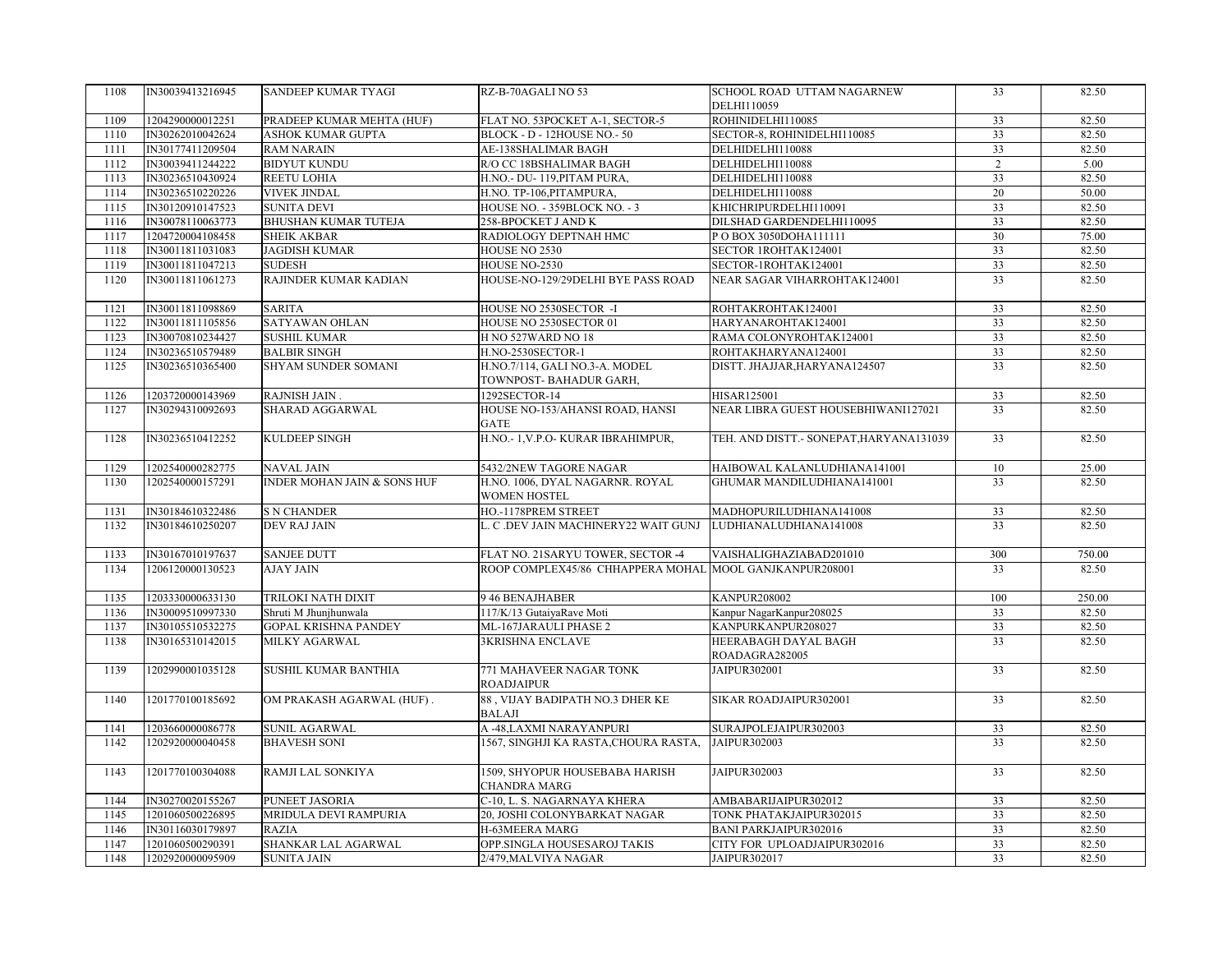| 1149 | IN30133020528743 | CHIRANJI LAL GUPTA                        | 13 14GANESH VIHAR COLONY                                                             | MODEL TOWN JAGATPURAJAIPUR302018                         | 33              | 82.50  |
|------|------------------|-------------------------------------------|--------------------------------------------------------------------------------------|----------------------------------------------------------|-----------------|--------|
| 1150 | 1201060500057970 | <b>SHARDA YADAV</b>                       | 87. VIVEK VIHARNEW SANGANER ROAD                                                     | SODALAJAIPUR302019                                       | $\overline{33}$ | 82.50  |
| 1151 | IN30039412571946 | SHIV RATAN MOHATA                         | UTKANTHAA-53 PARSWANATH COLONY                                                       | DCM AJMER ROADJAIPUR302019                               | 33              | 82.50  |
| 1152 | IN30270020035629 | <b>NIKHIL MALPANI</b>                     | C-36RAM MARG, SHANTI PATH                                                            | AJMER ROAD, SHYAM NAGARJAIPUR302019                      | 33              | 82.50  |
| 1153 | IN30177413770408 | <b>SAVITRI GUPTA</b>                      | 118/291AGARWAL FARM                                                                  | MANSROVARJAIPUR302020                                    | 10              | 25.00  |
| 1154 | 1201060500044910 | ALPANA SRIVASTAVA                         | 55/62, PANCHWATI MARGMADHYAM                                                         | MANSAROVERJAIPUR302020                                   | 33              | 82.50  |
|      |                  |                                           | <b>MARG</b>                                                                          |                                                          |                 |        |
| 1155 | IN30116030161216 | <b>VEENA GUPTA</b>                        | HOUSE NO. E-34, BANK COLONY                                                          | AMBABADIJAIPUR302023                                     | 33              | 82.50  |
| 1156 | 1202600200018091 | RAM BHOOP SHARMA                          | HOUSE NO.2/284VIDYA DHAR NAGAR                                                       | JAIPUR302023                                             | 33              | 82.50  |
| 1157 | 1201770100155226 | ASHISH MANAK BOHRA                        | 7/64VIDHYADHAR NAGAR                                                                 | JAIPUR302023                                             | 33              | 82.50  |
| 1158 | IN30116030310210 | PRAMOD KUMAR JAIN                         | AASTHA HOSPITALHOSPITAL ROAD                                                         | MAKRANADISTT- NAGAUR (RAJ.)341505                        | 33              | 82.50  |
| 1159 | 1205720000009817 | ARUNA.                                    | BEHIND JALORI GATE BHOLI BAIKA<br>MANDIR JABRU BHA KI POLE                           | JODHPUR342001                                            | 33              | 82.50  |
| 1160 | 1201210100322847 | ARJUN BHATTAR                             | RAGUNATH PURAINSIDE SIWANCHI GATE .JODHPUR342001                                     |                                                          | $\overline{33}$ | 82.50  |
| 1161 | IN30097410737236 | RIDDHI N. RAITHTHA                        | HARI LILA, SUBHASH NAGAR MAIN ROAD, OPP. AMRAPALI CINEMA, RAIYA                      | ROAD, RAJKOT.360001                                      | 33              | 82.50  |
| 1162 | 1303870000212559 | JETHVA NIRMALSINH JAMSINH                 | 141,142 RAGHUNANDAN SOCIETY-4POPAT<br><b>PARA</b>                                    | <b>RAJKOT360001</b>                                      | 33              | 82.50  |
| 1163 | 1201070000213112 | KUNDAN MUKESH KADIWALA                    | NEW SHAKTI SOCIETYOPP MARKETING<br><b>YARD</b>                                       | RAJKOT360003                                             | 33              | 82.50  |
| 1164 | 1301990000282963 | AVADHESH HARIDAS OZA                      | GURUMADHISADGURU BUNGLOW NO 4                                                        | B/H SBI SADHUVASVANI ROADRAJKOT360005                    | 33              | 82.50  |
| 1165 | 1202440000036016 | JYOTI INDRAVADAN DOSHI                    | 23, SARDAR SOCIETYOPP. 72, SAGAR<br><b>SOCIETY</b>                                   | SURENDRANAGAR363001                                      | 35              | 87.50  |
| 1166 | IN30199111022906 | KETANBHAI MULJIBHAI THAKKAR               | RIDDHI SIDDHI SOCIETYKUMUDWADI                                                       | BORTALAV ROADBHAVNAGAR364001                             | 33              | 82.50  |
| 1167 | IN30229310088449 | PRASHANTKUMAR JAYANTILAL                  | C/17/18, GHANTAKARNA MAHAVIR<br>MARKETNEAR NEW CLOTH MARKET                          | SARANGPURAHMEDABAD380002                                 | 33              | 82.50  |
| 1168 | IN30051316425243 | KIRTI AJITBHAI SHAH                       | 5 DEVSATYA BUNGLOW JAIN SOCIETYNR AHMEDABADGUJARAT380006<br>PRITAMNAGAR AKHADA PALDI |                                                          | 33              | 82.50  |
| 1169 | 1204720005357640 | <b>CHINTAN THAKKER</b>                    | A 3 8 RAMAN SMRUTI FLATSNEAR<br>DHARNIDHAR PALDI                                     | AHMEDABAD380007                                          | 150             | 375.00 |
| 1170 | IN30115112729994 | ARTI CHANDRAKANT MEHTA                    | 26 AZAD SOCIETYPOLY TECQUNIC                                                         | AHMEDABAD380015                                          | 33              | 82.50  |
| 1171 | IN30115112730058 | RUPAL CHANDRAKANT MEHTA                   | 26 AZAD SOCIETYPOLY TECQUNIC                                                         | AHMEDABAD380015                                          | 33              | 82.50  |
| 1172 | IN30075711582215 | HEMANT CHUNILAL DHANANI                   | 18/A AMRAPALASH BUNGLOWSNEAR<br>AMRASAGUN BUNGLOWS                                   | <b>BEHIND FUN REPUBLIC</b><br>RAMDEVNAGARAHMEDABAD380015 | 33              | 82.50  |
| 1173 | 1203320000528707 | PRAVINCHANDRA RATILAL<br><b>KHATSURIA</b> | 201 B PRAMUKH RESIDENCYNR P N T<br><b>COLONY MAULIK</b>                              | TENAMENT JODHPUR CHAR<br>RASTAAHMEDABAD380015            | 33              | 82.50  |
| 1174 | 1203000000202798 | VEENABEN DINESHBHAI JAKASANIA             | 5-SWAPNIL HOME, NR. SATYAM COMPLEX, SCIENCE CITY, SOLA, AHMEDABAD380060              |                                                          | 33              | 82.50  |
| 1175 | 1201070000191370 | <b>BHAVESH RASIKLAL SHAH</b>              | C-4, SWARUSHI FLATSOPP. C.P. NAGAR,<br><b>BHYYUNGDEV</b>                             | GHATLODIYAAHMEDABAD380061                                | 33              | 82.50  |
| 1176 | 1203410000161067 | SANDIP KIRITBHAI PATEL                    | 16 DEVKUTIR-1AMBLI                                                                   | AHMEDABAD382258                                          | 33              | 82.50  |
| 1177 | 1203320001500218 | PARI HEMANDAS RIJHWANI                    | <b>H-47 F WARDKUBERNAGAR</b>                                                         | AHMEDABAD382340                                          | 33              | 82.50  |
| 1178 | 1301520000133946 | TARA MANOJKUMAR RAMWANI                   | A / 36, SUNVILLA II, NANA CHILODA, OPP, NOBELNAGAR ROAD, KUBER<br>VAIDA BUNG         | NAGARAHMEDABAD382340                                     | $\overline{33}$ | 82.50  |
| 1179 | 1203320002031640 | DINESH GANESHBHAI PATEL                   | 29 BHARVEE PARKNR KHODIYAR MANDIR NIKOLAHMEDABAD382350<br><b>ODHAV RD</b>            |                                                          | 33              | 82.50  |
| 1180 | 1301520000029833 | RIKESH T. MOTWANI                         | 495/A, OPP, MAHARATHI SOCIETY,                                                       | SARDAR NAGAR, AHMEDABAD382475                            | $\overline{33}$ | 82.50  |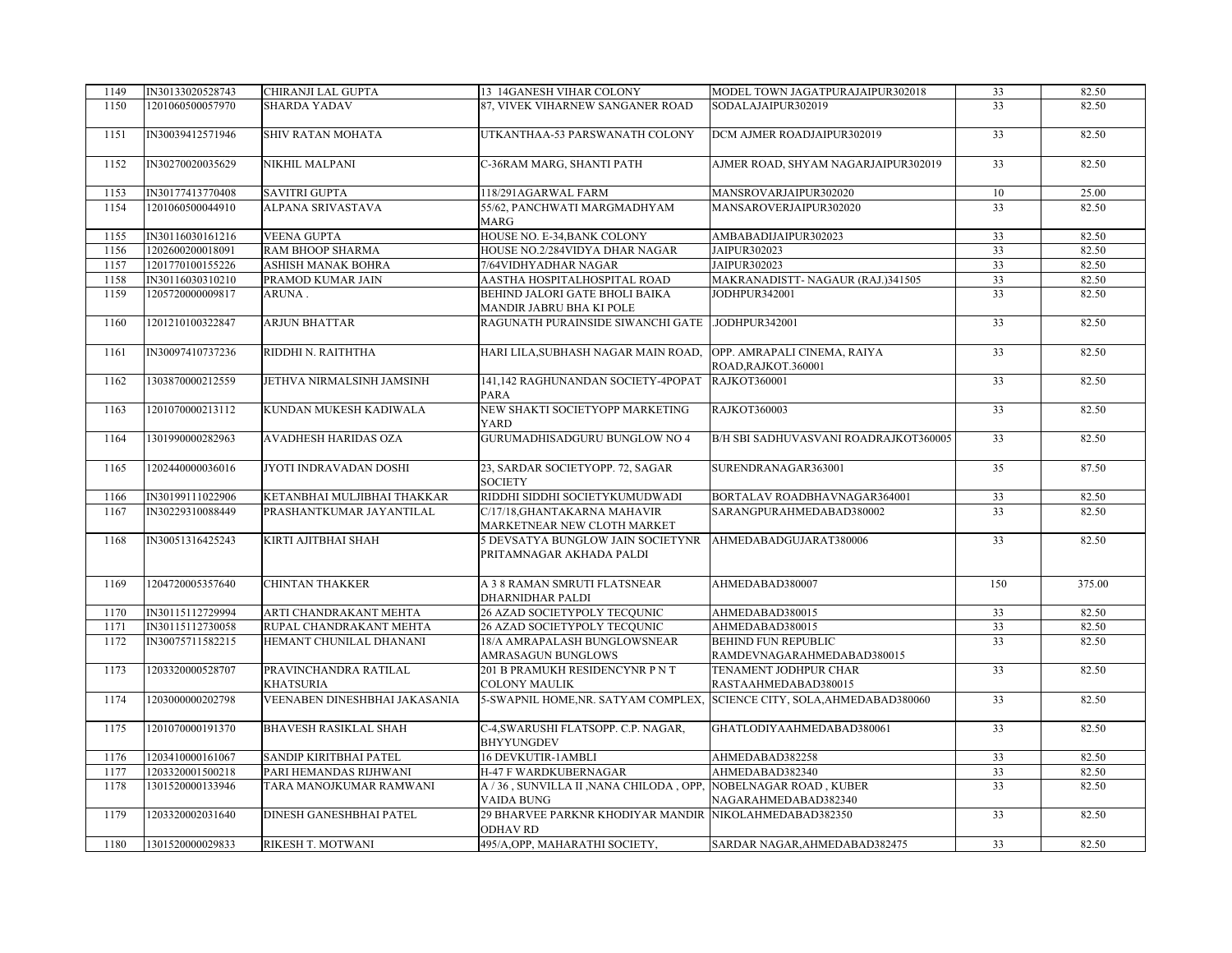| 1181 | 1301670000074908 | HARIBHAI DAMODARBHAI<br><b>UPADHYAYA</b> | B-2 BALRAMPARKB/H GOKULDHAM G I D MANJALPURVADODARA390011<br>C ROAD              |                                                                         | 33              | 82.50  |
|------|------------------|------------------------------------------|----------------------------------------------------------------------------------|-------------------------------------------------------------------------|-----------------|--------|
| 1182 | IN30177411336296 | RAJESH V PATHAK                          | 104 DARPAN PLAZALAXMIPURA ROAD                                                   | GORWAVADODARA390016                                                     | 33              | 82.50  |
| 1183 | 1301670000519004 | ARPAN NARENDRAKUMAR GINWALA              | 294 KALPANA SOCIETYWAGHODIA ROAD                                                 | VADODARA390019                                                          | 33              | 82.50  |
| 1184 | 1301670000139711 | HARSHA OMKAR BAXI                        | C/O, ADVAIT OMKAR BAXID/82,RAJ<br>NAGAR SOCI.NR, SAINATH                         | MARG, B/H, MOTHER SCHOOL<br>GOTRIBARODA390021                           | $\overline{33}$ | 82.50  |
| 1185 | 1301670000372844 | VAISHALIBEN BHARAT SHUKAL                | NR, BALIYADEV TEMPLE, OLD<br>PANSARAWAD,                                         | AT & POST :- PADRA, VADODARA391440                                      | 33              | 82.50  |
| 1186 | 1203030000039663 | PRAKASHBHAI NARANLAL VOHERA<br>$(HUF)$ . | 704, AVANI APT., PASHWANAGAR<br>COMPLEX,                                         | KAILASH NAGAR, SURAT395002                                              | 100             | 250.00 |
| 1187 | 1204150000157238 | NISHITKUMAR AJITBHAI MEHTA.              | 6/B, STERLING APT, NITY ANANDCO-OP<br>SOC, KAJI MEDAN                            | GOPIPURASURAT395002                                                     | 33              | 82.50  |
| 1188 | 1204150000107944 | KRUPALI PRAVINBHAI DOSHI<br>PRAVINBHAI   | 303, ANMOL APT, GANCHI SHERI                                                     | KATARGAMSURAT395004                                                     | 33              | 82.50  |
| 1189 | 1204150000077093 | PARESH CHANDRAKANT GANDHI.               | D-2, HONEY PARK COMPLEX, HONEY PARK ADAJAN, SURAT395009<br>ROAD.                 |                                                                         | $\overline{33}$ | 82.50  |
| 1190 | 1204150000056818 | SHRENIK RASIKLAL VORA.                   | F-103 SHUKAN RESI, NR SAURABH SOC,                                               | PALSURAT395010                                                          | 5               | 12.50  |
| 1191 | IN30088813023447 | PRITI P CHAG                             | 403 EVEREST CLASSIQUENEAR TILAK<br>SCHOOL SUBHASH ROAD                           | VILE PARLE (EAST)MUMBAI400057                                           | 33              | 82.50  |
| 1192 | 1203150000091254 | PINKY MITHOON GADA                       | 601, GOLDEN APTM.G. ROAD, RAMBAUG                                                | GOREGAON (W)MUMBAI400062                                                | $\overline{33}$ | 82.50  |
| 1193 | IN30018310535751 | HARMESH BHUPATRAI MEHTA                  | 22/24/A, GIRIRAJ APARTMENTSSHIVAJI<br>ROAD, KANDIVALI VILLAGE                    | KANDIVALI (WEST)MUMBAI400067                                            | 33              | 82.50  |
| 1194 | IN30305210710283 | MITESH RAJNIKANT SHAH                    |                                                                                  | B-206, B-1, PRABHAT KIRANMANISH PARK PUMP HOUSE ANDHERI (E)MUMBAI400069 | 33              | 82.50  |
| 1195 | IN30075711471935 | <b>G RAGURAM</b>                         | 3/201 SRINIVASGAOTHAN ROAD NO 1                                                  | CHEMBURMUMBAI400071                                                     | 10              | 25.00  |
| 1196 | IN30075711555788 | <b>RAJKUMAR GANESAN</b>                  | 3/201 SRINIVASGAOTHAN ROAD NO 1                                                  | CHEMBURMUMBAI400071                                                     | 10              | 25.00  |
| 1197 | IN30311610010046 | <b>SMITA SUHAS OAK</b>                   | <b>B 3 - 10BEST RAJHANS CHS</b>                                                  | GHATKOPAR (EAST)MUMBAI400075                                            | 33              | 82.50  |
| 1198 | IN30133019760729 | MANISH CHANDULAL SANGHAVI                | 18, JANKI SMURITI, A WINGS.N.ROAD                                                | MULUND WESTMUMBAI400080                                                 | 33              | 82.50  |
| 1199 | IN30023911566802 | <b>RAMESH R MEHTA</b>                    | 39. JANKI NIKETAN , 2 ND<br>FLOOR, DR.R.P.RO, MULUND (WEST),                     | <b>MUMBAI400080</b>                                                     | $\overline{33}$ | 82.50  |
| 1200 | 1204470007443838 | SIMRAN PAKASH NANJANI                    | 34/2, POWAI CHOWKMULUND COLONY                                                   | MULUNDMUMBAI400082                                                      | 20              | 50.00  |
| 1201 | IN30001110715505 | KIRIT KALYANJI SOLANKI                   | E 603 VASANT SMRUTIOPP ST LAWRENCE THAKUR COMPLEXKANDIVALI EAST<br><b>SCHOOL</b> | MUMBAI400101                                                            | 2               | 5.00   |
| 1202 | 1201120000122195 | PINTU PURSHOTTAMBHAI PATEL               | B-205, MAHAVIR DARSHAN, B.P. X ROAD<br>NO.5,                                     | BHAYANDAR (EAST), THANE401105                                           | 33              | 82.50  |
| 1203 | IN30038610113168 | <b>MADAN GOPAL PRASAD</b>                | C/O A N JHAHOUSE NO-A/6, L I C COLONY, MOWA, RAIPUR492001                        |                                                                         | 33              | 82.50  |
| 1204 | IN30102221347743 | MADDU SANDHYA RANI                       | D NO 24 26 87/215 TH LINE                                                        | NALLACHERUVUGUNTUR522004                                                | -1              | 2.50   |
| 1205 | IN30102221416276 | M V SATYANARAYANA                        | D NO 24 26 87 2NALLACHERUVU                                                      | 15TH LINEGUNTUR522004                                                   | $\mathbf{1}$    | 2.50   |
| 1206 | IN30135620287790 | <b>KNVBHANU</b>                          | NO. 114, FIRST FLOOR2ND MAIN ROAD,<br>KACHARKANAHALLI                            | ST. THOMAS TOWN POSTBANGALORE560084                                     | 50              | 125.00 |
| 1207 | 1304050000091356 | PARINEETHA SUNIL UCHIL                   | NO 7-96 KELAMANE HOUSENEAR<br><b>TALIKUNJ</b>                                    | SOMESHWARMANGALURU574156                                                | 50              | 125.00 |
| 1208 | IN30163760073994 | <b>CHANDRESH NAVRATAN JAIN</b>           | RAM LAKHAN CHAMBER STREET NO<br>215NO 19 AND 20 GENERAL MUTHIA<br><b>STREET</b>  | SOWCARPETCHENNAI600079                                                  | 185             | 462.50 |
| 1209 | 1204720008255011 | Y SETHU PRAKASH                          | CHITTOOR VADAKKATHIL<br>VEEDUPERUNGALA KAYAMKULAM PO                             | ALAPPUZHA DTALAPPUZHA690559                                             | $\overline{2}$  | 5.00   |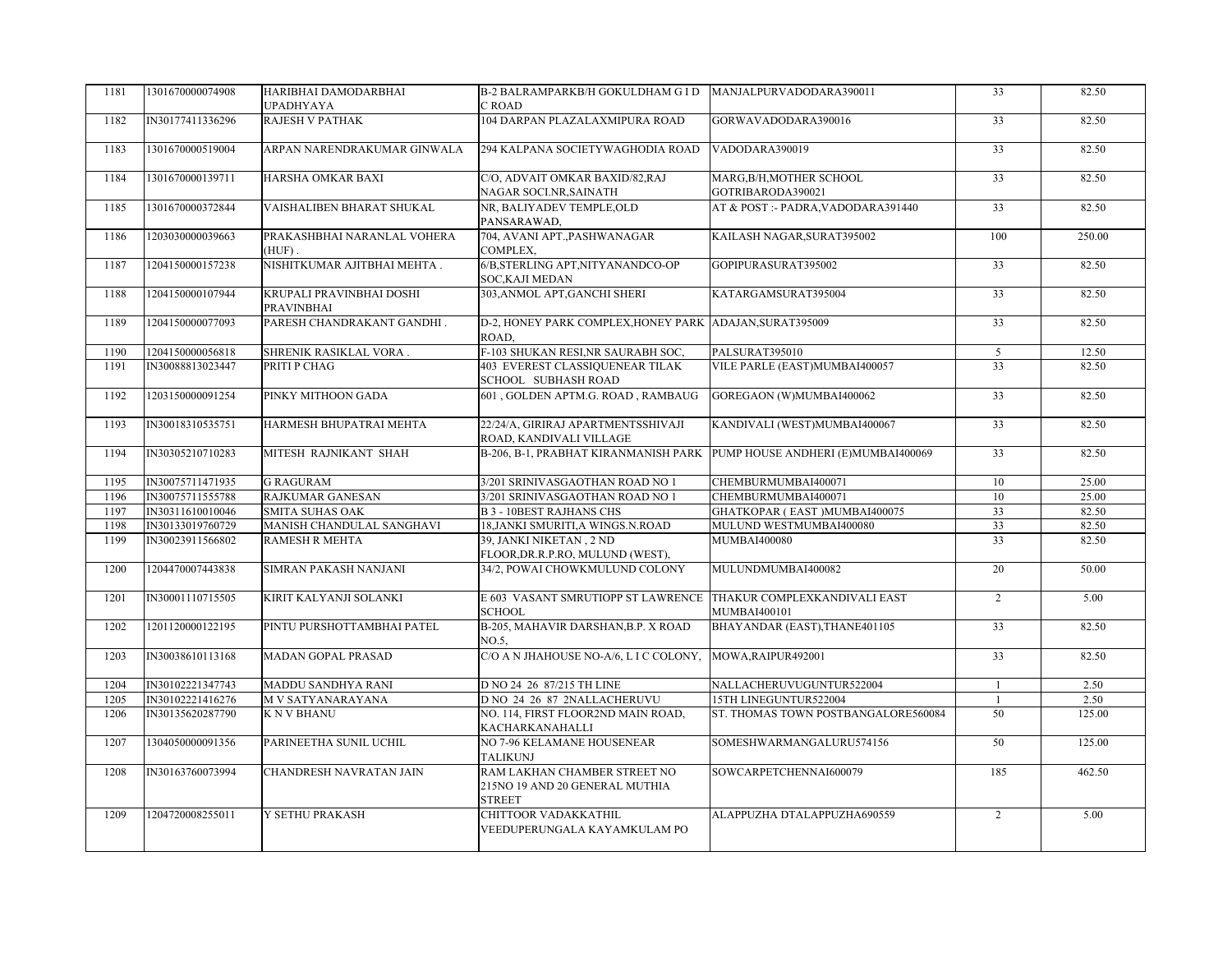| 1210 | 1204470007390381 | <b>ABHISEK GOSWAMI</b>                    | RAJDEEP APARTMENT FLAT NO<br>G/A8CHANDI CHARAN GHOSH ROAD NEAR SILPARAKOLKATA700008                  | <b>BARISHA TAPOBAN CLUB</b>                       | 5            | 12.50  |
|------|------------------|-------------------------------------------|------------------------------------------------------------------------------------------------------|---------------------------------------------------|--------------|--------|
| 1211 | IN30097410643137 | POULOMI DEY                               | 74, PRAMANICK GHAT ROAD,                                                                             | KOLKATA.KOLKATA.700036                            | 33           | 82.50  |
| 1212 | 1203460000450089 | <b>SUSHILA DEVI PODDAR</b>                | 254B/2F/6 CANEL STREETSREEBHUMI<br><b>LAKETOWN</b>                                                   | KOLKATA700048                                     | 33           | 82.50  |
| 1213 | IN30125010200241 | ARUN KUMAR CHIRANIA                       | M/S SHYAM COLLECTION7C LINDSAY<br><b>STREET</b>                                                      | 1ST FLOOR FLAT NO 5KOLKATA700087                  | 33           | 82.50  |
| 1214 | IN30026310072225 | SANJEEV KUMAR KHANDELWAL                  | <b>67, GOPAL BANERJEE LANE</b>                                                                       | HOWRAHHOWRAH711101                                | 100          | 250.00 |
| 1215 | IN30133019205232 | <b>BABITA KUMARI</b>                      | LAXMI BHAWANB.N. MAHTO LANE H.NO.<br>JKSD20                                                          | OLD JAKKANPURPATNA800001                          | 33           | 82.50  |
| 1216 | IN30290243103293 | HIRAL MANISH BHATIA                       | VILLA 2 317/29P O BOX 208                                                                            | AL MANKOOL AREADUBAI999999                        | 33           | 82.50  |
| 1217 | IN30154954180274 | <b>SUNITA PATEL</b>                       | VASOYA TRADING CO LLCPO BOX 61620                                                                    | DUBAI, UAEDUBAI, UAE                              | 15           | 37.50  |
| 1218 | IN30021417868048 | SNEHALKUMAR RAJNIKANT PATEL               | P.O. BOX 26531-00100 SHIVACHI<br>ROAD, PARKLANDS NAIROBI KENYA                                       |                                                   | 200          | 500.00 |
| 1219 | IN30154953992667 | GOPALAKRISHNAN KRISHNAN                   | BP MIDDLE EAST 6TH FLOOR CITYTOWER- P O BOX 1699 DUBAIDUBAI<br>2 SHEIKH ZAYED ROAD                   |                                                   | 200          | 500.00 |
| 1220 | IN30154931021518 | AVINASH SRICHAND BHOJWANI                 | FLAT C 23/F, BLOCK 1PARK ISLAND MA<br><b>WAN</b>                                                     | <b>HONGKONGHONGKONG</b>                           | 350          | 875.00 |
| 1221 | IN30021418004147 | AJESH SURENDRANATHAN NAIR                 | ASK INTERNATIONAL FINANCE DEPT<br>POBOX 72347 U A E                                                  |                                                   | 18           | 45.00  |
| 1222 | IN30021418391690 | <b>SANDEEP KAPADIA</b>                    | H.H.SH AHMED BIN RASHID S VILA 35632A VILLA 3 PO BOX 213278 DUBAI<br>UMMSAQAIM 4DM 19 NR SUB STN 282 |                                                   | 57           | 142.50 |
| 1223 | IN30021414484504 | <b>AJEET KUMAR</b>                        | POBOX 12808 DUBAI UAE                                                                                |                                                   | 35           | 87.50  |
| 1224 | IN30021415350531 | ARVIND DATTA                              | FIRST GULF BANK P O BOX 52053                                                                        |                                                   | 10           | 25.00  |
|      |                  |                                           | <b>DUBAIUAE</b>                                                                                      |                                                   |              |        |
| 1225 | IN30154953826797 | SAYYED MAJID KHALID KADIRI                | DARWISH POLYCON LLCPO BOX 61 RC 124 RUSYAL 1240MAN                                                   |                                                   | $\mathbf{1}$ | 2.50   |
| 1226 | 1203280000133842 | <b>GANESAN ALIKAL.</b>                    | RASGAS CO. LTDP O BOX: 24200                                                                         | <b>DOHA</b>                                       | 10           | 25.00  |
| 1227 | 1203280000422529 | SIGI VARGHESE.                            | PO BOX 50070QATAR PETROLEUM                                                                          |                                                   | 100          | 250.00 |
| 1228 | IN30267937458533 | RAJESH MULKY KAMATH                       | <b>GALFAR ENGINEERING AND</b><br>CONTRACTINGSAOG MATERIALS<br>MANAGEMENT UNIT                        | MUSCAT PO BOX 533SULTANATE OF<br><b>OMAN100</b>   | 50           | 125.00 |
| 1229 | IN30290247917108 | EBBY CHACKO GEORGE                        | <b>BANK MUSCAT CORPORATE</b><br>COMMUNICATIONP O BOX 134                                             | OMANOMAN112                                       | 10           | 25.00  |
| 1230 | IN30302862895336 | MANOJ MATHEW                              | CONTRACTS OFFICER ABU DHABI<br>COMPANYFOR ONSHORE OIL OPERATIONS<br><b>ASAB</b>                      | PO BOX 270 ABU DHABIUAE270                        | 20           | 50.00  |
| 1231 | IN30302862816880 | STEPHEN AUSTIN FERNANDEZ                  | FLAT 0024 BLDG 0189 R 2005ALHOORA<br><b>MANAMA</b>                                                   | MANAMABAHRAIN0320                                 | 90           | 225.00 |
| 1232 | IN30302860534455 | VISHWA PRAKASH TIWARI                     | EMP ID 5942 GACO PO BOX 665HABSHAN<br><b>TECH</b>                                                    | <b>SERVICESABU DHABI665</b>                       | 199          | 497.50 |
| 1233 | IN30115127539058 | <b>BIJI MATHEW JOEL</b>                   | 3/12 EDEN VIEW ROADSANDRINGHAM                                                                       | AUCKLAND, NEW ZEALANDAUCKLAND, NEW<br>ZEALAND1025 | 33           | 82.50  |
| 1234 | IN30115128007775 | RAJEEV RAJAGOPAL                          | 58MATAMAV STREET                                                                                     | PALMERSTON NORTHNEW ZEALAND4414                   | 250          | 625.00 |
| 1235 | IN30302858474022 | GAURANG OZA                               | 10713 BERLIN BRABANTER PLATZ 1                                                                       | GERMANYGERMANY10713                               | 250          | 625.00 |
| 1236 | IN30302850931573 | JAYABALAN MURUGANAN DHAM                  | SAUDI AMERICAN BANKSTG 3RD FLOOR P RIYADH CENTRALKSA11421<br>O BOX NO 833                            |                                                   | 33           | 82.50  |
| 1237 | IN30302862052898 | JOSEPHBHAI THOMASBHAI<br><b>KAVUMMURI</b> | EQUATE PETROCHEMICAL COMPANY<br>DEPT EUEMP NO 2297 SAFAT P O BOX 4733                                | SALMIYA KUWAITKUWAIT13048                         | 150          | 375.00 |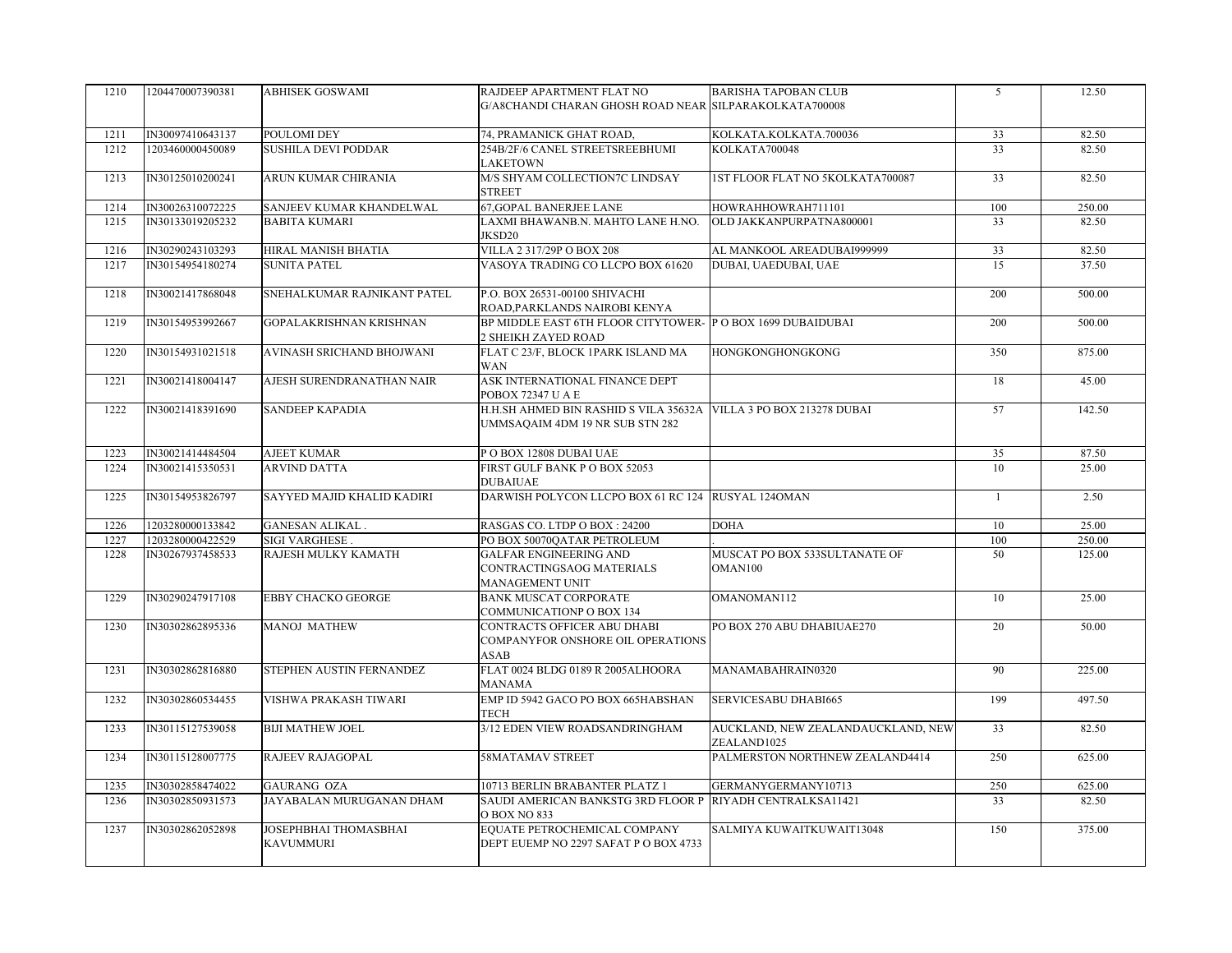| 1238 | IN30302858157019 | MILINDKUMAR BHALCHANDRA<br>MAHAJAN       | PT SULINDAFIN 133 JLIMAM BONJOL<br>KARAWACI                                                 | TANGERANGINDONESIA15115                     | 28              | 70.00   |
|------|------------------|------------------------------------------|---------------------------------------------------------------------------------------------|---------------------------------------------|-----------------|---------|
| 1239 | IN30302854952056 | <b>JAMSHAID AALAM</b>                    | POBOX 19593 SECURITY<br>FORSESPOLYCLINIC MINISTRY OF<br><b>INTERIOR</b>                     | TAHLIA STREET JEDDAHSAUDI ARABIA19593       | 2               | 5.00    |
| 1240 | 1201130000624099 | ANURADHA MEHRA                           | 2716, ORDWAY ST NW APT 2,                                                                   | WASHINGTON020008                            | 177             | 442.50  |
| 1241 | IN30115128607271 | ARJUN RAJ KHANNA                         | P.O BOX 27085                                                                               | DUBAI, U.A.EDUBAI, U.A.E27085               | 100             | 250.00  |
| 1242 | IN30267931991539 | PATEL MOHMMED ARIF ISMAIL                | THIRD FLOOR, AMCDE ENGG<br>CENTERNEAR FEDEX BLDG, PR SULTAN<br><b>ROAD</b>                  | PO BOX 3594, AL KHOBARSAUDI<br>ARABIA031952 | 33              | 82.50   |
| 1243 | IN30302852905636 | RAMAKRISHNA CHICKA AGRAHARA              | HADEED EXPANSION PROJECTSSAUDI<br>IRON AND ATEEL COMPANY                                    | POBOX 10053JUBAIL31961                      | 33              | 82.50   |
| 1244 | IN30327010622108 | <b>NAVEEN JERATH</b>                     | AQ 1L ABDULLA AQEEL ABOODMADHI<br>FLAT 402 124 AL MURAQQABAT                                | P O BOX 51347DUBAI51347                     | 20              | 50.00   |
| 1245 | IN30302863682470 | <b>ARTI KUMAR</b>                        | 9200 RED WOOD RD APT D 125                                                                  | REDMONDWASHINGTON US98052                   | 1000            | 2500.00 |
| 1246 | IN30021417605689 | <b>SANJAY SHARMA</b>                     | FLAT 402, 317-10B STREET ZAREEBATDOIE   DUBAI UAEDUBAI UAE99999<br>P O BOX 500395 DUBAI UAE |                                             | 680             | 1700.00 |
| 1247 | IN30021417495657 | <b>SUNIL MOHTA</b>                       | SPRINGFIELD AGRO LTD122132 OSHODI<br>APAPA EXPRESSWAY                                       | LAGOSLAGOS99999                             | 33              | 82.50   |
| 1248 | IN30023914139983 | MOHAMMED ABDUL MUNAWER<br><b>HUSSAIN</b> | ZAMILP B NO 7504                                                                            | JEDDAH 21474KSA100000                       | 2               | 5.00    |
| 1249 | IN30023913797548 | NOWSHAD THOMMENVALAPPIL<br>YAVOO         | ALLIED ENTERPRISES DIPP O BOX 30069                                                         | DUBAIDUBAI100000                            | $\tau$          | 17.50   |
| 1250 | IN30096610450082 | <b>SUMAN GUPTA</b>                       | D-67HAUZ KHAS                                                                               | NEW DELHINEW DELHI110016                    | 33              | 82.50   |
| 1251 | IN30327010397038 | <b>GAURAV ABBI</b>                       | A77/3 SFS FLATSSAKET                                                                        | NEW DELHIDELHI110017                        | 33              | 82.50   |
| 1252 | IN30018310923566 | <b>RAIS UDDIN</b>                        | 345 ARAVALI APARTMENTSALAKNANDA                                                             | NEW DELHINEW DELHI110019                    | 60              | 150.00  |
| 1253 | IN30020610782573 | <b>SUNITA RATHI</b>                      | X/1558, STREET NO - 8RAJGARH COLONY                                                         | GANDHI NAGARDELHI110031                     | 33              | 82.50   |
| 1254 | 1204900000005607 | <b>SAPNA GUPTA</b>                       | 1/2999, SHANTI BUILDING                                                                     | RAM NAGAR EXTENSION, DELHI110032            | 33              | 82.50   |
| 1255 | IN30176610061828 | SANGEETA SINGHAL                         | C-456, GROUND FLOORSARASWATI VIHAR PITAM PURADELHI110034                                    |                                             | $\overline{33}$ | 82.50   |
| 1256 | IN30176610063514 | <b>RAKESH SINGHAL</b>                    | C-456, GROUND FLOORSARASWATI VIHAR PITAM PURADELHI110034                                    |                                             | 33              | 82.50   |
| 1257 | IN30011810079232 | <b>RAM DEV CHUGH</b>                     | <b>254SAINIK VIHAR</b>                                                                      | SHAKUR BASTIDELHI110034                     | 20              | 50.00   |
| 1258 | IN30094010159777 | CHIMMAN LAL BANSAL                       | FLAT NO.BU-21SFS FLATS                                                                      | PITAM PURANEW DELHI110034                   | 10              | 25.00   |
| 1259 | 1201410000013984 | DEVESH.                                  | 4350/7SARUP NAGAR                                                                           | TRI NAGARDELHI110035                        | 33              | 82.50   |
| 1260 | IN30302864213742 | RAJIV KAUSHAL                            | 126 UNITED APPTS PLOT NO 34 SECTOR<br>4DWARKA                                               | DELHIDELHI INDIA110045                      | 10              | 25.00   |
| 1261 | IN30096610494227 | NISHA RASTOGI                            | HOUSE NO- 62 2ND FLOORGALI NO- 2<br><b>CHANDU PARK</b>                                      | NEAR MCD SCHOOL KRISHNA<br>NAGARDELHI110051 | $\overline{33}$ | 82.50   |
| 1262 | IN30226912216071 | RAJ KUMARI MAKKAR                        | <b>18 RAM NAGAR EXTDELHI</b>                                                                | DELHIINDIA110051                            | 20              | 50.00   |
| 1263 | IN30011810945763 | MADHU BALA AGGARWAL                      | 23 SFS FLATSASHOK VIHAR                                                                     | PHASE IVDELHI110052                         | 366             | 915.00  |
| 1264 | 1201090002056287 | <b>SHASHI BANSAL</b>                     | E/2/60, SHASTRI NAGAR                                                                       | DELHI110052                                 | 8               | 20.00   |
| 1265 | IN30299410030197 | RAGHAV KHANDELWAL                        | H-87PHASE-I                                                                                 | ASHOK VIHARDELHI110052                      | 33              | 82.50   |
| 1266 | IN30299410005996 | RAKESH GUPTA                             | H 87PHASE I                                                                                 | ASHOK VIHARDELHI110052                      | 33              | 82.50   |
| 1267 | IN30078110042195 | <b>SEEMA BANSAL</b>                      | <b>B-9, SOFLATSDRDO ESTATE</b>                                                              | TIMARPURDELHI110054                         | 33              | 82.50   |
| 1268 | IN30262010083473 | SANJAY KUMAR ARORA                       | G-49-ASCHOOL ROAD                                                                           | UTTAM NAGARNEW DELHI110059                  | 33              | 82.50   |
| 1269 | IN30114310034648 | A K CHADDHA                              | <b>66 D BLUCK DAHARI NAGAR</b>                                                              | NEW DELHINEW DELHI110064                    | 33              | 82.50   |
| 1270 | IN30282210054862 | NITIN GUPTA                              | H.NO.19/1, BLOCK A-3SECTOR - 7 ROHINI                                                       | DELHIDELHI110085                            | 33              | 82.50   |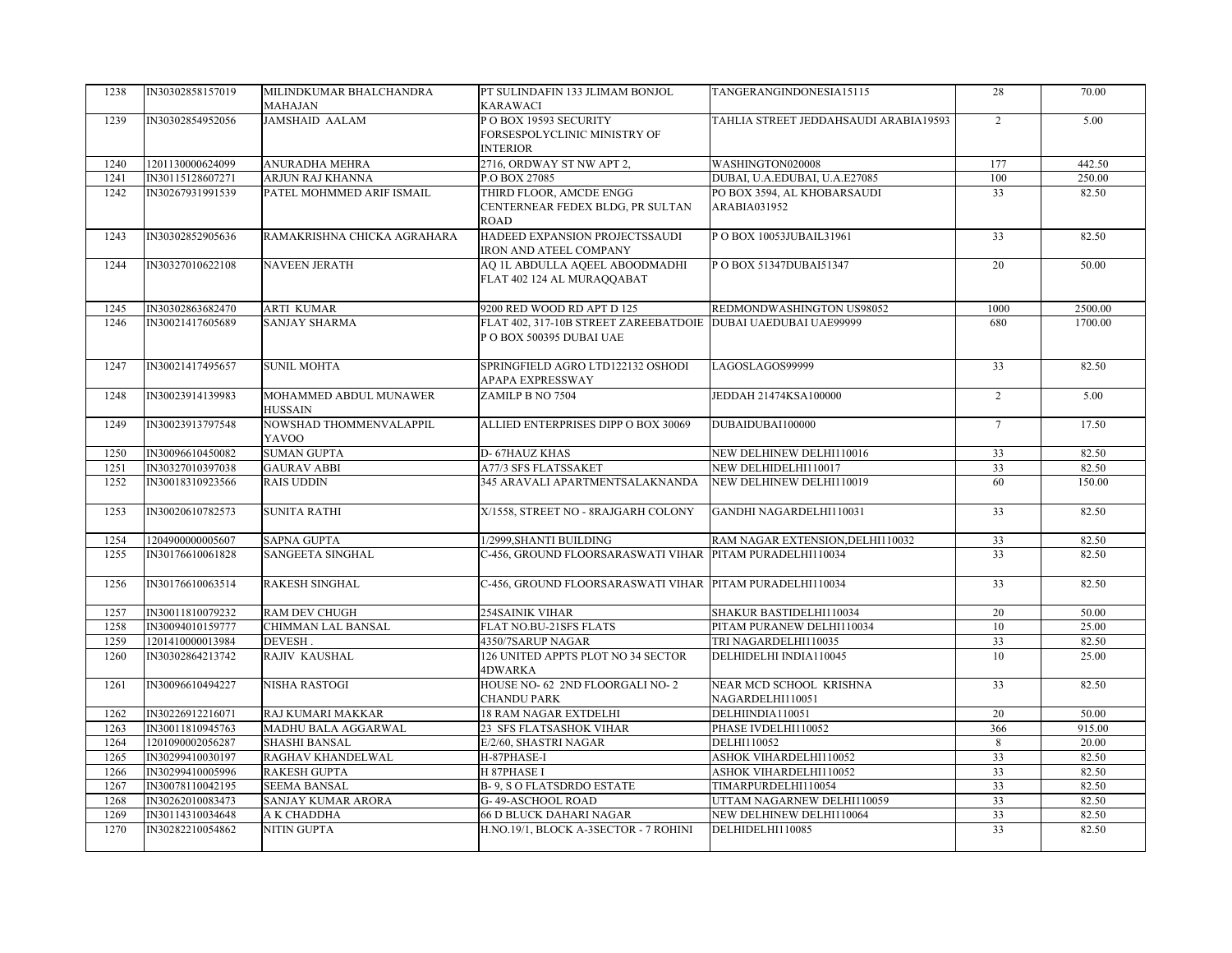| 1271 | IN30070810231109 | <b>RAHUL GUPTA</b>            | HOUSE NO 131 POCKET A/3SECTOR 5                  | DELHIDELHI110085                          | $\overline{3}$ | 7.50   |
|------|------------------|-------------------------------|--------------------------------------------------|-------------------------------------------|----------------|--------|
|      |                  |                               | <b>ROHINI</b>                                    |                                           |                |        |
| 1272 | IN30020610911094 | <b>GEETANJALI JAIN</b>        | <b>BT - 29SHALIMAR BAGH</b>                      | DELHIDELHI110088                          | 33             | 82.50  |
| 1273 | 1203680000027175 | SHYLAJA.                      | 172 C, POCKET-ELIG FLAT                          | GTB ENCLAVEDELHI110093                    | 33             | 82.50  |
| 1274 | 1203680000046783 | NISHANA BEEGUM                | 172/C POCKET-EL I G FALTS                        | G.T.B. ENCLAVEDELHI110093                 | 90             | 225.00 |
| 1275 | IN30327010215992 | PRADEEP CHANDRA               | E 372 GALI NO 16KHAJURI KHAS                     | DELHIDELHI110094                          | 163            | 407.50 |
| 1276 | IN30290242485485 | <b>GULAMOHIDDIN ILLAUDDIN</b> | NO 9II NEW STREET                                | NELLIKUPPAM TAMIL NADUNELLIKUPPAM         | 20             | 50.00  |
|      |                  | NAZIMUDDIN                    |                                                  | TAMIL NADU111111                          |                |        |
| 1277 | IN30290241716178 | <b>AMIT TYAGI</b>             | POBOX 115196                                     | DUBAIUAE115196                            | 33             | 82.50  |
| 1278 | 1204880000011581 | <b>CHANDER PAL</b>            | HOUSE NO. 2762, SECTOR 7A,                       | FARIDABAD121006                           | 50             | 125.00 |
| 1279 | IN30154954366239 | PRABHAKAR VASANT LIMAYE       | AL FALASI RESIDENCEFLAT 105, BUR<br><b>DUBAI</b> | AL MANKHOOLDUBAI, UAE121806               | 160            | 400.00 |
| 1280 | IN30195910047098 | RISHABH KHURANA               | 782SECTOR-7 EXTN.                                | GURGAONHARYANA122001                      | 33             | 82.50  |
| 1281 | 1208160000210082 | <b>ASHISH JAIN</b>            | <b>H NO2010 2ND</b>                              | FLOOR SEC 46GURGAON122001                 | 90             | 225.00 |
| 1282 | IN30236510771623 | <b>SAHIL MAKKAR</b>           | H.NO.-34-LNEAR DOUBLE PARK                       | MODEL TOWN, ROHTAKHARYANA124001           | 33             | 82.50  |
| 1283 | 1201910101252853 | <b>GORANGE GUPTA</b>          | HOUSE NO - 1820SECTOR-13                         | URBAN ESTATEKarnal132001                  | $\overline{9}$ | 22.50  |
| 1284 | 1302790000149707 | AMITA DHIMAN.                 | FLAT NO 302GHS 23                                | SECTOR 20PANCHKULA134116                  | 33             | 82.50  |
| 1285 | 1302790000149614 | VARUN.                        | FLAT NO-302GHS-23                                | SECTOR-20PANCHKULA134116                  | 33             | 82.50  |
| 1286 | IN30184610013652 | <b>NAVEEN VERMA</b>           | 59, UDHAM SINGH NAGAR,                           | CIVIL LINES, LUDHIANA141001               | 33             | 82.50  |
| 1287 | IN30184610203062 | <b>JASWINDER KAUR</b>         | H.NO. 2227NEW BHAGWAN DASS COLONY                | SALEM TABRILUDHIANA141003                 | 33             | 82.50  |
| 1288 | IN30096610380454 | VINOD KUMAR MITTAL            | K/L-2KAVI NAGAR                                  | GHAZIABADUTTAR PRADESH201002              | -1             | 2.50   |
| 1289 | IN30282210126336 | <b>SUNIL KUMAR</b>            | A-142SHYAM PARK EXTN.                            | SAHIBABADGHAZIBAD-U.P.201005              | $\mathbf{1}$   | 2.50   |
| 1290 | IN30011811326946 | RAHUL MEHRA                   | A-106BEHIND ANGEL MALL                           | KAUSHAMBI UTTAR<br>PRADESHGHAZIABAD201010 | 33             | 82.50  |
| 1291 | IN30167010000244 | <b>MANISH AGRAWAL</b>         | 16 A/205HIG                                      | VASUNDHRAGHAZIABAD(U.P)201010             | 33             | 82.50  |
| 1292 | 1204720010473135 | <b>INDU LAKHANI</b>           | E 80 GF SECTOR 41NOIDA                           | .NOIDA201303                              | 33             | 82.50  |
| 1293 | 1203500000165164 | <b>MANJU MALHOTRA</b>         | 124/34 M, GOVIND NAGAR,                          | KANPUR208014                              | 10             | 25.00  |
| 1294 | IN30169610362484 | <b>USHA KATIYAR</b>           | MIG 13SECTOR 4                                   | BARRA 2KANPUR208027                       | 33             | 82.50  |
| 1295 | IN30011810126848 | SHIKHA GUPTA                  | 24 HIRA BAGH COLONYDAYAL BAGH                    | AGRAAGRA282005                            | 33             | 82.50  |
| 1296 | IN30070810380603 | SAURABH MALHOTRA              | <b>136ALLORA ENCLAVE</b>                         | DAYAL BAGHAGRA282005                      | 33             | 82.50  |
| 1297 | 1201060500229784 | DEVKI TAKHTANI                | 192, LAJPAT NAGAR                                | ALWAR301001                               | 33             | 82.50  |
| 1298 | IN30018312203623 | PRIYANKA THOLIA               | 506 SHALIMAR COMPLEXCHURCH LANE<br>M I ROAD      | JAIPUR302001                              | 33             | 82.50  |
| 1299 | 1201770100298531 | RAHUL SANCHETI                | 379-A, GURUNANAK PURARAJAPARK                    | <b>JAIPUR302004</b>                       | 33             | 82.50  |
| 1300 | 1203350000044111 | KAMLESH SHARMA                | 8 RATHORE NAGARNEAR NIWARU ROAD                  | JHOTWARAJAIPUR302012                      | 33             | 82.50  |
|      |                  |                               |                                                  |                                           |                |        |
| 1301 | IN30270020094822 | <b>HANSWATI MAHAUR</b>        | PLOT NO-19RAMNESH PURI, NIWARU<br><b>ROAD</b>    | JHOTWARAJAIPUR302012                      | 33             | 82.50  |
| 1302 | 1201770100025308 | <b>GEETA MITTAL</b>           | 40, JAGDISH COLONY, 80 FEET<br>ROADMAHESH NAGAR  | JAIPUR302015                              | 28             | 70.00  |
| 1303 | IN30270020247158 | <b>NEETU JAIN</b>             | A-25-BINDRAPURI COLONY                           | LAL KOTHIJAIPUR302015                     | $\overline{2}$ | 5.00   |
| 1304 | 1202990003923185 | KAMAL KISHORE KANOONGO        | 519MAHAVEER NAGAR                                | TONK ROADJAIPUR302018                     | 33             | 82.50  |
| 1305 | 1201770100195618 | KANCHAN LATA DADHICH          | F-56, RAM PATHSHYAM NAGAR                        | SODALAJAIPUR302019                        | 25             | 62.50  |
| 1306 | IN30018310587350 | ASHA SHARMA                   | 178AWHO COLONY AMBABARI                          | JAIPUR RAJASTHANJAIPUR                    | 33             | 82.50  |
|      |                  |                               |                                                  | RAJASTHAN302023                           |                |        |
| 1307 | 1203320000745551 | ANIL KUMAR DANGAYACH          | W NO 14 NAYA BAZARCHOMU - JRR                    | JAIPUR303702                              | 33             | 82.50  |
| 1308 | 1201330000985120 | <b>BEENA DEVI BANSAL</b>      | TEJA CHOWK BEAWARBEAWAR                          | BEAWAR AJMER 305901AJMER305901            | $\overline{5}$ | 12.50  |
| 1309 | IN30198310901879 | MOHAN KUMAR AGARWAL           | 5 I 25 R C VYAS COLONY.                          | .BHILWARA (RAJ)311001                     | 33             | 82.50  |
| 1310 | IN30198310791847 | REKHA SOMANI                  | 1 - A - 22, RC VYAS COLONY,                      | BHILWARA (RAJ.)BHILWARA (RAJ.)311001      | 50             | 125.00 |
| 1311 | 1201060500526539 | SANGEETA AGARWAL              | A275 RK CLNY                                     | BHILWARA311001                            | 33             | 82.50  |
| 1312 | IN30154953545533 | MARICHETTIAR CHANDRAN         | 61, ZHENGYUAN NORTH ROAD, XIUZHOU                | CHINACHINA314003                          | 10             | 25.00  |
|      |                  | VIJAYAKUMAR                   | <b>JIAXING ZHEJIANG</b>                          |                                           |                |        |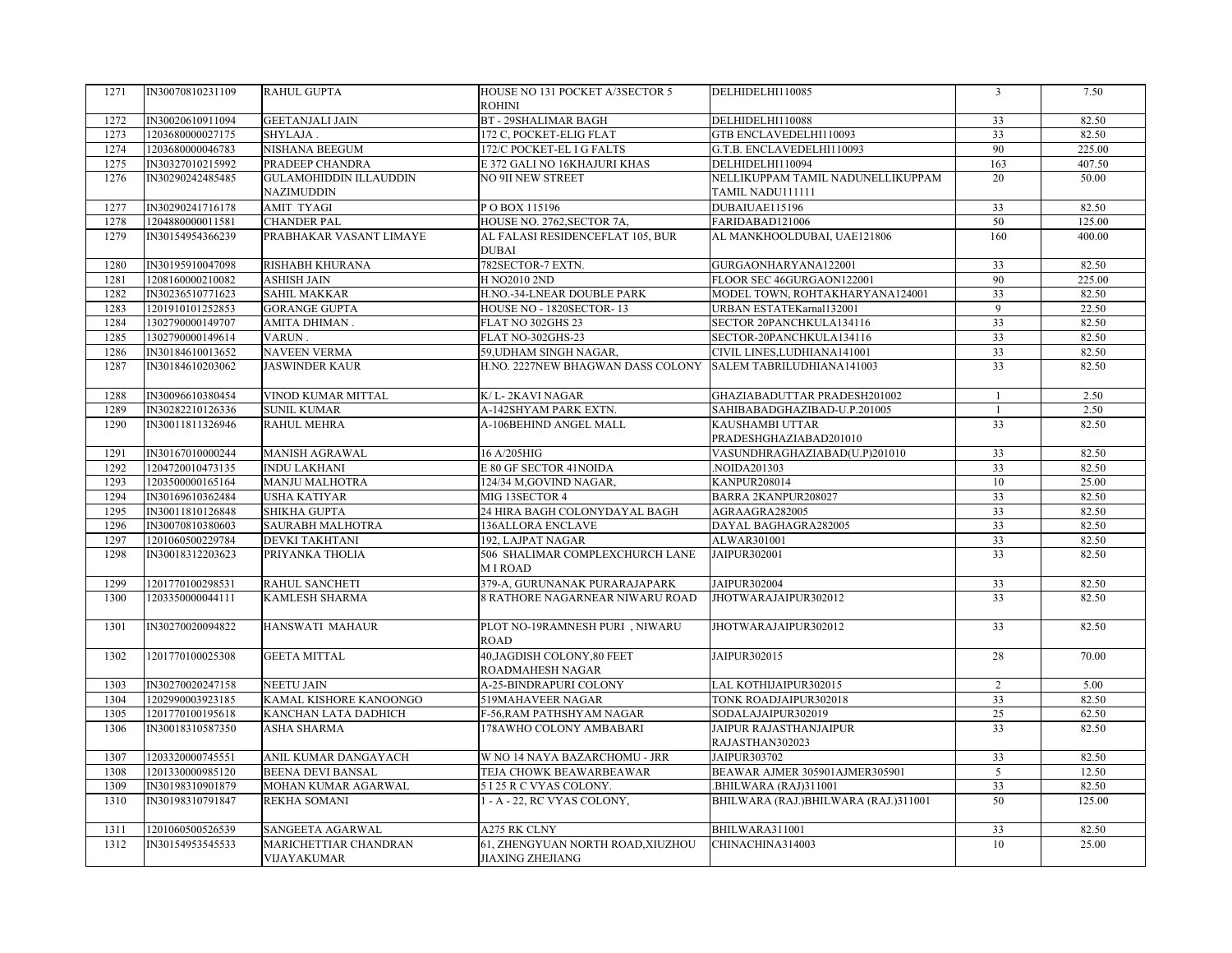| 1313 | IN30282210008074 | SATYAWATI GARG                              | 100, NARSINGH COLONYKHERLI GANJ                                                             | TEHSIL - KATHUMARALWAR321604                            | 33             | 82.50  |
|------|------------------|---------------------------------------------|---------------------------------------------------------------------------------------------|---------------------------------------------------------|----------------|--------|
| 1314 | IN30021415439396 | AJAY PATHAK                                 | C 8/5 UTTAM NAGAR CFCL GADEPAN<br><b>DISTTKOTA</b>                                          | KOTA RAJASTHANKOTA RAJASTHAN325208                      | 33             | 82.50  |
| 1315 | 1204470004742300 | <b>GHISA LAL HUF</b>                        | 3 WARD NO 17INSIDE OF TABELA MARKET SIKARSIKAR332001                                        |                                                         | 33             | 82.50  |
| 1316 | 1202060000214357 | CHIRAG KHANNA                               | <b>1ST B ROADSARDAR PURA</b>                                                                | OPP J K NURSINGH HOMEJODHPUR342001                      | 33             | 82.50  |
| 1317 | IN30357510062619 | DIPESH PRADYUMAN MEHTA                      | AUM, VINAYAK BUNGLOW, RADHIKA<br>PARKNEAR RAVI RECIDENCY                                    | <b>B/H STERLING HOSPITAL, RAIYA</b><br>ROADRAJKOT360005 | 8              | 20.00  |
| 1318 | 1204470000239327 | PURSHOTTAM ISHWARDAS MANGE                  | DIGVIJAY PLOT 54 NEAR PANINATAKA<br><b>JAMNAGAR</b>                                         | JAMNAGARJAMNAGAR361001                                  | 16             | 40.00  |
| 1319 | 1301440000962193 | DAXABEN RASIKLAL MEHTA                      | PLOTNO 26 SHREEJI PARKBEHIND NEW<br><b>COLLECTOR OFFICE</b>                                 | MIRA NAGARJUNAGADH362001                                | 33             | 82.50  |
| 1320 | IN30098210774870 | BHARTIBEN RAMESHCHANDRA<br>PAREKH           | "SHETRUNJAY"OLD BUS<br>STATIONOPP.DR.DESAI HOSPITAL                                         | MAIN ROADSURENDRANAGAR363001                            | $\overline{3}$ | 7.50   |
| 1321 | IN30098210115824 | MUSTAQ AHMED SHAIKH                         | 1301-A-18, NR. KANCH KI MASJIDOPP.<br>LUCKY MEDICAL STORES                                  | JAMALPURAHMEDABAD380001                                 | 33             | 82.50  |
| 1322 | IN30098210279011 | SAHEMA NISAR AHMED SHAIKH                   | 1301/A-18, NR. KANCH KI MASJIDOPP.<br>LUCKY MEDICAL STORE                                   | JAMALPURAHMEDABAD380001                                 | 33             | 82.50  |
| 1323 | IN30034310587387 | LAKSHMIBAI DHANPATRAJ JAIN                  | 8, BHADRESWAR SOCIETY, O/S. DELHI<br>GATE.                                                  | SHAHIBAUG ROAD, AHMEDABAD.380004                        | 33             | 82.50  |
| 1324 | IN30034310651202 | RITESHKUMAR RAMESHKUMAR JAIN                | 8, BHADRESHWAR SOCIETY, O/S, DELHI<br>GATE.                                                 | SHAHIBAUG ROAD, AHMEDABAD.380004                        | 33             | 82.50  |
| 1325 | 1204840000023829 | ANITABEN MUKESHKUMAR SHAH                   | 13, MAHAVIR FLAT, RAMNAGAR, NR RAMJI SABARMATI, AHMEDABAD380005<br><b>MANDIR</b>            |                                                         | 33             | 82.50  |
| 1326 | IN30164510234774 | RAJESH P. SHAH                              | B-10 ASHIRWAD APPT.MIRAMBICA<br><b>SCHOOL ROAD</b>                                          | NARANPURAAHMEDABAD380013                                | 33             | 82.50  |
| 1327 | IN30098210449348 | BIPINKUMAR CHHANALAL SHAH                   | C/11, ASHIRWAD APPARTMENTOPP. JAY<br><b>MANGAL SOCIETY</b>                                  | MIRAMBICA ROAD,<br>NARANPURAAHMEDABAD380013             | 33             | 82.50  |
| 1328 | 1204470001406098 | HARESH THAKURDAS ROHRA                      | 6, PREYAS BUNGLOWNR PATEL PARK                                                              | JUDGES BUNG ROAD,<br>VASTRAPURAHMEDABAD380015           | 32             | 80.00  |
| 1329 | IN30098210230417 | SUCHITA NARENDRAKUMAR<br>AGRAWAL            | B-2/12, SAGAR APPT., NR. SHYMAL ROW<br>HOUSE,                                               | 132 FT. RING ROAD , SETELITE,<br>AHMEDABAD380015        | 33             | 82.50  |
| 1330 | IN30065210260381 | RAKESH KUMAR SHAH                           | B/54, ROYAL ORCHIDCORPORATE ROAD                                                            | PRAHLADNAGAR<br>GARDENAHMEDABAD.380015                  | 33             | 82.50  |
| 1331 | IN30098210610014 | PUSHPA BIMALKUMAR AGARWAL                   | 70, NUTAN CLOTH MARKET, O/S, RAIPUR<br>GATE.                                                | AHMEDABADAHMEDABAD380022                                | 50             | 125.00 |
| 1332 | IN30327010424294 | NAIR RAJESH RAVINDRAN                       | 16 VISHWAKUNJ APPTSVISHWAKUNJ<br><b>COLONY DHOR</b>                                         | BAZAR SHAHALAMAHMEDABAD380028                           | 100            | 250.00 |
| 1333 | IN30034310820023 | MANSUKH G. MAKWANA                          | A-2, MANALI APARTMENTS,RACHNA SOC, JODHPUR,AHMEDABAD.380053<br>CHARANKRUPA SOC,             |                                                         | 200            | 500.00 |
| 1334 | IN30034310612065 | VIDUSHI RAVIKUMAR CHHAPIA                   | PLOT NO. 128, A/1, KRUTI<br>FLATS, BHAIKAKANAGAR,                                           | THALTEJ, AHMEDABAD.380059                               | 66             | 165.00 |
| 1335 | IN30226912925343 | TUSHAR Y BHAVSAR                            | B/301 AKASH RESIDENCY NR DEV CITYR C AHMEDABAD GUJARATINDIA380061<br>TECHNICAL RD GHATLODIA |                                                         | $\overline{3}$ | 7.50   |
| 1336 | IN30034310697743 | CHAUHAN BHUPENDRASINH<br><b>BALVANTSINH</b> | 30, ANANDNAGAR, SECTOR - 27,                                                                | GANDHINAGAR.GANDHINAGAR.382027                          | 33             | 82.50  |
| 1337 | IN30034310094106 | INDUBEN PRAHLADBHAI PATEL                   | 32, NIRANJAN SOCIETY, OPP. CHIRAG<br>DIOMIND,                                               | BAPUNAGAR, AHMEDABAD.382350                             | 33             | 82.50  |
| 1338 | 1203320000538770 | CHIRAG N KOTECHA                            | <b>B 402 SWAGAT FLAMINGONR SARGASAN</b><br>CROSS ROAD                                       | SARGASANGANDHI NAGAR382421                              | 100            | 250.00 |
| 1339 | 1201910101631334 | BABUBHAI SENDHABHAI PATEL                   | 19-SHITAL PARK SOC., PART-1, OPP. GEB                                                       | VIJNAGAR ROADMEHSANA384001                              | 33             | 82.50  |
| 1340 | 1301440000788577 | CHAUDHARY BALDEVBHAI G                      | 4/43 PALDIVEESNAGAR                                                                         | DI MEHSANAPALDI384315                                   | $\overline{3}$ | 7.50   |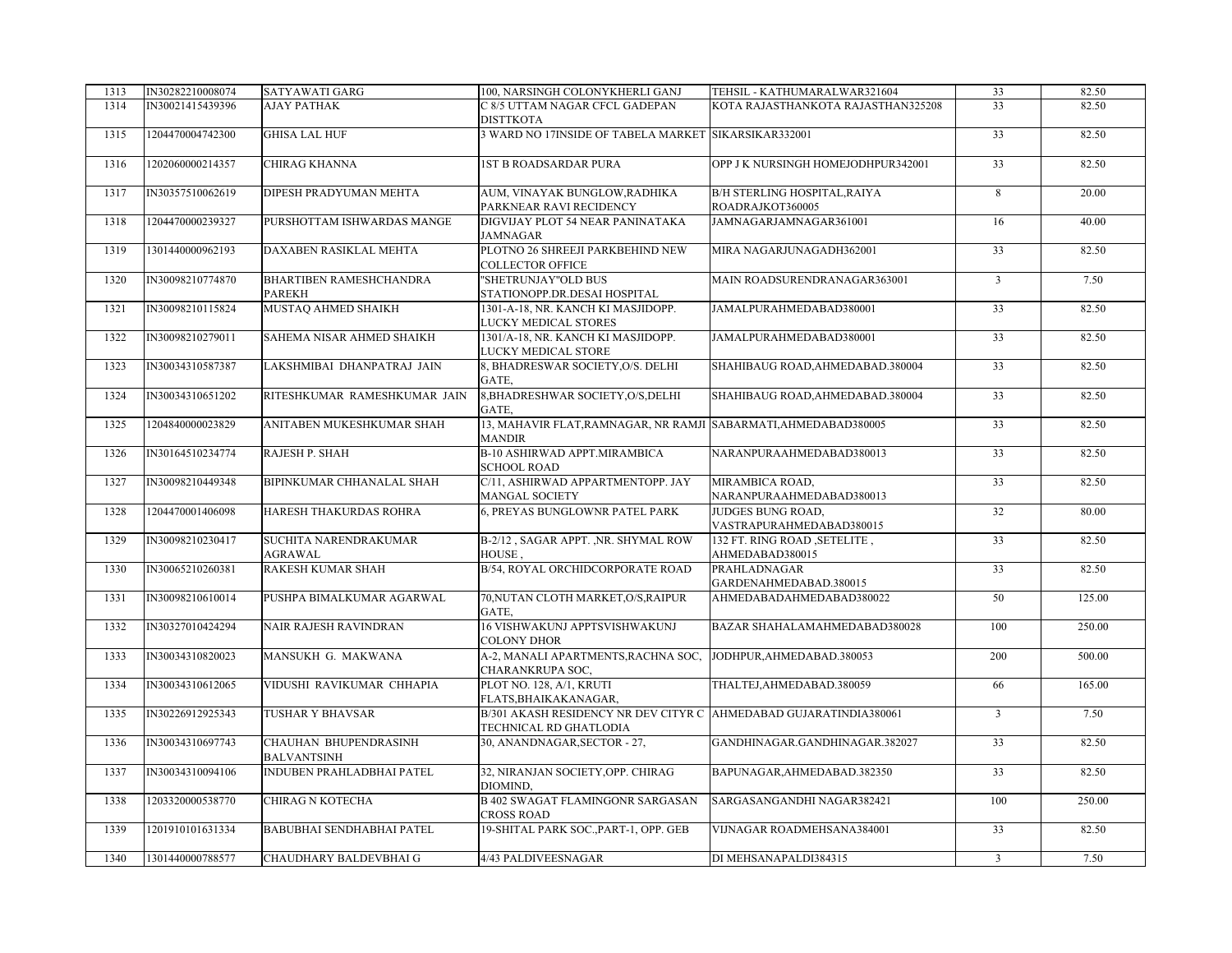| 1341 | IN30199110368917 | PRITI KAMLESHBHAI SHAH           | 48, GANDHI PARKHARNI ROAD                                                | BARODABARODA390006                 | 15              | 37.50  |
|------|------------------|----------------------------------|--------------------------------------------------------------------------|------------------------------------|-----------------|--------|
| 1342 | 1203320000241696 | YASH VARDHAN THIRANI HUF         | 1 A MAHESHWARI SOCIETYNEAR                                               | <b>ISKCON TEMPLE GOTRI</b>         | $\overline{33}$ | 82.50  |
|      |                  |                                  | PRATHAN BLDG                                                             | ROADVADODARA390015                 |                 |        |
| 1343 | 1301670000144542 | KIRITKUMAR JAYANTILAL SHAH       | B/5 PRAMUKH DARSHAN, OPP, MATHURA                                        | OLD PADRA ROAD. VADODARA390020     | $\overline{2}$  | 5.00   |
|      |                  |                                  | NAGARI                                                                   |                                    |                 |        |
| 1344 | IN30290240076703 | KIRANBA VIRBHADRASINH SOLANKI    | BLOCK NO B 1/3 GIPCL COLONYAT PO                                         | TA MANGROLSURAT394110              | 32              | 80.00  |
|      |                  |                                  | <b>NANI NAROLI</b>                                                       |                                    |                 |        |
| 1345 | 1100001000014301 | SAURASHTRA CAPITAL SERVICES PVT. | 39 GREAT WESTERN BUILDING COMP1ST                                        | FORT, MUMBAI400023                 | 150             | 375.00 |
|      |                  | LTD.                             | FLOOR BAKE HOUSE LANE,                                                   |                                    |                 |        |
| 1346 | IN30115126664247 | PRASHANT S CHOUMAL               | 1/11 SHIWAJI NAGAR SHREEGANESH C H S BESANT ROAD WORLIMUMBAI400025       |                                    | 33              | 82.50  |
|      |                  |                                  | LTD DR ANNIE                                                             |                                    |                 |        |
| 1347 | 1203150000084443 | GANGADHAR GANGARAM JAKKULA       | 1ST FLR 18/20SADGURU SADAN BLDG                                          | BHAVANI SHANKAR RD DADAR           | 33              | 82.50  |
|      |                  |                                  |                                                                          | WESTMUMBAI400028                   |                 |        |
|      | 1302590000296234 | UDAY SHANKAR PAWASKAR            | 1/4, RADHA NIWAS, BHAVANI SHANKAR                                        | DADAR WESTMumbai400028             | 33              | 82.50  |
| 1348 |                  |                                  |                                                                          |                                    |                 |        |
|      |                  |                                  | <b>ROAD</b>                                                              |                                    |                 |        |
| 1349 | IN30023911039410 | KETAN KUMARPAL SHAH              | B/201, VARDHMAN APTNEAR DAHISAR                                          | L T ROAD, DAHISAR (W) MUMBAI400068 | 61              | 152.50 |
|      |                  |                                  | <b>JAIN TEMPLE</b>                                                       |                                    |                 |        |
| 1350 | IN30135620272942 | BHUPENDRA SINGH CHUNDAWAT        | 'A' RAM NIWAS 1ST FLOOROPP OLD POST                                      | VAISHNAV LANE' M G RD GHATKOPAR    | 33              | 82.50  |
|      |                  |                                  | OFFICE 'JAYANTI                                                          | WMUMBAI400086                      |                 |        |
| 1351 | 1201060000176186 | Sunil Vijayraj Bothra            | C/O VIJAY KUMAR JAIN 36/7VATSALA                                         | BHARAT SOCY.CHAKALA ANDHERI        | 33              | 82.50  |
|      |                  |                                  | APPT.2ND FLR TARUN                                                       | EMumbai400099                      |                 |        |
| 1352 | IN30021410183142 | REENA MALIK                      | 31/205 VSNL STAFF QUARTERSNEAR                                           | JOGESHWARI WESTMUMBAI400102        | 33              | 82.50  |
|      |                  |                                  | OSHIWARA POLICE STATION                                                  |                                    |                 |        |
| 1353 | IN30154953415606 | DESAI MILANKUMAR G               | 344 UBI AVE 102-1097                                                     | SINGAPORESINGAPORE400344           | 65              | 162.50 |
| 1354 | IN30160411553275 | SHYAMJEET YADAV                  | ROOM NO.2 GANESH CHSROAD NO.27                                           | WAGLE ESTATETHANE400604            | 33              | 82.50  |
|      |                  |                                  | C.P.TALAO                                                                |                                    |                 |        |
| 1355 | 1202990000602307 | SONAL DINESH PATEL               | C 9 GOLDEN PARK WAGLEESTATE RD 3                                         | THANETHANE400604                   | 33              | 82.50  |
|      |                  |                                  | <b>SHIVAJI NAGAR</b>                                                     |                                    |                 |        |
| 1356 | IN30357510016198 | NIDHI MAYUR BARVADIYA            | 104-B 1ST FLOOR, KRISHNA                                                 | SANPADA (E), NAVI MUMBAI400705     | 33              | 82.50  |
|      |                  |                                  | COMPLEX, PLOT 7, SECTOR 15,                                              |                                    |                 |        |
| 1357 | 1203150000170452 | ROOPA GULAB MATTA                | B-405, SUKHAKARTA IIPLOT 30, SECTOR - NERULNAVI MUMBAI400706             |                                    | 50              | 125.00 |
|      |                  |                                  | 42                                                                       |                                    |                 |        |
| 1358 | 1201060000167344 | <b>DINESH M MORAKHIA</b>         | A/2/402 JAY MILAN APPT.60 FEET ROAD,                                     | BHAYANDAR (WEST)THANE401101        | 20              | 50.00  |
|      |                  |                                  |                                                                          |                                    |                 |        |
| 1359 | 1202890000681867 | HARISH GOPAL SHETTIGAR           | 9/303, GREEN VILLAGE                                                     | MIRA RD(E)THANE401104              | 13              | 32.50  |
|      |                  |                                  | COMPLEXKASHIGAON, KASHMIRA                                               |                                    |                 |        |
| 1360 | 1203440300009909 | MAG ALMEIDA FERNANDES            | H.NO. 381, EUGENE WADDO,                                                 | CARANZALEM NORTH GOAPANAJI403002   | 50              | 125.00 |
|      |                  |                                  |                                                                          |                                    |                 |        |
| 1361 | IN30009511422580 | Deepdhoj Bhim Bahadur Oli        | H No S 4Anant Residency Jaycee Nagar                                     | Curti PondaGoa403401               | 25              | 62.50  |
| 1362 | 1203320000380880 | GIRISH KISHINCHAND TOLANI        | SONESAR APTS 2ND FLRFLAT NO 4 NR                                         | ULHASNAGAR421003                   | 33              | 82.50  |
|      |                  |                                  | AMAN SOCIETY                                                             |                                    |                 |        |
| 1363 | IN30051319986877 | KUSHAL BHARAT LODAYA             | BLOCK NO 415 SATPUDA HOUSING                                             | GANPATI NAGAR SHAMA COMPLEXJALGAON | 180             | 450.00 |
|      |                  |                                  | <b>SOCIETY</b>                                                           | MAHARASHTRA425001                  |                 |        |
|      |                  |                                  |                                                                          |                                    |                 |        |
| 1364 | IN30169611621542 | SANJAY SEWAKRAM KHANDAIT         | C/O SANJAY TRADING COJUNA PARDI                                          | AVDESH COMPLEXNAGPUR440008         | 10              | 25.00  |
|      |                  |                                  | NAKA NEAR ROYAL CLUB                                                     |                                    |                 |        |
| 1365 | 1204330000152251 | <b>KARAN NEEMA</b>               | NEAR TELEPHONE EXCHANGE25                                                | <b>INDORE452002</b>                | 10              | 25.00  |
|      |                  |                                  | LODHIPURA                                                                |                                    |                 |        |
| 1366 | IN30154954379605 | MANDAVA SRI RAMA CHANDRA         | 05-15 15 RIVIERA DRIVESINGAPORE 467205 SINGAPORE 467205X SINGAPORE467205 |                                    | 25              | 62.50  |
|      |                  | <b>MURTHY</b>                    |                                                                          |                                    |                 |        |
| 1367 | IN30611490706607 | KANUPARTHI SIDDA REDDY           | FLAT NO 201, RUKMINI NILAYA APTSD - 91 MADHURA NAGARHYDERABAD500038      |                                    | 30              | 75.00  |
|      |                  |                                  |                                                                          |                                    |                 |        |
| 1368 | IN30131321204269 | SURYA NARAYANA S                 | D NO 21-1-24 LAKSHMI NILAYAMOPP                                          | <b>A V N COLLEGE</b>               | 25              | 62.50  |
|      |                  |                                  | <b>GANESH ENTERPRISES</b>                                                | DOWNVISAKHAPATNAM530001            |                 |        |
|      |                  |                                  |                                                                          |                                    |                 |        |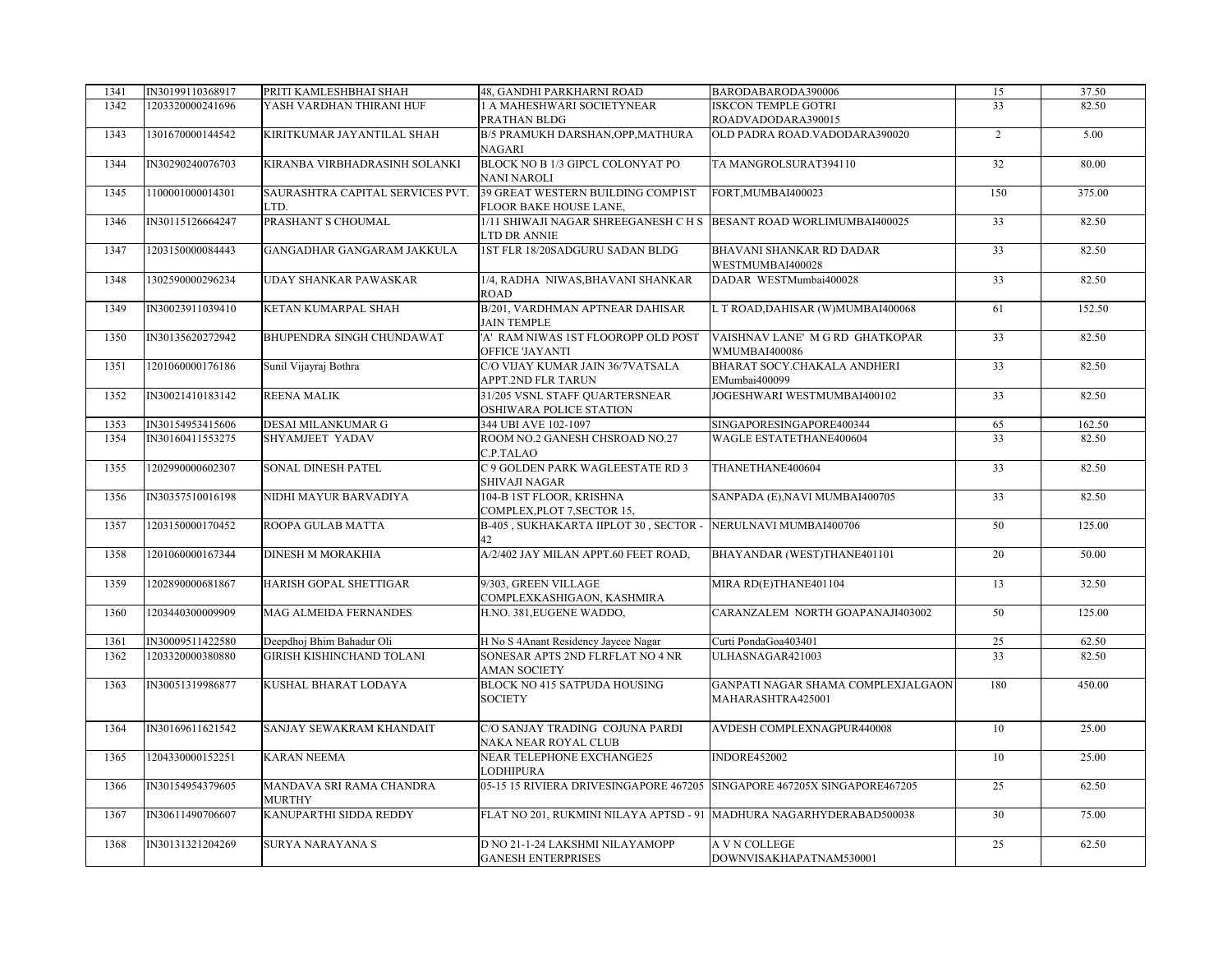| 1369 | IN30192611071912 | SANDHYA SESHADRI                            | <b>66 2ND MAIN4TH CROSS</b>                                             | SARVABHOWMA NAGARBANGALORE560061                                             | 33              | 82.50  |
|------|------------------|---------------------------------------------|-------------------------------------------------------------------------|------------------------------------------------------------------------------|-----------------|--------|
| 1370 | IN30009512022949 | William Anoop Nicodemus                     | G 1104 Tower 3 Daffodils Adarsh PalmRetreat<br>Deverabisinahalli        | BangaloreBangalore560103                                                     | 100             | 250.00 |
| 1371 | IN30214811088916 | <b>CHANDRA BAI</b>                          | SWASTIK SMILE CARE61/A FIRST FLOOR                                      | DEVARAJ URS ROADMYSORE570001                                                 | 50              | 125.00 |
| 1372 | 1202990001613118 | CHANDRA.                                    | NO 2 MUTHIYA MUDALI<br>STREETWASHERMEN PET                              | <b>CHENNAI600021</b>                                                         | $\overline{33}$ | 82.50  |
| 1373 | 1202990003232208 | SANTOSHCHAND SANDEEP CHOPDA                 | 23SHANMUGARAYAN STREET                                                  | O W PETCHENNAI600021                                                         | 33              | 82.50  |
| 1374 | IN30169611105872 | <b>SUNNANDA H MODI</b>                      | NO 363MINT STREET                                                       | SOWCARPETCHENNAI600079                                                       | 33              | 82.50  |
| 1375 | IN30135620420359 | VAIDYANATHAN DEVDAS                         | NEW NO 88, OLD NO 49LOVE NEST,<br><b>SEVENTH AVENUE</b>                 | ASHOK NAGARCHENNAI600083                                                     | 200             | 500.00 |
| 1376 | IN30044110914139 | <b>GANESAN A</b>                            | 6/21 NH 2 MARAIMALAI NAGAR6/21 NH 2<br>MARAIMALAI NAGAR                 | 6/21 NH 2 MARAIMALAI<br>NAGARCHENGULPUT603209                                | $\overline{2}$  | 5.00   |
| 1377 | IN30154919205507 | <b>GULAMOHIDDIN ILLAUDDIN</b><br>NAZIMUDDIN | NO 9 I NEW STEETNELLIKUPPAM                                             | TAMILNADUTAMILNADU607105                                                     | $\overline{5}$  | 12.50  |
| 1378 | IN30136410232985 | <b>RAMESH T</b>                             | 17 EAST KANDY STREETBEEMA NAGAR                                         | TRICHYTRICHY620001                                                           | 41              | 102.50 |
| 1379 | IN30154954347184 | SURESHWARAN PARAMESHWARAN                   | NO 85 SINTHAMANIYUROLAIPATTI                                            | NEAR GVT SCHOOLSALEM636455                                                   | 15              | 37.50  |
| 1380 | IN30023911508602 | <b>RAMAMURTHIK</b>                          | DOOR NO 15 A RAMASAMY<br>NAGARPANJAMUGA ANJANEYAR KOIL<br><b>STREET</b> | <b>BHARATHIAR UNIVERSITY P</b><br>OCOIMBATORE641046                          | 12              | 30.00  |
| 1381 | IN30009511818810 | Vijayaragavan R                             | No 3/436 Pudupalayam Pasur PoAnnur                                      | CoimbatoreCoimbatore641653                                                   | 11              | 27.50  |
| 1382 | IN30327010482631 | TARUN MEHTA                                 | 53 HILL VIEW AVE 06 10HILLINGTON<br><b>GREEN</b>                        | SINGAPORESINGAPORE669566                                                     | 50              | 125.00 |
| 1383 | 1204760000288652 | <b>VARGHESE P P</b>                         | PUNNAKKAL HOUSEVETTICHIRA                                               | PUNNATHALA P OMALAPPURAM676552                                               | $\overline{4}$  | 10.00  |
| 1384 | 1202980000378859 | RETHEESH.K.R.                               | KUTTICKAL HOUSEKATTOOR.P.O                                              | ALAPPUZHAALAPPUZHA688546                                                     | 10              | 25.00  |
| 1385 | IN30077310119013 | <b>MANISH LAHOTI</b>                        | 121, NETAJI SUBHAS ROAD5TH FLOOR                                        | KOLKATAKOLKATA700001                                                         | 33              | 82.50  |
| 1386 | IN30002060021645 | <b>MIRA NALIN GOHIL</b>                     | 155 A, BAKUL BAGAN ROAD                                                 | KOLKATAKOLKATA700025                                                         | 33              | 82.50  |
| 1387 | IN30177413340692 | <b>AMITABHA DEY</b>                         | <b>3KASHINATH DATTA ROAD</b>                                            | SUNNY TOWERKOLKATA700036                                                     | 25              | 62.50  |
| 1388 | IN30249610007153 | <b>REETU JAIN</b>                           | 11, DHANDEVI KHANNA<br><b>ROADPHOOLBAGAN</b>                            | KOLKATA700054                                                                | 33              | 82.50  |
| 1389 | IN30174010326757 | RAJENDRA KUMAR SANCHETI                     | SOHANDEEP APARTMENTFLAT NO.- 505                                        | 11/1, WATKINS LANEHOWRAH711101                                               | 33              | 82.50  |
| 1390 | 1203150000041065 | <b>ASHISH M DOSHI</b>                       | 18/2/1 BAINKUTHCHATTERJEE LANE                                          | <b>HOWRAH711101</b>                                                          | 45              | 112.50 |
| 1391 | IN30069310069107 | <b>SHYAMA KEDIA</b>                         | 17, RAMESHWAR MALIA LANE2ND FLOOR HOWRAHHOWRAH711101                    |                                                                              | $\overline{5}$  | 12.50  |
| 1392 | IN30022210011051 | SUNITA BHAWSINGKA                           | SHRI NIWAS100, G.T.ROAD (NORTH)                                         | HOWRAHHOWRAH711106                                                           | 33              | 82.50  |
| 1393 | IN30210510350376 | SARIKA SINGHANIA                            | 197, ANDUL ROAD, BLOCK - K-1,                                           | FLAT NO. - 7, HOWRAH711109                                                   | 15              | 37.50  |
| 1394 | IN30051312301967 | SRIKANTA KHUNTIA                            | OR NO TYPE III 360NAYAPALLI NEW AG<br><b>COLONY</b>                     | <b>INFRONT OF KALINGA</b><br>STADIUMBHUBANESWAR ORISSA<br><b>INDIA751009</b> | 20              | 50.00  |
| 1395 | IN30058910179534 | <b>SMITA CHOUDHARY</b>                      | <b>B-3D ALAKHRAJ APARTMENTEAST</b><br><b>BORING CANAL ROAD</b>          | PATNABIHAR800001                                                             | $\overline{25}$ | 62.50  |
| 1396 | IN30210510239351 | <b>ARJUN PRASAD</b>                         | INDRAPURI ROAD NO.- 4RATU ROAD,<br><b>HEHAL</b>                         | HOUSE NO 690/C2RANCHI834005                                                  | 10              | 25.00  |
| 1397 | IN30115125315834 | RAJENDRA BABURAO PUTHANKAR                  | 122/132, APAPA EXP/WAYAFPRINT<br>COMP.IYANA ISO                         | LAGOS NIGERIANIGERIA999999                                                   | 22              | 55.00  |
| 1398 | IN30302863854692 | DEEPAK KISHORE KALTARI                      | PO BOX 1006                                                             | ABU DHABIUAE999999                                                           | 33              | 82.50  |
| 1399 | IN30302863650664 | PRASAD M DHOPAVKAR                          | 740 WATKINS GLEN BLVD<br>MARYESVILLEPC 43040                            | MARYESVILLEOH USA999999                                                      | 10              | 25.00  |
| 1400 | IN30302863667131 | DINESH KUMAR MUNESHWAR PRASAD               | FLAT 72 BLDG 215 1907 R 1907 1907BLOCK<br>319 MANAMA ALHOORA            | MANAMABAHRAIN999999                                                          | 30              | 75.00  |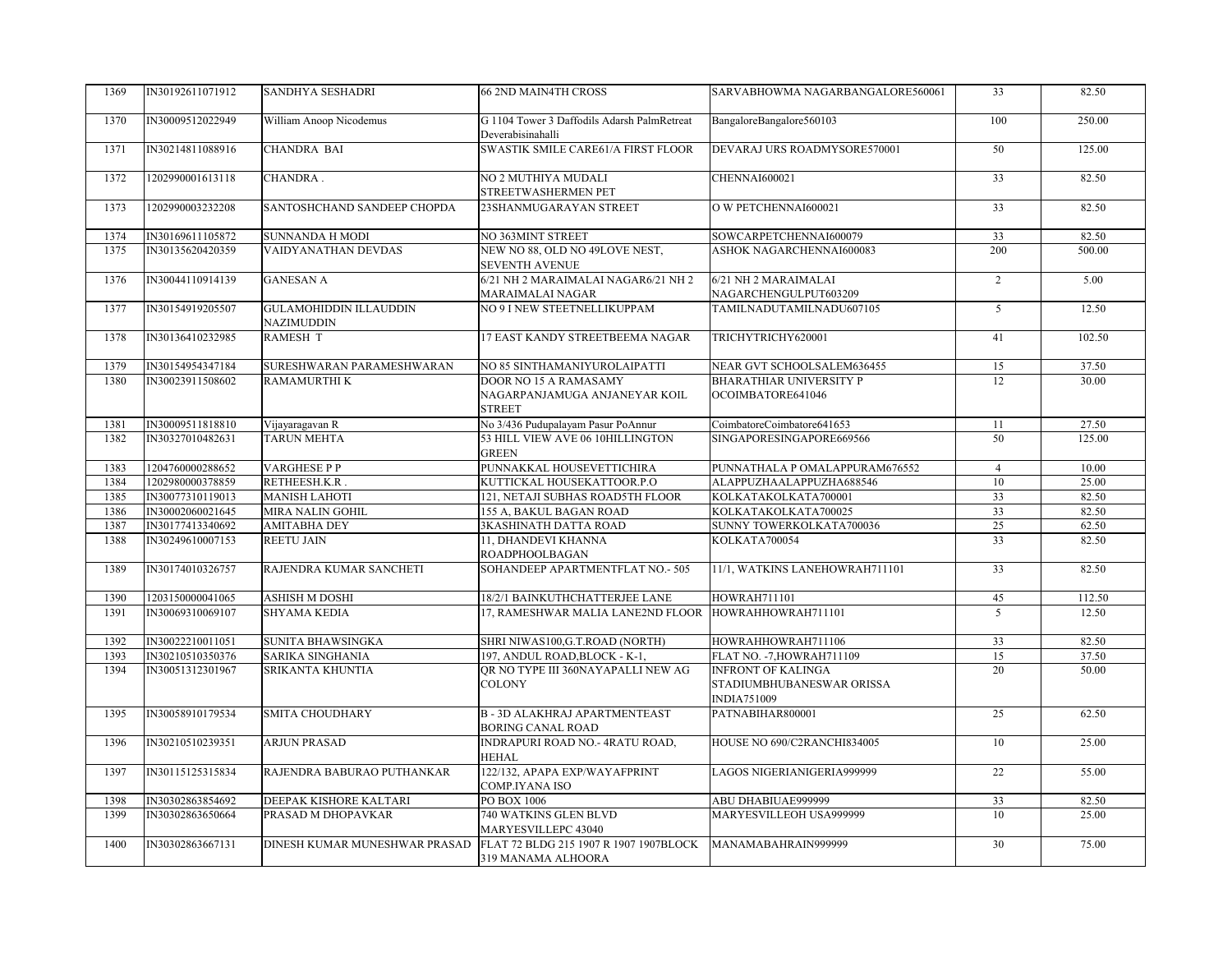| 1401 | IN30115121723026 | RONALD CYPRIAN SEQUEIRA                               | POBOX 17327DUBAI                                                                     | U A EDUBAI 17327999999                                                 | 100             | 250.00  |
|------|------------------|-------------------------------------------------------|--------------------------------------------------------------------------------------|------------------------------------------------------------------------|-----------------|---------|
| 1402 | IN30115128291388 | PRADEEP CYRIL                                         | P.O. BOX 1371DUBAI                                                                   | DUBAI, UAEDUBAI, UAE999999                                             | 10              | 25.00   |
| 1403 | IN30115127033479 | <b>SATYA RANJAN HOTA</b>                              | P O BOX 3154FUJ FUJAIRAH CITY                                                        | FUJAIRAHFUJAIRAH999999                                                 | 10              | 25.00   |
| 1404 | IN30115128760046 | AMAL MOHAMMED CHITALWALLA                             | POBOX 35467DUBAI                                                                     | U.A.EDUBAI, UAE999999                                                  | 33              | 82.50   |
| 1405 | IN30115128735062 | PATEL MAHESHKUMAR MULJIBHAI                           | COMMISS DEPT JAPS (PR 19963) DEWAP O<br><b>BOX NO 564</b>                            | DUBAI, UAEDUBAI, UAE999999                                             | $\overline{33}$ | 82.50   |
| 1406 | IN30115128644066 | <b>SANJAY BHAGWAN KHAIRE</b>                          | PETROFAC INTERNATION MECHANICALP. SHARJAH, UAESHARJAH, UAE999999<br>O. BOX. 23467    |                                                                        | 15              | 37.50   |
| 1407 | IN30115128959637 | VIJAY MOOLCHANDANI                                    | P.O BOX 5249                                                                         | DUBAI, U.A.EDUBAI, U.A.E999999                                         | $\overline{2}$  | 5.00    |
| 1408 | IN30115128856899 | SAMIRA SAIFUDDIN BORIAWALA                            | POBOX 3765                                                                           | DUBAI, UAEDUBAI, UAE999999                                             | 999             | 2497.50 |
| 1409 | IN30327010660112 | DIXIT JAYESH MEHTA                                    | AL MIZAN INTERNATIONAL LLCP O BOX                                                    | DUBAI UAEDUBAI UAE999999                                               | 8               | 20.00   |
| 1410 | IN30327010606599 | <b>ANUJ LOHIA</b>                                     | HEIRS OF AL HAJ ABDULLA A RSHARAFI<br><b>WATER SUB</b>                               | METER (FLAT 205) 317/9 TAWI SINGHAREA<br>DUBAI PREMISE NUMBER 31999999 | 163             | 407.50  |
| 1411 | 1201090004921468 | PARSHOTAM CHELLARAM                                   | FLAT A3 7 F BLOCKA GREENVILLE<br><b>GARDENS</b>                                      | 14 SHIV FAI TERRACE HONG KONGHONG<br>KONG999999                        | 265             | 662.50  |
| 1412 | IN30267935313505 | SURENDRANATHAN NARAYANA PILLAI FLAT NO 02BUILDING 405 |                                                                                      | ROAD 3612ADLIYA BAHRAIN999999                                          | 55              | 137.50  |
| 1413 | IN30267932389505 | MANBHUPINDER SINGH ATWAL                              | KHIMJI RAMDAS POST BOX 19POSTAL<br>CODE 113                                          | MUSCATOMAN999999                                                       | 3000            | 7500.00 |
| 1414 | IN30267932573299 | ARAKKAL JACOB ANTONY                                  | <b>GOLD LAND 3RD FLOORDEIRA FLAT 325</b><br>328 P O BOX 12928                        | DUBAIUAE999999                                                         | 15              | 37.50   |
| 1415 | IN30267931943347 | KHEMO GEHANI                                          | PO BOX 34962                                                                         | DUBAIUAE999999                                                         | 33              | 82.50   |
| 1416 | IN30267933189483 | ASHOK RAMCHAND ROHRA                                  | POBOX 53430                                                                          | DUBAIUAE999999                                                         | 10              | 25.00   |
| 1417 | IN30302850359424 | VANDANA SUBHAS KINI                                   | POBOX 15376                                                                          | MANAMABAHRAIN999999                                                    | 23              | 57.50   |
| 1418 | IN30302850382046 | HARISH DAMODHARDAS                                    | POBOX 117572                                                                         | DUBAIUAE999999                                                         | $\overline{7}$  | 17.50   |
| 1419 | IN30302850907306 | SHILPA SUNIL VAIDYA                                   | POBOX 2174PC 112                                                                     | RUWI MUSCATOMAN999999                                                  | 30              | 75.00   |
| 1420 | IN30302850974165 | <b>ALAN GOMES</b>                                     | FLAT 24 BLDG 1515RD 623 MANAMA 306                                                   | MANAMABAHRAIN999999                                                    | 33              | 82.50   |
| 1421 | IN30302852109114 | CONSTANCIO GABRIEL FERNANDES                          | AL OASSIM SULTAN BLDG B 6FLAT NO 108 P O BOX 61275DUBAI999999                        |                                                                        | 33              | 82.50   |
| 1422 | IN30302852319152 | K GOKULA SELVAN                                       | POBOX 45877ABUDHABI                                                                  | <b>UAEUAE999999</b>                                                    | 12              | 30.00   |
| 1423 | IN30302852215980 | NUSRATH MOHIUDDIN                                     | OMAN NATIONAL ELECTRIC COP BOX NO MUTTRAHMUSCAT999999<br>1393 P C 112                |                                                                        | $\mathfrak{S}$  | 12.50   |
| 1424 | IN30302854209126 | <b>JASPAL SINGH</b>                                   | NPC PO BOX 7856NATIONAL PROJECTS<br>AND CONSTRUCTIONS                                | ABU DHABIUAE 7856999999                                                | 33              | 82.50   |
| 1425 | IN30302853661933 | RAVI KUMAR KAMBHAM                                    | PO BOX 266                                                                           | MANAMABAHRAIN999999                                                    | 30              | 75.00   |
| 1426 | IN30302857489302 | AEJAZ AHMED MOHAMED                                   | C/O DELOITTE AND TOUCHE<br>BAKRABULKHAIR AND CO ERS PO BOX 213                       | RIYADHSAUDI ARABIA999999                                               | 425             | 1062.50 |
| 1427 | IN30302855627791 | MOHAN ADHI MOOLAM                                     | RISK MANAGEMENT SERVICESLLC FLR PO 1734 1734MUSCAT OMAN 112999999<br><b>BOX RUWI</b> |                                                                        | 15              | 37.50   |
| 1428 | IN30267930929283 | PARESH PRAVINCHANDRA JANI                             | NATIONAL BANK OF ABUDHABIITD HEAD P O BOX 4ABU DHABI UNITED ARAB<br>OFFICE           | EMIRATES999999                                                         | 100             | 250.00  |
| 1429 | IN30267931126303 | K GOKULA SELVAN                                       | C/O VALENTINE MARITIME(GULF) LLCP.O<br>BOX 45877, PLOT-MN6/6B1, AFTER-               | 5TH ROUND ABOUT.CORNICHE<br>ROADMUSAFFAH, ABUDHABI, UAE999999          | 98              | 245.00  |
| 1430 | IN30290248514815 | <b>ANIL SREEDHAR</b>                                  | PO BOX 8072ABUDHABI                                                                  | <b>UAEUAE999999</b>                                                    | 13              | 32.50   |
| 1431 | IN30290242376180 | PURUSHOTHAMA RAO KONDAPALLY                           | PO BOX 6149 01000UTI COMPOUND                                                        | THIKA KENYA 01000THIKA KENYA<br>01000999999                            | 20              | 50.00   |
| 1432 | IN30290240111575 | <b>ANIL KUMAR TIWARY</b>                              | <b>POST BOX 54373</b>                                                                | ADLIYABAHARAIN999999                                                   | 101             | 252.50  |
| 1433 | IN30290243378826 | ANIL DAMODAR TIWARI                                   | PO BOX 2466                                                                          | MANAMABAHRAIN999999                                                    | 33              | 82.50   |
| 1434 | IN30290242847335 | RADHA KRISHNAN KONCHATH                               | PO BOX 21344                                                                         | BAHRAINBAHRAIN999999                                                   | 10 <sup>1</sup> | 25.00   |